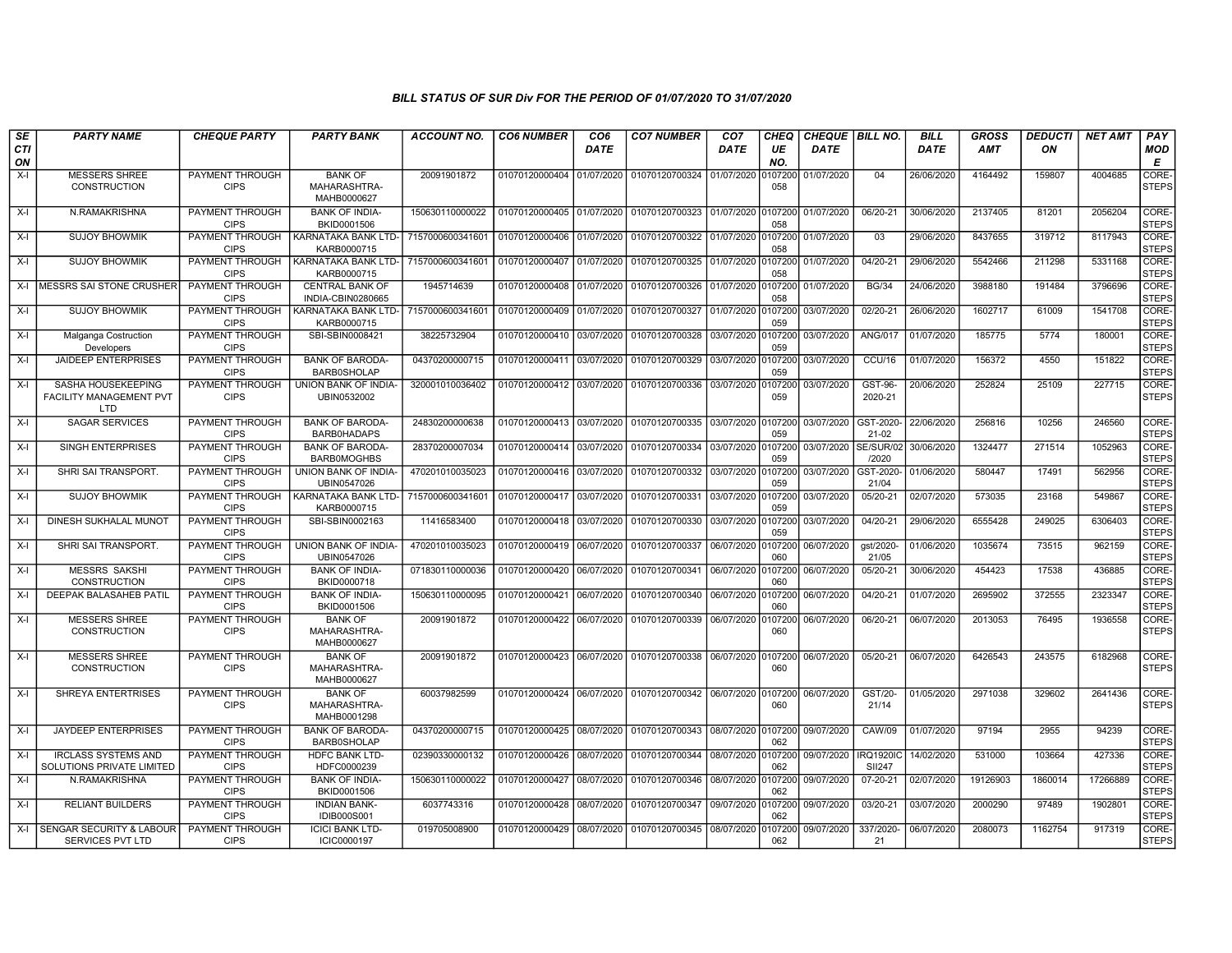| SE        | <b>PARTY NAME</b>                                 | <b>CHEQUE PARTY</b>                   | <b>PARTY BANK</b>                                      | <b>ACCOUNT NO.</b> | <b>CO6 NUMBER</b>         | CO <sub>6</sub> | <b>CO7 NUMBER</b>         | CO <sub>7</sub> | <b>CHEQ</b>    | <b>CHEQUE   BILL NO.</b> |                                   | <b>BILL</b> | <b>GROSS</b> | <b>DEDUCTI</b> | <b>NET AMT</b> | PAY                   |
|-----------|---------------------------------------------------|---------------------------------------|--------------------------------------------------------|--------------------|---------------------------|-----------------|---------------------------|-----------------|----------------|--------------------------|-----------------------------------|-------------|--------------|----------------|----------------|-----------------------|
| CTI<br>ON |                                                   |                                       |                                                        |                    |                           | <b>DATE</b>     |                           | <b>DATE</b>     | UE<br>NO.      | <b>DATE</b>              |                                   | DATE        | AMT          | ON             |                | MOD<br>Е              |
| $X-I$     | PUSHPAI ELECTRICALS                               | PAYMENT THROUGH<br><b>CIPS</b>        | <b>CENTRAL BANK OF</b><br>INDIA-CBIN0280682            | 3587594334         | 01070120000430            | 09/07/2020      | 01070120700348            | 09/07/2020      | 107200<br>062  | 09/07/2020               | 01/20-21                          | 06/07/2020  | 692062       | 97452          | 594610         | CORE-<br><b>STEPS</b> |
| $X-I$     | RAVI B JANTE                                      | PAYMENT THROUGH<br><b>CIPS</b>        | <b>IDBI BANK LTD-</b><br>IBKL0000102                   | 0102102000013217   | 01070120000431            | 10/07/2020      | 01070120700350            | 10/07/2020      | 107200<br>063  | 10/07/2020               | 06/20-21                          | 03/07/2020  | 856079       | 33600          | 822479         | CORE-<br><b>STEPS</b> |
| $X-I$     | RAVI B JANTE                                      | PAYMENT THROUGH<br><b>CIPS</b>        | <b>IDBI BANK LTD-</b><br>IBKL0000102                   | 0102102000013217   | 01070120000432            | 10/07/2020      | 01070120700349            | 10/07/2020      | 0107200<br>063 | 10/07/2020               | 04/20-21                          | 24/06/2020  | 523394       | 20720          | 502674         | CORE-<br><b>STEPS</b> |
| $X-I$     | <b>HRKENTERPRISES</b>                             | <b>CIPS</b>                           | PAYMENT THROUGH ISTATE BANK OF INDIA-<br>SBIN0021446   | 62342433332        | 01070120000433            | 10/07/2020      | 01070120700352            | 10/07/2020      | 107200<br>064  | 13/07/2020               | $LB/DD-11$                        | 03/06/2020  | 193124       | 5972           | 187152         | CORE-<br><b>STEPS</b> |
| $X-I$     | <b>MESSRS SAKSHI</b><br>CONSTRUCTION              | PAYMENT THROUGH<br><b>CIPS</b>        | <b>BANK OF INDIA-</b><br>BKID0000718                   | 071830110000036    | 01070120000434            | 10/07/2020      | 01070120700351            | 10/07/2020      | 107200<br>063  | 10/07/2020               | GST/02/20-<br>21                  | 08/07/2020  | 9790566      | 1647943        | 8142623        | CORE-<br><b>STEPS</b> |
| $X-I$     | <b>BURBURE AND CHAVAN</b><br><b>ENTERPRISES</b>   | PAYMENT THROUGH<br><b>CIPS</b>        | <b>BANK OF</b><br>MAHARASHTRA-<br>MAHB0000464          | 60308185587        | 01070120000435            | 13/07/2020      | 01070120700353            | 13/07/2020      | 0107200<br>064 | 13/07/2020               | BCE/GST/2<br>$0 - 21/01$          | 08/07/2020  | 1175433      | 33614          | 1141819        | CORE-<br><b>STEPS</b> |
| $X-I$     | <b>MESSRS BHARTI AIRTEL</b><br>LIMITED            | <b>PAYMENT THROUGH</b><br><b>CIPS</b> | <b>ICICI BANK LTD-</b><br>ICIC0000007                  | 000705024068       | 01070120000437            | 13/07/2020      | 01070120700354            | 13/07/2020      | 0107200<br>066 | 15/07/2020               | BM212710<br>04710214              | 06/07/2020  | 43384        | 868            | 42516          | CORE-<br><b>STEPS</b> |
| $X-I$     | <b>MESSRS BHARTI AIRTEL</b><br>LIMITED            | <b>PAYMENT THROUGH</b><br><b>CIPS</b> | <b>ICICI BANK LTD-</b><br><b>ICIC0000007</b>           | 000705024068       | 01070120000438            | 13/07/2020      | 01070120700354            | 13/07/2020      | 107200<br>066  | 15/07/2020               | BM212710<br>04710160              | 06/07/2020  | 81           | $\overline{2}$ | 79             | CORE-<br><b>STEPS</b> |
| $X-I$     | <b>RATAN EMPORIUM SECURITY</b><br><b>SERVICES</b> | PAYMENT THROUGH<br><b>CIPS</b>        | <b>HDFC BANK LTD-</b><br>HDFC0000404                   | 50200031636074     | 01070120000439            | 15/07/2020      | 01070120700358            | 15/07/2020      | 107200<br>066  | 15/07/2020 RTN/18/DD     | $/20 - 21$                        | 18/06/2020  | 1138344      | 51263          | 1087081        | CORE-<br><b>STEPS</b> |
| X-I       | <b>H S SERVICE PROVIDERS</b>                      | PAYMENT THROUGH<br><b>CIPS</b>        | <b>IDBI BANK LTD-</b><br>IBKL0000052                   | 0052102000024356   | 01070120000440            | 15/07/2020      | 01070120700357            | 15/07/2020      | 107200<br>066  | 15/07/2020               | SUR-GST<br>015-20-2               | 01/07/2020  | 1409940      | 99904          | 1310036        | CORE-<br><b>STEPS</b> |
| $X-I$     | <b>JAVED IBRAHIM KAMBLE</b>                       | <b>PAYMENT THROUGH</b><br><b>CIPS</b> | <b>BANK OF</b><br>MAHARASHTRA-<br>MAHB0000518          | 20153104619        | 01070120000441            | 15/07/2020      | 01070120700356            | 15/07/2020      | 107200<br>066  | 15/07/2020               | GST/2020<br>21/04                 | 02/07/2020  | 183178       | 8864           | 174314         | CORE-<br><b>STEPS</b> |
| $X-I$     | SHREE CONSTRUCTION                                | PAYMENT THROUGH<br><b>CIPS</b>        | AXIS BANK-UTIB0000266                                  | 914020003130692    | 01070120000442            | 15/07/2020      | 01070120700355            | 15/07/2020      | 0107200<br>066 | 15/07/2020               | GST/2020<br>21/10                 | 01/07/2020  | 150341       | 4387           | 145954         | CORE-<br><b>STEPS</b> |
| $X-I$     | Mahesh Roopchandani                               | PAYMENT THROUGH<br><b>CIPS</b>        | <b>BANK OF</b><br>MAHARASHTRA-<br>MAHB0000163          | 20010802447        | 01070120000443            | 15/07/2020      | 01070120700359            | 15/07/2020      | 107200<br>066  | 15/07/2020               | gst/25/20-<br>21                  | 01/06/2020  | 209728       | 24642          | 185086         | CORE-<br><b>STEPS</b> |
| $X-I$     | <b>JAGDEV INFRA PVT LTD</b>                       | PAYMENT THROUGH<br><b>CIPS</b>        | STATE BANK OF INDIA-<br>SBIN0000846                    | 36735125598        | 01070120000444            | 16/07/2020      | 01070120700361            | 16/07/2020      | 107200<br>067  | 16/07/2020               | GST/2020<br>21/03                 | 14/07/2020  | 405237       | 15024          | 390213         | CORE-<br><b>STEPS</b> |
| $X-I$     | D B GUPTA RAIL INFRA LLP                          | <b>PAYMENT THROUGH</b><br><b>CIPS</b> | <b>BANK OF</b><br>MAHARASHTRA-<br>MAHB0000184          | 60341883922        | 01070120000445            | 16/07/2020      | 01070120700360            | 16/07/2020      | 0107200<br>067 | 16/07/2020               | $04/20-21$                        | 10/07/2020  | 811512       | 39122          | 772390         | CORE-<br><b>STEPS</b> |
| $X-I$     | <b>MESSRS SAI STONE CRUSHER</b>                   | PAYMENT THROUGH<br><b>CIPS</b>        | <b>CENTRAL BANK OF</b><br>INDIA-CBIN0280665            | 1945714639         | 01070120000446            | 16/07/2020      | 01070120700362            | 16/07/2020      | 0107200<br>067 | 16/07/2020               | <b>BG/32A</b>                     | 23/06/2020  | 502640       | 24395          | 478245         | CORE-<br><b>STEPS</b> |
| $X-I$     | <b>ARVIND ENTERPRISES</b>                         | <b>PAYMENT THROUGH</b><br><b>CIPS</b> | <b>BANK OF</b><br>MAHARASHTRA-<br>MAHB0000518          | 60170053255        | 01070120000447            | 16/07/2020      | 01070120700363            | 16/07/2020      | 0107200<br>067 | 16/07/2020               | GST-20-<br>21/01                  | 06/07/2020  | 326364       | 43347          | 283017         | CORE-<br><b>STEPS</b> |
| $X-I$     | P K ROOPCHANDANI                                  | PAYMENT THROUGH<br><b>CIPS</b>        | HDFC BANK LTD-<br>HDFC0001058                          | 50200036798511     | 01070120000448 21/07/2020 |                 | 01070120700364            | 21/07/2020      | 0107200<br>069 | 22/07/2020               | GSt/02/20<br>21                   | 16/07/2020  | 6250458      | 247208         | 6003250        | CORE-<br><b>STEPS</b> |
| $X-I$     | <b>MESSRS SAI STONE CRUSHER</b>                   | PAYMENT THROUGH<br><b>CIPS</b>        | <b>CENTRAL BANK OF</b><br>INDIA-CBIN0280665            | 1945714639         | 01070120000449 21/07/2020 |                 | 01070120700365            | 21/07/2020      | 0107200<br>069 | 22/07/2020               | dm/20/77                          | 13/07/2020  | 511893       | 75687          | 436206         | CORE-<br><b>STEPS</b> |
| $X-I$     | MESSRS SAI STONE CRUSHER                          | <b>PAYMENT THROUGH</b><br><b>CIPS</b> | <b>CENTRAL BANK OF</b><br>INDIA-CBIN0280665            | 1945714639         | 01070120000450            | 22/07/2020      | 01070120700367            | 22/07/2020      | 107200<br>069  | 22/07/2020               | dm/20/78                          | 13/07/2020  | 4990164      | 321017         | 4669147        | CORE-<br><b>STEPS</b> |
| $X-I$     | N.RAMAKRISHNA                                     | PAYMENT THROUGH<br><b>CIPS</b>        | <b>BANK OF INDIA-</b><br>BKID0001506                   | 150630110000022    | 01070120000451            | 22/07/2020      | 01070120700366            | 22/07/2020      | 107200<br>069  | 22/07/2020               | 08/2020-21                        | 14/07/2020  | 4135167      | 570919         | 3564248        | CORE-<br><b>STEPS</b> |
| X-I       | <b>RAWATSONS ENGINEERS</b><br>PVT.LTD             | <b>PAYMENT THROUGH</b><br><b>CIPS</b> | STATE BANK OF INDIA-<br>SBIN0015197                    | 10687248301        | 01070120000453            | 27/07/2020      | 01070120700368            | 27/07/2020      | 107200<br>070  | 27/07/2020 KT/INV/001    | $/20 - 21$                        | 08/06/2020  | 3437211      | 559185         | 2878026        | CORE-<br><b>STEPS</b> |
| $X-I$     | JAI SIDDHESH CONSTRUCTION<br>JV                   | PAYMENT THROUGH<br><b>CIPS</b>        | THE COSMOS CO<br>OPERATIVE BANK<br>LIMITED-COSB0000113 | 113100102455       | 01070120000454            | 29/07/2020      | 01070120700370            | 29/07/2020      | 107200<br>071  | 29/07/2020               | 01/20-21                          | 27/07/2020  | 8957267      | 2054223        | 6903044        | CORE-<br><b>STEPS</b> |
| $X-I$     | D N KELA                                          | PAYMENT THROUGH<br><b>CIPS</b>        | <b>HDFC BANK LTD-</b><br>HDFC0000221                   | 02218730000176     | 01070120000458 31/07/2020 |                 | 01070120700371 31/07/2020 |                 | 0107200<br>074 | 31/07/2020               | 15/SUR/PQ 24/07/2020<br><b>RS</b> |             | 845289       | 32286          | 813003         | CORE-<br><b>STEPS</b> |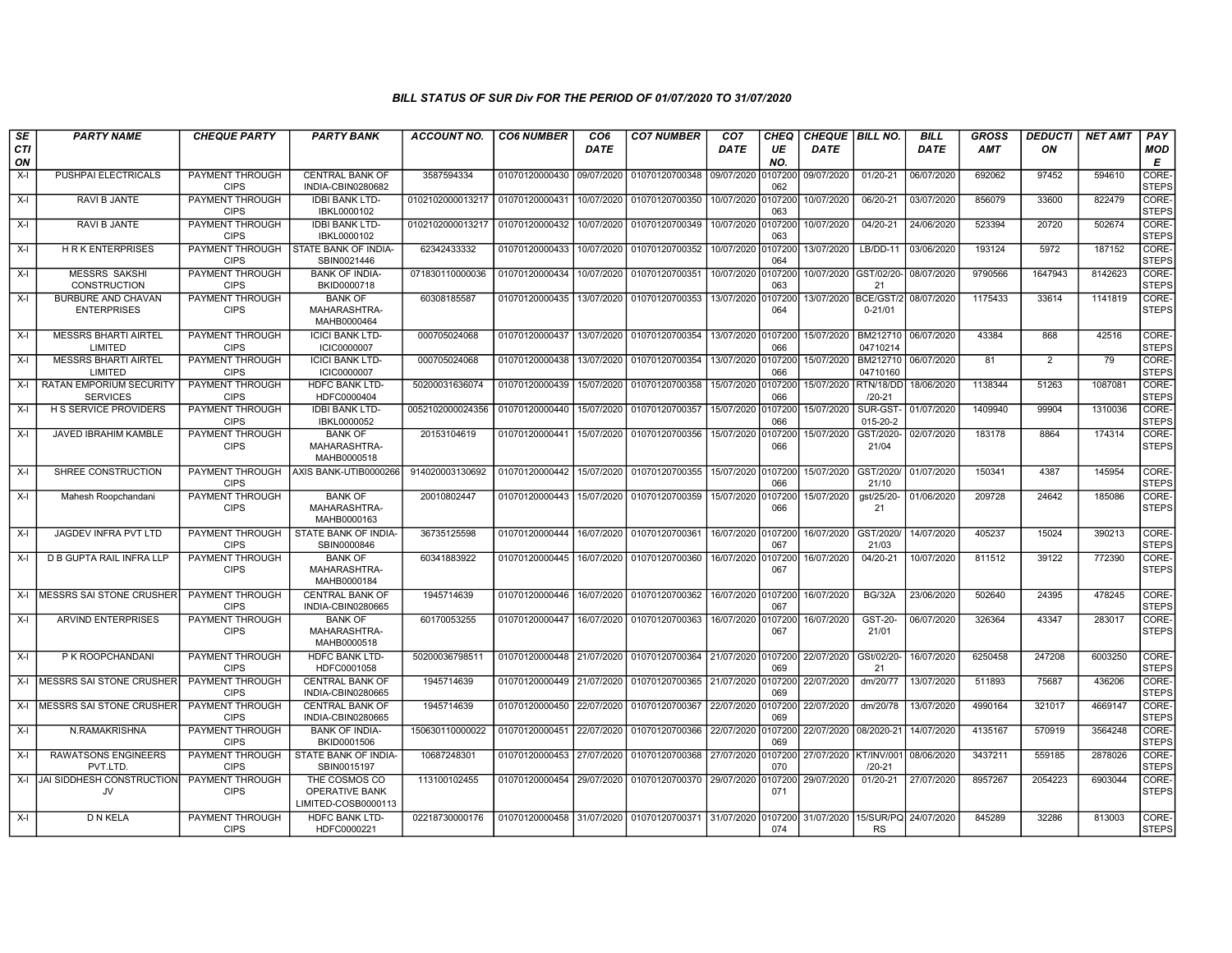| SE        | <b>PARTY NAME</b>                                      | <b>CHEQUE PARTY</b>                      | <b>PARTY BANK</b>                             | <b>ACCOUNT NO.</b> | <b>CO6 NUMBER</b>         | CO <sub>6</sub> | <b>CO7 NUMBER</b>                                                     | CO <sub>7</sub>     | <b>CHEQ</b>    | CHEQUE   BILL NO. |                        | <b>BILL</b>          | <b>GROSS</b> | <b>DEDUCTI</b> | <b>NET AMT</b> | <b>PAY</b>            |
|-----------|--------------------------------------------------------|------------------------------------------|-----------------------------------------------|--------------------|---------------------------|-----------------|-----------------------------------------------------------------------|---------------------|----------------|-------------------|------------------------|----------------------|--------------|----------------|----------------|-----------------------|
| CTI<br>ON |                                                        |                                          |                                               |                    |                           | DATE            |                                                                       | <b>DATE</b>         | UE<br>NO.      | DATE              |                        | <b>DATE</b>          | <b>AMT</b>   | ΟN             |                | <b>MOD</b><br>E       |
| $X-I$     | D N KELA                                               | PAYMENT THROUGH<br><b>CIPS</b>           | <b>HDFC BANK LTD-</b><br>HDFC0000221          | 02218730000176     | 01070120000459            | 31/07/2020      | 01070120700371                                                        | 31/07/2020          | 0107200<br>074 | 31/07/2020        | 16/SUR/PQ<br><b>RS</b> | 25/07/2020           | 494799       | 20157          | 474642         | CORE-<br><b>STEPS</b> |
| $X-II$    | HPCL DT CARD (ELECT D G<br>SET)                        | <b>PAYMENT THROUGH</b><br><b>CIPS</b>    | <b>ICICI BANK LTD-</b><br>ICIC0000104         | HPCL2600795272     | 01070220001253            | 01/07/2020      | 01070220700475 01/07/2020 0107200                                     |                     | 058            | 01/07/2020        | 68                     | 30/06/2020           | 70000        | $\overline{0}$ | 70000          | CORE-<br><b>STEPS</b> |
| X-II      | <b>DEN/S/SUR</b>                                       | STATE BANK OF INDIA<br>(IMPREST)         | SBI-SBIN0003072                               | 31529931961        | 01070220001254 01/07/2020 |                 | 01070220700476 01/07/2020 971468                                      |                     |                | 01/07/2020        | 1019                   | 03/02/2020           | 8000         | $\mathbf 0$    | 8000           | IMP                   |
| $X-H$     | ADEN/PVR                                               | <b>STATE BANK OF INDIA</b><br>(IMPREST)  | SBI-SBIN0003072                               | 31529931961        | 01070220001255 01/07/2020 |                 | 01070220700476 01/07/2020 971468                                      |                     |                | 01/07/2020        | 9556                   | 06/06/2020           | 2850         | $\overline{0}$ | 2850           | IMP                   |
| X-II      | ADEN/ANG                                               | STATE BANK OF INDIA<br>(IMPREST)         | SBI-SBIN0003072                               | 31529931961        | 01070220001256 01/07/2020 |                 | 01070220700476 01/07/2020 971468                                      |                     |                | 01/07/2020        | 253923                 | 28/05/2020           | 5780         | $\mathbf 0$    | 5780           | <b>IMP</b>            |
| $X-H$     | ADEN/SDB                                               | STATE BANK OF INDIA<br>(IMPREST)         | SBI-SBIN0003072                               | 31529931961        | 01070220001257            | 01/07/2020      | 01070220700476 01/07/2020 971468                                      |                     |                | 01/07/2020        | 51571                  | 06/05/2020           | 7522         | $\mathbf 0$    | 7522           | <b>IMP</b>            |
| X-II      | <b>SSE WORKS ANG</b>                                   | STATE BANK OF INDIA<br>(IMPREST)         | SBI-SBIN0003072                               | 31529931961        | 01070220001258            | 01/07/2020      | 01070220700477 01/07/2020 971468                                      |                     |                | 01/07/2020        | 21                     | 01/06/2020           | 12000        | $\Omega$       | 12000          | IMP                   |
| X-II      | RAMESHWAR AUSEKAR AND<br><b>COMPANY</b>                | PAYMENT THROUGH<br><b>CIPS</b>           | THE RATNAKAR BANK<br>LTD-RATN0000060          | 409000074880       | 01070220001259            | 01/07/2020      | 01070220700478 01/07/2020 0107200                                     |                     | 058            | 01/07/2020        | 29-33                  | 26/06/2020           | 148405       | 18224          | 130181         | CORE-<br><b>STEPS</b> |
| X-II      | SHRI MAHALAXMI CATERING &<br>SUPPLIERS, NANDED         | <b>PAYMENT THROUGH</b><br><b>CIPS</b>    | <b>CENTRAL BANK OF</b><br>INDIA-CBIN0280683   | 3021555414         | 01070220001260 01/07/2020 |                 | 01070220700481 02/07/2020 0107200                                     |                     | 059            | 03/07/2020        | 268694                 | 23/06/2020           | 9200         | $\mathbf 0$    | 9200           | CORE-<br><b>STEPS</b> |
| $X-II$    | <b>DIGITRONICS</b>                                     | PAYMENT THROUGH<br><b>CIPS</b>           | <b>ICICI BANK LTD-</b><br>ICIC0000199         | 019905500477       | 01070220001261 01/07/2020 |                 | 01070220700481                                                        | 02/07/2020 0107200  | 059            | 03/07/2020        | 252798                 | 19/06/2020           | 16630        | $\mathbf 0$    | 16630          | CORE-<br><b>STEPS</b> |
| $X-II$    | <b>SKVM AND COMPANY</b>                                | PAYMENT THROUGH<br><b>CIPS</b>           | <b>BANK OF INDIA-</b><br>BKID0000705          | 070520110000325    | 01070220001262 01/07/2020 |                 | 01070220700480 01/07/2020 0107200                                     |                     | 059            | 03/07/2020        | sur-0007-<br>19-20     | 15/06/2020           | 27706        | 1024           | 26682          | CORE-<br><b>STEPS</b> |
| X-II      | ROHINI RAJESH BAMANHALLI                               | PAYMENT THROUGH<br><b>CIPS</b>           | <b>SYNDICATE BANK-</b><br>SYNB0005433         | 54331010000226     | 01070220001263 01/07/2020 |                 | 01070220700479 01/07/2020 0107200                                     |                     | 058            | 01/07/2020        | 006                    | 16/06/2020           | 195095       | 5258           | 189837         | CORE-<br><b>STEPS</b> |
| $X-II$    | <b>MESSRS SUNIL TRADING</b><br><b>COMPANY</b>          | <b>PAYMENT THROUGH</b><br><b>CIPS</b>    | SBI-SBIN0011646                               | 62177541695        | 01070220001264 01/07/2020 |                 | 01070220700482 02/07/2020 0107200                                     |                     | 059            | 03/07/2020        | 252797                 | 15/06/2020           | 467690       | $\Omega$       | 467690         | CORE-<br><b>STEPS</b> |
| X-II      | PARMESHWAR NAGNATH<br><b>NARE</b>                      | PAYMENT THROUGH<br><b>CIPS</b>           | <b>BANK OF INDIA-</b><br>BKID0000759          | 075930110000007    | 01070220001265 02/07/2020 |                 | 01070220700482 02/07/2020 0107200                                     |                     | 059            | 03/07/2020        | 278591                 | 15/06/2020           | 62930        | $\mathbf 0$    | 62930          | CORE-<br><b>STEPS</b> |
| X-II      | SHREE PAVANPUTRA<br><b>CONSTRUCTION</b>                | PAYMENT THROUGH<br><b>CIPS</b>           | ORIENTAL BANK OF<br>COMMERCE-<br>ORBC0101326  | 13264015004377     | 01070220001266            | 02/07/2020      | 01070220700482                                                        | 02/07/2020          | 0107200<br>059 | 03/07/2020        | 252801                 | 19/06/2020           | 69400        | $\mathbf 0$    | 69400          | CORE-<br><b>STEPS</b> |
| $X-H$     | <b>ARCON ENGINEERING</b>                               | PAYMENT THROUGH<br><b>CIPS</b>           | <b>BANK OF</b><br>MAHARASHTRA-<br>MAHB0001830 | 60295691810        | 01070220001267 02/07/2020 |                 | 01070220700482 02/07/2020 0107200                                     |                     | 059            | 03/07/2020        | 252800                 | 19/06/2020           | 17140        | $\mathbf 0$    | 17140          | CORE-<br><b>STEPS</b> |
| $X-H$     | SSE(TELE-N)/SUR/VEH                                    | <b>STATE BANK OF INDIA</b><br>(IMPREST)  | SBI-SBIN0003072                               | 31529931961        | 01070220001268            | 03/07/2020      | 01070220700489 03/07/2020 971476                                      |                     |                | 03/07/2020        | 397176                 | 17/06/2020           | 12000        | $\overline{0}$ | 12000          | <b>IMP</b>            |
| X-II      | TTE REST HOUSE SUR                                     | <b>STATE BANK OF INDIA</b><br>(IMPREST)  | SBI-SBIN0003072                               | 31529931961        | 01070220001269            | 03/07/2020      | 01070220700489                                                        | 03/07/2020   971476 |                | 03/07/2020        | 3792                   | 07/01/2020           | 4950         | $\mathbf 0$    | 4950           | <b>IMP</b>            |
| $X-II$    | SR.DCM.SUR                                             | STATE BANK OF INDIA<br>(IMPREST)         | SBI-SBIN0003072                               | 31529931961        | 01070220001270 03/07/2020 |                 | 01070220700490                                                        | 03/07/2020 971476   |                | 03/07/2020        | 4743                   | 20/05/2020           | 29995        | $\mathbf 0$    | 29995          | <b>IMP</b>            |
| X-II      | TTE REST HOUSE WD                                      | STATE BANK OF INDIA<br>(IMPREST)         | SBI-SBIN0003072                               | 31529931961        | 01070220001271 03/07/2020 |                 | 01070220700489 03/07/2020 971476                                      |                     |                | 03/07/2020        | 51                     | 22/05/2020           | 14310        | $\mathbf 0$    | 14310          | <b>IMP</b>            |
| $X-H$     | TTE REST HOUSE LUR                                     | STATE BANK OF INDIA<br>(IMPREST)         | SBI-SBIN0003072                               | 31529931961        | 01070220001272            | 03/07/2020      | 01070220700489 03/07/2020 971476                                      |                     |                | 03/07/2020        | 313                    | 09/04/2020           | 5000         | $\overline{0}$ | 5000           | <b>IMP</b>            |
| X-II      | CMS/SUR/ARME                                           | <b>DIVISIONAL</b><br>CASHIER(P) SHOLAPUR | SBI-SBIN0003072                               | 31529931961        | 01070220001273 03/07/2020 |                 | 01070220700489 03/07/2020 971475 03/07/2020                           |                     |                |                   | 147388                 | 23/05/2020           | 4995         | $\mathbf 0$    | 4995           | CASH                  |
| $X-H$     | <b>SSE WORKS KWV</b>                                   | <b>STATE BANK OF INDIA</b><br>(IMPREST)  | SBI-SBIN0003072                               | 31529931961        | 01070220001274 03/07/2020 |                 | 01070220700483 03/07/2020 971476                                      |                     |                | 03/07/2020        | 184                    | 04/06/2020           | 4950         | $\overline{0}$ | 4950           | <b>IMP</b>            |
| $X-H$     | <b>IPF/RPF/DOG</b><br>SQUAD/SUR/BUBBA                  | STATE BANK OF INDIA<br>(IMPREST)         | SBI-SBIN0003072                               | 31529931961        | 01070220001275 03/07/2020 |                 | 01070220700491 03/07/2020 971476                                      |                     |                | 03/07/2020        |                        | CM NO 38 21/06/2020  | 635          | $\mathbf 0$    | 635            | IMP                   |
| $X-H$     | SSE/P WAY/S/DD                                         | <b>STATE BANK OF INDIA</b><br>(IMPREST)  | SBI-SBIN0003072                               | 31529931961        | 01070220001276            | 03/07/2020      | 01070220700483 03/07/2020 971476                                      |                     |                | 03/07/2020        | 4714                   | 10/06/2020           | 14180        | $\Omega$       | 14180          | IMP                   |
|           | X-II   IPF/RPF/DOG SQUAD/SUR/REX   STATE BANK OF INDIA | (IMPREST)                                | SBI-SBIN0003072                               | 31529931961        |                           |                 | 01070220001277 03/07/2020 01070220700491 03/07/2020 971476 03/07/2020 |                     |                |                   |                        | CM no. 38 21/06/2020 | 635          | $\mathbf 0$    | 635            | IMP                   |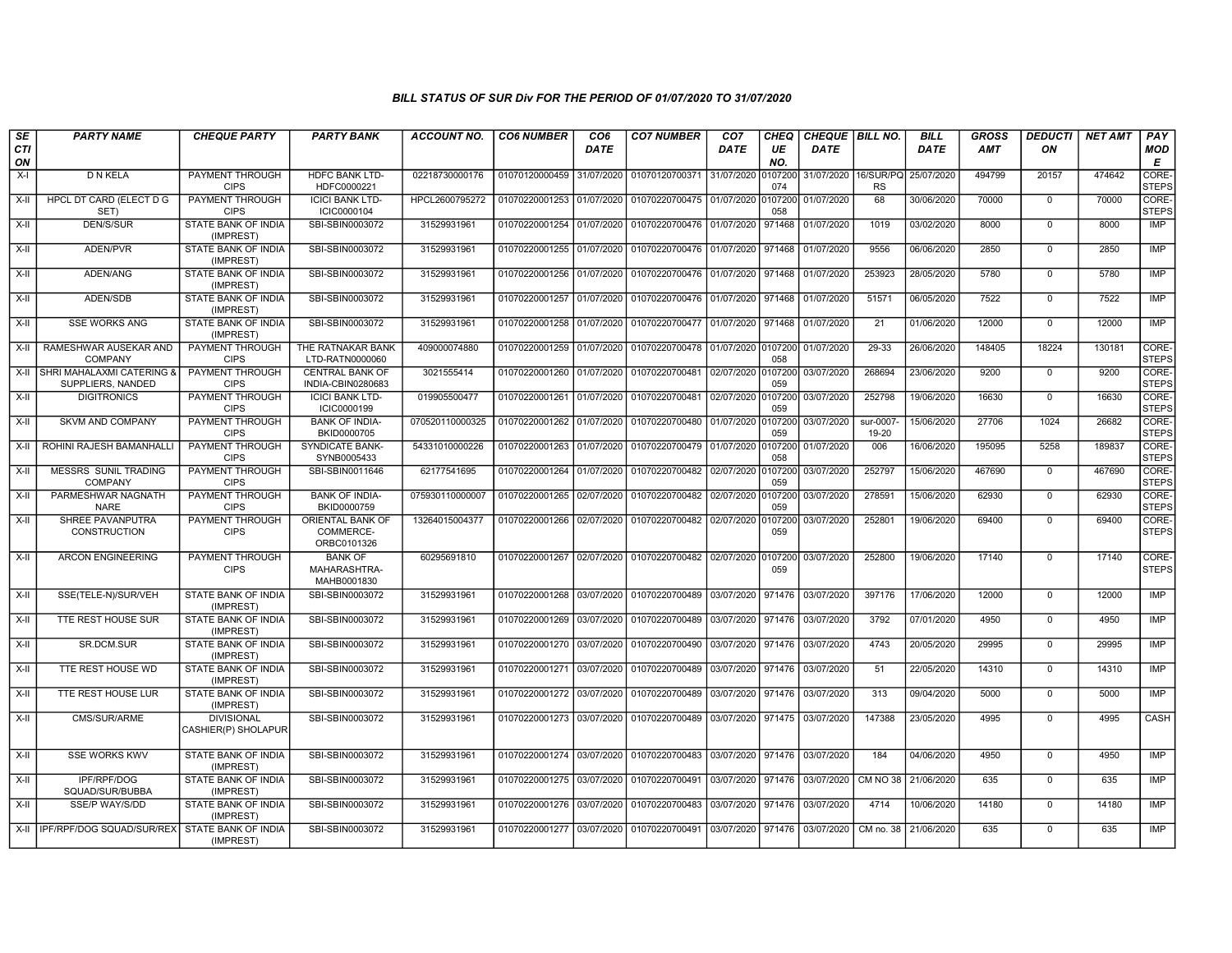| SE<br>CTI | <b>PARTY NAME</b>                                 | <b>CHEQUE PARTY</b>                      | <b>PARTY BANK</b>                     | <b>ACCOUNT NO.</b> | <b>CO6 NUMBER</b>         | CO <sub>6</sub><br><b>DATE</b> | <b>CO7 NUMBER</b>                                                     | CO <sub>7</sub><br><b>DATE</b> | <b>CHEQ</b><br>UE | CHEQUE   BILL NO.<br><b>DATE</b> |                   | <b>BILL</b><br><b>DATE</b> | GROSS<br><b>AMT</b> | <b>DEDUCTI</b><br>ON | <b>NET AMT</b> | PAY<br><b>MOD</b>                |
|-----------|---------------------------------------------------|------------------------------------------|---------------------------------------|--------------------|---------------------------|--------------------------------|-----------------------------------------------------------------------|--------------------------------|-------------------|----------------------------------|-------------------|----------------------------|---------------------|----------------------|----------------|----------------------------------|
| ON        |                                                   |                                          |                                       |                    |                           |                                |                                                                       |                                | NO.               |                                  |                   |                            |                     |                      |                | Е                                |
| $X-H$     | IPF RPF DOG SQUAD KWV<br><b>BOBBY</b>             | <b>DIVISIONAL</b><br>CASHIER(P) SHOLAPUR | SBI-SBIN0003072                       | 31529931961        | 01070220001279            | 03/07/2020                     | 01070220700491                                                        | 03/07/2020                     | 971475            | 03/07/2020                       | S-1290            | 28/03/2020                 | 8790                | $\mathbf 0$          | 8790           | CASH                             |
| X-II      | <b>SURESH MEDICAL STORES</b>                      | PAYMENT THROUGH<br><b>CIPS</b>           | AXIS BANK -<br>UTIB0001674            | 912020010204487    | 01070220001280            | 03/07/2020                     | 01070220700485 03/07/2020 0107200 03/07/2020                          |                                | 059               |                                  | $W -$<br>00000066 | 01/06/2020                 | 129933              | $\mathbf 0$          | 129933         | CORE-<br><b>STEPS</b>            |
| $X-H$     | CCOR/SUR/GEN                                      | <b>STATE BANK OF INDIA</b><br>(IMPREST)  | SBI-SBIN0003072                       | 31529931961        | 01070220001281 03/07/2020 |                                | 01070220700491 03/07/2020 971476 03/07/2020                           |                                |                   |                                  | 509               | 20/06/2020                 | 490                 | $\mathbf 0$          | 490            | IMP                              |
| X-II      | DMM /SUR                                          | <b>DIVISIONAL</b><br>CASHIER(P) SHOLAPUR | SELF CHEQUE-                          | 000000000          | 01070220001282 03/07/2020 |                                | 01070220700484 03/07/2020 971475                                      |                                |                   | 03/07/2020                       | 733017            | 29/06/2020                 | 11130               | $\Omega$             | 11130          | CASH                             |
| X-II      | <b>CCOR/SUR/LOBBY</b>                             | STATE BANK OF INDIA<br>(IMPREST)         | SBI-SBIN0003072                       | 31529931961        |                           |                                | 01070220001283 03/07/2020 01070220700491 03/07/2020 971476 03/07/2020 |                                |                   |                                  | 557               | 14/06/2020                 | 4956                | $\mathbf 0$          | 4956           | IMP                              |
| X-II      | CCOR/RR/SUR                                       | STATE BANK OF INDIA<br>(IMPREST)         | SBI-SBIN0003072                       | 31529931961        | 01070220001284            | 03/07/2020                     | 01070220700491                                                        | 03/07/2020 971476              |                   | 03/07/2020                       | 554               | 10/06/2020                 | 24976               | $\mathbf 0$          | 24976          | IMP                              |
| X-II      | SM/KLBG (CLEANLINESS IMP)                         | <b>DIVISIONAL</b><br>CASHIER(P) SHOLAPUR | DUMMY-                                | 11111111111        | 01070220001285            | 03/07/2020                     | 01070220700487 03/07/2020 971475                                      |                                |                   | 03/07/2020                       | 01                | 29/06/2020                 | 109654              | $\Omega$             | 109654         | CASH                             |
| $X-II$    | ADEN/ANG                                          | STATE BANK OF INDIA<br>(IMPREST)         | SBI-SBIN0003072                       | 31529931961        | 01070220001286            | 03/07/2020                     | 01070220700488 03/07/2020 971476                                      |                                |                   | 03/07/2020                       | 1000              | 30/05/2020                 | 5880                | $\Omega$             | 5880           | IMP                              |
| X-II      | <b>SOLAPUR SURGICALS</b>                          | <b>SOLAPUR SURGICALS</b>                 | SELF CHEQUE-                          | 000                | 01070220001287            | 03/07/2020                     | 01070220700486 03/07/2020 971474                                      |                                |                   | 03/07/2020                       | 721361            | 01/07/2020                 | 463350              | $\mathbf 0$          | 463350         | <b>BANK</b><br>CHEQ<br><b>UE</b> |
| $X-H$     | ADEN/PVR                                          | <b>STATE BANK OF INDIA</b><br>(IMPREST)  | SBI-SBIN0003072                       | 31529931961        | 01070220001288 03/07/2020 |                                | 01070220700488 03/07/2020 971476                                      |                                |                   | 03/07/2020                       | 9603              | 13/06/2020                 | 2450                | $\overline{0}$       | 2450           | IMP                              |
| X-II      | ADEN/SDB                                          | STATE BANK OF INDIA<br>(IMPREST)         | SBI-SBIN0003072                       | 31529931961        | 01070220001289            | 03/07/2020                     | 01070220700488 03/07/2020 971476                                      |                                |                   | 03/07/2020                       | 2938              | 19/05/2020                 | 7603                | $\mathbf 0$          | 7603           | IMP                              |
| $X-H$     | STATION MANAGER BHALWANI STATE BANK OF INDIA      | (IMPREST)                                | SBI-SBIN0003072                       | 31529931961        | 01070220001290            | 03/07/2020                     | 01070220700506 06/07/2020 971478                                      |                                |                   | 06/07/2020                       | <b>SW</b>         | 31/05/2020                 | 3224                | $\mathbf 0$          | 3224           | <b>IMP</b>                       |
| $X-II$    | <b>IPF/RPF/DOG</b><br>SQUAD/KWV/LUCKY             | <b>DIVISIONAL</b><br>CASHIER(P) SHOLAPUR | SBI-SBIN0003072                       | 31529931961        | 01070220001291            | 03/07/2020                     | 01070220700491 03/07/2020 971475                                      |                                |                   | 03/07/2020                       | $S-1253$          | 12/03/2020                 | 6948                | $\overline{0}$       | 6948           | <b>CASH</b>                      |
| $X-II$    | <b>STATION MANAGER</b><br><b>MUNDHEWADI</b>       | STATE BANK OF INDIA<br>(IMPREST)         | SBI-SBIN0003072                       | 31529931961        | 01070220001292            | 03/07/2020                     | 01070220700506 06/07/2020 971478                                      |                                |                   | 06/07/2020                       | <b>SW</b>         | 31/03/2020                 | 3120                | $\mathbf 0$          | 3120           | <b>IMP</b>                       |
| $X-H$     | <b>STATION MANAGER</b><br>PAREWADI                | <b>STATE BANK OF INDIA</b><br>(IMPREST)  | SBI-SBIN0003072                       | 31529931961        | 01070220001293            | 03/07/2020                     | 01070220700505 06/07/2020 971478                                      |                                |                   | 06/07/2020                       | SW                | 29/02/2020                 | 11687               | $\mathbf 0$          | 11687          | <b>IMP</b>                       |
| $X-H$     | <b>STATION MANAGER</b><br><b>DHAVALAS</b>         | <b>STATE BANK OF INDIA</b><br>(IMPREST)  | SBI-SBIN0003072                       | 31529931961        | 01070220001294 03/07/2020 |                                | 01070220700504 06/07/2020 971478                                      |                                |                   | 06/07/2020                       | 4275              | 02/05/2020                 | 8172                | $\overline{0}$       | 8172           | IMP                              |
| $X-H$     | <b>STATION MANAGER BHIGVAN</b>                    | STATE BANK OF INDIA<br>(IMPREST)         | SBI-SBIN0003072                       | 31529931961        | 01070220001295            | 03/07/2020                     | 01070220700504 06/07/2020 971478                                      |                                |                   | 06/07/2020                       | 2161              | 01/04/2020                 | 6988                | $\mathbf 0$          | 6988           | <b>IMP</b>                       |
| X-II      | DTC/DD                                            | STATE BANK OF INDIA<br>(IMPREST)         | SBI-SBIN0003072                       | 31529931961        | 01070220001296 03/07/2020 |                                | 01070220700504 06/07/2020 971478                                      |                                |                   | 06/07/2020                       | 1034              | 21/05/2020                 | 9970                | $\mathbf 0$          | 9970           | IMP                              |
| $X-H$     | <b>STATION MANAGER</b><br>KURDUWADI               | STATE BANK OF INDIA<br>(IMPREST)         | SBI-SBIN0003072                       | 31529931961        | 01070220001297            | 03/07/2020                     | 01070220700504 06/07/2020 971478                                      |                                |                   | 06/07/2020                       | 82                | 17/06/2020                 | 24950               | $\overline{0}$       | 24950          | <b>IMP</b>                       |
| X-II      | <b>SR DCM SUR</b>                                 | <b>DIVISIONAL</b><br>CASHIER(P) SHOLAPUR | <b>SELF CHEQUE-</b>                   | 000                |                           |                                | 01070220001298 03/07/2020 01070220700492 03/07/2020 971475            |                                |                   | 03/07/2020                       | 756594            | 03/07/2020                 | 20000000            | $\mathbf 0$          | 20000000       | <b>CASH</b>                      |
| $X-II$    | SOLAPUR MUNCIPAL<br><b>CORPORATION TAX</b>        | PAYMENT THROUGH<br><b>CIPS</b>           | <b>ICICI BANK LTD-</b><br>ICIC0000199 | 019905850013       | 01070220001299            | 03/07/2020                     | 01070220700493 03/07/2020 0107200                                     |                                | 059               | 03/07/2020                       | 015303            | 18/06/2020                 | 15725               | $\mathbf 0$          | 15725          | CORE-<br><b>STEPS</b>            |
| $X-H$     | <b>SOLAPUR MUNCIPAL</b><br><b>CORPORATION TAX</b> | <b>PAYMENT THROUGH</b><br><b>CIPS</b>    | <b>ICICI BANK LTD-</b><br>ICIC0000199 | 019905850013       | 01070220001300            | 03/07/2020                     | 01070220700493 03/07/2020 0107200                                     |                                | 059               | 03/07/2020                       | 015304            | 18/06/2020                 | 11491               | 0                    | 11491          | CORE-<br><b>STEPS</b>            |
| $X-H$     | <b>SOLAPUR MUNCIPAL</b><br><b>CORPORATION TAX</b> | <b>PAYMENT THROUGH</b><br><b>CIPS</b>    | <b>ICICI BANK LTD-</b><br>ICIC0000199 | 019905850013       | 01070220001301 03/07/2020 |                                | 01070220700493 03/07/2020                                             |                                | 0107200<br>059    | 03/07/2020                       | 015306            | 18/06/2020                 | 15145               | $\Omega$             | 15145          | CORE-<br><b>STEPS</b>            |
| X-II      | <b>SOLAPUR MUNCIPAL</b><br><b>CORPORATION TAX</b> | PAYMENT THROUGH<br><b>CIPS</b>           | <b>ICICI BANK LTD-</b><br>ICIC0000199 | 019905850013       | 01070220001302 03/07/2020 |                                | 01070220700493                                                        | 03/07/2020                     | 0107200<br>059    | 03/07/2020                       | 015307            | 18/06/2020                 | 14528               | $\mathbf 0$          | 14528          | CORE-<br><b>STEPS</b>            |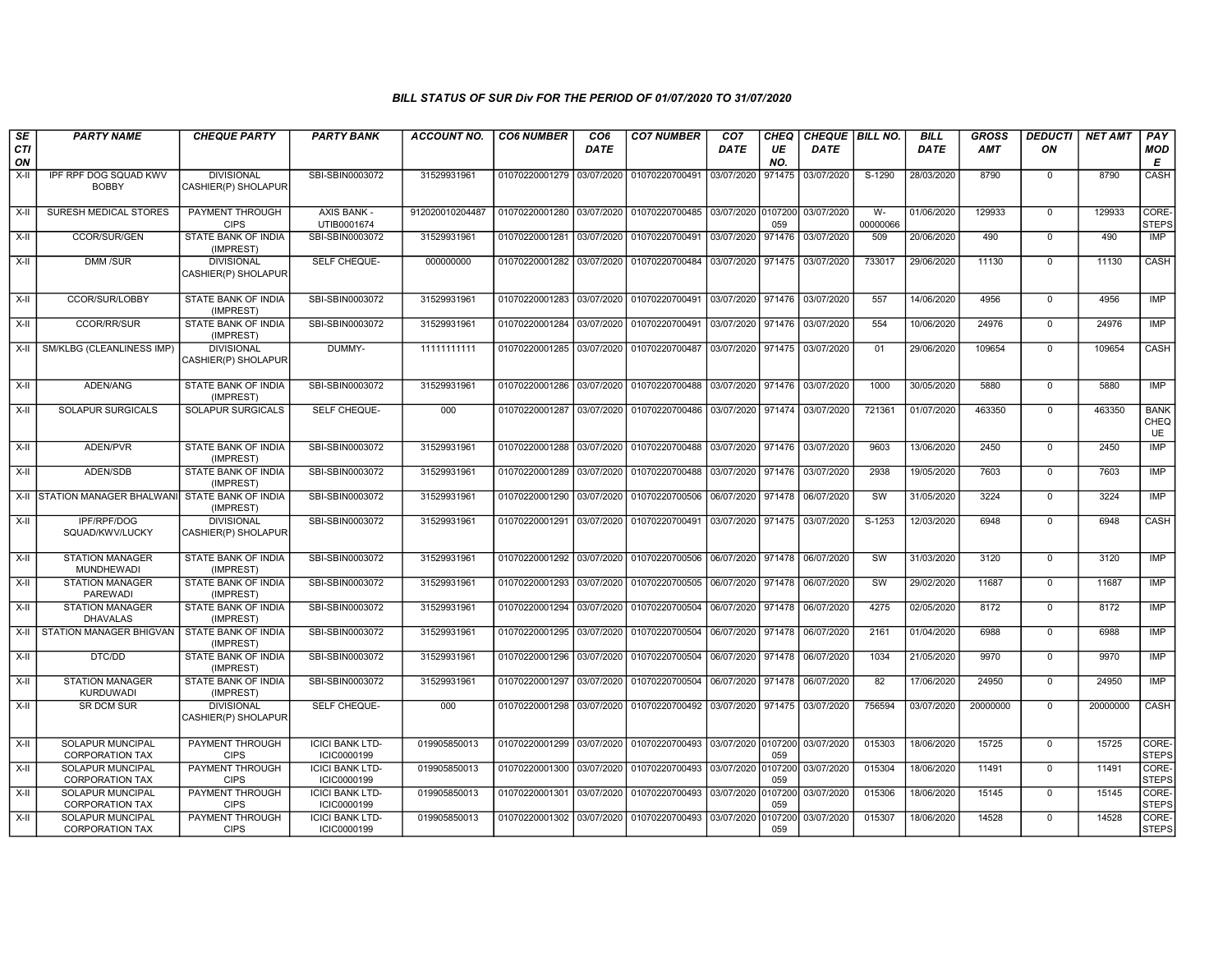| SE               | <b>PARTY NAME</b>                                            | <b>CHEQUE PARTY</b>                     | <b>PARTY BANK</b>                     | ACCOUNT NO.     | <b>CO6 NUMBER</b>         | CO6         | <b>CO7 NUMBER</b>                           | CO7                | CHEQ           | CHEQUE   BILL NO. |                          | <b>BILL</b> | <b>GROSS</b> | DEDUCTI     | NET AMT | <b>PAY</b>            |
|------------------|--------------------------------------------------------------|-----------------------------------------|---------------------------------------|-----------------|---------------------------|-------------|---------------------------------------------|--------------------|----------------|-------------------|--------------------------|-------------|--------------|-------------|---------|-----------------------|
| <b>CTI</b><br>ON |                                                              |                                         |                                       |                 |                           | <b>DATE</b> |                                             | <b>DATE</b>        | UE<br>NO.      | <b>DATE</b>       |                          | <b>DATE</b> | <b>AMT</b>   | ON          |         | <b>MOD</b><br>E       |
| $X-H$            | SOLAPUR MUNCIPAL<br><b>CORPORATION TAX</b>                   | PAYMENT THROUGH<br><b>CIPS</b>          | <b>ICICI BANK LTD-</b><br>ICIC0000199 | 019905850013    | 01070220001303            | 03/07/2020  | 01070220700493                              | 03/07/2020         | 0107200<br>059 | 03/07/2020        | 015308                   | 18/06/2020  | 15233        | $\Omega$    | 15233   | CORE-<br><b>STEPS</b> |
| X-II             | SOLAPUR MUNCIPAL<br><b>CORPORATION TAX</b>                   | PAYMENT THROUGH<br><b>CIPS</b>          | <b>ICICI BANK LTD-</b><br>ICIC0000199 | 019905850013    | 01070220001304 03/07/2020 |             | 01070220700495 03/07/2020                   |                    | 0107200<br>059 | 03/07/2020        | 015309                   | 18/06/2020  | 22025        | $\mathbf 0$ | 22025   | CORE-<br><b>STEPS</b> |
| $X-II$           | <b>SOLAPUR MUNCIPAL</b><br><b>CORPORATION TAX</b>            | PAYMENT THROUGH<br><b>CIPS</b>          | <b>ICICI BANK LTD-</b><br>ICIC0000199 | 019905850013    | 01070220001305 03/07/2020 |             | 01070220700495 03/07/2020                   |                    | 0107200<br>059 | 03/07/2020        | 015310                   | 18/06/2020  | 15007        | $\Omega$    | 15007   | CORE-<br><b>STEPS</b> |
| X-II             | <b>SOLAPUR MUNCIPAL</b><br><b>CORPORATION TAX</b>            | PAYMENT THROUGH<br><b>CIPS</b>          | <b>ICICI BANK LTD-</b><br>ICIC0000199 | 019905850013    | 01070220001306            | 03/07/2020  | 01070220700495                              | 03/07/2020         | 010720<br>059  | 03/07/2020        | 015311                   | 18/06/2020  | 14704        | $\mathbf 0$ | 14704   | CORE-<br><b>STEPS</b> |
| $X-H$            | <b>SOLAPUR MUNCIPAL</b><br><b>CORPORATION TAX</b>            | PAYMENT THROUGH<br><b>CIPS</b>          | <b>ICICI BANK LTD-</b><br>ICIC0000199 | 019905850013    | 01070220001307            | 03/07/2020  | 01070220700495                              | 03/07/2020 0107200 | 059            | 03/07/2020        | 015313                   | 18/06/2020  | 22201        | $\Omega$    | 22201   | CORE-<br>STEPS        |
| $X-II$           | <b>SOLAPUR MUNCIPAL</b><br><b>CORPORATION TAX</b>            | PAYMENT THROUGH<br><b>CIPS</b>          | <b>ICICI BANK LTD-</b><br>ICIC0000199 | 019905850013    | 01070220001308            | 03/07/2020  | 01070220700495                              | 03/07/2020 0107200 | 059            | 03/07/2020        | 015315                   | 18/06/2020  | 6338         | $\mathbf 0$ | 6338    | CORE-<br><b>STEPS</b> |
| $X-II$           | <b>SOLAPUR MUNCIPAL</b><br><b>CORPORATION TAX</b>            | PAYMENT THROUGH<br><b>CIPS</b>          | <b>ICICI BANK LTD-</b><br>ICIC0000199 | 019905850013    | 01070220001309            | 03/07/2020  | 01070220700496 03/07/2020                   |                    | 0107200<br>059 | 03/07/2020        | 015301                   | 18/06/2020  | 65848        | $\Omega$    | 65848   | CORE-<br><b>STEPS</b> |
| $X-H$            | YOJNA ELECTRICALS                                            | PAYMENT THROUGH<br><b>CIPS</b>          | ALLAHABAD BANK-<br>ALLA0210478        | 21192124554     | 01070220001310 03/07/2020 |             | 01070220700494 03/07/2020 0107200           |                    | 059            | 03/07/2020        | $\overline{2}$           | 29/06/2020  | 871287       | 28401       | 842886  | CORE-<br><b>STEPS</b> |
| $X-H$            | <b>SOLAPUR MUNCIPAL</b><br><b>CORPORATION TAX</b>            | <b>PAYMENT THROUGH</b><br><b>CIPS</b>   | <b>ICICI BANK LTD-</b><br>ICIC0000199 | 019905850013    | 01070220001311 03/07/2020 |             | 01070220700496                              | 03/07/2020 0107200 | 059            | 03/07/2020        | 015302                   | 18/06/2020  | 67964        | $\Omega$    | 67964   | CORE-<br><b>STEPS</b> |
| X-II             | SOLAPUR MUNCIPAL<br><b>CORPORATION TAX</b>                   | PAYMENT THROUGH<br><b>CIPS</b>          | <b>ICICI BANK LTD-</b><br>ICIC0000199 | 019905850013    | 01070220001312            | 03/07/2020  | 01070220700496                              | 03/07/2020 0107200 | 059            | 03/07/2020        | 015305                   | 18/06/2020  | 43394        | $\mathbf 0$ | 43394   | CORE-<br><b>STEPS</b> |
| $X-I$            | <b>SOLAPUR MUNCIPAL</b><br><b>CORPORATION TAX</b>            | PAYMENT THROUGH<br><b>CIPS</b>          | <b>ICICI BANK LTD-</b><br>ICIC0000199 | 019905850013    | 01070220001313            | 03/07/2020  | 01070220700496                              | 03/07/2020 0107200 | 059            | 03/07/2020        | 015314                   | 18/06/2020  | 68153        | $\Omega$    | 68153   | CORE-<br><b>STEPS</b> |
| X-II             | ANAND RISHIJI HOSPITAL AND<br>MEDICAL RESEARCH CENTER        | PAYMENT THROUGH<br><b>CIPS</b>          | AXIS BANK-UTIB0000215                 | 21501010001594  | 01070220001314 05/07/2020 |             | 01070220700497                              | 06/07/2020 0107200 | 060            | 06/07/2020        | <b>BLIP19000</b><br>0908 | 25/10/2019  | 12645        | 1265        | 11380   | CORE-<br><b>STEPS</b> |
| $X-H$            | ANAND RISHIJI HOSPITAL AND<br>MEDICAL RESEARCH CENTER        | PAYMENT THROUGH<br><b>CIPS</b>          | AXIS BANK-UTIB0000215                 | 215010100015941 | 01070220001315 05/07/2020 |             | 01070220700497 06/07/2020 0107200           |                    | 060            | 06/07/2020        | <b>BLIP19000</b><br>0796 | 22/10/2019  | 10205        | 1021        | 9184    | CORE-<br><b>STEPS</b> |
| X-II             | ANAND RISHIJI HOSPITAL AND<br>MEDICAL RESEARCH CENTER        | PAYMENT THROUGH<br><b>CIPS</b>          | AXIS BANK-UTIB0000215                 | 21501010001594  | 01070220001316            | 05/07/2020  | 01070220700497                              | 06/07/2020 0107200 | 060            | 06/07/2020        | <b>BLIP19000</b><br>1043 | 26/10/2019  | 12383        | 1238        | 11145   | CORE-<br><b>STEPS</b> |
| $X-II$           | ANAND RISHIJI HOSPITAL AND<br>MEDICAL RESEARCH CENTER        | <b>PAYMENT THROUGH</b><br><b>CIPS</b>   | AXIS BANK-UTIB0000215                 | 215010100015941 | 01070220001317            | 05/07/2020  | 01070220700497                              | 06/07/2020 0107200 | 060            | 06/07/2020        | <b>BLIP19000</b><br>0571 | 17/10/2019  | 16124        | 1612        | 14512   | CORE-<br><b>STEPS</b> |
| $X-H$            | ANAND RISHIJI HOSPITAL AND<br>MEDICAL RESEARCH CENTER        | PAYMENT THROUGH<br><b>CIPS</b>          | AXIS BANK-UTIB0000215                 | 215010100015941 | 01070220001318 05/07/2020 |             | 01070220700497 06/07/2020 0107200           |                    | 060            | 06/07/2020        | <b>BLIP19000</b><br>0563 | 17/10/2019  | 23029        | 2303        | 20726   | CORE-<br><b>STEPS</b> |
| $X-H$            | ANAND RISHIJI HOSPITAL AND<br>MEDICAL RESEARCH CENTER        | PAYMENT THROUGH<br><b>CIPS</b>          | AXIS BANK-UTIB0000215                 | 215010100015941 | 01070220001319 05/07/2020 |             | 01070220700498                              | 06/07/2020 0107200 | 060            | 06/07/2020        | BLIP19000<br>0656        | 22/10/2019  | 25115        | 2512        | 22603   | CORE-<br><b>STEPS</b> |
| X-II             | ANAND RISHIJI HOSPITAL AND<br>MEDICAL RESEARCH CENTER        | PAYMENT THROUGH<br><b>CIPS</b>          | AXIS BANK-UTIB0000215                 | 215010100015941 | 01070220001320            | 05/07/2020  | 01070220700498                              | 06/07/2020 0107200 | 060            | 06/07/2020        | <b>BLIP19000</b><br>0776 | 21/10/2019  | 25909        | 2591        | 23318   | CORE-<br><b>STEPS</b> |
| $X-H$            | ANAND RISHIJI HOSPITAL AND<br>MEDICAL RESEARCH CENTER        | PAYMENT THROUGH<br><b>CIPS</b>          | AXIS BANK-UTIB0000215                 | 21501010001594  | 01070220001321            | 05/07/2020  | 01070220700497                              | 06/07/2020 0107200 | 060            | 06/07/2020        | <b>BLIP19000</b><br>0706 | 17/10/2019  | 8655         | 866         | 7789    | CORE-<br><b>STEPS</b> |
| $X-H$            | ANAND RISHIJI HOSPITAL AND<br><b>MEDICAL RESEARCH CENTER</b> | PAYMENT THROUGH<br><b>CIPS</b>          | AXIS BANK-UTIB0000215                 | 215010100015941 | 01070220001322 05/07/2020 |             | 01070220700497                              | 06/07/2020 0107200 | 060            | 06/07/2020        | BLIP19000<br>0527        | 15/10/2019  | 15975        | 1598        | 14377   | CORE-<br><b>STEPS</b> |
| $X-II$           | ANAND RISHIJI HOSPITAL AND<br>MEDICAL RESEARCH CENTER        | PAYMENT THROUGH<br><b>CIPS</b>          | AXIS BANK-UTIB0000215                 | 215010100015941 | 01070220001323            | 05/07/2020  | 01070220700497                              | 06/07/2020 0107200 | 060            | 06/07/2020        | <b>BLIO19000</b><br>0737 | 19/10/2019  | 14311        | 1431        | 12880   | CORE-<br><b>STEPS</b> |
| X-II             | STATION MANAGER MADHA                                        | <b>STATE BANK OF INDIA</b><br>(IMPREST) | SBI-SBIN0003072                       | 31529931961     | 01070220001324            | 06/07/2020  | 01070220700502                              | 06/07/2020         | 971478         | 06/07/2020        | SW                       | 29/02/2020  | 9269         | $\mathbf 0$ | 9269    | <b>IMP</b>            |
| $X-II$           | <b>STATION MANAGER</b><br><b>MALIKPETH</b>                   | STATE BANK OF INDIA<br>(IMPREST)        | SBI-SBIN0003072                       | 31529931961     | 01070220001325            | 06/07/2020  | 01070220700502 06/07/2020 971478            |                    |                | 06/07/2020        | 5076                     | 10/05/2020  | 6556         | $\Omega$    | 6556    | <b>IMP</b>            |
| $X-II$           | TI/KURDUWADI                                                 | STATE BANK OF INDIA<br>(IMPREST)        | SBI-SBIN0003072                       | 31529931961     | 01070220001326            | 06/07/2020  | 01070220700502 06/07/2020 971478            |                    |                | 06/07/2020        | 50                       | 30/05/2020  | 4920         | $\mathbf 0$ | 4920    | <b>IMP</b>            |
| $X-H$            | <b>STATION MANAGER KEM</b>                                   | <b>STATE BANK OF INDIA</b><br>(IMPREST) | SBI-SBIN0003072                       | 31529931961     | 01070220001327 06/07/2020 |             | 01070220700503 06/07/2020 971478 06/07/2020 |                    |                |                   | 1602                     | 25/05/2020  | 4030         | $\Omega$    | 4030    | IMP                   |
| X-II             | CYM/DD                                                       | STATE BANK OF INDIA<br>(IMPREST)        | SBI-SBIN0003072                       | 31529931961     | 01070220001328            | 06/07/2020  | 01070220700503 06/07/2020 971478            |                    |                | 06/07/2020        | 949                      | 01/05/2020  | 2550         | $\mathbf 0$ | 2550    | IMP                   |
| $X-H$            | <b>STATION MANAGER TILATI</b>                                | STATE BANK OF INDIA<br>(IMPREST)        | SBI-SBIN0003072                       | 31529931961     | 01070220001329            | 06/07/2020  | 01070220700508 06/07/2020 971478            |                    |                | 06/07/2020        | 448                      | 26/05/2020  | 5755         | $\Omega$    | 5755    | IMP                   |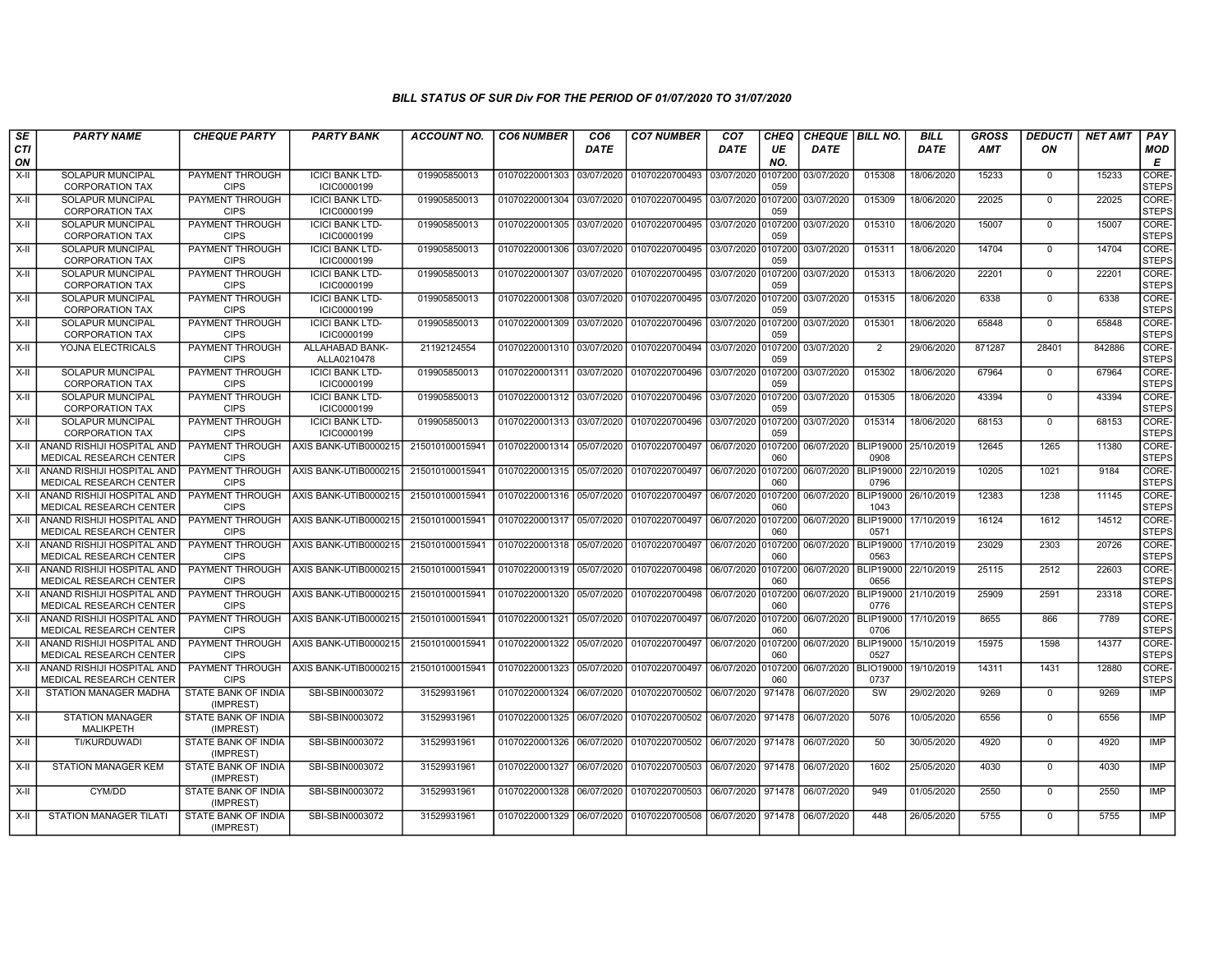| SE        | <b>PARTY NAME</b>                            | <b>CHEQUE PARTY</b>                     | <b>PARTY BANK</b> | <b>ACCOUNT NO.</b> | <b>CO6 NUMBER</b>         | CO <sub>6</sub> | <b>CO7 NUMBER</b>                        | CO <sub>7</sub>   | CHEQ      | CHEQUE   BILL NO. |      | <b>BILL</b> | <b>GROSS</b> | <b>DEDUCTI</b> | <b>NET AMT</b> | <b>PAY</b> |
|-----------|----------------------------------------------|-----------------------------------------|-------------------|--------------------|---------------------------|-----------------|------------------------------------------|-------------------|-----------|-------------------|------|-------------|--------------|----------------|----------------|------------|
| CTI<br>ON |                                              |                                         |                   |                    |                           | <b>DATE</b>     |                                          | <b>DATE</b>       | UE<br>NO. | <b>DATE</b>       |      | <b>DATE</b> | AMT          | ON             |                | MOD<br>Е   |
| X-II      | <b>STATION MANAGER</b><br>TIKEKARWADI        | STATE BANK OF INDIA<br>(IMPREST)        | SBI-SBIN0003072   | 31529931961        | 01070220001330 06/07/2020 |                 | 01070220700508                           | 06/07/2020        | 971478    | 06/07/2020        | 1382 | 13/05/2020  | 2510         | $\mathbf{0}$   | 2510           | <b>IMP</b> |
| X-II      | STATION MANAGER BOROTI                       | STATE BANK OF INDIA<br>(IMPREST)        | SBI-SBIN0003072   | 31529931961        | 01070220001331 06/07/2020 |                 | 01070220700508                           | 06/07/2020        | 971478    | 06/07/2020        | 191  | 26/03/2020  | 10080        | $\Omega$       | 10080          | <b>IMP</b> |
| $X-H$     | <b>STATION MANAGER</b><br>AKKALKOTROAD       | STATE BANK OF INDIA<br>(IMPREST)        | SBI-SBIN0003072   | 31529931961        | 01070220001332 06/07/2020 |                 | 01070220700503                           | 06/07/2020 971478 |           | 06/07/2020        | 1841 | 25/04/2020  | 2809         | $\mathbf{0}$   | 2809           | <b>IMP</b> |
| X-II      | CYM/WD                                       | STATE BANK OF INDIA<br>(IMPREST)        | SBI-SBIN0003072   | 31529931961        | 01070220001333 06/07/2020 |                 | 01070220700503                           | 06/07/2020        | 971478    | 06/07/2020        | 20   | 01/05/2020  | 4999         | $\mathbf{0}$   | 4999           | <b>IMP</b> |
| $X-II$    | <b>STATION MANAGER</b><br>HUNSIHADGIL        | STATE BANK OF INDIA<br>(IMPREST)        | SBI-SBIN0003072   | 31529931961        | 01070220001334            | 06/07/2020      | 01070220700503                           | 06/07/2020        | 971478    | 06/07/2020        | SW   | 19/06/2020  | 4200         | $\mathbf 0$    | 4200           | <b>IMP</b> |
| X-II      | <b>STATION MANAGER</b><br><b>HIRENANDURU</b> | STATE BANK OF INDIA<br>(IMPREST)        | SBI-SBIN0003072   | 31529931961        | 01070220001335 06/07/2020 |                 | 01070220700503                           | 06/07/2020 971478 |           | 06/07/2020        | 3080 | 20/05/2020  | 4680         | $\mathbf 0$    | 4680           | <b>IMP</b> |
| X-II      | <b>SSTATION MANAGER</b><br>SHAHABAD          | STATE BANK OF INDIA<br>(IMPREST)        | SBI-SBIN0003072   | 31529931961        | 01070220001336 06/07/2020 |                 | 01070220700507                           | 06/07/2020        | 971478    | 06/07/2020        | 228  | 24/05/2020  | 14620        | $\mathbf{0}$   | 14620          | <b>IMP</b> |
| X-II      | STATION MANAGER SAVALGI                      | STATE BANK OF INDIA<br>(IMPREST)        | SBI-SBIN0003072   | 31529931961        | 01070220001337 06/07/2020 |                 | 01070220700507                           | 06/07/2020 971478 |           | 06/07/2020        | sw   | 28/02/2020  | 9672         | $\mathbf 0$    | 9672           | IMP        |
| X-II      | <b>STATION MANAGER</b><br><b>SULTANPUR</b>   | <b>STATE BANK OF INDIA</b><br>(IMPREST) | SBI-SBIN0003072   | 31529931961        | 01070220001338 06/07/2020 |                 | 01070220700507                           | 06/07/2020        | 971478    | 06/07/2020        | 39   | 02/05/2020  | 5978         | $\Omega$       | 5978           | IMP        |
| $X-II$    | <b>STATION MANAGER HOTGI</b>                 | STATE BANK OF INDIA<br>(IMPREST)        | SBI-SBIN0003072   | 31529931961        | 01070220001340 06/07/2020 |                 | 01070220700507                           | 06/07/2020 971478 |           | 06/07/2020        | 1603 | 18/05/2020  | 14369        | $\mathbf{0}$   | 14369          | <b>IMP</b> |
| X-II      | <b>STATION MANAGER</b><br><b>GULBARGA</b>    | STATE BANK OF INDIA<br>(IMPREST)        | SBI-SBIN0003072   | 31529931961        | 01070220001341 06/07/2020 |                 | 01070220700507                           | 06/07/2020 971478 |           | 06/07/2020        | 180  | 01/06/2020  | 8601         | $\Omega$       | 8601           | <b>IMP</b> |
| X-II      | <b>STATION MANAGER ARAG</b>                  | STATE BANK OF INDIA<br>(IMPREST)        | SBI-SBIN0003072   | 31529931961        | 01070220001342 06/07/2020 |                 | 01070220700505                           | 06/07/2020        | 971478    | 06/07/2020        | 80   | 16/06/2020  | 9891         | $\mathbf 0$    | 9891           | <b>IMP</b> |
| X-II      | <b>STATION MANAGER</b><br><b>BARSHITOWN</b>  | STATE BANK OF INDIA<br>(IMPREST)        | SBI-SBIN0003072   | 31529931961        | 01070220001343 06/07/2020 |                 | 01070220700505                           | 06/07/2020 971478 |           | 06/07/2020        | 5709 | 10/04/2020  | 4432         | $\Omega$       | 4432           | IMP        |
| X-II      | STATION MANAGER DHOKI                        | STATE BANK OF INDIA<br>(IMPREST)        | SBI-SBIN0003072   | 31529931961        | 01070220001344 06/07/2020 |                 | 01070220700505                           | 06/07/2020        | 971478    | 06/07/2020        | 105  | 13/05/2020  | 3608         | $\mathbf 0$    | 3608           | <b>IMP</b> |
|           | X-II STATION MANAGER SANGOLA                 | STATE BANK OF INDIA<br>(IMPREST)        | SBI-SBIN0003072   | 31529931961        | 01070220001345 06/07/2020 |                 | 01070220700505                           | 06/07/2020 971478 |           | 06/07/2020        | 9217 | 18/04/2020  | 8308         | $\mathbf 0$    | 8308           | <b>IMP</b> |
| X-II      | STATION MANAGER YEDSHI                       | STATE BANK OF INDIA<br>(IMPREST)        | SBI-SBIN0003072   | 31529931961        | 01070220001346 06/07/2020 |                 | 01070220700504                           | 06/07/2020 971478 |           | 06/07/2020        | 461  | 05/05/2020  | 6417         | $\mathbf 0$    | 6417           | IMP        |
| $X-H$     | <b>STATION MANAGER</b><br>KAVATHEMAHANKAL    | STATE BANK OF INDIA<br>(IMPREST)        | SBI-SBIN0003072   | 31529931961        | 01070220001347 06/07/2020 |                 | 01070220700504                           | 06/07/2020        | 971478    | 06/07/2020        | 3966 | 05/05/2020  | 12375        | $\mathbf{0}$   | 12375          | IMP        |
|           | X-II STATION MANAGER MODLIMB                 | STATE BANK OF INDIA<br>(IMPREST)        | SBI-SBIN0003072   | 31529931961        | 01070220001348 06/07/2020 |                 | 01070220700506                           | 06/07/2020        | 971478    | 06/07/2020        | 452  | 07/05/2020  | 9326         | $\mathbf{0}$   | 9326           | <b>IMP</b> |
| $X-II$    | <b>STATION MANAGER</b><br>PANDHARPUR         | STATE BANK OF INDIA<br>(IMPREST)        | SBI-SBIN0003072   | 31529931961        | 01070220001349 06/07/2020 |                 | 01070220700506                           | 06/07/2020 971478 |           | 06/07/2020        | 1665 | 03/04/2020  | 4369         | $\mathbf{0}$   | 4369           | <b>IMP</b> |
| X-II      | STATION MANAGER CHITALI                      | STATE BANK OF INDIA<br>(IMPREST)        | SBI-SBIN0003072   | 31529931961        | 01070220001350 06/07/2020 |                 | 01070220700508 06/07/2020 971478         |                   |           | 06/07/2020        | sw   | 31/05/2020  | 5040         | $\mathbf 0$    | 5040           | <b>IMP</b> |
| X-II      | <b>STATION MANAGER KASHTI</b>                | <b>STATE BANK OF INDIA</b><br>(IMPREST) | SBI-SBIN0003072   | 31529931961        | 01070220001351 06/07/2020 |                 | 01070220700508                           | 06/07/2020        | 971478    | 06/07/2020        | 168  | 20/04/2020  | 6603         | $\mathbf 0$    | 6603           | IMP        |
| X-II      | I STATION MANAGER VISAPUR                    | STATE BANK OF INDIA<br>(IMPREST)        | SBI-SBIN0003072   | 31529931961        | 01070220001352 06/07/2020 |                 | 01070220700508                           | 06/07/2020        | 971478    | 06/07/2020        | 24   | 30/05/2020  | 8158         | $\mathbf 0$    | 8158           | <b>IMP</b> |
| $X-II$    | STATION MANAGER YEOLA                        | STATE BANK OF INDIA<br>(IMPREST)        | SBI-SBIN0003072   | 31529931961        | 01070220001353 06/07/2020 |                 | 01070220700506                           | 06/07/2020        | 971478    | 06/07/2020        | 93   | 19/03/2020  | 11160        | $\mathbf{0}$   | 11160          | <b>IMP</b> |
| X-II      | TI/BELAPUR                                   | STATE BANK OF INDIA<br>(IMPREST)        | SBI-SBIN0003072   | 31529931961        | 01070220001354 06/07/2020 |                 | 01070220700505                           | 06/07/2020 971478 |           | 06/07/2020        | 56   | 17/04/2020  | 2480         | $\mathbf 0$    | 2480           | IMP        |
|           | X-II   STATION MANAGER BELAPUR               | STATE BANK OF INDIA<br>(IMPREST)        | SBI-SBIN0003072   | 31529931961        | 01070220001355 06/07/2020 |                 | 01070220700502                           | 06/07/2020        | 971478    | 06/07/2020        | 1003 | 04/05/2020  | 20819        | $\Omega$       | 20819          | <b>IMP</b> |
| X-II      | <b>STATION MANAGER</b><br><b>KOPARGAON</b>   | STATE BANK OF INDIA<br>(IMPREST)        | SBI-SBIN0003072   | 31529931961        | 01070220001356 06/07/2020 |                 | 01070220700502                           | 06/07/2020        | 971478    | 06/07/2020        | 13   | 16/04/2020  | 8993         | $\mathbf 0$    | 8993           | IMP        |
| X-II      | <b>STATION MANAGER</b><br><b>PUNTAMBA</b>    | STATE BANK OF INDIA<br>(IMPREST)        | SBI-SBIN0003072   | 31529931961        |                           |                 | 01070220001357 06/07/2020 01070220700502 | 06/07/2020        | 971478    | 06/07/2020        | 1332 | 25/05/2020  | 14960        | $\Omega$       | 14960          | <b>IMP</b> |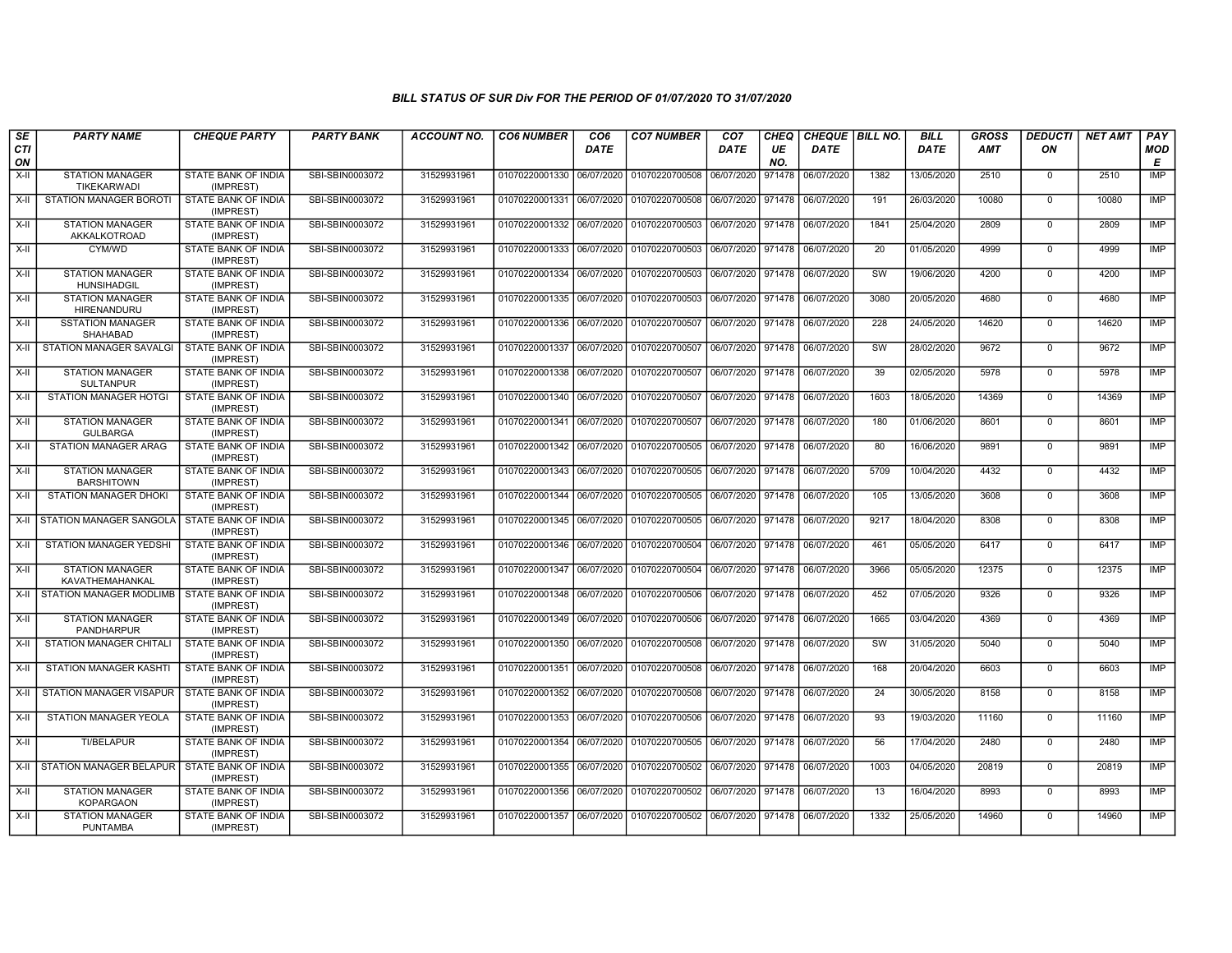| SE             | <b>PARTY NAME</b>                                                                   | <b>CHEQUE PARTY</b>                               | <b>PARTY BANK</b>                              | <b>ACCOUNT NO.</b>                 | <b>CO6 NUMBER</b>                           | CO <sub>6</sub>          | <b>CO7 NUMBER</b>                                                      | CO <sub>7</sub>    | CHEQ      | CHEQUE   BILL NO.        |                                              | <b>BILL</b>              | <b>GROSS</b>  | <b>DEDUCTI</b> | <b>NET AMT</b> | <b>PAY</b>                     |
|----------------|-------------------------------------------------------------------------------------|---------------------------------------------------|------------------------------------------------|------------------------------------|---------------------------------------------|--------------------------|------------------------------------------------------------------------|--------------------|-----------|--------------------------|----------------------------------------------|--------------------------|---------------|----------------|----------------|--------------------------------|
| CTI<br>ON      |                                                                                     |                                                   |                                                |                                    |                                             | <b>DATE</b>              |                                                                        | <b>DATE</b>        | UE<br>NO. | <b>DATE</b>              |                                              | DATE                     | AMT           | ON             |                | MOD<br>Е                       |
| $X-H$          | <b>STATION MANAGER</b><br>AHMEDNAGAR                                                | STATE BANK OF INDIA<br>(IMPREST)                  | SBI-SBIN0003072                                | 31529931961                        | 01070220001358                              | 06/07/2020               | 01070220700507                                                         | 06/07/2020         | 971478    | 06/07/2020               | 2280                                         | 05/05/2020               | 3920          | $\mathbf 0$    | 3920           | <b>IMP</b>                     |
| $X-H$          | STATION MANAGER BELVANDI                                                            | STATE BANK OF INDIA<br>(IMPREST)                  | SBI-SBIN0003072                                | 31529931961                        | 01070220001359 06/07/2020                   |                          | 01070220700506                                                         | 06/07/2020 971478  |           | 06/07/2020               | SW                                           | 25/03/2020               | 5850          | $\Omega$       | 5850           | <b>IMP</b>                     |
| X-II           | SR DFM SUR (PAY ORDER)                                                              | <b>DIVISIONAL</b><br>CASHIER(P) SHOLAPUR          | DUMMY-                                         | 11111111111                        | 01070220001360 06/07/2020                   |                          | 01070220700499 06/07/2020 971477                                       |                    |           | 06/07/2020               | 255264                                       | 03/07/2020               | 955           | $\Omega$       | 955            | CASH                           |
| X-II           | SR.SE/P.WAY/STORE/SUR                                                               | STATE BANK OF INDIA<br>(IMPREST)                  | SBI-SBIN0003072                                | 31529931961                        | 01070220001361 06/07/2020                   |                          | 01070220700500 06/07/2020 971478                                       |                    |           | 06/07/2020               | 1491                                         | 22/05/2020               | 14127         | $\Omega$       | 14127          | IMP                            |
| $X-II$         | <b>SSE/P WAY/N/SUR</b>                                                              | STATE BANK OF INDIA<br>(IMPREST)                  | SBI-SBIN0003072                                | 31529931961                        | 01070220001362                              | 06/07/2020               | 01070220700500                                                         | 06/07/2020 971478  |           | 06/07/2020               | C-11-2020<br>21                              | 13/05/2020               | 14831         | $\mathbf 0$    | 14831          | IMP                            |
| X-II           | <b>SSE/P WAY/DUD</b>                                                                | STATE BANK OF INDIA<br>(IMPREST)                  | SBI-SBIN0003072                                | 31529931961                        | 01070220001363                              | 06/07/2020               | 01070220700500                                                         | 06/07/2020 971478  |           | 06/07/2020               | 633                                          | 08/06/2020               | 19746         | $\mathbf 0$    | 19746          | IMP                            |
| $X-H$          | <b>SSE WORKS SUR</b>                                                                | <b>STATE BANK OF INDIA</b><br>(IMPREST)           | SBI-SBIN0003072                                | 31529931961                        | 01070220001364                              | 06/07/2020               | 01070220700500 06/07/2020 971478                                       |                    |           | 06/07/2020               | 436                                          | 13/06/2020               | 45420         | $\Omega$       | 45420          | IMP                            |
| X-II           | ASHWINI SAHAKARI<br>RUGNALAYA AND RESEARCH<br><b>CENTRE NYT, SOLAPUR</b>            | PAYMENT THROUGH<br><b>CIPS</b>                    | SBI-SBIN0001656                                | 30684517471                        | 01070220001365 06/07/2020                   |                          | 01070220700501                                                         | 06/07/2020 0107200 | 060       | 06/07/2020               | 115/20-21                                    | 15/04/2020               | 2043965       | 204397         | 1839568        | CORE-<br><b>STEPS</b>          |
| $X-H$          | <b>ASHWINI SAHAKARI</b><br>RUGNALAYA AND RESEARCH<br>CENTRE NYT. SOLAPUR            | <b>PAYMENT THROUGH</b><br><b>CIPS</b>             | SBI-SBIN0001656                                | 30684517471                        |                                             |                          | 01070220001366 06/07/2020 01070220700501 06/07/2020 0107200            |                    | 060       | 06/07/2020               | 44/19-20                                     | 12/11/2019               | 707740        | 70774          | 636966         | CORE-<br><b>STEPS</b>          |
| $X-II$         | ASHWINI SAHAKARI<br>RUGNALAYA AND RESEARCH<br>CENTRE NYT. SOLAPUR                   | PAYMENT THROUGH<br><b>CIPS</b>                    | SBI-SBIN0001656                                | 30684517471                        | 01070220001367                              | 06/07/2020               | 01070220700501 06/07/2020 0107200                                      |                    | 060       | 06/07/2020               | 57/19-20                                     | 23/12/2019               | 92984         | 9298           | 83686          | CORE-<br><b>STEPS</b>          |
| $X-H$          | ANAND RISHIJI HOSPITAL AND<br>MEDICAL RESEARCH CENTER                               | PAYMENT THROUGH<br><b>CIPS</b>                    | AXIS BANK-UTIB0000215                          | 215010100015941                    | 01070220001368                              | 06/07/2020               | 01070220700513 08/07/2020 0107200                                      |                    | 061       | 08/07/2020   BLIP19000   | 0382                                         | 14/10/2019               | 21789         | 2179           | 19610          | CORE-<br><b>STEPS</b>          |
| $X-H$          | ANAND RISHIJI HOSPITAL AND<br><b>MEDICAL RESEARCH CENTER</b>                        | PAYMENT THROUGH<br><b>CIPS</b>                    | AXIS BANK-UTIB0000215                          | 215010100015941                    | 01070220001369                              | 06/07/2020               | 01070220700513                                                         | 08/07/2020 0107200 | 061       | 08/07/2020               | <b>BLIP19000</b><br>0260                     | 11/10/2019               | 17250         | 1725           | 15525          | CORE-<br><b>STEPS</b>          |
| $X-H$          | ANAND RISHIJI HOSPITAL AND<br>MEDICAL RESEARCH CENTER                               | PAYMENT THROUGH<br><b>CIPS</b>                    | AXIS BANK-UTIB0000215                          | 215010100015941                    | 01070220001370 06/07/2020                   |                          | 01070220700513 08/07/2020 0107200                                      |                    | 061       | 08/07/2020 BLIP19000     | 0411                                         | 12/10/2019               | 8757          | 876            | 7881           | CORE-<br><b>STEPS</b>          |
| X-II           | ANAND RISHIJI HOSPITAL AND<br>MEDICAL RESEARCH CENTER                               | <b>PAYMENT THROUGH</b><br><b>CIPS</b>             | AXIS BANK-UTIB0000215                          | 215010100015941                    | 01070220001371 06/07/2020                   |                          | 01070220700513 08/07/2020 0107200                                      |                    | 061       | 08/07/2020               | <b>BLIP19000</b><br>0407                     | 12/10/2019               | 10745         | 1075           | 9670           | CORE-<br><b>STEPS</b>          |
| $X-H$          | ANAND RISHIJI HOSPITAL AND<br><b>MEDICAL RESEARCH CENTER</b>                        | PAYMENT THROUGH<br><b>CIPS</b>                    | AXIS BANK-UTIB0000215                          | 21501010001594                     | 01070220001372                              | 06/07/2020               | 01070220700513                                                         | 08/07/2020 0107200 | 061       | 08/07/2020               | <b>BLIP19000</b><br>0414                     | 13/10/2019               | 10588         | 1059           | 9529           | CORE-<br><b>STEPS</b>          |
| $X-H$<br>$X-H$ | ANAND RISHIJI HOSPITAL AND<br>MEDICAL RESEARCH CENTER                               | PAYMENT THROUGH<br><b>CIPS</b>                    | AXIS BANK-UTIB0000215                          | 21501010001594                     | 01070220001373                              | 06/07/2020               | 01070220700515 08/07/2020 0107200                                      |                    | 061       | 08/07/2020               | <b>BLIP19000</b><br>0211<br><b>BLIP19000</b> | 14/10/2019               | 14953<br>7200 | 1495<br>720    | 13458<br>6480  | CORE-<br><b>STEPS</b><br>CORE- |
| $X-H$          | ANAND RISHIJI HOSPITAL AND<br>MEDICAL RESEARCH CENTER<br>ANAND RISHIJI HOSPITAL AND | PAYMENT THROUGH<br><b>CIPS</b><br>PAYMENT THROUGH | AXIS BANK-UTIB0000215<br>AXIS BANK-UTIB0000215 | 215010100015941<br>215010100015941 | 01070220001374<br>01070220001375 06/07/2020 | 06/07/2020               | 01070220700513 08/07/2020 0107200<br>01070220700513 08/07/2020 0107200 |                    | 061       | 08/07/2020<br>08/07/2020 | 0533<br>BLIP19000                            | 15/10/2019<br>15/10/2019 | 15593         | 1559           | 14034          | <b>STEPS</b><br>CORE-          |
| X-II           | MEDICAL RESEARCH CENTER<br>ANAND RISHIJI HOSPITAL AND                               | <b>CIPS</b><br>PAYMENT THROUGH                    | AXIS BANK-UTIB0000215                          |                                    |                                             |                          |                                                                        |                    | 061       | 08/07/2020               | 0187<br>BLIP19000 26/10/2019                 |                          | 11262         |                | 10136          | <b>STEPS</b><br>CORE-          |
| $X-H$          | MEDICAL RESEARCH CENTER<br>ANAND RISHIJI HOSPITAL AND                               | <b>CIPS</b><br>PAYMENT THROUGH                    | AXIS BANK-UTIB0000215                          | 215010100015941<br>215010100015941 | 01070220001376<br>01070220001377            | 06/07/2020<br>06/07/2020 | 01070220700514 08/07/2020 0107200<br>01070220700514 08/07/2020 0107200 |                    | 061       | 08/07/2020               | 1068<br><b>BLIP11900</b>                     | 26/10/2019               | 4085          | 1126<br>409    | 3676           | <b>STEPS</b><br>CORE-          |
| $X-H$          | MEDICAL RESEARCH CENTER<br>ANAND RISHIJI HOSPITAL AND                               | <b>CIPS</b><br><b>PAYMENT THROUGH</b>             | AXIS BANK-UTIB0000215                          | 21501010001594                     | 01070220001378                              | 06/07/2020               | 01070220700514 08/07/2020 0107200                                      |                    | 061       | 08/07/2020               | 01153<br><b>BLIP19000</b>                    | 28/10/2019               | 15008         | 1501           | 13507          | <b>STEPS</b><br>CORE-          |
| $X-H$          | MEDICAL RESEARCH CENTER<br>ANAND RISHIJI HOSPITAL AND                               | <b>CIPS</b><br>PAYMENT THROUGH                    | AXIS BANK-UTIB0000215                          | 215010100015941                    | 01070220001379                              | 06/07/2020               | 01070220700514 08/07/2020 0107200                                      |                    | 061       | 08/07/2020               | 1047<br><b>BLIP19000</b>                     | 28/10/2019               | 8512          | 851            | 7661           | <b>STEPS</b><br>CORE-          |
| X-II           | MEDICAL RESEARCH CENTER<br>ANAND RISHIJI HOSPITAL AND                               | <b>CIPS</b><br>PAYMENT THROUGH                    | AXIS BANK-UTIB0000215                          | 215010100015941                    | 01070220001380 06/07/2020                   |                          | 01070220700514 08/07/2020 0107200                                      |                    | 061       | 08/07/2020               | 1112<br>BLIP19000                            | 29/10/2019               | 19875         | 1988           | 17887          | <b>STEPS</b><br>CORE-          |
| X-II           | MEDICAL RESEARCH CENTER<br>ANAND RISHIJI HOSPITAL AND                               | <b>CIPS</b><br>PAYMENT THROUGH                    | AXIS BANK-UTIB0000215                          | 215010100015941                    | 01070220001381                              | 06/07/2020               | 01070220700514 08/07/2020 0107200                                      |                    | 061       | 08/07/2020               | 1094<br>BLIP19000 29/10/2019                 |                          | 10728         | 1073           | 9655           | <b>STEPS</b><br>CORE-          |
| $X-H$          | MEDICAL RESEARCH CENTER<br>ANAND RISHIJI HOSPITAL AND                               | <b>CIPS</b><br>PAYMENT THROUGH                    | AXIS BANK-UTIB0000215                          | 215010100015941                    | 01070220001382 06/07/2020                   |                          | 01070220700514 08/07/2020 0107200                                      |                    | 061       | 08/07/2020               | 1185<br><b>BLIP19000</b>                     | 30/10/2019               | 10334         | 1033           | 9301           | <b>STEPS</b><br>CORE-          |
|                | MEDICAL RESEARCH CENTER                                                             | <b>CIPS</b>                                       |                                                |                                    |                                             |                          |                                                                        |                    | 061       |                          | 1190                                         |                          |               |                |                | <b>STEPS</b>                   |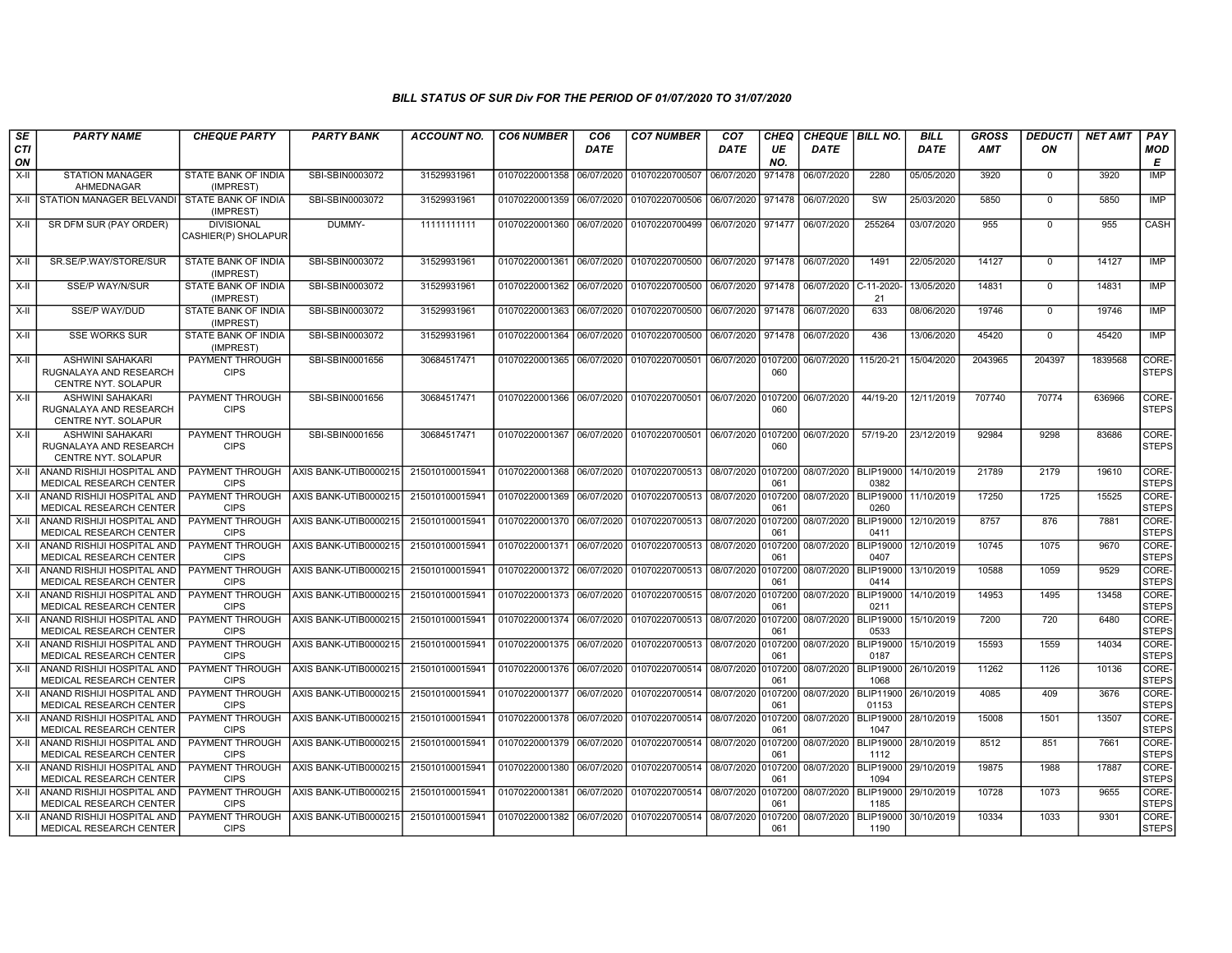| SE        | <b>PARTY NAME</b>                                                   | <b>CHEQUE PARTY</b>                      | <b>PARTY BANK</b>                            | <b>ACCOUNT NO.</b> | <b>CO6 NUMBER</b>         | CO <sub>6</sub> | <b>CO7 NUMBER</b>                 | CO <sub>7</sub> | CHEQ           | CHEQUE   BILL NO. |                          | <b>BILL</b> | <b>GROSS</b> | <b>DEDUCTI</b> | <b>NET AMT</b> | <b>PAY</b>            |
|-----------|---------------------------------------------------------------------|------------------------------------------|----------------------------------------------|--------------------|---------------------------|-----------------|-----------------------------------|-----------------|----------------|-------------------|--------------------------|-------------|--------------|----------------|----------------|-----------------------|
| CTI<br>ON |                                                                     |                                          |                                              |                    |                           | <b>DATE</b>     |                                   | <b>DATE</b>     | UE<br>NO.      | <b>DATE</b>       |                          | <b>DATE</b> | <b>AMT</b>   | ON             |                | <b>MOD</b><br>Е       |
| $X-II$    | ANAND RISHIJI HOSPITAL AND<br>MEDICAL RESEARCH CENTER               | PAYMENT THROUGH<br><b>CIPS</b>           | AXIS BANK-UTIB0000215                        | 215010100015941    | 01070220001383            | 06/07/2020      | 01070220700516 08/07/2020         |                 | 0107200<br>061 | 08/07/2020        | <b>BLIP19000</b><br>0188 | 11/10/2019  | 16735        | 1674           | 15061          | CORE-<br><b>STEPS</b> |
| $X-H$     | ANAND RISHIJI HOSPITAL AND<br>MEDICAL RESEARCH CENTER               | PAYMENT THROUGH<br><b>CIPS</b>           | AXIS BANK-UTIB0000215                        | 215010100015941    | 01070220001384            | 06/07/2020      | 01070220700520 08/07/2020         |                 | 0107200<br>061 | 08/07/2020        | <b>BLIP19000</b><br>0406 | 15/10/2019  | 43553        | 4355           | 39198          | CORE-<br><b>STEPS</b> |
| $X-H$     | TTE REST HOUSE WD                                                   | STATE BANK OF INDIA<br>(IMPREST)         | SBI-SBIN0003072                              | 31529931961        | 01070220001385 07/07/2020 |                 | 01070220700509 07/07/2020         |                 | 971481         | 08/07/2020        | 5190                     | 01/06/2020  | 14955        | $\mathbf 0$    | 14955          | IMP                   |
| X-II      | <b>TTE REST HOUSE LUR</b>                                           | <b>STATE BANK OF INDIA</b><br>(IMPREST)  | SBI-SBIN0003072                              | 31529931961        | 01070220001386            | 07/07/2020      | 01070220700509                    | 07/07/2020      | 971481         | 08/07/2020        | $\overline{4}$           | 15/04/2020  | 4925         | $\Omega$       | 4925           | <b>IMP</b>            |
| X-II      | SR.DCM.SUR                                                          | STATE BANK OF INDIA<br>(IMPREST)         | SBI-SBIN0003072                              | 31529931961        | 01070220001387            | 07/07/2020      | 01070220700510 07/07/2020         |                 | 971481         | 08/07/2020        | 4654                     | 29/05/2020  | 29577        | $\Omega$       | 29577          | IMP                   |
| X-II      | EA TO DRM GEN                                                       | STATE BANK OF INDIA<br>(IMPREST)         | SBI-SBIN0003072                              | 31529931961        | 01070220001388            | 07/07/2020      | 01070220700509                    | 07/07/2020      | 971481         | 08/07/2020        | 5748                     | 08/03/2020  | 7927         | $\mathbf 0$    | 7927           | IMP                   |
| X-II      | SR.DSO.SUR                                                          | STATE BANK OF INDIA<br>(IMPREST)         | SBI-SBIN0003072                              | 31529931961        | 01070220001389            | 07/07/2020      | 01070220700509 07/07/2020 971481  |                 |                | 08/07/2020        | 4918                     | 17/02/2020  | 4986         | $\Omega$       | 4986           | IMP                   |
| $X-II$    | CMS/SUR/GEN                                                         | <b>DIVISIONAL</b><br>CASHIER(P) SHOLAPUR | SBI-SBIN0003072                              | 31529931961        | 01070220001390            | 07/07/2020      | 01070220700511 07/07/2020 971480  |                 |                | 08/07/2020        | MED/35                   | 02/07/2020  | 39254        | $\mathbf 0$    | 39254          | <b>CASH</b>           |
| X-II      | CCOR/DD/LOBBY                                                       | <b>STATE BANK OF INDIA</b><br>(IMPREST)  | SBI-SBIN0003072                              | 31529931961        | 01070220001391            | 07/07/2020      | 01070220700512 07/07/2020 971481  |                 |                | 08/07/2020        | 2621                     | 01/04/2020  | 490          | $\mathbf 0$    | 490            | <b>IMP</b>            |
| X-II      | CCOR/DD/LOBBY                                                       | STATE BANK OF INDIA<br>(IMPREST)         | SBI-SBIN0003072                              | 31529931961        | 01070220001392            | 07/07/2020      | 01070220700512 07/07/2020 971481  |                 |                | 08/07/2020        | 2593                     | 07/03/2020  | 4980         | $\Omega$       | 4980           | IMP                   |
| X-II      | SSE/(ELECT/MAINT)/SUR                                               | <b>STATE BANK OF INDIA</b><br>(IMPREST)  | SBI-SBIN0003072                              | 31529931961        | 01070220001393            | 07/07/2020      | 01070220700512 07/07/2020 971481  |                 |                | 08/07/2020        | 2020/03/05               | 29/06/2020  | 20000        | $\mathbf 0$    | 20000          | IMP                   |
| $X-II$    | <b>JAIDEEP ENTERPRISES</b>                                          | PAYMENT THROUGH<br><b>CIPS</b>           | <b>BANK OF BARODA-</b><br><b>BARB0SHOLAP</b> | 04370200000715     | 01070220001394            | 08/07/2020      | 01070220700517 08/07/2020 0107200 |                 | 061            | 08/07/2020        | CCX/09                   | 01/07/2020  | 97657        | 2968           | 94689          | CORE-<br><b>STEPS</b> |
| $X-H$     | <b>JAYDEEP ENTERPRISES</b>                                          | PAYMENT THROUGH<br><b>CIPS</b>           | <b>BANK OF BARODA-</b><br><b>BARB0SHOLAP</b> | 04370200000715     | 01070220001395            | 08/07/2020      | 01070220700518 08/07/2020         |                 | 0107200<br>061 | 08/07/2020        | <b>CAU/15</b>            | 02/07/2020  | 33909        | 1130           | 32779          | CORE-<br>STEPS        |
| X-II      | <b>SSE WORKS KWV</b>                                                | STATE BANK OF INDIA<br>(IMPREST)         | SBI-SBIN0003072                              | 31529931961        | 01070220001396 08/07/2020 |                 | 01070220700519 08/07/2020         |                 | 971481         | 08/07/2020        | 2724                     | 13/06/2020  | 4880         | $\mathbf 0$    | 4880           | IMP                   |
| X-II      | SSE/USFD/SUR                                                        | <b>DIVISIONAL</b><br>CASHIER(P) SHOLAPUR | SBI-SBIN0003072                              | 3152993161         | 01070220001397 08/07/2020 |                 | 01070220700521 08/07/2020         |                 | 971480         | 08/07/2020        | 009043                   | 25/02/2020  | 9799         | $\Omega$       | 9799           | <b>CASH</b>           |
| $X-H$     | <b>SSE/P WAY/MRJ</b>                                                | STATE BANK OF INDIA<br>(IMPREST)         | SBI-SBIN0003072                              | 31529931961        | 01070220001398            | 08/07/2020      | 01070220700519 08/07/2020 971481  |                 |                | 08/07/2020        | 414                      | 25/05/2020  | 14948        | $\mathbf 0$    | 14948          | <b>IMP</b>            |
| X-II      | <b>SSE WORKS PVR</b>                                                | STATE BANK OF INDIA<br>(IMPREST)         | SBI-SBIN0003072                              | 31529931961        | 01070220001399 08/07/2020 |                 | 01070220700519 08/07/2020 971481  |                 |                | 08/07/2020        | 6838                     | 05/05/2020  | 4972         | $\mathbf 0$    | 4972           | IMP                   |
|           | X-II AQUATECH ENGINEERS-PUNE.                                       | PAYMENT THROUGH<br><b>CIPS</b>           | <b>CORPORATION BANK-</b><br>CORP0000503      | 510101003903280    | 01070220001400            | 08/07/2020      | 01070220700526 09/07/2020 0107200 |                 | 063            | 10/07/2020        | 79334                    | 29/06/2020  | 59100        | $\mathbf 0$    | 59100          | CORE-<br><b>STEPS</b> |
| X-II      | MALLIKARJUN S BANKAPURE<br><b>ENGINEERS AND</b><br>CONTRACTORS-PUNE | PAYMENT THROUGH<br><b>CIPS</b>           | CANARA BANK-<br>CNRB0000259                  | 0259256005200      | 01070220001401 08/07/2020 |                 | 01070220700526 09/07/2020         |                 | 0107200<br>063 | 10/07/2020        | 80077                    | 02/07/2020  | 220500       | $\mathbf{0}$   | 220500         | CORE-<br><b>STEPS</b> |
| X-II      | SRINIVASA CONSTRUCTION<br>AND SUPPLIERS-<br>AHMEDNAGAR              | <b>PAYMENT THROUGH</b><br><b>CIPS</b>    | STATE BANK OF INDIA-<br>SBIN0014794          | 34632987733        | 01070220001402 08/07/2020 |                 | 01070220700526 09/07/2020 0107200 |                 | 063            | 10/07/2020        | 80079                    | 02/07/2020  | 220500       | $\mathbf 0$    | 220500         | CORE-<br><b>STEPS</b> |
|           | X-II   ADITYA ASHOK JAGTAP-PUNE                                     | PAYMENT THROUGH<br><b>CIPS</b>           | CANARA BANK-<br>CNRB0002581                  | 2581201000938      | 01070220001403            | 08/07/2020      | 01070220700526 09/07/2020 0107200 |                 | 063            | 10/07/2020        | 80080                    | 02/07/2020  | 220500       | $\mathbf 0$    | 220500         | CORE-<br><b>STEPS</b> |
| X-II      | <b>DATTATRAY SADASHIV YADAV</b><br><b>SOLAPUR</b>                   | <b>PAYMENT THROUGH</b><br><b>CIPS</b>    | <b>BANK OF INDIA-</b><br>BKID0000717         | 071730110000031    | 01070220001404            | 08/07/2020      | 01070220700526 09/07/2020         |                 | 0107200<br>063 | 10/07/2020        | 80081                    | 02/07/2020  | 215500       | $\mathbf 0$    | 215500         | CORE-<br><b>STEPS</b> |
| X-II      | HPCL DT CARD (ELECT D G<br>SET)                                     | PAYMENT THROUGH<br><b>CIPS</b>           | <b>ICICI BANK LTD-</b><br>ICIC0000104        | HPCL2600795272     | 01070220001405            | 08/07/2020      | 01070220700523 08/07/2020         |                 | 0107200<br>061 | 08/07/2020        | 32                       | 23/06/2020  | 30000        | $\mathbf 0$    | 30000          | CORE-<br><b>STEPS</b> |
| X-II      | MALLIKARJUN S BANKAPURE<br><b>ENGINEERS AND</b><br>CONTRACTORS-PUNE | PAYMENT THROUGH<br><b>CIPS</b>           | CANARA BANK-<br>CNRB0000259                  | 0259256005200      | 01070220001406            | 08/07/2020      | 01070220700526 09/07/2020 0107200 |                 | 063            | 10/07/2020        | 80100                    | 02/07/2020  | 220500       | $\Omega$       | 220500         | CORE-<br><b>STEPS</b> |
| X-II      | <b>HPCL DT CARD</b>                                                 | PAYMENT THROUGH<br><b>CIPS</b>           | <b>ICICI BANK LTD-</b><br>ICIC0000104        | HPCL2600191902     | 01070220001407 08/07/2020 |                 | 01070220700522 08/07/2020 0107200 |                 | 061            | 08/07/2020        | 14036                    | 30/06/2020  | 866746       | $\mathbf 0$    | 866746         | CORE-<br><b>STEPS</b> |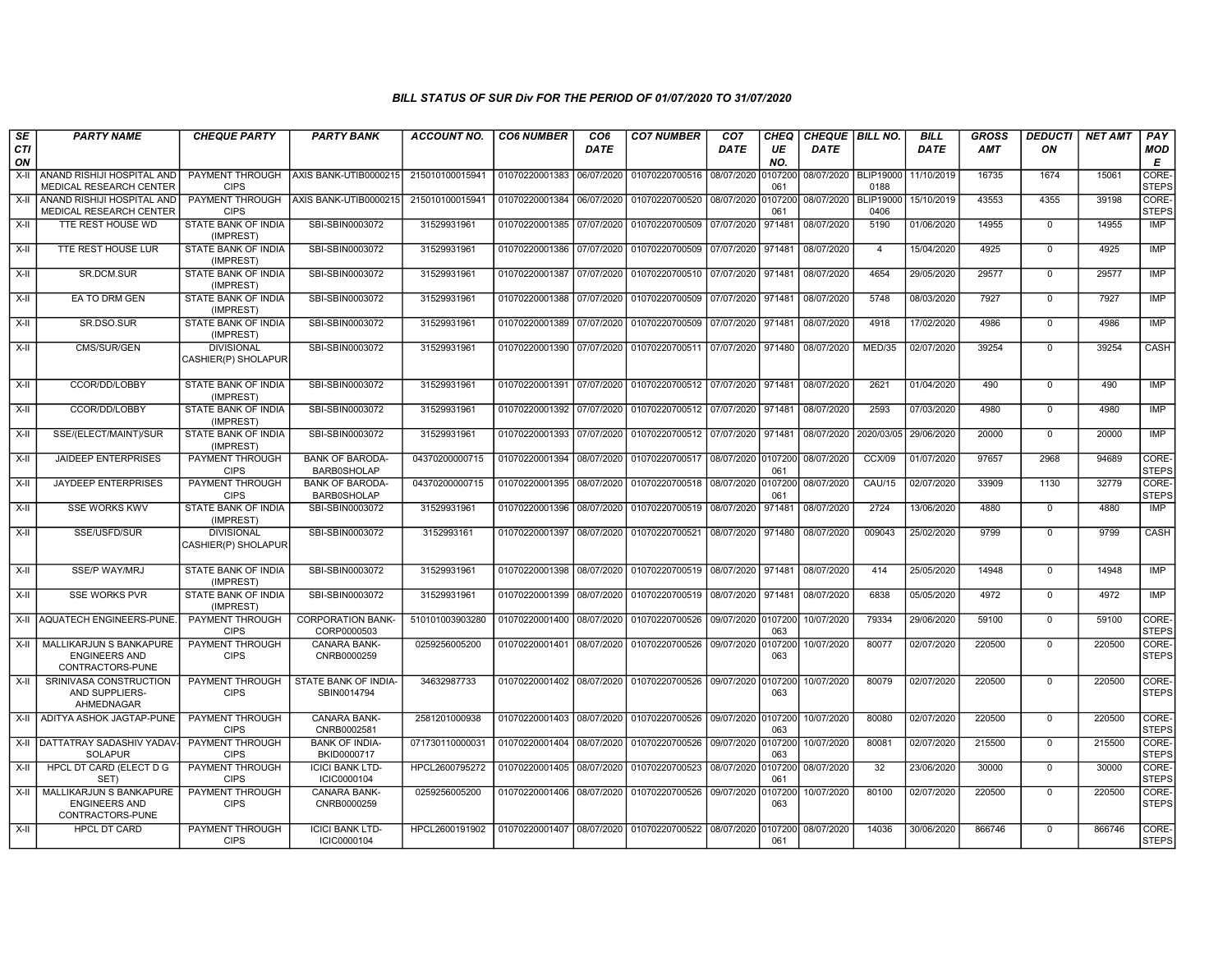| SE        | <b>PARTY NAME</b>                                      | <b>CHEQUE PARTY</b>                     | <b>PARTY BANK</b>                             | <b>ACCOUNT NO.</b> | <b>CO6 NUMBER</b>         | CO <sub>6</sub> | <b>CO7 NUMBER</b>                 | CO <sub>7</sub>    | <b>CHEQ</b>    | CHEQUE BILL NO. |          | <b>BILL</b> | <b>GROSS</b> | <b>DEDUCTI</b> | <b>NET AMT</b> | PAY                   |
|-----------|--------------------------------------------------------|-----------------------------------------|-----------------------------------------------|--------------------|---------------------------|-----------------|-----------------------------------|--------------------|----------------|-----------------|----------|-------------|--------------|----------------|----------------|-----------------------|
| CTI<br>ON |                                                        |                                         |                                               |                    |                           | <b>DATE</b>     |                                   | <b>DATE</b>        | UE<br>NO.      | <b>DATE</b>     |          | <b>DATE</b> | <b>AMT</b>   | ON             |                | <b>MOD</b><br>E       |
| X-II      | SRINIVASA CONSTRUCTION<br>AND SUPPLIERS-<br>AHMEDNAGAR | PAYMENT THROUGH<br><b>CIPS</b>          | STATE BANK OF INDIA-<br>SBIN0014794           | 34632987733        | 01070220001408            | 08/07/2020      | 01070220700526 09/07/2020         |                    | 0107200<br>063 | 10/07/2020      | 80102    | 02/07/2020  | 220500       | $\Omega$       | 220500         | CORE-<br><b>STEPS</b> |
| $X-H$     | DATTATRAY SADASHIV YADAV-<br><b>SOLAPUR</b>            | PAYMENT THROUGH<br><b>CIPS</b>          | <b>BANK OF INDIA-</b><br>BKID0000717          | 071730110000031    | 01070220001409 08/07/2020 |                 | 01070220700526 09/07/2020 0107200 |                    | 063            | 10/07/2020      | 80104    | 02/07/2020  | 215500       | $\mathbf 0$    | 215500         | CORE-<br><b>STEPS</b> |
| $X-H$     | SR SE(TRD)/YL                                          | <b>STATE BANK OF INDIA</b><br>(IMPREST) | SBI-SBIN0003072                               | 31529931961        | 01070220001410 08/07/2020 |                 | 01070220700524 08/07/2020 971481  |                    |                | 08/07/2020      | 19       | 27/06/2020  | 2000         | $\mathbf 0$    | 2000           | IMP                   |
| X-II      | ADEN/DETC/SUR                                          | STATE BANK OF INDIA<br>(IMPREST)        | SBI-SBIN0003072                               | 31529931961        | 01070220001411 08/07/2020 |                 | 01070220700524 08/07/2020 971481  |                    |                | 08/07/2020      | $\Omega$ | 22/06/2020  | 3675         | $\Omega$       | 3675           | IMP                   |
| $X-II$    | ADEN/ANG                                               | STATE BANK OF INDIA<br>(IMPREST)        | SBI-SBIN0003072                               | 31529931961        | 01070220001412 08/07/2020 |                 | 01070220700524 08/07/2020 971481  |                    |                | 08/07/2020      | 2150     | 02/06/2020  | 5850         | $\Omega$       | 5850           | <b>IMP</b>            |
| X-II      | SRINIVASA CONSTRUCTION<br>AND SUPPLIERS-<br>AHMEDNAGAR | PAYMENT THROUGH<br><b>CIPS</b>          | STATE BANK OF INDIA-<br>SBIN0014794           | 34632987733        | 01070220001413 08/07/2020 |                 | 01070220700526 09/07/2020 0107200 |                    | 063            | 10/07/2020      | 80374    | 03/07/2020  | 220500       | $\overline{0}$ | 220500         | CORE-<br><b>STEPS</b> |
| $X-II$    | ADEN/SUR                                               | STATE BANK OF INDIA<br>(IMPREST)        | SBI-SBIN0003072                               | 31529931961        | 01070220001414 08/07/2020 |                 | 01070220700524 08/07/2020 971481  |                    |                | 08/07/2020      | 5480     | 07/06/2020  | 14308        | $\overline{0}$ | 14308          | IMP                   |
| X-II      | ADEN/PVR                                               | STATE BANK OF INDIA<br>(IMPREST)        | SBI-SBIN0003072                               | 31529931961        | 01070220001415 08/07/2020 |                 | 01070220700524 08/07/2020 971481  |                    |                | 08/07/2020      | 8793     | 31/05/2020  | 2100         | $\mathbf 0$    | 2100           | IMP                   |
| $X-H$     | <b>CHETAN ROADLINES-</b><br><b>SOLAPUR</b>             | <b>PAYMENT THROUGH</b><br><b>CIPS</b>   | <b>BANK OF INDIA-</b><br>BKID0000718          | 071810110005688    | 01070220001416 08/07/2020 |                 | 01070220700526 09/07/2020 0107200 |                    | 063            | 10/07/2020      | 78088    | 24/06/2020  | 29100        | $\mathbf 0$    | 29100          | CORE-<br><b>STEPS</b> |
| X-II      | PATIL TOURS AND TRAVELS                                | PAYMENT THROUGH<br><b>CIPS</b>          | STATE BANK OF INDIA-<br>SBIN0021963           | 37311501183        | 01070220001417 08/07/2020 |                 | 01070220700548                    | 13/07/2020 0107200 | 064            | 13/07/2020      | 25       | 02/04/2020  | 100829       | 4687           | 96142          | CORE-<br><b>STEPS</b> |
| X-II      | ADEN/SDB                                               | STATE BANK OF INDIA<br>(IMPREST)        | SBI-SBIN0003072                               | 31529931961        | 01070220001418 08/07/2020 |                 | 01070220700524 08/07/2020         |                    | 971481         | 08/07/2020      | 4820     | 28/05/2020  | 7830         | $\mathbf 0$    | 7830           | <b>IMP</b>            |
| $X-II$    | ADEN/SDB                                               | STATE BANK OF INDIA<br>(IMPREST)        | SBI-SBIN0003072                               | 31529931961        | 01070220001419            | 08/07/2020      | 01070220700524                    | 08/07/2020 971481  |                | 08/07/2020      | 093      | 17/03/2020  | 4941         | $\mathbf 0$    | 4941           | <b>IMP</b>            |
| X-II      | <b>STATION MANAGER JEUR</b>                            | STATE BANK OF INDIA<br>(IMPREST)        | SBI-SBIN0003072                               | 31529931961        | 01070220001420 08/07/2020 |                 | 01070220700525 08/07/2020 971481  |                    |                | 08/07/2020      | 338      | 20/04/2020  | 3629         | $\mathbf 0$    | 3629           | <b>IMP</b>            |
| X-II      | STATION MANAGER WADI                                   | STATE BANK OF INDIA<br>(IMPREST)        | SBI-SBIN0003072                               | 31529931961        | 01070220001421            | 08/07/2020      | 01070220700525 08/07/2020 971481  |                    |                | 08/07/2020      | 3036     | 16/05/2020  | 5403         | $\mathbf 0$    | 5403           | IMP                   |
| X-II      | <b>M/S VARAD COMPUTERS</b>                             | PAYMENT THROUGH<br><b>CIPS</b>          | <b>IDBI BANK LTD-</b><br>IBKL0000446          | 0446102000008785   | 01070220001422            | 08/07/2020      | 01070220700527                    | 09/07/2020 0107200 | 063            | 10/07/2020      | 252796   | 15/06/2020  | 172500       | $\Omega$       | 172500         | CORE-<br><b>STEPS</b> |
| $X-H$     | <b>STATION MANAGER PAKANI</b>                          | <b>STATE BANK OF INDIA</b><br>(IMPREST) | SBI-SBIN0003072                               | 31529931961        | 01070220001423            | 09/07/2020      | 01070220700542                    | 10/07/2020 971487  |                | 10/07/2020      | 54       | 27/03/2020  | 4680         | $\overline{0}$ | 4680           | IMP                   |
| X-II      | <b>STATION MANAGER BALE</b>                            | <b>STATE BANK OF INDIA</b><br>(IMPREST) | SBI-SBIN0003072                               | 31529931961        | 01070220001424 09/07/2020 |                 | 01070220700543                    | 10/07/2020 971487  |                | 10/07/2020      | 500      | 20/03/2020  | 3714         | $\Omega$       | 3714           | IMP                   |
| X-II      | <b>STATION MANAGER</b><br>MALIKPETH                    | STATE BANK OF INDIA<br>(IMPREST)        | SBI-SBIN0003072                               | 31529931961        | 01070220001425            | 09/07/2020      | 01070220700542                    | 10/07/2020 971487  |                | 10/07/2020      | SW       | 31/03/2020  | 4290         | $\mathbf 0$    | 4290           | <b>IMP</b>            |
| X-II      | STATION MANAGER MADHA                                  | <b>STATE BANK OF INDIA</b><br>(IMPREST) | SBI-SBIN0003072                               | 31529931961        | 01070220001426            | 09/07/2020      | 01070220700542                    | 10/07/2020 971487  |                | 10/07/2020      | SW       | 13/03/2020  | 9672         | $\mathbf 0$    | 9672           | <b>IMP</b>            |
| $X-II$    | STATION MANAGER PANGRI                                 | STATE BANK OF INDIA<br>(IMPREST)        | SBI-SBIN0003072                               | 31529931961        | 01070220001427 09/07/2020 |                 | 01070220700542                    | 10/07/2020 971487  |                | 10/07/2020      | SW       | 24/02/2020  | 9672         | $\Omega$       | 9672           | <b>IMP</b>            |
| $X-H$     | <b>STATION MANAGER</b><br><b>PADHEGAON</b>             | <b>STATE BANK OF INDIA</b><br>(IMPREST) | SBI-SBIN0003072                               | 31529931961        | 01070220001428            | 09/07/2020      | 01070220700543                    | 10/07/2020 971487  |                | 10/07/2020      | 868      | 11/04/2020  | 7635         | $\Omega$       | 7635           | IMP                   |
| $X-H$     | <b>STATION MANAGER KULALI</b>                          | <b>STATE BANK OF INDIA</b><br>(IMPREST) | SBI-SBIN0003072                               | 31529931961        | 01070220001429            | 09/07/2020      | 01070220700543                    | 10/07/2020 971487  |                | 10/07/2020      | 628      | 23/05/2020  | 7100         | $\mathbf 0$    | 7100           | IMP                   |
| X-II      | <b>STATION MANAGER</b><br>GANGAPURROAD                 | STATE BANK OF INDIA<br>(IMPREST)        | SBI-SBIN0003072                               | 31529931961        | 01070220001430 09/07/2020 |                 | 01070220700543                    | 10/07/2020 971487  |                | 10/07/2020      | 08       | 29/03/2020  | 8863         | $\Omega$       | 8863           | <b>IMP</b>            |
| $X-II$    | <b>ARCON ENGINEERING</b>                               | PAYMENT THROUGH<br><b>CIPS</b>          | <b>BANK OF</b><br>MAHARASHTRA-<br>MAHB0001830 | 60295691810        | 01070220001431            | 09/07/2020      | 01070220700584                    | 15/07/2020 0107200 | 067            | 16/07/2020      | 252794   | 01/06/2020  | 17140        | $\mathbf 0$    | 17140          | CORE-<br><b>STEPS</b> |
| X-II      | SHREE KRISHNA SIGNS                                    | PAYMENT THROUGH<br><b>CIPS</b>          | SBI-SBIN0010718                               | 31190074381        | 01070220001432 09/07/2020 |                 | 01070220700584                    | 15/07/2020 0107200 | 067            | 16/07/2020      | 252799   | 19/06/2020  | 8120         | $\mathbf 0$    | 8120           | CORE-<br><b>STEPS</b> |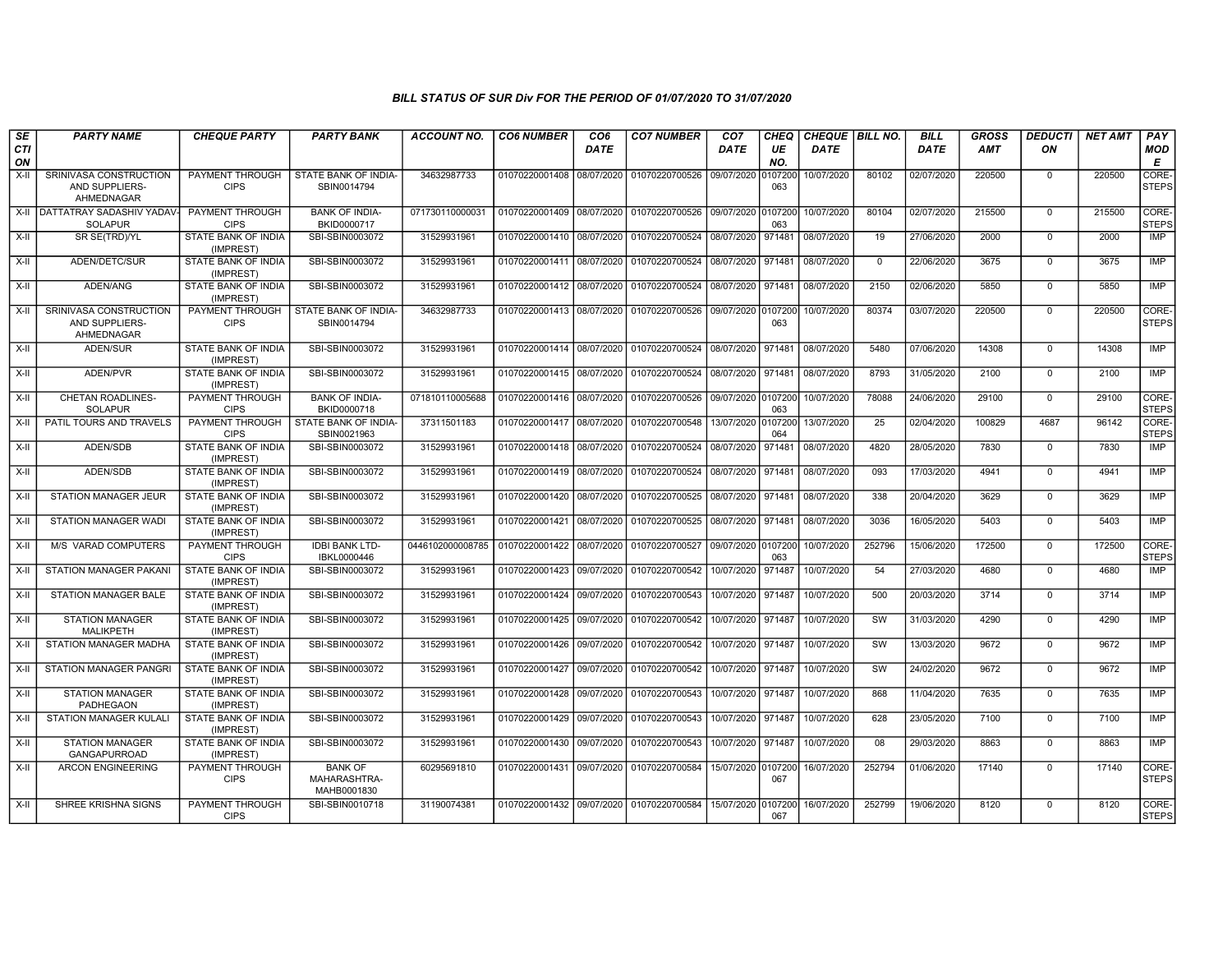| SE<br><b>CTI</b><br>ON | <b>PARTY NAME</b>                             | <b>CHEQUE PARTY</b>                      | <b>PARTY BANK</b>                             | <b>ACCOUNT NO.</b> | <b>CO6 NUMBER</b>                        | CO <sub>6</sub><br><b>DATE</b> | <b>CO7 NUMBER</b>                                                 | CO <sub>7</sub><br>DATE | <b>CHEQ</b><br>UE<br>NO. | CHEQUE   BILL NO.<br><b>DATE</b>                   |                      | <b>BILL</b><br>DATE | <b>GROSS</b><br>AMT | <b>DEDUCTI</b><br>ON | <b>NET AMT</b> | PAY<br><b>MOD</b><br>E |
|------------------------|-----------------------------------------------|------------------------------------------|-----------------------------------------------|--------------------|------------------------------------------|--------------------------------|-------------------------------------------------------------------|-------------------------|--------------------------|----------------------------------------------------|----------------------|---------------------|---------------------|----------------------|----------------|------------------------|
| X-II                   | APPLE ELECTRONICS,<br><b>SOLAPUR</b>          | PAYMENT THROUGH<br><b>CIPS</b>           | <b>BANK OF</b><br>MAHARASHTRA-<br>MAHB0000011 | 68017013529        | 01070220001433 09/07/2020                |                                | 01070220700584                                                    | 15/07/2020              | 0107200<br>067           | 16/07/2020                                         | 268695               | 26/06/2020          | 47800               | $\Omega$             | 47800          | CORE-<br><b>STEPS</b>  |
| $X-H$                  | CMS/SUR/GEN                                   | <b>DIVISIONAL</b><br>CASHIER(P) SHOLAPUR | SBI-SBIN0003072                               | 31529931961        | 01070220001434                           |                                | 10/07/2020 01070220700534                                         | 10/07/2020 971486       |                          | 10/07/2020                                         | Gen-32               | 08/07/2020          | 36207               | $\mathbf 0$          | 36207          | <b>CASH</b>            |
| X-II                   | IPF/RPF/DOG<br>SQUAD/DD/NANDAN                | STATE BANK OF INDIA<br>(IMPREST)         | SBI-SBIN0003072                               | 31529931961        |                                          |                                | 01070220001435   10/07/2020   01070220700540                      | 10/07/2020 971487       |                          | 10/07/2020                                         | 000007               | 06/04/2020          | 10326               | $\mathbf 0$          | 10326          | <b>IMP</b>             |
|                        | X-II IPF/RPF/DOG SQUAD/DD/RANA                | STATE BANK OF INDIA<br>(IMPREST)         | SBI-SBIN0003072                               | 31529931961        | 01070220001436                           | 10/07/2020                     | 01070220700540                                                    | 10/07/2020 971487       |                          | 10/07/2020                                         | 000009               | 06/04/2020          | 10326               | $\overline{0}$       | 10326          | IMP                    |
| $X-H$                  | IPF/RPF/DOG<br>SQUAD/DD/SAMRAT                | <b>STATE BANK OF INDIA</b><br>(IMPREST)  | SBI-SBIN0003072                               | 31529931961        | 01070220001437                           | 10/07/2020                     | 01070220700540                                                    | 10/07/2020 971487       |                          | 10/07/2020                                         | 000008               | 06/04/2020          | 10326               | $\mathbf 0$          | 10326          | <b>IMP</b>             |
| $X-H$                  | <b>IPF/RPF/DOG</b><br>SQUAD/DD/EMERGENCY MED  | STATE BANK OF INDIA<br>(IMPREST)         | SBI-SBIN0003072                               | 31529931961        | 01070220001438                           | 10/07/2020                     | 01070220700540                                                    | 10/07/2020 971487       |                          | 10/07/2020                                         | 0000721              | 13/05/2020          | 4650                | $\mathbf 0$          | 4650           | IMP                    |
| X-II                   | IPF/RPF/DOG SQUAD/SUR/REX STATE BANK OF INDIA | (IMPREST)                                | SBI-SBIN0003072                               | 31529931961        | 01070220001439 10/07/2020                |                                | 01070220700540                                                    | 10/07/2020 971487       |                          | 10/07/2020                                         | CA 2437              | 02/06/2020          | 10000               | $\Omega$             | 10000          | <b>IMP</b>             |
| $X-H$                  | <b>IPF/RPF/DOG</b><br>SQUAD/SUR/BUBBA         | <b>STATE BANK OF INDIA</b><br>(IMPREST)  | SBI-SBIN0003072                               | 31529931961        | 01070220001440                           | 10/07/2020                     | 01070220700540                                                    | 10/07/2020 971487       |                          | 10/07/2020                                         | CA 2441              | 02/06/2020          | 10000               | $\overline{0}$       | 10000          | <b>IMP</b>             |
| X-II                   | IPF/RPF/DOG SQUAD/SUR                         | STATE BANK OF INDIA<br>(IMPREST)         | SBI-SBIN0003072                               | 31529931961        | 01070220001441                           | 10/07/2020                     | 01070220700540                                                    | 10/07/2020 971487       |                          | 10/07/2020                                         | 39                   | 16/06/2020          | 1395                | $\mathbf 0$          | 1395           | IMP                    |
| X-II                   | <b>SR DOM SUR</b>                             | STATE BANK OF INDIA<br>(IMPREST)         | SBI-SBIN0003072                               | 31529931961        | 01070220001442                           | 10/07/2020                     | 01070220700541                                                    | 10/07/2020 971487       |                          | 10/07/2020                                         | 5466                 | 05/03/2020          | 11574               | $\mathbf 0$          | 11574          | IMP                    |
| X-II                   | CCOR/DD/LOBBY                                 | STATE BANK OF INDIA<br>(IMPREST)         | SBI-SBIN0003072                               | 31529931961        | 01070220001443                           | 10/07/2020                     | 01070220700541                                                    | 10/07/2020 971487       |                          | 10/07/2020                                         | 222                  | 21/04/2020          | 5000                | $\mathbf 0$          | 5000           | IMP                    |
| $X-H$                  | CCOR/DD/LOBBY                                 | <b>STATE BANK OF INDIA</b><br>(IMPREST)  | SBI-SBIN0003072                               | 31529931961        | 01070220001444 10/07/2020                |                                | 01070220700541                                                    | 10/07/2020 971487       |                          | 10/07/2020                                         | 2661                 | 08/06/2020          | 500                 | $\overline{0}$       | 500            | <b>IMP</b>             |
| X-II                   | SSE(TL/AC)/SUR                                | <b>STATE BANK OF INDIA</b><br>(IMPREST)  | SBI-SBIN0003072                               | 31529931961        | 01070220001445 10/07/2020                |                                | 01070220700541                                                    | 10/07/2020 971487       |                          | 10/07/2020                                         | $\overline{32}$      | 30/06/2020          | 4000                | $\Omega$             | 4000           | <b>IMP</b>             |
| X-II                   | SR DEE/SUR/GEN                                | STATE BANK OF INDIA<br>(IMPREST)         | SBI-SBIN0003072                               | 31529931961        | 01070220001446                           | 10/07/2020                     | 01070220700541                                                    | 10/07/2020 971487       |                          | 10/07/2020                                         | 225                  | 08/07/2020          | 4000                | $\mathbf 0$          | 4000           | <b>IMP</b>             |
| X-II                   | <b>SSE E/M SUR</b>                            | STATE BANK OF INDIA<br>(IMPREST)         | SBI-SBIN0003072                               | 31529931961        | 01070220001447                           | 10/07/2020                     | 01070220700541                                                    | 10/07/2020 971487       |                          | 10/07/2020                                         | 2020/03/03           | 06/07/2020          | 5000                | $\mathbf{0}$         | 5000           | <b>IMP</b>             |
| X-II                   | SSE(ELECT/M)/WD                               | STATE BANK OF INDIA<br>(IMPREST)         | SBI-SBIN0003072                               | 31529931961        | 01070220001448 10/07/2020                |                                | 01070220700564                                                    | 15/07/2020 971498       |                          | 15/07/2020                                         | 03                   | 07/07/2020          | 9910                | $\mathbf 0$          | 9910           | <b>IMP</b>             |
| $X-H$                  | IPF/RPF/DQM/SUR                               | <b>DIVISIONAL</b><br>CASHIER(P) SHOLAPUR | <b>SELF CHEQUE-</b>                           | 000000000          | 01070220001449 10/07/2020                |                                | 01070220700533                                                    | 10/07/2020 971486       |                          | 10/07/2020                                         | 614924               | 06/07/2020          | 8800                | $\Omega$             | 8800           | <b>CASH</b>            |
| $X-II$                 | <b>PRAGATI ENTERPRISES</b>                    | <b>PAYMENT THROUGH</b><br><b>CIPS</b>    | <b>HDFC BANK LTD-</b><br>HDFC0000181          | 50200035064446     | 01070220001450                           | 10/07/2020                     | 01070220700530                                                    |                         | 063                      | 10/07/2020 0107200 10/07/2020 PE/SUR/SI 25/06/2020 | G/09                 |                     | 90627               | 3068                 | 87559          | CORE-<br><b>STEPS</b>  |
| X-II                   | CHANDRASHEKHAR<br><b>INDUSTRIES</b>           | <b>PAYMENT THROUGH</b><br><b>CIPS</b>    | <b>BANK OF INDIA-</b><br>BKID0000700          | 070020110000271    | 01070220001451 10/07/2020 01070220700529 |                                |                                                                   | 10/07/2020 0107200      | 063                      | 10/07/2020                                         | 20-21/03             | 02/07/2020          | 30712               | 18088                | 12624          | CORE-<br><b>STEPS</b>  |
| $X-H$                  | SHIVPARVATI TOURS AND<br><b>TRAVELS</b>       | <b>PAYMENT THROUGH</b><br><b>CIPS</b>    | <b>BANK OF</b><br>MAHARASHTRA-<br>MAHB0000163 | 60325365977        | 01070220001452 10/07/2020                |                                | 01070220700528                                                    | 10/07/2020 0107200      | 063                      | 10/07/2020                                         | GST/20-<br>21/ANG/01 | 25/06/2020          | 7785                | 363                  | 7422           | CORE-<br><b>STEPS</b>  |
| $X-H$                  | <b>STATION MANAGER MOHOL</b>                  | <b>STATE BANK OF INDIA</b><br>(IMPREST)  | SBI-SBIN0003072                               | 31529931961        | 01070220001453                           | 10/07/2020                     | 01070220700542 10/07/2020 971487                                  |                         |                          | 10/07/2020                                         | 37376                | 14/04/2020          | 3421                | $\overline{0}$       | 3421           | IMP                    |
| $X-H$                  | SR.DSTE(M) SUR                                | <b>DIVISIONAL</b><br>CASHIER(P) SHOLAPUR | SELF CHEQUE-                                  | 000000000          | 01070220001454                           |                                | 10/07/2020 01070220700531                                         | 10/07/2020 971486       |                          | 10/07/2020                                         | 351572               | 08/07/2020          | 40000               | $\mathbf 0$          | 40000          | <b>CASH</b>            |
| $X-II$                 | SR.DSTE(M) SUR                                | <b>DIVISIONAL</b><br>CASHIER(P) SHOLAPUR | <b>SELF CHEQUE-</b>                           | 000000000          |                                          |                                | 01070220001455 10/07/2020 01070220700531                          | 10/07/2020 971486       |                          | 10/07/2020                                         | 351573               | 08/07/2020          | 30000               | $\Omega$             | 30000          | <b>CASH</b>            |
| X-II                   | <b>DURGA TRANSPORT</b>                        | PAYMENT THROUGH<br><b>CIPS</b>           | <b>BANK OF</b><br>MAHARASHTRA-<br>MAHB0001128 | 60129784583        |                                          |                                | 01070220001456   10/07/2020   01070220700539   10/07/2020 0107200 |                         | 063                      | 10/07/2020                                         | 177                  | 07/07/2020          | 244884              | 32087                | 212797         | CORE-<br><b>STEPS</b>  |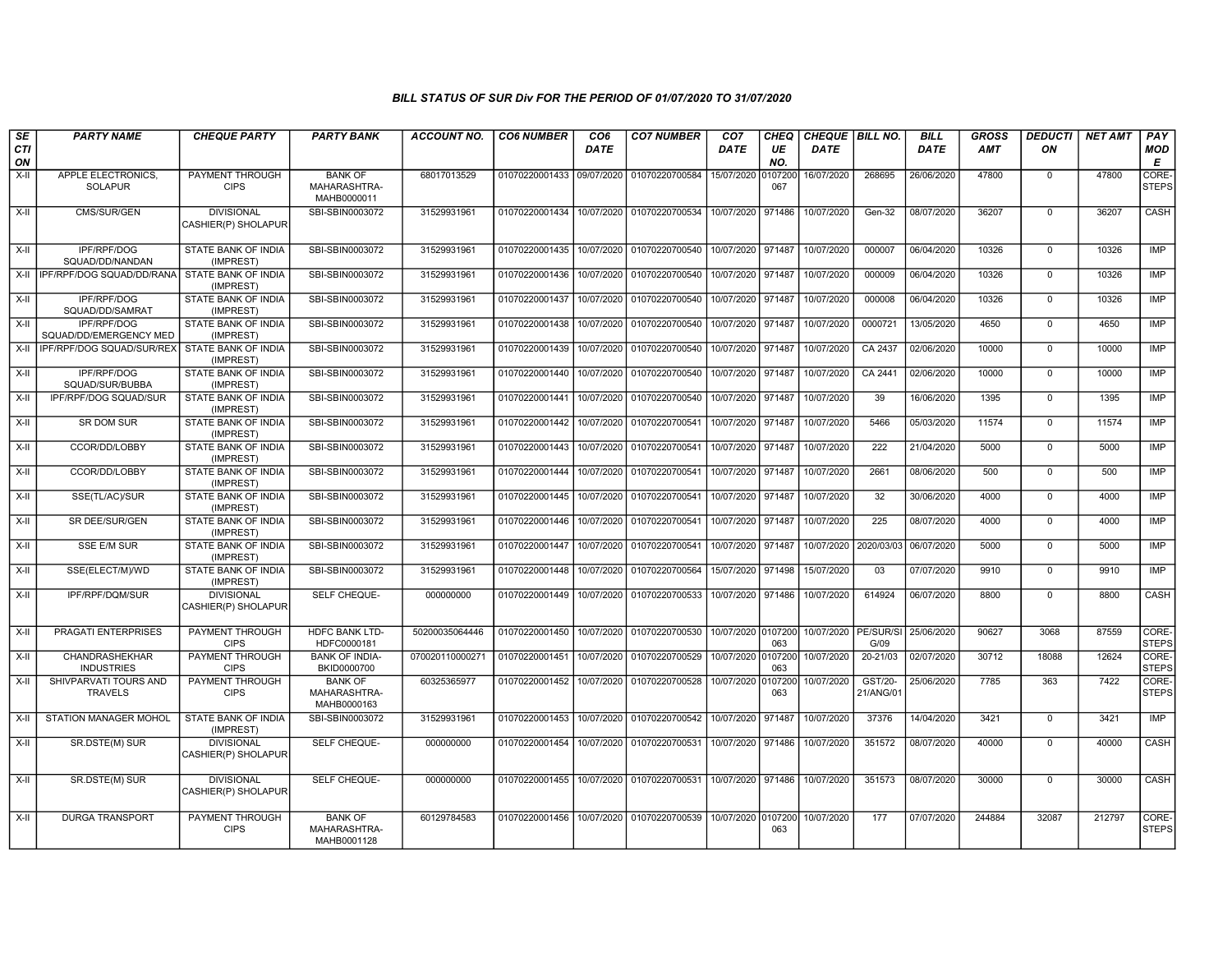| SE<br><b>CTI</b><br>ON | <b>PARTY NAME</b>                                               | <b>CHEQUE PARTY</b>                      | <b>PARTY BANK</b>           | <b>ACCOUNT NO.</b> | <b>CO6 NUMBER</b>                        | CO <sub>6</sub><br><b>DATE</b> | <b>CO7 NUMBER</b>                            | CO <sub>7</sub><br>DATE | <b>CHEQ</b><br>UE<br>NO. | CHEQUE BILL NO.<br><b>DATE</b> |                                 | <b>BILL</b><br>DATE | <b>GROSS</b><br><b>AMT</b> | <b>DEDUCTI</b><br>ON | <b>NET AMT</b> | PAY<br><b>MOD</b><br>E    |
|------------------------|-----------------------------------------------------------------|------------------------------------------|-----------------------------|--------------------|------------------------------------------|--------------------------------|----------------------------------------------|-------------------------|--------------------------|--------------------------------|---------------------------------|---------------------|----------------------------|----------------------|----------------|---------------------------|
| X-II                   | SR DCM SUR                                                      | <b>DIVISIONAL</b><br>CASHIER(P) SHOLAPUR | SELF CHEQUE-                | 000                | 01070220001457                           | 10/07/2020                     | 01070220700533                               | 10/07/2020              | 971486                   | 10/07/2020                     | 756595                          | 06/07/2020          | 4800                       | $\mathbf 0$          | 4800           | CASH                      |
| $X-H$                  | <b>CCOR/KWV</b>                                                 | <b>STATE BANK OF INDIA</b><br>(IMPREST)  | SBI-SBIN0003072             | 31529931961        | 01070220001458                           | 10/07/2020                     | 01070220700537                               | 10/07/2020 971487       |                          | 10/07/2020                     | 822                             | 17/05/2020          | 19804                      | $\mathbf 0$          | 19804          | IMP                       |
| X-II                   | <b>CCOR/LUR/RR</b>                                              | <b>STATE BANK OF INDIA</b><br>(IMPREST)  | SBI-SBIN0003072             | 31529931961        | 01070220001459                           | 10/07/2020                     | 01070220700537                               | 10/07/2020 971487       |                          | 10/07/2020                     | 755                             | 25/06/2020          | 16219                      | $\mathbf 0$          | 16219          | IMP                       |
| X-II                   | SAMEEKSHA ENTERPRISES                                           | PAYMENT THROUGH<br><b>CIPS</b>           | VIJAYA BANK-<br>VIJB0005018 | 501806211000021    | 01070220001460                           | 10/07/2020                     | 01070220700532                               | 10/07/2020 0107200      | 063                      | 10/07/2020                     | 08                              | 07/07/2020          | 53607                      | 536                  | 53071          | CORE-<br><b>STEPS</b>     |
| $X-II$                 | SSE(C&W)SUR/COACHING                                            | <b>STATE BANK OF INDIA</b><br>(IMPREST)  | SBI-SBIN0003072             | 31529931961        | 01070220001461                           |                                | 10/07/2020 01070220700537                    | 10/07/2020 971487       |                          | 10/07/2020                     | 635217                          | 23/05/2020          | 24949                      | $\overline{0}$       | 24949          | $\overline{\mathsf{IMP}}$ |
| $X-H$                  | <b>CCOR PB LOBBY</b>                                            | <b>STATE BANK OF INDIA</b><br>(IMPREST)  | SBI-SBIN0003072             | 31529931961        | 01070220001462                           | 10/07/2020                     | 01070220700537                               | 10/07/2020 971487       |                          | 10/07/2020                     | 1856                            | 30/06/2020          | 1000                       | $\overline{0}$       | 1000           | IMP                       |
| X-II                   | <b>CCOR PB FUEL DG IMP</b>                                      | <b>STATE BANK OF INDIA</b><br>(IMPREST)  | SBI-SBIN0003072             | 31529931961        | 01070220001463                           | 10/07/2020                     | 01070220700537                               | 10/07/2020 971487       |                          | 10/07/2020                     | 2328                            | 29/06/2020          | 7785                       | $\mathbf 0$          | 7785           | <b>IMP</b>                |
| X-II                   | ADEN/PVR                                                        | STATE BANK OF INDIA<br>(IMPREST)         | SBI-SBIN0003072             | 31529931961        | 01070220001464                           | 10/07/2020                     | 01070220700535                               | 10/07/2020 971487       |                          | 10/07/2020                     | 10107                           | 19/06/2020          | 3000                       | $\mathbf 0$          | 3000           | IMP                       |
| X-II                   | ADEN/ANG                                                        | STATE BANK OF INDIA<br>(IMPREST)         | SBI-SBIN0003072             | 31529931961        | 01070220001465 10/07/2020                |                                | 01070220700535                               | 10/07/2020 971487       |                          | 10/07/2020                     | 4826                            | 05/06/2020          | 6000                       | $\mathbf 0$          | 6000           | <b>IMP</b>                |
| X-II                   | <b>CCOR PB RR</b>                                               | STATE BANK OF INDIA<br>(IMPREST)         | SBI-SBIN0003072             | 31529931961        |                                          |                                | 01070220001466 10/07/2020 01070220700537     | 10/07/2020 971487       |                          | 10/07/2020                     | 39                              | 24/06/2020          | 9625                       | $\Omega$             | 9625           | IMP                       |
| $X-H$                  | ADEN/BG/KWV                                                     | <b>DIVISIONAL</b><br>CASHIER(P) SHOLAPUR | SBI-SBIN0003072             | 31529931961        |                                          |                                | 01070220001467 10/07/2020 01070220700535     | 10/07/2020 971486       |                          | 10/07/2020                     | 5379                            | 09/06/2020          | 9260                       | $\mathbf 0$          | 9260           | CASH                      |
| $X-H$                  | SSE/C&W/SNSI/COACHING                                           | STATE BANK OF INDIA<br>(IMPREST)         | SBI-SBIN0003072             | 31529931961        | 01070220001468                           |                                | 10/07/2020 01070220700537                    | 10/07/2020 971487       |                          | 10/07/2020                     | 953                             | 15/06/2020          | 2500                       | $\overline{0}$       | 2500           | IMP                       |
| $X-H$                  | ADEN/SDB                                                        | <b>STATE BANK OF INDIA</b><br>(IMPREST)  | SBI-SBIN0003072             | 31529931961        | 01070220001469 10/07/2020                |                                | 01070220700535                               | 10/07/2020 971487       |                          | 10/07/2020                     | 51613                           | 04/06/2020          | 7855                       | $\mathbf 0$          | 7855           | <b>IMP</b>                |
| X-II                   | MS/DD/GEN                                                       | STATE BANK OF INDIA<br>(IMPREST)         | SBI-SBIN0003072             | 31529931961        | 01070220001470 10/07/2020                |                                | 01070220700537                               | 10/07/2020 971487       |                          | 10/07/2020                     | med/21                          | 01/07/2020          | 2500                       | $\Omega$             | 2500           | IMP                       |
| X-II                   | ADEN/ANG                                                        | STATE BANK OF INDIA<br>(IMPREST)         | SBI-SBIN0003072             | 31529931961        | 01070220001471                           | 10/07/2020                     | 01070220700536                               | 10/07/2020 971487       |                          | 10/07/2020                     | 4824                            | 08/06/2020          | 6000                       | $\mathbf 0$          | 6000           | <b>IMP</b>                |
| $X-H$                  | ADEN/PVR                                                        | STATE BANK OF INDIA<br>(IMPREST)         | SBI-SBIN0003072             | 31529931961        | 01070220001472 10/07/2020                |                                | 01070220700536                               | 10/07/2020 971487       |                          | 10/07/2020                     | 10170                           | 22/06/2020          | 2850                       | $\overline{0}$       | 2850           | <b>IMP</b>                |
| $X-H$                  | MS/DD/GEN                                                       | STATE BANK OF INDIA<br>(IMPREST)         | SBI-SBIN0003072             | 31529931961        | 01070220001473                           | 10/07/2020                     | 01070220700538                               | 10/07/2020 971487       |                          | 10/07/2020                     | med/21                          | 01/07/2020          | 49478                      | $\mathbf 0$          | 49478          | <b>IMP</b>                |
| X-II                   | ADEN/BG/KWV                                                     | <b>DIVISIONAL</b><br>CASHIER(P) SHOLAPUR | SBI-SBIN0003072             | 31529931961        | 01070220001474 10/07/2020                |                                | 01070220700536                               | 10/07/2020 971486       |                          | 10/07/2020                     | 897                             | 16/06/2020          | 9300                       | $\mathbf 0$          | 9300           | CASH                      |
| X-II                   | ADEN/SDB                                                        | <b>STATE BANK OF INDIA</b><br>(IMPREST)  | SBI-SBIN0003072             | 31529931961        | 01070220001475 10/07/2020                |                                | 01070220700536                               | 10/07/2020 971487       |                          | 10/07/2020                     | 1952                            | 10/06/2020          | 7966                       | $\mathbf 0$          | 7966           | <b>IMP</b>                |
| $X-H$                  | DD/C&W/FUEL/IMP                                                 | <b>STATE BANK OF INDIA</b><br>(IMPREST)  | SBI-SBIN0003072             | 31529931961        | 01070220001476 10/07/2020                |                                | 01070220700537                               | 10/07/2020 971487       |                          | 10/07/2020                     | 30517                           | 06/06/2020          | 4000                       | $\mathbf 0$          | 4000           | <b>IMP</b>                |
| X-II                   | SSE(C&W)ARME/SPART/SUR                                          | STATE BANK OF INDIA<br>(IMPREST)         | SBI-SBIN0003072             | 31529931961        | 01070220001477                           | 10/07/2020                     | 01070220700544                               | 10/07/2020 971487       |                          | 10/07/2020                     | CA-665                          | 16/06/2020          | 23919                      | $\mathbf 0$          | 23919          | IMP                       |
| $X-II$                 | MS/KWV/GEN                                                      | STATE BANK OF INDIA<br>(IMPREST)         | SBI-SBIN0003072             | 31529931961        | 01070220001478                           | 10/07/2020                     | 01070220700544                               | 10/07/2020 971487       |                          | 10/07/2020                     | 601-602                         | 06/07/2020          | 10242                      | $\overline{0}$       | 10242          | <b>IMP</b>                |
| $X-H$                  | <b>MS ANG</b>                                                   | <b>DIVISIONAL</b><br>CASHIER(P) SHOLAPUR | SBI-SBIN0003072             | 31529931961        | 01070220001479 10/07/2020 01070220700581 |                                |                                              | 15/07/2020 971497       |                          | 15/07/2020                     | R-1931                          | 13/12/2019          | 8344                       | $\overline{0}$       | 8344           | CASH                      |
| X-II                   | MAHARASHTRA STATE<br>ELECTRICITY DISTRIBUTION<br><b>COMPANY</b> | PAYMENT THROUGH<br><b>CIPS</b>           | CANARA BANK-<br>CNRB0001903 | 1903201010183      | 01070220001480                           |                                | 12/07/2020 01070220700547 13/07/2020 0107200 |                         | 064                      |                                | 13/07/2020 820504044 25/06/2020 |                     | 72083                      | $\mathbf 0$          | 72083          | CORE-<br><b>STEPS</b>     |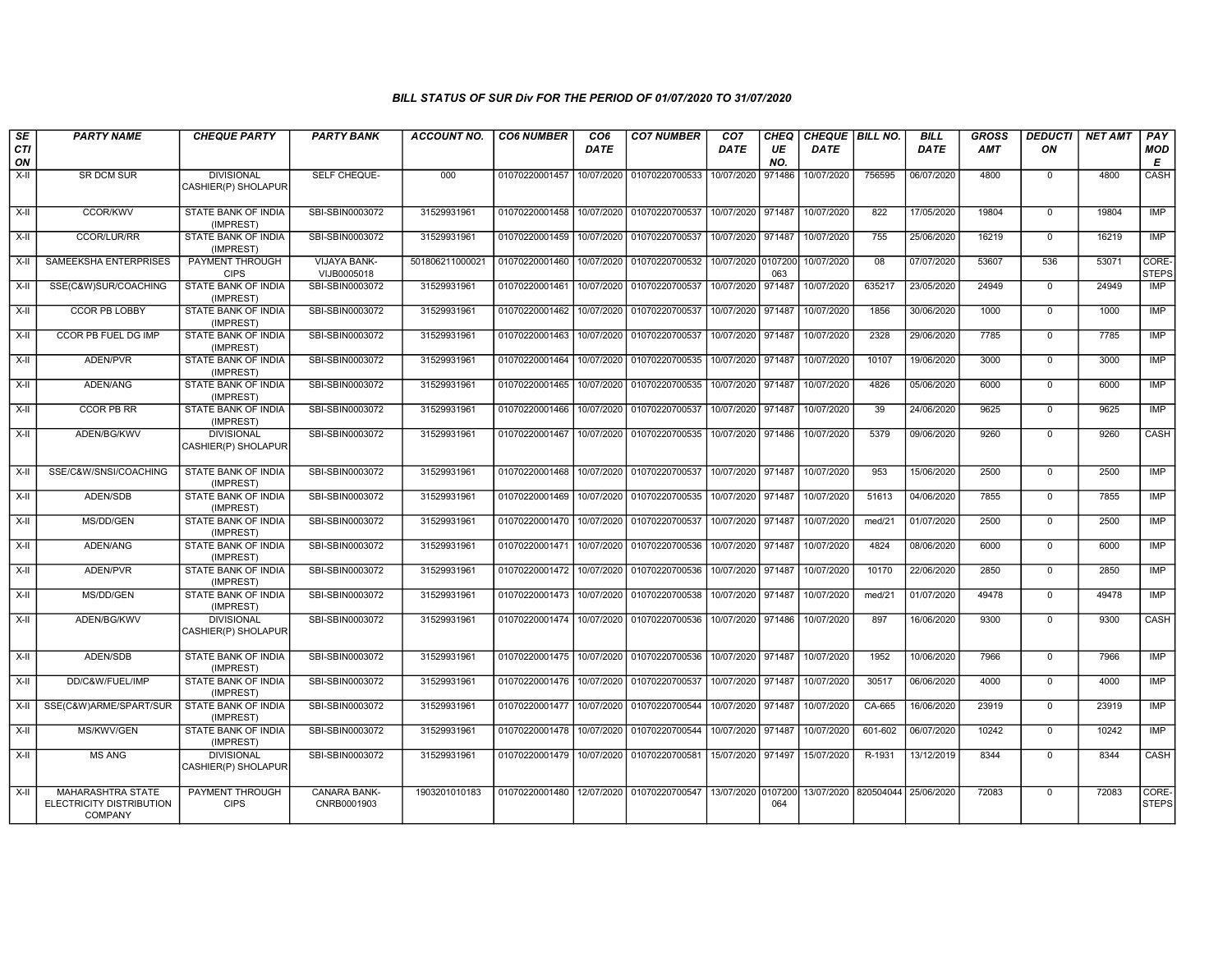| SE<br><b>CTI</b><br>ON | <b>PARTY NAME</b>                                                      | <b>CHEQUE PARTY</b>                      | <b>PARTY BANK</b>                     | <b>ACCOUNT NO.</b> | <b>CO6 NUMBER</b> | CO <sub>6</sub><br><b>DATE</b> | <b>CO7 NUMBER</b>         | CO <sub>7</sub><br>DATE | <b>CHEQ</b><br>UE<br>NO. | CHEQUE BILL NO.<br><b>DATE</b> |                    | <b>BILL</b><br><b>DATE</b> | <b>GROSS</b><br><b>AMT</b> | <b>DEDUCTI</b><br>ON | <b>NET AMT</b> | PAY<br>MOD<br>Е                  |
|------------------------|------------------------------------------------------------------------|------------------------------------------|---------------------------------------|--------------------|-------------------|--------------------------------|---------------------------|-------------------------|--------------------------|--------------------------------|--------------------|----------------------------|----------------------------|----------------------|----------------|----------------------------------|
| $X-I$                  | <b>MAHARASHTRA STATE</b><br>ELECTRICITY DISTRIBUTION<br><b>COMPANY</b> | PAYMENT THROUGH<br><b>CIPS</b>           | <b>CANARA BANK-</b><br>CNRB0001903    | 1903201010183      | 01070220001481    | 12/07/2020                     | 01070220700547            | 13/07/2020              | 107200<br>064            | 13/07/2020                     | 9680               | 30/06/2020                 | 74820                      | $^{\circ}$           | 74820          | CORE-<br><b>STEPS</b>            |
| X-II                   | SR SE(C&W)/WD/GEN                                                      | <b>STATE BANK OF INDIA</b><br>(IMPREST)  | SBI-SBIN0003072                       | 31529931961        | 01070220001482    | 12/07/2020                     | 01070220700545 12/07/2020 |                         | 971493                   | 13/07/2020                     | 30159              | 02/07/2020                 | 1996                       | $\Omega$             | 1996           | <b>IMP</b>                       |
| X-II                   | TTE REST HOUSE SUR                                                     | <b>STATE BANK OF INDIA</b><br>(IMPREST)  | SBI-SBIN0003072                       | 31529931961        | 01070220001483    | 12/07/2020                     | 01070220700545            | 12/07/2020              | 971493                   | 13/07/2020                     | 02                 | 09/01/2020                 | 4930                       | $\Omega$             | 4930           | IMP                              |
| X-II                   | SSE(E/M)/ANG                                                           | <b>STATE BANK OF INDIA</b><br>(IMPREST)  | SBI-SBIN0003072                       | 31529931961        | 01070220001484    | 12/07/2020                     | 01070220700545            | 12/07/2020              | 971493                   | 13/07/2020                     | 170                | 06/07/2020                 | 6968                       | $\mathbf 0$          | 6968           | IMP                              |
| X-II                   | TTE REST HOUSE LUR                                                     | STATE BANK OF INDIA<br>(IMPREST)         | SBI-SBIN0003072                       | 31529931961        | 01070220001485    | 12/07/2020                     | 01070220700545            | 12/07/2020              | 971493                   | 13/07/2020                     | 469                | 21/04/2020                 | 4870                       | $\mathbf 0$          | 4870           | <b>IMP</b>                       |
| X-II                   | TTE REST HOUSE WD                                                      | <b>STATE BANK OF INDIA</b><br>(IMPREST)  | SBI-SBIN0003072                       | 31529931961        | 01070220001486    | 12/07/2020                     | 01070220700545            | 12/07/2020              | 971493                   | 13/07/2020                     | 517                | 10/06/2020                 | 14920                      | $^{\circ}$           | 14920          | <b>IMP</b>                       |
| X-II                   | SR.DCM.SUR                                                             | <b>STATE BANK OF INDIA</b><br>(IMPREST)  | SBI-SBIN0003072                       | 31529931961        | 01070220001487    | 12/07/2020                     | 01070220700546            | 12/07/2020              | 971493                   | 13/07/2020                     | 109                | 23/05/2020                 | 29985                      | $\mathbf 0$          | 29985          | <b>IMP</b>                       |
| X-II                   | SSE(TL/AC)/SUR                                                         | STATE BANK OF INDIA<br>(IMPREST)         | SBI-SBIN0003072                       | 31529931961        | 01070220001488    | 12/07/2020                     | 01070220700545            | 12/07/2020              | 971493                   | 13/07/2020                     | 33                 | 09/07/2020                 | 4000                       | $\mathbf 0$          | 4000           | IMP                              |
| X-II                   | <b>SSE WORKS PVR</b>                                                   | STATE BANK OF INDIA<br>(IMPREST)         | SBI-SBIN0003072                       | 31529931961        | 01070220001489    | 13/07/2020                     | 01070220700551            | 13/07/2020              | 971493                   | 13/07/2020                     | 162                | 12/06/2020                 | 4978                       | $\mathbf 0$          | 4978           | <b>IMP</b>                       |
| $X-H$                  | A O (CASH) BSNL SOLAPUR                                                | A O (CASH) BSNL<br><b>SOLAPUR</b>        | SELF CHEQUE-                          | 000000000          | 01070220001490    | 13/07/2020                     | 01070220700550            | 13/07/2020              | 971488                   | 13/07/2020                     | 101212094<br>10117 | 05/07/2020                 | 49843                      | $\mathbf 0$          | 49843          | <b>BANK</b><br>CHEQ<br><b>UE</b> |
| X-II                   | A O (CASH) BSNL SOLAPUR                                                | A O (CASH) BSNL<br><b>SOLAPUR</b>        | SELF CHEQUE-                          | 000000000          | 01070220001491    | 13/07/2020                     | 01070220700549            | 13/07/2020              | 971488                   | 13/07/2020                     | 100966397<br>60119 | 05/07/2020                 | 1763                       | $\Omega$             | 1763           | <b>BANK</b><br>CHEQ<br>UE        |
| X-II                   | A O (CASH) BSNL SOLAPUR                                                | A O (CASH) BSNL<br><b>SOLAPUR</b>        | SELF CHEQUE-                          | 000000000          | 01070220001492    | 13/07/2020                     | 01070220700549            | 13/07/2020              | 971488                   | 13/07/2020                     | 101087083<br>10118 | 05/07/2020                 | 931                        | $\Omega$             | 931            | <b>BANK</b><br>CHEQ<br>UE        |
| X-II                   | A.O. [CASH] BSNL SOLAPUR                                               | A.O.[CASH] BSNL<br><b>SOLAPUR</b>        | DUMMY-                                | 11111111111        | 01070220001493    | 13/07/2020                     | 01070220700549            | 13/07/2020              | 971489                   | 13/07/2020                     | 435365044          | 09/07/2020                 | 12269                      | $\Omega$             | 12269          | <b>BANK</b><br>CHEQ<br>UE        |
| $X-H$                  | A O (CASH) BSNL SOLAPUR                                                | A O (CASH) BSNL<br><b>SOLAPUR</b>        | SELF CHEQUE-                          | 000000000          | 01070220001494    | 13/07/2020                     | 01070220700549            | 13/07/2020              | 971488                   | 13/07/2020                     | 101538383<br>70115 | 05/06/2020                 | 10101                      | $\mathbf 0$          | 10101          | <b>BANK</b><br>CHEQ<br>UE        |
| X-II                   | ADEN/PVR                                                               | STATE BANK OF INDIA<br>(IMPREST)         | SBI-SBIN0003072                       | 31529931961        | 01070220001495    | 13/07/2020                     | 01070220700555            | 13/07/2020              | 971493                   | 13/07/2020                     | 10237              | 27/06/2020                 | 2300                       | $\Omega$             | 2300           | <b>IMP</b>                       |
| X-II                   | ADEN/BG/KWV                                                            | <b>DIVISIONAL</b><br>CASHIER(P) SHOLAPUR | SBI-SBIN0003072                       | 31529931961        | 01070220001496    | 13/07/2020                     | 01070220700555            | 13/07/2020              | 971492                   | 13/07/2020                     | 4633               | 12/11/2019                 | 4769                       | $\mathbf 0$          | 4769           | CASH                             |
| $X-H$                  | MS/PVR/GEN                                                             | STATE BANK OF INDIA<br>(IMPREST)         | SBI-SBIN0003072                       | 31529931961        | 01070220001497    | 13/07/2020                     | 01070220700552            | 13/07/2020              | 971493                   | 13/07/2020                     | 1303               | 17/06/2020                 | 3943                       | $\mathbf 0$          | 3943           | IMP                              |
| $X-H$                  | HPCL DT CARD (ELECT D G<br>SET)                                        | PAYMENT THROUGH<br><b>CIPS</b>           | <b>ICICI BANK LTD-</b><br>ICIC0000104 | HPCL2600795272     | 01070220001498    | 13/07/2020                     | 01070220700554            | 13/07/2020 0107200      | 064                      | 13/07/2020                     | 38                 | 03/07/2020                 | 32000                      | $\mathbf 0$          | 32000          | CORE-<br><b>STEPS</b>            |
| X-II                   | ADEN/NG/KWV                                                            | STATE BANK OF INDIA<br>(IMPREST)         | SBI-SBIN0003072                       | 31529931961        | 01070220001499    | 13/07/2020                     | 01070220700556            | 13/07/2020              | 971493                   | 13/07/2020                     | 3471               | 24/03/2020                 | 3000                       | $\mathbf 0$          | 3000           | <b>IMP</b>                       |
| X-II                   | ADEN/PVR                                                               | <b>STATE BANK OF INDIA</b><br>(IMPREST)  | SBI-SBIN0003072                       | 31529931961        | 01070220001500    | 13/07/2020                     | 01070220700556            | 13/07/2020              | 971493                   | 13/07/2020                     | 10235              | 25/06/2020                 | 2900                       | $\mathbf 0$          | 2900           | <b>IMP</b>                       |
| X-II                   | <b>ADEN/SUR</b>                                                        | <b>STATE BANK OF INDIA</b><br>(IMPREST)  | SBI-SBIN0003072                       | 31529931961        | 01070220001501    | 13/07/2020                     | 01070220700556            | 13/07/2020              | 971493                   | 13/07/2020                     | 397159             | 15/06/2020                 | 14057                      | $\mathbf 0$          | 14057          | IMP                              |
| X-II                   | SR DME SUR                                                             | STATE BANK OF INDIA<br>(IMPREST)         | SBI-SBIN0003072                       | 31529931961        | 01070220001502    | 13/07/2020                     | 01070220700553            | 13/07/2020              | 971493                   | 13/07/2020                     | 22807              | 29/04/2020                 | 4250                       | $^{\circ}$           | 4250           | <b>IMP</b>                       |
| X-II                   | ADEN/SUR                                                               | STATE BANK OF INDIA<br>(IMPREST)         | SBI-SBIN0003072                       | 31529931961        | 01070220001503    | 13/07/2020                     | 01070220700556            | 13/07/2020              | 971493                   | 13/07/2020                     | 4863               | 23/05/2020                 | 6798                       | $\mathbf 0$          | 6798           | <b>IMP</b>                       |
| X-II                   | SR DME SUR                                                             | STATE BANK OF INDIA<br>(IMPREST)         | SBI-SBIN0003072                       | 3152993161         | 01070220001504    | 13/07/2020                     | 01070220700553            | 13/07/2020              | 971493                   | 13/07/2020                     | 22948              | 22/05/2020                 | 3000                       | $^{\circ}$           | 3000           | <b>IMP</b>                       |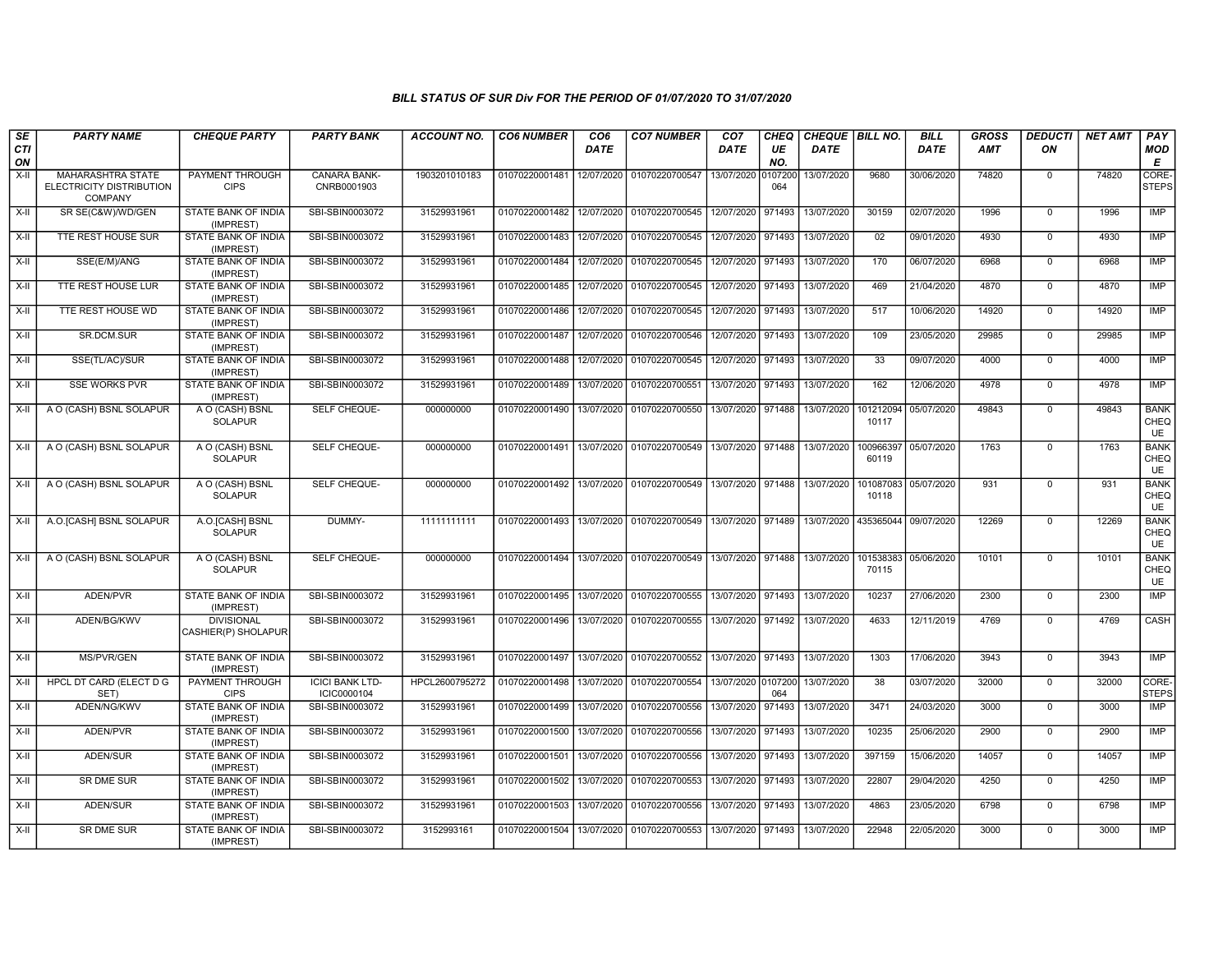| SE<br>CTI | <b>PARTY NAME</b>                                                    | <b>CHEQUE PARTY</b>                      | <b>PARTY BANK</b>                                               | <b>ACCOUNT NO.</b> | <b>CO6 NUMBER</b> | CO <sub>6</sub><br><b>DATE</b> | <b>CO7 NUMBER</b> | CO <sub>7</sub><br>DATE | <b>CHEQ</b><br>UE | CHEQUE   BILL NO.<br><b>DATE</b> |                          | <b>BILL</b><br>DATE | <b>GROSS</b><br><b>AMT</b> | <b>DEDUCTI</b><br>ON | <b>NET AMT</b> | PAY<br><b>MOD</b>     |
|-----------|----------------------------------------------------------------------|------------------------------------------|-----------------------------------------------------------------|--------------------|-------------------|--------------------------------|-------------------|-------------------------|-------------------|----------------------------------|--------------------------|---------------------|----------------------------|----------------------|----------------|-----------------------|
| ON        |                                                                      |                                          |                                                                 |                    |                   |                                |                   |                         | NO.               |                                  |                          |                     |                            |                      |                | Е                     |
| $X-II$    | DATTATRAY SADASHIV YADAV<br><b>SOLAPUR</b>                           | PAYMENT THROUGH<br><b>CIPS</b>           | <b>BANK OF INDIA-</b><br>BKID0000717                            | 071730110000031    | 01070220001505    | 13/07/2020                     | 01070220700585    | 15/07/2020              | 0107200<br>066    | 15/07/2020                       | 78086                    | 24/06/2020          | 29100                      | $\mathbf 0$          | 29100          | CORE-<br><b>STEPS</b> |
| X-II      | SSE/TRD/ANG/DEPOT                                                    | STATE BANK OF INDIA<br>(IMPREST)         | SBI-SBIN0003072                                                 | 31529931961        | 01070220001506    | 13/07/2020                     | 01070220700556    | 13/07/2020              | 971493            | 13/07/2020                       | 08                       | 06/07/2020          | 3000                       | $\Omega$             | 3000           | IMP                   |
| X-II      | <b>SSE TRD BWD</b>                                                   | STATE BANK OF INDIA<br>(IMPREST)         | SBI-SBIN0003072                                                 | 31529931961        | 01070220001507    | 13/07/2020                     | 01070220700556    | 13/07/2020              | 971493            | 13/07/2020                       | 23                       | 03/04/2020          | 3000                       | $\overline{0}$       | 3000           | <b>IMP</b>            |
| X-II      | SAI STONE CRUSHER-PUNE                                               | PAYMENT THROUGH<br><b>CIPS</b>           | <b>CENTRAL BANK OF</b><br>INDIA-CBIN0280665                     | 1945714639         | 01070220001508    | 13/07/2020                     | 01070220700585    | 15/07/2020              | 0107200<br>066    | 15/07/2020                       | 81134                    | 07/07/2020          | 210500                     | $\mathbf 0$          | 210500         | CORE-<br><b>STEPS</b> |
| $X-H$     | SSE/TRD/BAP                                                          | STATE BANK OF INDIA<br>(IMPREST)         | SBI-SBIN0003072                                                 | 31529931961        | 01070220001509    | 13/07/2020                     | 01070220700556    | 13/07/2020              | 971493            | 13/07/2020                       | 55                       | 03/07/2020          | 2000                       | $\Omega$             | 2000           | <b>IMP</b>            |
| $X-H$     | D D CONSTRUCTION-PUNE                                                | PAYMENT THROUGH<br><b>CIPS</b>           | UNION BANK OF INDIA-<br>UBIN0546771                             | 467705010050056    | 01070220001510    | 13/07/2020                     | 01070220700585    | 15/07/2020 0107200      | 066               | 15/07/2020                       | 81136                    | 07/07/2020          | 210500                     | $\Omega$             | 210500         | CORE-<br><b>STEPS</b> |
| $X-H$     | ADEN/BG/KWV                                                          | <b>DIVISIONAL</b><br>CASHIER(P) SHOLAPUR | SBI-SBIN0003072                                                 | 31529931961        | 01070220001511    | 13/07/2020                     | 01070220700556    | 13/07/2020              | 971492            | 13/07/2020                       | 4621                     | 16/10/2019          | 4230                       | $\overline{0}$       | 4230           | CASH                  |
| X-II      | <b>SHRI DATTAKRUPA</b><br>MACHINERY AND MECHANICAL<br><b>SOLAPUR</b> | PAYMENT THROUGH<br><b>CIPS</b>           | UNION BANK OF INDIA-<br>UBIN0557943                             | 579401010050346    | 01070220001512    | 13/07/2020                     | 01070220700585    | 15/07/2020 0107200      | 066               | 15/07/2020                       | 81699                    | 08/07/2020          | 12700                      | $\Omega$             | 12700          | CORE-<br><b>STEPS</b> |
| X-II      | PRATHMESH ENTERPRISES-<br><b>SOLAPUR</b>                             | PAYMENT THROUGH<br><b>CIPS</b>           | AXIS BANK-UTIB0001258                                           | 918010001306061    | 01070220001513    | 13/07/2020                     | 01070220700585    | 15/07/2020 0107200      | 066               | 15/07/2020                       | 81700                    | 08/07/2020          | 12700                      | $\Omega$             | 12700          | CORE-<br><b>STEPS</b> |
| $X-H$     | SHRI SAI TRANSPORT-<br><b>SOLAPUR</b>                                | PAYMENT THROUGH<br><b>CIPS</b>           | <b>BANK OF INDIA-</b><br>BKID0000718                            | 071820110000286    | 01070220001514    | 13/07/2020                     | 01070220700585    | 15/07/2020              | 0107200<br>066    | 15/07/2020                       | 81701                    | 08/07/2020          | 12700                      | $\overline{0}$       | 12700          | CORE-<br><b>STEPS</b> |
| $X-II$    | ARYAN CONSTRUCTION AND<br>SUPPLIERS-AHMEDNAGAR                       | PAYMENT THROUGH<br><b>CIPS</b>           | STATE BANK OF INDIA-<br>SBIN0014794                             | 32506003986        | 01070220001515    | 13/07/2020                     | 01070220700585    | 15/07/2020              | 0107200<br>066    | 15/07/2020                       | 81703                    | 08/07/2020          | 12700                      | $\mathbf 0$          | 12700          | CORE-<br><b>STEPS</b> |
| $X-H$     | SHRI MAHALAXMI MAHILA<br><b>BACHAT GAT-SOLAPUR</b>                   | PAYMENT THROUGH<br><b>CIPS</b>           | <b>IDBI BANK-IBKL0478LOK</b>                                    | 0020011110096805   | 01070220001516    | 13/07/2020                     | 01070220700585    | 15/07/2020              | 0107200<br>066    | 15/07/2020                       | 81859                    | 08/07/2020          | 3500                       | $\mathbf 0$          | 3500           | CORE-<br><b>STEPS</b> |
| $X-H$     | <b>TECHNOVA INFRASTRUCTURE</b><br>PRIVATE LIMITED-PUNE               | <b>PAYMENT THROUGH</b><br><b>CIPS</b>    | PNB-PUNB0451800                                                 | 6515002100002255   | 01070220001517    | 13/07/2020                     | 01070220700585    | 15/07/2020              | 0107200<br>066    | 15/07/2020                       | 81897                    | 09/07/2020          | 73700                      | $\Omega$             | 73700          | CORE-<br><b>STEPS</b> |
| $X-I$     | TRIDENT ENGINEERS AND<br>ASSOCIATES-THANE                            | PAYMENT THROUGH<br><b>CIPS</b>           | ABHYUDAYA CO-OP<br>BANK LTD-ABHY0065032                         | 032031100020113    | 01070220001518    | 13/07/2020                     | 01070220700585    | 15/07/2020              | 0107200<br>066    | 15/07/2020                       | 81898                    | 09/07/2020          | 73700                      | $\mathbf 0$          | 73700          | CORE-<br><b>STEPS</b> |
| $X-H$     | <b>TRIDENT ENGINEERS AND</b><br>ASSOCIATES-THANE                     | PAYMENT THROUGH<br><b>CIPS</b>           | ABHYUDAYA CO-OP<br>BANK LTD-ABHY0065032                         | 032031100020113    | 01070220001519    | 13/07/2020                     | 01070220700585    | 15/07/2020 0107200      | 066               | 15/07/2020                       | 81899                    | 09/07/2020          | 77500                      | $\mathbf 0$          | 77500          | CORE-<br><b>STEPS</b> |
| X-II      | AEECSD II GESCOM<br><b>GULBARGA U</b>                                | PAYMENT THROUGH<br><b>CIPS</b>           | STATE BANK OF INDIA-<br>SBIN0020223                             | 52076355198        | 01070220001520    | 13/07/2020                     | 01070220700557    | 13/07/2020              | 0107200<br>064    | 13/07/2020                       | 20                       | 10/07/2020          | 431584                     | $\overline{0}$       | 431584         | CORE-<br><b>STEPS</b> |
| X-II      | <b>GESCOM LTD.CO. GULBARGA</b><br>CSD II GULBARGA. R                 | <b>PAYMENT THROUGH</b><br><b>CIPS</b>    | STATE BANK OF INDIA-<br>SBIN0020223                             | 52076355201        | 01070220001521    | 13/07/2020                     | 01070220700557    | 13/07/2020              | 0107200<br>064    | 13/07/2020                       | 2801                     | 10/07/2020          | 87094                      | $\mathbf 0$          | 87094          | CORE-<br><b>STEPS</b> |
| X-II      | <b>GESCOM SHAHABAD</b>                                               | PAYMENT THROUGH<br><b>CIPS</b>           | STATE BANK OF INDIA-<br>SBIN0020228                             | 52157361100        | 01070220001522    | 13/07/2020                     | 01070220700557    | 13/07/2020              | 010720<br>064     | 13/07/2020                       | $\overline{21}$          | 10/07/2020          | 1178829                    | $\mathbf 0$          | 1178829        | CORE-<br><b>STEPS</b> |
| $X-H$     | CCOR/DD/LOBBY                                                        | STATE BANK OF INDIA<br>(IMPREST)         | SBI-SBIN0003072                                                 | 31529931961        | 01070220001523    | 13/07/2020                     | 01070220700560    | 13/07/2020              | 971493            | 13/07/2020                       | 015                      | 01/06/2020          | 9943                       | $\Omega$             | 9943           | <b>IMP</b>            |
| $X-I$     | M/S.UNIVERSAL FERMIONS                                               | PAYMENT THROUGH<br><b>CIPS</b>           | <b>JANASEVA SAHAKARI</b><br><b>BANK LIMITED-</b><br>JANA0000028 | 28021000427        | 01070220001524    | 13/07/2020                     | 01070220700558    | 13/07/2020 0107200      | 064               | 13/07/2020                       | UF/CR/201<br>$9 - 20/16$ | 11/03/2020          | 271695                     | 15567                | 256128         | CORE-<br><b>STEPS</b> |
| X-II      | SSE/BR/SUR                                                           | <b>DIVISIONAL</b><br>CASHIER(P) SHOLAPUR | SBI-SBIN0003072                                                 | 31529931961        | 01070220001525    | 13/07/2020                     | 01070220700559    | 13/07/2020              | 971492            | 13/07/2020                       | RM336759<br>958IN        | 10/06/2020          | 9958                       | $\mathbf 0$          | 9958           | CASH                  |
| X-II      | SR.DFM.SUR                                                           | STATE BANK OF INDIA<br>(IMPREST)         | SBI-SBIN0003072                                                 | 31529931961        | 01070220001526    | 13/07/2020                     | 01070220700560    | 13/07/2020              | 971493            | 13/07/2020                       | 160                      | 12/06/2020          | 3900                       | $\mathbf 0$          | 3900           | <b>IMP</b>            |
| X-II      | <b>SSE TRD BWD</b>                                                   | STATE BANK OF INDIA<br>(IMPREST)         | SBI-SBIN0003072                                                 | 31529931961        | 01070220001527    | 13/07/2020                     | 01070220700561    | 13/07/2020              | 971493            | 13/07/2020                       | 10                       | 04/07/2020          | 35000                      | $\overline{0}$       | 35000          | IMP                   |
| $X-H$     | SM/KLBG (CLEANLINESS IMP)                                            | <b>DIVISIONAL</b><br>CASHIER(P) SHOLAPUR | DUMMY-                                                          | 11111111111        | 01070220001528    | 13/07/2020                     | 01070220700562    | 13/07/2020 971492       |                   | 13/07/2020                       | 698                      | 23/03/2020          | 112111                     | $\mathbf 0$          | 112111         | CASH                  |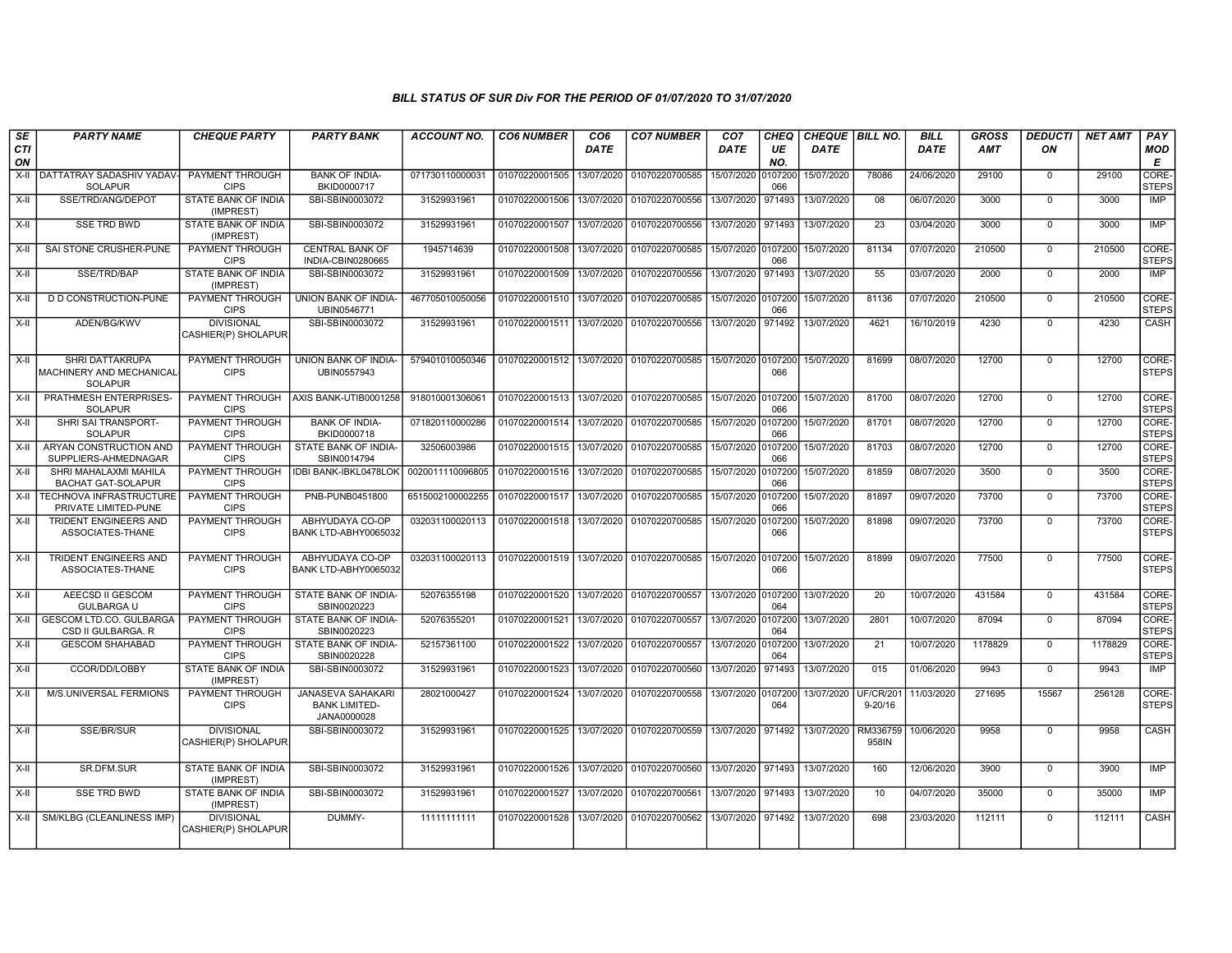| SE               | <b>PARTY NAME</b>                                                                   | <b>CHEQUE PARTY</b>                      | <b>PARTY BANK</b>                                        | <b>ACCOUNT NO.</b> | <b>CO6 NUMBER</b> | CO <sub>6</sub> | <b>CO7 NUMBER</b>         | CO <sub>7</sub>    | CHEQ           | <b>CHEQUE BILL NO.</b> |                       | <b>BILL</b> | <b>GROSS</b> | <b>DEDUCTI</b> | <b>NET AMT</b> | PAY                   |
|------------------|-------------------------------------------------------------------------------------|------------------------------------------|----------------------------------------------------------|--------------------|-------------------|-----------------|---------------------------|--------------------|----------------|------------------------|-----------------------|-------------|--------------|----------------|----------------|-----------------------|
| <b>CTI</b><br>ON |                                                                                     |                                          |                                                          |                    |                   | <b>DATE</b>     |                           | DATE               | UE<br>NO.      | DATE                   |                       | <b>DATE</b> | <b>AMT</b>   | ON             |                | <b>MOD</b><br>Е       |
| $X-II$           | <b>ASHWINI SAHAKARI</b><br>RUGNALAYA AND RESEARCH<br>CENTRE NYT. SOLAPUR            | <b>PAYMENT THROUGH</b><br><b>CIPS</b>    | SBI-SBIN0001656                                          | 30684517471        | 01070220001529    | 14/07/2020      | 01070220700563            | 15/07/2020         | 0107200<br>066 | 15/07/2020             | 58/19-20              | 23/12/2019  | 70285        | 7029           | 63256          | CORE-<br><b>STEPS</b> |
| X-II             | <b>ASHWINI SAHAKARI</b><br>RUGNALAYA AND RESEARCH<br><b>CENTRE NYT, SOLAPUR</b>     | PAYMENT THROUGH<br><b>CIPS</b>           | SBI-SBIN0001656                                          | 30684517471        | 01070220001530    |                 | 14/07/2020 01070220700563 | 15/07/2020         | 0107200<br>066 | 15/07/2020             | 59/19-20              | 23/12/2019  | 111972       | 11197          | 100775         | CORE-<br><b>STEPS</b> |
| X-II             | <b>ASHWINI SAHAKARI</b><br>RUGNALAYA AND RESEARCH<br>CENTRE NYT. SOLAPUR            | <b>PAYMENT THROUGH</b><br><b>CIPS</b>    | SBI-SBIN0001656                                          | 30684517471        | 01070220001531    |                 | 14/07/2020 01070220700563 | 15/07/2020         | 0107200<br>066 | 15/07/2020             | 60/19-20              | 23/12/2019  | 48525        | 4853           | 43672          | CORE-<br><b>STEPS</b> |
| $X-H$            | <b>ASHWINI SAHAKARI</b><br>RUGNALAYA AND RESEARCH<br><b>CENTRE NYT, SOLAPUR</b>     | PAYMENT THROUGH<br><b>CIPS</b>           | SBI-SBIN0001656                                          | 30684517471        | 01070220001532    |                 | 14/07/2020 01070220700563 | 15/07/2020         | 0107200<br>066 | 15/07/2020             | 61/19-20              | 23/12/2019  | 27367        | 2737           | 24630          | CORE-<br><b>STEPS</b> |
| $X-H$            | <b>SR DPO/SUR</b>                                                                   | <b>STATE BANK OF INDIA</b><br>(IMPREST)  | SBI-SBIN0003072                                          | 31529931961        | 01070220001533    |                 | 15/07/2020 01070220700564 | 15/07/2020         | 971498         | 15/07/2020             | 5486                  | 18/06/2020  | 12000        | $\Omega$       | 12000          | IMP                   |
| X-II             | TTE REST HOUSE LUR                                                                  | STATE BANK OF INDIA<br>(IMPREST)         | SBI-SBIN0003072                                          | 31529931961        | 01070220001534    |                 | 15/07/2020 01070220700564 | 15/07/2020 971498  |                | 15/07/2020             | 475                   | 26/04/2020  | 4880         | $\Omega$       | 4880           | <b>IMP</b>            |
| X-II             | TTE REST HOUSE WD                                                                   | STATE BANK OF INDIA<br>(IMPREST)         | SBI-SBIN0003072                                          | 31529931961        | 01070220001535    | 15/07/2020      | 01070220700564            | 15/07/2020         | 971498         | 15/07/2020             | 527                   | 14/06/2020  | 14900        | $\Omega$       | 14900          | <b>IMP</b>            |
| $X-H$            | SR.DCM.SUR                                                                          | STATE BANK OF INDIA<br>(IMPREST)         | SBI-SBIN0003072                                          | 31529931961        | 01070220001536    |                 | 15/07/2020 01070220700564 | 15/07/2020 971498  |                | 15/07/2020             | 117                   | 26/05/2020  | 29710        | $\mathbf 0$    | 29710          | <b>IMP</b>            |
|                  | X-II SMT. GOPABAI DAMANI BLOOD<br><b>BANKAND INDIAN RED CROSS</b><br><b>SOCIETY</b> | <b>PAYMENT THROUGH</b><br><b>CIPS</b>    | <b>BANK OF BARODA-</b><br><b>BARBORAISHO</b>             | 10140100000153     | 01070220001537    |                 | 15/07/2020 01070220700580 | 15/07/2020         | 0107200<br>069 | 22/07/2020 BB/207/202  | $\Omega$              | 03/02/2020  | 34300        | $\mathbf 0$    | 34300          | CORE-<br><b>STEPS</b> |
|                  | X-II SMT. GOPABAI DAMANI BLOOD<br><b>BANKAND INDIAN RED CROSS</b><br><b>SOCIETY</b> | <b>PAYMENT THROUGH</b><br><b>CIPS</b>    | <b>BANK OF BARODA-</b><br><b>BARB0RAISHO</b>             | 10140100000153     | 01070220001538    |                 | 15/07/2020 01070220700580 | 15/07/2020         | 0107200<br>069 |                        | 22/07/2020 BB/17/2020 | 29/05/2020  | 32900        | $\mathbf 0$    | 32900          | CORE-<br><b>STEPS</b> |
|                  | X-II RELIANCE JIO INFOCOMM LTD                                                      | PAYMENT THROUGH<br><b>CIPS</b>           | <b>STANDARD</b><br><b>CHARTERED BANK-</b><br>SCBL0036084 | RJIO900630022469   | 01070220001539    |                 | 15/07/2020 01070220700576 | 15/07/2020 0107200 | 066            | 15/07/2020             | 553500037<br>911      | 01/07/2020  | 267570       | 9888           | 257682         | CORE-<br><b>STEPS</b> |
| X-II             | <b>DEN/S/SUR</b>                                                                    | STATE BANK OF INDIA<br>(IMPREST)         | SBI-SBIN0003072                                          | 31529931961        | 01070220001540    |                 | 15/07/2020 01070220700565 | 15/07/2020         | 971498         | 15/07/2020             | 145                   | 09/07/2020  | 2906         | $\mathbf 0$    | 2906           | <b>IMP</b>            |
| X-II             | <b>CCOR/RR/SUR</b>                                                                  | <b>STATE BANK OF INDIA</b><br>(IMPREST)  | SBI-SBIN0003072                                          | 31529931961        | 01070220001541    | 15/07/2020      | 01070220700565            | 15/07/2020         | 971498         | 15/07/2020             | 6601                  | 29/06/2020  | 24923        | $\mathbf 0$    | 24923          | <b>IMP</b>            |
| X-II             | CCOR/SUR/LOBBY                                                                      | STATE BANK OF INDIA<br>(IMPREST)         | SBI-SBIN0003072                                          | 31529931961        | 01070220001542    | 15/07/2020      | 01070220700565            | 15/07/2020         | 971498         | 15/07/2020             | 59                    | 27/06/2020  | 4999         | $\Omega$       | 4999           | <b>IMP</b>            |
| X-II             | CCOR/SUR/GEN                                                                        | STATE BANK OF INDIA<br>(IMPREST)         | SBI-SBIN0003072                                          | 31529931961        | 01070220001543    | 15/07/2020      | 01070220700565            | 15/07/2020 971498  |                | 15/07/2020             | 3288                  | 02/07/2020  | 500          | $^{\circ}$     | 500            | <b>IMP</b>            |
| $X-H$            | <b>DMM/SUR</b>                                                                      | <b>DIVISIONAL</b><br>CASHIER(P) SHOLAPUR | <b>SELF CHEQUE-</b>                                      | 000000000          | 01070220001544    |                 | 15/07/2020 01070220700566 | 15/07/2020         | 971497         | 15/07/2020             | 733018                | 13/07/2020  | 10080        | $\mathbf 0$    | 10080          | <b>CASH</b>           |
| $X-H$            | COMMISSIONER, AHAMEDNAG<br>AR MAHANAGARPALIKA                                       | <b>PAYMENT THROUGH</b><br><b>CIPS</b>    | <b>VIJAYA BANK-</b><br>VIJB0005001                       | 500101010005510    | 01070220001545    | 15/07/2020      | 01070220700571            | 15/07/2020 0107200 | 066            | 15/07/2020             | <b>WB147</b>          | 29/06/2020  | 4650         | $\Omega$       | 4650           | CORE-<br><b>STEPS</b> |
| $X-H$            | COMMISSIONER, AHAMEDNAG<br>AR MAHANAGARPALIKA                                       | <b>PAYMENT THROUGH</b><br><b>CIPS</b>    | <b>VIJAYA BANK-</b><br>VIJB0005001                       | 500101010005510    | 01070220001546    |                 | 15/07/2020 01070220700571 | 15/07/2020         | 0107200<br>066 | 15/07/2020             | <b>WB76</b>           | 26/06/2020  | 5250         | $\mathbf 0$    | 5250           | CORE-<br><b>STEPS</b> |
| $X-H$            | HPCL DT CARD (ELECT D G<br>SET)                                                     | <b>PAYMENT THROUGH</b><br><b>CIPS</b>    | <b>ICICI BANK LTD-</b><br>ICIC0000104                    | HPCL2600795272     | 01070220001547    |                 | 15/07/2020 01070220700567 | 15/07/2020 0107200 | 066            | 15/07/2020             | 69                    | 14/07/2020  | 65000        | $^{\circ}$     | 65000          | CORE-<br><b>STEPS</b> |
| X-II             | ADEN/TRACK/SUR                                                                      | STATE BANK OF INDIA<br>(IMPREST)         | SBI-SBIN0003072                                          | 31529931961        | 01070220001548    | 15/07/2020      | 01070220700568            | 15/07/2020         | 971498         | 15/07/2020             | 2314                  | 23/06/2020  | 4890         | $\Omega$       | 4890           | <b>IMP</b>            |
| $X-II$           | ADEN/BG/KWV                                                                         | <b>DIVISIONAL</b><br>CASHIER(P) SHOLAPUR | SBI-SBIN0003072                                          | 31529931961        | 01070220001549    | 15/07/2020      | 01070220700568            | 15/07/2020         | 971497         | 15/07/2020             | 577                   | 05/12/2019  | 4830         | $\mathbf 0$    | 4830           | CASH                  |
| $X-H$            | <b>SSE/P WAY/DUD</b>                                                                | STATE BANK OF INDIA<br>(IMPREST)         | SBI-SBIN0003072                                          | 31529931961        | 01070220001550    |                 | 15/07/2020 01070220700570 | 15/07/2020         | 971498         | 15/07/2020             | 285                   | 15/06/2020  | 15646        | $\Omega$       | 15646          | IMP                   |
| $X-H$            | ADEN/PVR                                                                            | STATE BANK OF INDIA<br>(IMPREST)         | SBI-SBIN0003072                                          | 31529931961        | 01070220001551    |                 | 15/07/2020 01070220700568 | 15/07/2020 971498  |                | 15/07/2020             | 7730                  | 29/06/2020  | 2500         | $\Omega$       | 2500           | <b>IMP</b>            |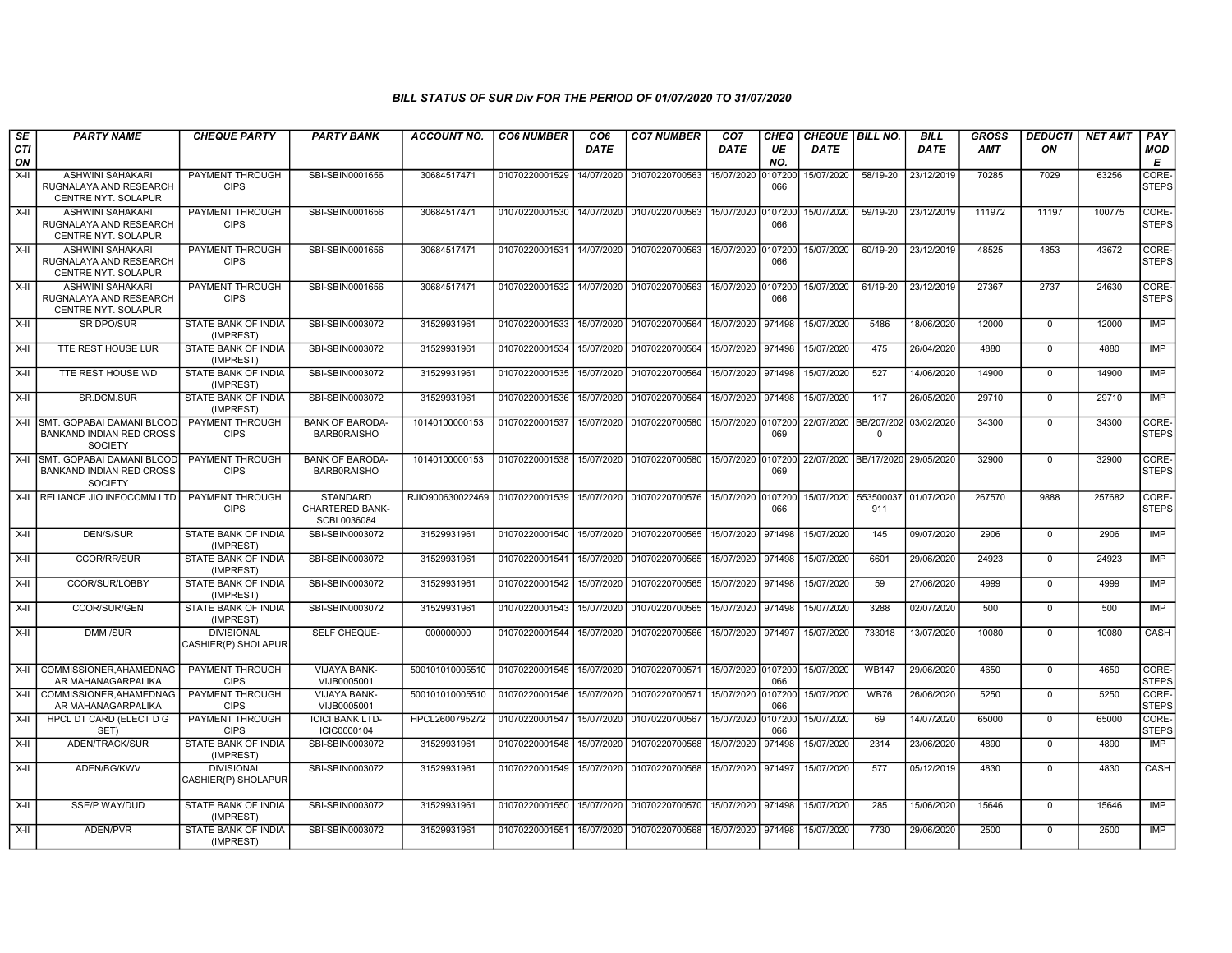| SE        | <b>PARTY NAME</b>                          | <b>CHEQUE PARTY</b>                      | <b>PARTY BANK</b>                            | <b>ACCOUNT NO.</b> | <b>CO6 NUMBER</b>                            | CO <sub>6</sub> | <b>CO7 NUMBER</b>                                                  | CO <sub>7</sub>    | CHEQ      | CHEQUE   BILL NO.    |                    | <b>BILL</b> | <b>GROSS</b> | <b>DEDUCTI</b> | <b>NET AMT</b> | <b>PAY</b>                       |
|-----------|--------------------------------------------|------------------------------------------|----------------------------------------------|--------------------|----------------------------------------------|-----------------|--------------------------------------------------------------------|--------------------|-----------|----------------------|--------------------|-------------|--------------|----------------|----------------|----------------------------------|
| CTI<br>ON |                                            |                                          |                                              |                    |                                              | <b>DATE</b>     |                                                                    | <b>DATE</b>        | UE<br>NO. | <b>DATE</b>          |                    | <b>DATE</b> | <b>AMT</b>   | ΟN             |                | <b>MOD</b><br>E                  |
| $X-H$     | <b>MSEDCL BELWANDI</b>                     | <b>MSEDCL BELWANDI</b>                   | SELF CHEQUE-                                 | 000000000          | 01070220001552                               | 15/07/2020      | 01070220700569                                                     | 15/07/2020         | 971496    | 15/07/2020           | 721556             | 13/07/2020  | 2600         | $\mathbf 0$    | 2600           | <b>BANK</b><br>CHEQ<br>UE        |
| X-II      | SR DEE SUR                                 | <b>DIVISIONAL</b><br>CASHIER(P) SHOLAPUR | SELF CHEQUE-                                 | 000                |                                              |                 | 01070220001553 15/07/2020 01070220700572                           | 15/07/2020         | 971497    | 15/07/2020           | 721557             | 14/07/2020  | 9500         | $\mathbf 0$    | 9500           | CASH                             |
| $X-II$    | <b>KASHINATH S.PATIL</b>                   | PAYMENT THROUGH<br><b>CIPS</b>           | <b>SYNDICATE BANK-</b><br>SYNB0001301        | 13012010049771     | 01070220001554 15/07/2020 01070220700573     |                 |                                                                    | 15/07/2020 0107200 | 066       | 15/07/2020           | 43690              | 10/07/2020  | 1650         | $\overline{0}$ | 1650           | CORE-<br><b>STEPS</b>            |
| $X-H$     | <b>HPCL DT CARD</b>                        | <b>PAYMENT THROUGH</b><br><b>CIPS</b>    | <b>ICICI BANK LTD-</b><br>ICIC0000104        | HPCL2600191902     | 01070220001555 15/07/2020 01070220700574     |                 |                                                                    | 15/07/2020 0107200 | 066       | 15/07/2020           | 3058               | 10/07/2020  | 785242       | $\mathbf 0$    | 785242         | CORE-<br><b>STEPS</b>            |
| X-II      | <b>JAIDEEP ENTERPRISES</b>                 | PAYMENT THROUGH<br><b>CIPS</b>           | <b>BANK OF BARODA-</b><br><b>BARB0SHOLAP</b> | 04370200000715     | 01070220001556   15/07/2020   01070220700575 |                 |                                                                    | 15/07/2020 0107200 | 066       | 15/07/2020           | <b>DM/01</b>       | 13/07/2020  | 128513       | 27517          | 100996         | CORE-<br><b>STEPS</b>            |
| X-II      | IPF/RPF/DOG<br>SQUAD/KWV/LUCKY             | <b>DIVISIONAL</b><br>CASHIER(P) SHOLAPUR | SBI-SBIN0003072                              | 31529931961        | 01070220001557                               | 15/07/2020      | 01070220700577                                                     | 15/07/2020         | 971497    | 15/07/2020           | S-1286             | 19/03/2020  | 8940         | $\mathbf 0$    | 8940           | CASH                             |
| $X-H$     | <b>SR DME SUR</b>                          | <b>STATE BANK OF INDIA</b><br>(IMPREST)  | SBI-SBIN0003072                              | 3152993161         | 01070220001558 15/07/2020 01070220700577     |                 |                                                                    | 15/07/2020 971498  |           | 15/07/2020           | 23445              | 02/07/2020  | 3500         | $\Omega$       | 3500           | IMP                              |
| X-II      | SR DME SUR                                 | STATE BANK OF INDIA<br>(IMPREST)         | SBI-SBIN0003072                              | 31529931961        | 01070220001559 15/07/2020                    |                 | 01070220700577                                                     | 15/07/2020         | 971498    | 15/07/2020           | 22964              | 23/05/2020  | 3250         | $\mathbf 0$    | 3250           | IMP                              |
| X-II      | <b>SR DME SUR</b>                          | STATE BANK OF INDIA<br>(IMPREST)         | SBI-SBIN0003072                              | 3152993161         | 01070220001560 15/07/2020                    |                 | 01070220700577                                                     | 15/07/2020         | 971498    | 15/07/2020           | 2c149947           | 14/02/2020  | 4630         | $\mathbf 0$    | 4630           | IMP                              |
| $X-II$    | IPF/RPF/DR/SUR/FUEL                        | STATE BANK OF INDIA<br>(IMPREST)         | SBI-SBIN0003072                              | 31529931961        | 01070220001561 15/07/2020 01070220700577     |                 |                                                                    | 15/07/2020 971498  |           | 15/07/2020           | 38/20              | 01/06/2020  | 14950        | $\Omega$       | 14950          | <b>IMP</b>                       |
| $X-H$     | SR DSTE(M)/SUR                             | <b>STATE BANK OF INDIA</b><br>(IMPREST)  | SBI-SBIN0003072                              | 31529931961        | 01070220001562   15/07/2020   01070220700577 |                 |                                                                    | 15/07/2020 971498  |           | 15/07/2020           | 7740               | 23/06/2020  | 9897         | $\mathbf 0$    | 9897           | <b>IMP</b>                       |
| X-II      | M/S PREMANAND TOURS AND<br><b>TRAVELS</b>  | PAYMENT THROUGH<br><b>CIPS</b>           | AXIS BANK-UTIB0000266                        | 919020049597612    | 01070220001563 15/07/2020                    |                 | 01070220700579                                                     | 15/07/2020 0107200 | 066       | 15/07/2020           | $\overline{3}$     | 03/06/2020  | 60290        | 8121           | 52169          | CORE-<br><b>STEPS</b>            |
| X-II      | A O (CASH) BSNL SOLAPUR                    | A O (CASH) BSNL<br><b>SOLAPUR</b>        | SELF CHEQUE-                                 | 000000000          | 01070220001564 15/07/2020                    |                 | 01070220700578                                                     | 15/07/2020         | 971494    | 15/07/2020           | 101837128<br>50101 | 05/07/2020  | 990          | $\mathbf 0$    | 990            | <b>BANK</b><br>CHEQ<br>UE        |
| X-II      | AO/ CASH/ BSNL GULBARGA                    | AO/ CASH/ BSNL<br><b>GULBARGA</b>        | <b>SELF CHEQUE-</b>                          | 000000000          |                                              |                 | 01070220001565   15/07/2020   01070220700578   15/07/2020   971495 |                    |           | 15/07/2020 755226215 |                    | 08/07/2020  | 9401         | $\mathbf 0$    | 9401           | <b>BANK</b><br>CHEQ<br><b>UE</b> |
| $X-II$    | A O (CASH) BSNL SOLAPUR                    | A O (CASH) BSNL<br><b>SOLAPUR</b>        | <b>SELF CHEQUE-</b>                          | 000000000          |                                              |                 | 01070220001566 15/07/2020 01070220700578 15/07/2020 971494         |                    |           | 15/07/2020           | 101946922<br>00102 | 05/07/2020  | 7650         | $\mathbf 0$    | 7650           | <b>BANK</b><br>CHEQ<br>UE        |
| X-II      | ADEN/PVR                                   | STATE BANK OF INDIA<br>(IMPREST)         | SBI-SBIN0003072                              | 31529931961        | 01070220001567 15/07/2020 01070220700582     |                 |                                                                    | 15/07/2020 971498  |           | 15/07/2020           | 10306              | 02/07/2020  | 2500         | $\mathbf 0$    | 2500           | <b>IMP</b>                       |
| $X-H$     | ADEN/ANG                                   | <b>STATE BANK OF INDIA</b><br>(IMPREST)  | SBI-SBIN0003072                              | 31529931961        |                                              |                 | 01070220001568 15/07/2020 01070220700582                           | 15/07/2020 971498  |           | 15/07/2020           | 43078              | 14/06/2020  | 5600         | $\mathbf 0$    | 5600           | <b>IMP</b>                       |
| X-II      | ADEN/ANG                                   | <b>STATE BANK OF INDIA</b><br>(IMPREST)  | SBI-SBIN0003072                              | 31529931961        | 01070220001569   15/07/2020   01070220700583 |                 |                                                                    | 15/07/2020 971498  |           | 15/07/2020           | 4490               | 11/06/2020  | 5200         | $\mathbf 0$    | 5200           | <b>IMP</b>                       |
| X-II      | ADEN/PVR                                   | STATE BANK OF INDIA<br>(IMPREST)         | SBI-SBIN0003072                              | 31529931961        | 01070220001570 15/07/2020 01070220700583     |                 |                                                                    | 15/07/2020 971498  |           | 15/07/2020           | 3111               | 30/06/2020  | 2200         | $\mathbf 0$    | 2200           | <b>IMP</b>                       |
| $X-II$    | ADEN/DETC/SUR                              | STATE BANK OF INDIA<br>(IMPREST)         | SBI-SBIN0003072                              | 31529931961        | 01070220001571   15/07/2020   01070220700583 |                 |                                                                    | 15/07/2020 971498  |           | 15/07/2020           | 00                 | 10/07/2020  | 4725         | $\mathbf 0$    | 4725           | IMP                              |
| X-II      | SAMEEKSHA ENTERPRISES                      | <b>PAYMENT THROUGH</b><br><b>CIPS</b>    | VIJAYA BANK-<br>VIJB0005018                  | 501806211000021    | 01070220001572 16/07/2020 01070220700587     |                 |                                                                    | 16/07/2020 0107200 | 067       | 16/07/2020           | 04                 | 01/06/2020  | 37125        | 371            | 36754          | CORE-<br><b>STEPS</b>            |
| X-II      | STATION MANAGER BORIBEL                    | <b>STATE BANK OF INDIA</b><br>(IMPREST)  | SBI-SBIN0003072                              | 31529931961        | 01070220001573   16/07/2020   01070220700598 |                 |                                                                    | 16/07/2020 971500  |           | 16/07/2020           | 114                | 15/05/2020  | 5559         | $\mathbf 0$    | 5559           | IMP                              |
| X-II      | <b>STATION MANAGER</b><br>WADSINGE         | <b>STATE BANK OF INDIA</b><br>(IMPREST)  | SBI-SBIN0003072                              | 31529931961        | 01070220001574 16/07/2020 01070220700598     |                 |                                                                    | 16/07/2020 971500  |           | 16/07/2020           | $\overline{772}$   | 18/05/2020  | 7152         | $\mathbf 0$    | 7152           | IMP                              |
| X-II      | <b>STATION MANAGER</b><br><b>JINTIROAD</b> | STATE BANK OF INDIA<br>(IMPREST)         | SBI-SBIN0003072                              | 31529931961        | 01070220001575   16/07/2020   01070220700598 |                 |                                                                    | 16/07/2020 971500  |           | 16/07/2020           | SW                 | 29/02/2020  | 11687        | $\mathbf 0$    | 11687          | <b>IMP</b>                       |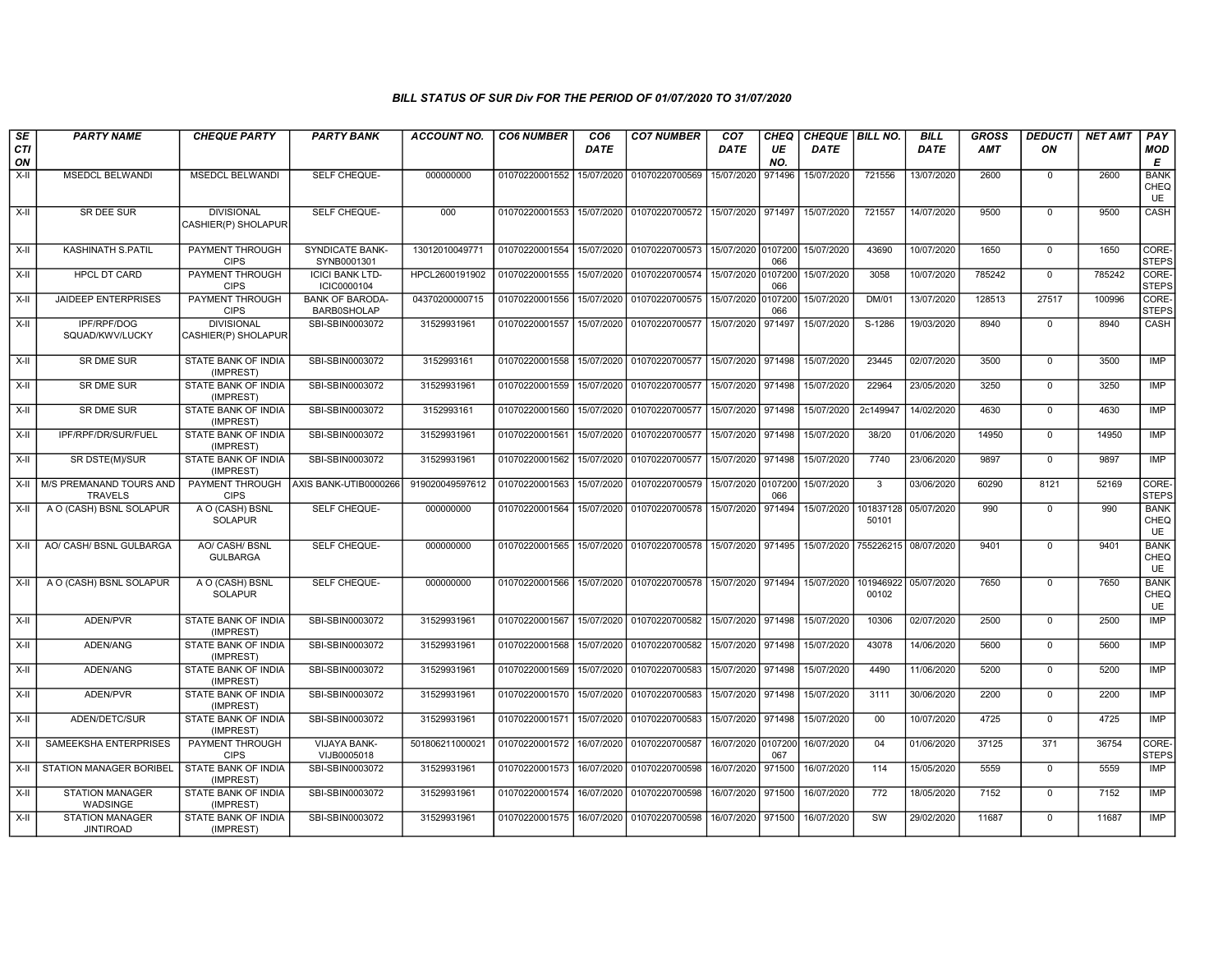| SE<br><b>CTI</b><br>ON | <b>PARTY NAME</b>                                 | <b>CHEQUE PARTY</b>                     | <b>PARTY BANK</b> | <b>ACCOUNT NO.</b> | <b>CO6 NUMBER</b> | CO <sub>6</sub><br><b>DATE</b> | <b>CO7 NUMBER</b>         | CO <sub>7</sub><br><b>DATE</b> | <b>CHEQ</b><br>UE<br>NO. | CHEQUE   BILL NO.<br><b>DATE</b> |                 | <b>BILL</b><br><b>DATE</b> | <b>GROSS</b><br><b>AMT</b> | <b>DEDUCTI</b><br>ON | <b>NET AMT</b> | PAY<br><b>MOD</b><br>E |
|------------------------|---------------------------------------------------|-----------------------------------------|-------------------|--------------------|-------------------|--------------------------------|---------------------------|--------------------------------|--------------------------|----------------------------------|-----------------|----------------------------|----------------------------|----------------------|----------------|------------------------|
| X-II                   | STATION MANAGER MALTHAN   STATE BANK OF INDIA     | (IMPREST)                               | SBI-SBIN0003072   | 31529931961        | 01070220001576    | 16/07/2020                     | 01070220700598            | 16/07/2020                     | 971500                   | 16/07/2020                       | SW              | 15/05/2020                 | 4433                       | $\mathbf 0$          | 4433           | <b>IMP</b>             |
| X-II                   | STATION MANAGER POPHLAJ STATE BANK OF INDIA       | (IMPREST)                               | SBI-SBIN0003072   | 31529931961        | 01070220001577    | 16/07/2020                     | 01070220700598            | 16/07/2020                     | 971500                   | 16/07/2020                       | 14              | 14/06/2020                 | 5033                       | $\mathbf{0}$         | 5033           | <b>IMP</b>             |
| $X-H$                  | STATION MANAGER SOLAPUR STATE BANK OF INDIA       | (IMPREST)                               | SBI-SBIN0003072   | 31529931961        | 01070220001578    | 16/07/2020                     | 01070220700599            | 16/07/2020                     | 971500                   | 16/07/2020                       | 508             | 21/06/2020                 | 20394                      | $\mathbf 0$          | 20394          | <b>IMP</b>             |
| $X-H$                  | <b>STATION MANAGER</b><br>WASHIMBE                | <b>STATE BANK OF INDIA</b><br>(IMPREST) | SBI-SBIN0003072   | 31529931961        | 01070220001579    | 16/07/2020                     | 01070220700599            | 16/07/2020                     | 971500                   | 16/07/2020                       | 30              | 30/06/2020                 | 5832                       | $\Omega$             | 5832           | <b>IMP</b>             |
| $X-II$                 | STATION MANAGER DAUND                             | <b>STATE BANK OF INDIA</b><br>(IMPREST) | SBI-SBIN0003072   | 31529931961        | 01070220001580    | 16/07/2020                     | 01070220700599            | 16/07/2020                     | 971500                   | 16/07/2020                       | 1374            | 13/05/2020                 | 21901                      | $\mathbf{0}$         | 21901          | <b>IMP</b>             |
| $X-II$                 | CYM/DD                                            | STATE BANK OF INDIA<br>(IMPREST)        | SBI-SBIN0003072   | 31529931961        | 01070220001581    | 16/07/2020                     | 01070220700599            | 16/07/2020 971500              |                          | 16/07/2020                       | 163             | 16/05/2020                 | 2650                       | $\mathbf 0$          | 2650           | <b>IMP</b>             |
| $X-H$                  | STATION MANAGER BHALWANI STATE BANK OF INDIA      | (IMPREST)                               | SBI-SBIN0003072   | 31529931961        | 01070220001583    | 16/07/2020                     | 01070220700599            | 16/07/2020                     | 971500                   | 16/07/2020                       | SW              | 30/06/2020                 | 4836                       | $\mathbf 0$          | 4836           | <b>IMP</b>             |
| X-II                   | <b>STATION MANAGER</b><br><b>TIKEKARWADI</b>      | STATE BANK OF INDIA<br>(IMPREST)        | SBI-SBIN0003072   | 31529931961        | 01070220001584    | 16/07/2020                     | 01070220700600            | 16/07/2020                     | 971500                   | 16/07/2020                       | 1168            | 17/05/2020                 | 2456                       | $\mathbf 0$          | 2456           | <b>IMP</b>             |
| $X-H$                  | <b>STATION MANAGER BABLAD</b>                     | <b>STATE BANK OF INDIA</b><br>(IMPREST) | SBI-SBIN0003072   | 31529931961        | 01070220001585    | 16/07/2020                     | 01070220700600            | 16/07/2020                     | 971500                   | 16/07/2020                       | 530             | 10/06/2020                 | 6740                       | $\Omega$             | 6740           | <b>IMP</b>             |
| $X-II$                 | <b>STATION MANAGER</b><br><b>NAGANSUR</b>         | STATE BANK OF INDIA<br>(IMPREST)        | SBI-SBIN0003072   | 31529931961        | 01070220001586    | 16/07/2020                     | 01070220700600            | 16/07/2020                     | 971500                   | 16/07/2020                       | 1051            | 20/06/2020                 | 9943                       | $\mathbf{0}$         | 9943           | <b>IMP</b>             |
| X-II                   | STATION MAMAGER DUDHANI                           | STATE BANK OF INDIA<br>(IMPREST)        | SBI-SBIN0003072   | 31529931961        | 01070220001587    | 16/07/2020                     | 01070220700600            | 16/07/2020 971500              |                          | 16/07/2020                       | 581             | 24/06/2020                 | 20713                      | $\mathbf 0$          | 20713          | <b>IMP</b>             |
| $X-H$                  | <b>STATION MANAGER</b><br><b>SULTANPUR</b>        | STATE BANK OF INDIA<br>(IMPREST)        | SBI-SBIN0003072   | 31529931961        | 01070220001588    | 16/07/2020                     | 01070220700600            | 16/07/2020                     | 971500                   | 16/07/2020                       | 217             | 18/05/2020                 | 3993                       | $\mathbf 0$          | 3993           | <b>IMP</b>             |
| X-II                   | <b>STATION MANAGER TILATI</b>                     | <b>STATE BANK OF INDIA</b><br>(IMPREST) | SBI-SBIN0003072   | 31529931961        | 01070220001589    | 16/07/2020                     | 01070220700601            | 16/07/2020                     | 971500                   | 16/07/2020                       | 497             | 12/06/2020                 | 6080                       | $\mathbf 0$          | 6080           | <b>IMP</b>             |
| X-II                   | <b>STATION MANAGER</b><br>AKKALKOTROAD            | STATE BANK OF INDIA<br>(IMPREST)        | SBI-SBIN0003072   | 31529931961        | 01070220001590    | 16/07/2020                     | 01070220700601            | 16/07/2020                     | 971500                   | 16/07/2020                       | 1951            | 24/05/2020                 | 2593                       | $\mathbf{0}$         | 2593           | <b>IMP</b>             |
| $X-II$                 | <b>STATION MANAGER</b><br>HIRENANDURU             | STATE BANK OF INDIA<br>(IMPREST)        | SBI-SBIN0003072   | 31529931961        | 01070220001591    |                                | 16/07/2020 01070220700601 | 16/07/2020                     | 971500                   | 16/07/2020                       | SW              | 15/06/2020                 | 2940                       | $\mathbf 0$          | 2940           | <b>IMP</b>             |
| $X-H$                  | <b>STATION MANAGER MARTUR</b>                     | STATE BANK OF INDIA<br>(IMPREST)        | SBI-SBIN0003072   | 31529931961        | 01070220001592    |                                | 16/07/2020 01070220700601 | 16/07/2020 971500              |                          | 16/07/2020                       | 31              | 21/05/2020                 | 3627                       | $\mathbf{0}$         | 3627           | <b>IMP</b>             |
| $X-H$                  | <b>STATION MANAGER</b><br><b>DHALGAON</b>         | STATE BANK OF INDIA<br>(IMPREST)        | SBI-SBIN0003072   | 31529931961        | 01070220001593    | 16/07/2020                     | 01070220700602            | 16/07/2020                     | 971500                   | 16/07/2020                       | 208             | 20/05/2020                 | 9894                       | $\mathbf 0$          | 9894           | IMP                    |
| X-II                   | <b>STATION MANAGER</b><br><b>AUSAROAD</b>         | STATE BANK OF INDIA<br>(IMPREST)        | SBI-SBIN0003072   | 31529931961        | 01070220001594    | 16/07/2020                     | 01070220700602            | 16/07/2020                     | 971500                   | 16/07/2020                       | 110             | 01/05/2020                 | 5800                       | $\mathbf{0}$         | 5800           | <b>IMP</b>             |
| $X-H$                  | <b>STATION MANAGER</b><br><b>USMANABAD</b>        | STATE BANK OF INDIA<br>(IMPREST)        | SBI-SBIN0003072   | 31529931961        | 01070220001595    | 16/07/2020                     | 01070220700602            | 16/07/2020                     | 971500                   | 16/07/2020                       | 296             | 12/06/2020                 | 11717                      | $\mathbf{0}$         | 11717          | <b>IMP</b>             |
| $X-H$                  | STATION MANAGER JATROAD                           | <b>STATE BANK OF INDIA</b><br>(IMPREST) | SBI-SBIN0003072   | 31529931961        | 01070220001596    |                                | 16/07/2020 01070220700602 | 16/07/2020                     | 971500                   | 16/07/2020                       | $\overline{37}$ | 13/05/2020                 | 8810                       | $\mathbf{0}$         | 8810           | <b>IMP</b>             |
| X-II                   | <b>STATION MANAGER SHENDRI</b>                    | <b>STATE BANK OF INDIA</b><br>(IMPREST) | SBI-SBIN0003072   | 31529931961        | 01070220001597    |                                | 16/07/2020 01070220700603 | 16/07/2020                     | 971500                   | 16/07/2020                       | 04              | 26/03/2020                 | 9946                       | $\mathbf{0}$         | 9946           | <b>IMP</b>             |
| $X-II$                 | <b>STATION MANAGER YEDSHI</b>                     | STATE BANK OF INDIA<br>(IMPREST)        | SBI-SBIN0003072   | 31529931961        | 01070220001598    | 16/07/2020                     | 01070220700603            | 16/07/2020                     | 971500                   | 16/07/2020                       | 1506            | 18/06/2020                 | 5892                       | $\mathbf 0$          | 5892           | <b>IMP</b>             |
| X-II                   | <b>STATION MANAGER</b><br><b>BARSHITOWN</b>       | STATE BANK OF INDIA<br>(IMPREST)        | SBI-SBIN0003072   | 31529931961        | 01070220001599    | 16/07/2020                     | 01070220700603            | 16/07/2020                     | 971500                   | 16/07/2020                       | 712             | 22/04/2020                 | 3988                       | $\mathbf 0$          | 3988           | <b>IMP</b>             |
| X-II                   | <b>STATION MANAGER</b><br>PANDHARPUR              | <b>STATE BANK OF INDIA</b><br>(IMPREST) | SBI-SBIN0003072   | 31529931961        | 01070220001600    | 16/07/2020                     | 01070220700603            | 16/07/2020                     | 971500                   | 16/07/2020                       | 1629            | 07/05/2020                 | 2970                       | $\mathbf{0}$         | 2970           | <b>IMP</b>             |
| X-II                   | STATION MANAGER AKOLNER   STATE BANK OF INDIA     | (IMPREST)                               | SBI-SBIN0003072   | 31529931961        | 01070220001601    | 16/07/2020                     | 01070220700604            | 16/07/2020                     | 971500                   | 16/07/2020                       | 764             | 22/05/2020                 | 10000                      | $\mathbf 0$          | 10000          | <b>IMP</b>             |
| $X-H$                  | STATION MANAGER BELVANDI                          | STATE BANK OF INDIA<br>(IMPREST)        | SBI-SBIN0003072   | 31529931961        | 01070220001602    | 16/07/2020                     | 01070220700604            | 16/07/2020                     | 971500                   | 16/07/2020                       | 4425            | 03/04/2020                 | 9706                       | $\mathbf{0}$         | 9706           | <b>IMP</b>             |
|                        | X-II STATION MANAGER NIMBALAK STATE BANK OF INDIA | (IMPREST)                               | SBI-SBIN0003072   | 31529931961        | 01070220001603    |                                | 16/07/2020 01070220700604 | 16/07/2020                     | 971500                   | 16/07/2020                       | 163             | 10/05/2020                 | 7030                       | $\mathbf 0$          | 7030           | <b>IMP</b>             |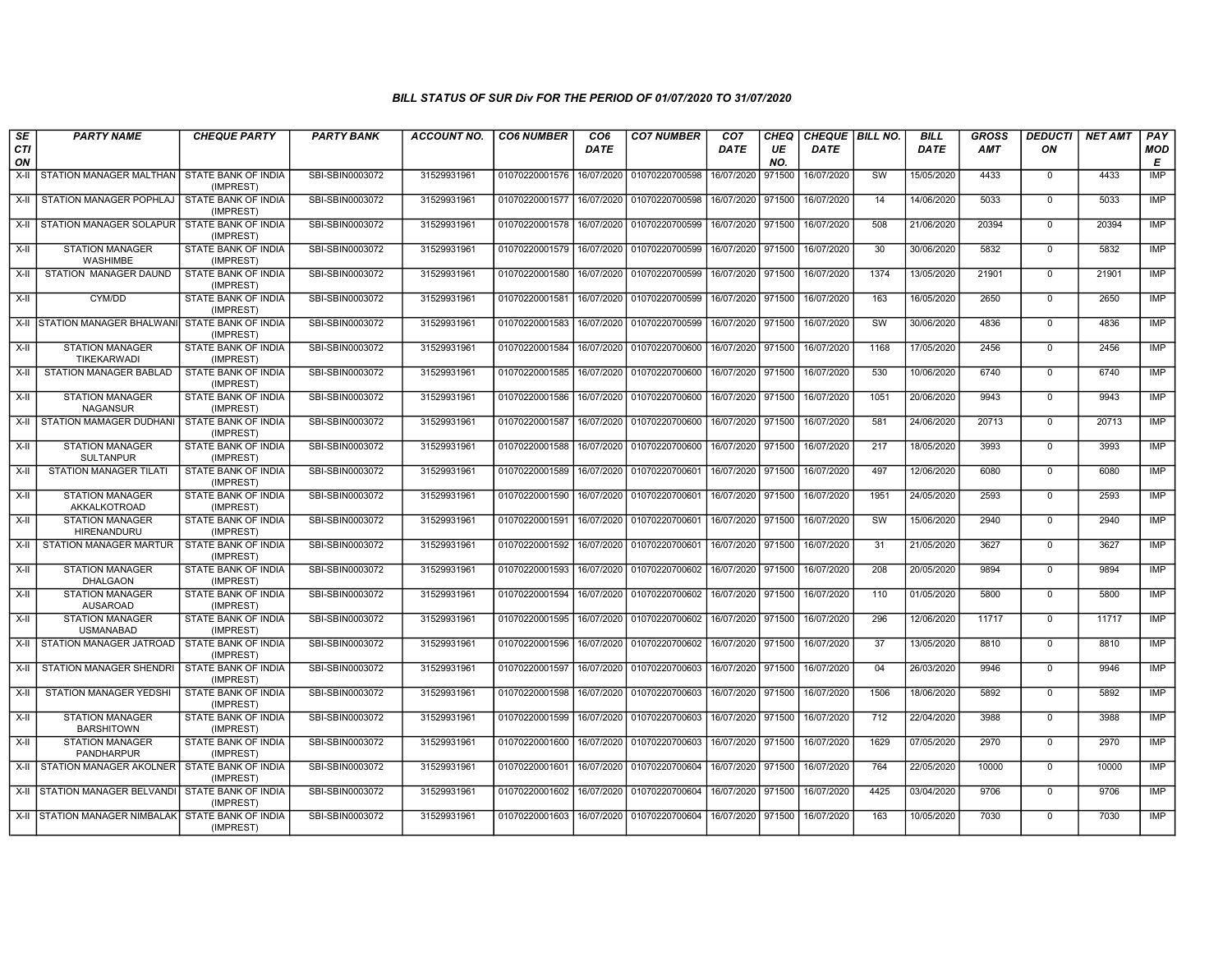| SE<br>CTI<br>ON | <b>PARTY NAME</b>                                                      | <b>CHEQUE PARTY</b>                     | <b>PARTY BANK</b>                             | <b>ACCOUNT NO.</b> | <b>CO6 NUMBER</b>         | CO <sub>6</sub><br><b>DATE</b> | <b>CO7 NUMBER</b>                 | CO <sub>7</sub><br>DATE | CHEQ<br>UE<br>NO. | CHEQUE   BILL NO.<br><b>DATE</b> |                | <b>BILL</b><br><b>DATE</b> | <b>GROSS</b><br>AMT | <b>DEDUCTI</b><br>ON | <b>NET AMT</b> | PAY<br>MOD<br>E       |
|-----------------|------------------------------------------------------------------------|-----------------------------------------|-----------------------------------------------|--------------------|---------------------------|--------------------------------|-----------------------------------|-------------------------|-------------------|----------------------------------|----------------|----------------------------|---------------------|----------------------|----------------|-----------------------|
| X-II            | STATION MANAGER RAHURI                                                 | STATE BANK OF INDIA<br>(IMPREST)        | SBI-SBIN0003072                               | 31529931961        | 01070220001604            | 16/07/2020                     | 01070220700604                    | 16/07/2020              | 971500            | 16/07/2020                       | SW             | 30/04/2020                 | 5850                | $\mathbf 0$          | 5850           | IMP                   |
| X-II            | <b>STATION MANAGER BELAPUR</b>                                         | STATE BANK OF INDIA<br>(IMPREST)        | SBI-SBIN0003072                               | 31529931961        | 01070220001605            | 16/07/2020                     | 01070220700604                    | 16/07/2020              | 971500            | 16/07/2020                       | 1233           | 01/06/2020                 | 18760               | $\mathbf 0$          | 18760          | <b>IMP</b>            |
| X-II            | <b>STATION MANAGER KASHTI</b>                                          | STATE BANK OF INDIA<br>(IMPREST)        | SBI-SBIN0003072                               | 31529931961        | 01070220001606            | 16/07/2020                     | 01070220700605                    | 16/07/2020 971500       |                   | 16/07/2020                       | 182            | 24/05/2020                 | 6167                | $\mathbf 0$          | 6167           | IMP                   |
| X-II            | <b>STATION MANAGER</b><br><b>RANJANGAON</b>                            | STATE BANK OF INDIA<br>(IMPREST)        | SBI-SBIN0003072                               | 31529931961        | 01070220001607            | 16/07/2020                     | 01070220700605                    | 16/07/2020              | 971500            | 16/07/2020                       | 125            | 24/04/2020                 | 9350                | $\Omega$             | 9350           | <b>IMP</b>            |
| $X-H$           | <b>STATION MANAGER</b><br>SHRIGONDAROAD                                | STATE BANK OF INDIA<br>(IMPREST)        | SBI-SBIN0003072                               | 31529931961        | 01070220001608            | 16/07/2020                     | 01070220700605                    | 16/07/2020              | 971500            | 16/07/2020                       | 167            | 30/04/2020                 | 9219                | $\mathbf 0$          | 9219           | <b>IMP</b>            |
| X-II            | <b>MAYURESH ENTERPRISES</b>                                            | PAYMENT THROUGH<br><b>CIPS</b>          | <b>BANK OF</b><br>MAHARASHTRA-<br>MAHB0001368 | 60331268455        | 01070220001609            | 16/07/2020                     | 01070220700586                    | 16/07/2020 0107200      | 067               | 16/07/2020                       | 10             | 14/07/2020                 | 71627               | 5592                 | 66035          | CORE-<br>STEPS        |
| X-II            | STATION MANAGER VAMBORI                                                | <b>STATE BANK OF INDIA</b><br>(IMPREST) | SBI-SBIN0003072                               | 31529931961        | 01070220001610            | 16/07/2020                     | 01070220700605                    | 16/07/2020 971500       |                   | 16/07/2020                       | 817            | 04/06/2020                 | 6508                | $\mathbf 0$          | 6508           | <b>IMP</b>            |
| $X-H$           | <b>STATION MANAGER YEOLA</b>                                           | STATE BANK OF INDIA<br>(IMPREST)        | SBI-SBIN0003072                               | 31529931961        | 01070220001611            | 16/07/2020                     | 01070220700605                    | 16/07/2020              | 971500            | 16/07/2020                       | 267            | 01/04/2020                 | 8804                | $\Omega$             | 8804           | <b>IMP</b>            |
| X-II            | ASHOK CONSTRUCTION                                                     | PAYMENT THROUGH<br><b>CIPS</b>          | SAMARTH SAHAKARI<br>BANK LTD-SBLS0000001      | 0100051010000148   | 01070220001612            | 16/07/2020                     | 01070220700588                    | 16/07/2020 0107200      | 067               | 16/07/2020                       | 20-21/03       | 15/07/2020                 | 30037               | 1018                 | 29019          | CORE-<br><b>STEPS</b> |
| $X-H$           | M/S JAI SADGURU<br><b>CONSTRUCTION</b>                                 | PAYMENT THROUGH<br><b>CIPS</b>          | SBI-SBIN0012485                               | 36843842964        | 01070220001613            | 16/07/2020                     | 01070220700589                    | 16/07/2020 0107200      | 067               | 16/07/2020                       | 04             | 16/07/2020                 | 49648               | 1587                 | 48061          | CORE-<br><b>STEPS</b> |
| X-II            | ADEN/ANG                                                               | STATE BANK OF INDIA<br>(IMPREST)        | SBI-SBIN0003072                               | 31529931961        | 01070220001614            | 16/07/2020                     | 01070220700590                    | 16/07/2020              | 971500            | 16/07/2020                       | 3266           | 17/06/2020                 | 6000                | $\overline{0}$       | 6000           | IMP                   |
| X-II            | ADEN/ANG                                                               | <b>STATE BANK OF INDIA</b><br>(IMPREST) | SBI-SBIN0003072                               | 31529931961        | 01070220001615            | 16/07/2020                     | 01070220700590                    | 16/07/2020 971500       |                   | 16/07/2020                       | 4987           | 20/06/2020                 | 5600                | $\Omega$             | 5600           | IMP                   |
| X-II            | ADEN/ANG                                                               | STATE BANK OF INDIA<br>(IMPREST)        | SBI-SBIN0003072                               | 31529931961        | 01070220001616            | 16/07/2020                     | 01070220700591                    | 16/07/2020 971500       |                   | 16/07/2020                       | 4565           | 22/06/2020                 | 5502                | $\mathbf 0$          | 5502           | <b>IMP</b>            |
| X-II            | ADEN/ANG                                                               | STATE BANK OF INDIA<br>(IMPREST)        | SBI-SBIN0003072                               | 31529931961        | 01070220001617            | 16/07/2020                     | 01070220700591                    | 16/07/2020              | 971500            | 16/07/2020                       | 4566           | 25/06/2020                 | 5500                | $\mathbf 0$          | 5500           | <b>IMP</b>            |
| X-II            | MAHARASHTRA STATE<br>ELECTRICITY DISTRIBUTION<br><b>COMPANY</b>        | PAYMENT THROUGH<br><b>CIPS</b>          | CANARA BANK-<br>CNRB0001903                   | 1903201010183      | 01070220001618            | 16/07/2020                     | 01070220700592                    | 16/07/2020 0107200      | 067               | 16/07/2020                       | 2009           | 15/07/2020                 | 150610              | $\Omega$             | 150610         | CORE-<br><b>STEPS</b> |
| $X-H$           | <b>MAHARASHTRA STATE</b><br>ELECTRICITY DISTRIBUTION<br><b>COMPANY</b> | PAYMENT THROUGH<br><b>CIPS</b>          | <b>CANARA BANK-</b><br>CNRB0001903            | 1903201010183      | 01070220001619 16/07/2020 |                                | 01070220700592 16/07/2020 0107200 |                         | 067               | 16/07/2020                       | 9255           | 14/07/2020                 | 1645780             | $\Omega$             | 1645780        | CORE-<br>STEPS        |
| $X-H$           | <b>MAHARASHTRA STATE</b><br>ELECTRICITY DISTRIBUTION<br><b>COMPANY</b> | PAYMENT THROUGH<br><b>CIPS</b>          | <b>CANARA BANK-</b><br>CNRB0001903            | 1903201010183      | 01070220001620            | 16/07/2020                     | 01070220700592                    | 16/07/2020 0107200      | 067               | 16/07/2020                       | 1472           | 15/07/2020                 | 3205634             | $\Omega$             | 3205634        | CORE-<br><b>STEPS</b> |
| $X-II$          | <b>JAIDEEP ENTERPRISES</b>                                             | PAYMENT THROUGH<br><b>CIPS</b>          | <b>BANK OF BARODA-</b><br><b>BARB0SHOLAP</b>  | 04370200000715     | 01070220001621            | 16/07/2020                     | 01070220700594                    | 16/07/2020              | 0107200<br>068    | 16/07/2020                       | <b>CUB/12</b>  | 16/07/2020                 | 28731               | 980                  | 27751          | CORE-<br><b>STEPS</b> |
| X-II            | SR SE(SIG/M)/GR                                                        | STATE BANK OF INDIA<br>(IMPREST)        | SBI-SBIN0003072                               | 31529931961        | 01070220001622            | 16/07/2020                     | 01070220700593                    | 16/07/2020              | 971500            | 16/07/2020                       | BITS-<br>11131 | 03/02/2020                 | 1903                | $\mathbf 0$          | 1903           | IMP                   |
| $X-II$          | <b>GALAXY INTERNATIONAL-</b><br><b>RAIPUR</b>                          | PAYMENT THROUGH<br><b>CIPS</b>          | <b>UNION BANK OF INDIA-</b><br>UBIN0555754    | 557505080000102    | 01070220001623            | 16/07/2020                     | 01070220700595                    | 16/07/2020 0107200      | 067               | 16/07/2020                       | 82546          | 11/07/2020                 | 18220               | $\Omega$             | 18220          | CORE-<br><b>STEPS</b> |
| $X-II$          | SHUBHADA ELECTROTECH<br>SERVICES-NASHIK                                | PAYMENT THROUGH<br><b>CIPS</b>          | UNION BANK OF INDIA-<br>UBIN0569691           | 696901010050042    | 01070220001624            | 16/07/2020                     | 01070220700595                    | 16/07/2020              | 0107200<br>067    | 16/07/2020                       | 82547          | 11/07/2020                 | 17420               | $\mathbf 0$          | 17420          | CORE-<br><b>STEPS</b> |
| X-II            | <b>GESCOM SHAHABAD</b>                                                 | PAYMENT THROUGH<br><b>CIPS</b>          | STATE BANK OF INDIA-<br>SBIN0020228           | 52157361100        | 01070220001625            | 16/07/2020                     | 01070220700596                    | 16/07/2020 0107200      | 067               | 16/07/2020                       | 118            | 14/07/2020                 | 171260              | $\mathbf 0$          | 171260         | CORE-<br><b>STEPS</b> |
| X-II            | ASST. EXE ENGGI EL GESCOM<br><b>CHOWDAPUR</b>                          | PAYMENT THROUGH<br><b>CIPS</b>          | <b>BANK OF</b><br>MAHARASHTRA-<br>MAHB0000512 | 60342903029        | 01070220001626            | 16/07/2020                     | 01070220700596                    | 16/07/2020              | 0107200<br>067    | 16/07/2020                       | 4500           | 13/07/2020                 | 81579               | $\mathbf 0$          | 81579          | CORE-<br><b>STEPS</b> |
| X-II            | <b>GESCOM WADI</b>                                                     | PAYMENT THROUGH<br><b>CIPS</b>          | STATE BANK OF INDIA-<br>SBIN0020236           | 52173200234        | 01070220001627            |                                | 16/07/2020 01070220700596         | 16/07/2020 0107200      | 067               | 16/07/2020                       | 2691           | 13/07/2020                 | 1277                | $\Omega$             | 1277           | CORE-<br><b>STEPS</b> |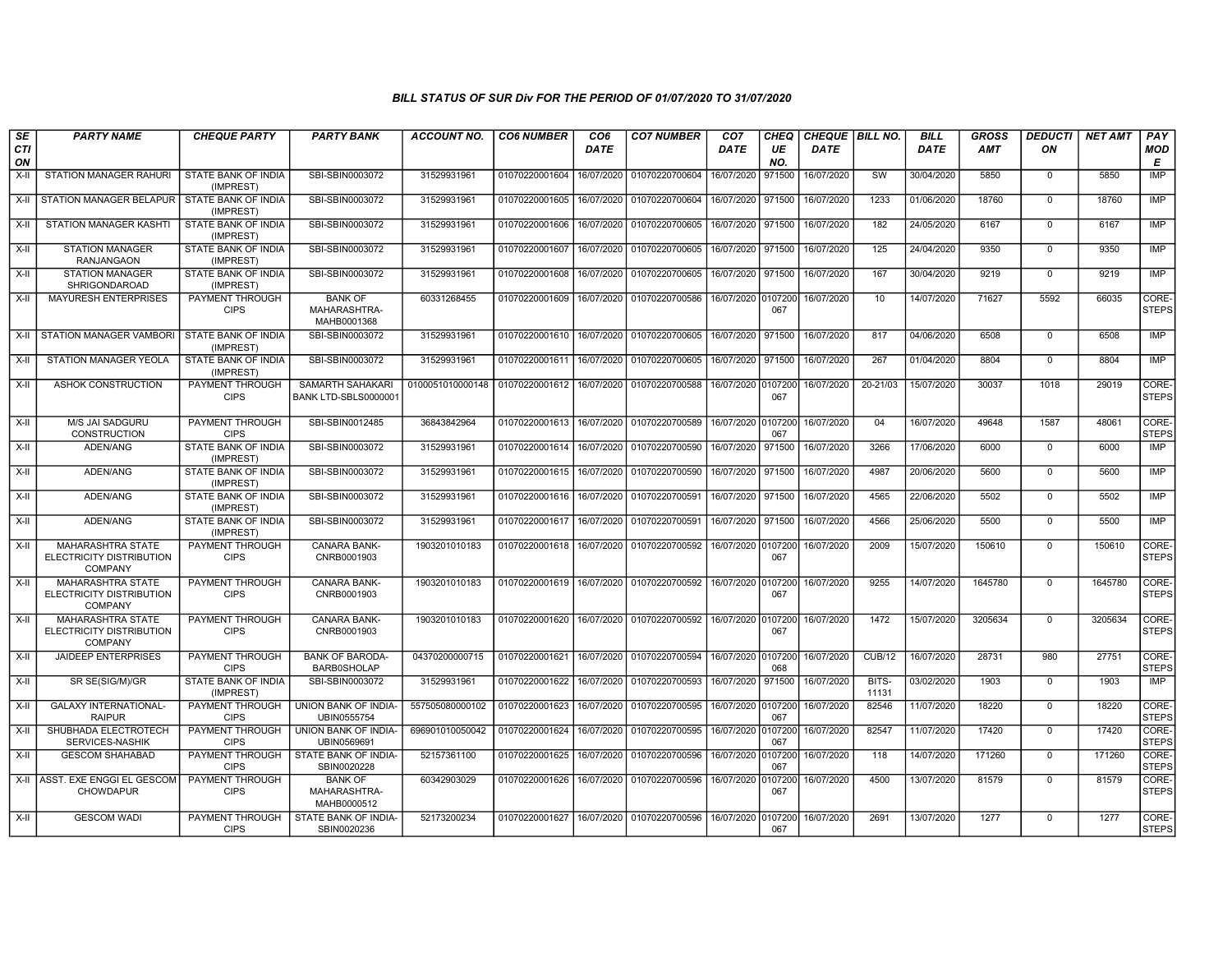| SE               | <b>PARTY NAME</b>                                                  | <b>CHEQUE PARTY</b>                                           | <b>PARTY BANK</b>                   | <b>ACCOUNT NO.</b> | <b>CO6 NUMBER</b> | CO <sub>6</sub> | <b>CO7 NUMBER</b>         | CO <sub>7</sub>      | CHEQ           | <b>CHEQUE   BILL NO.</b> |                          | <b>BILL</b> | <b>GROSS</b> | <b>DEDUCTI</b> | <b>NET AMT</b> | <b>PAY</b>                |
|------------------|--------------------------------------------------------------------|---------------------------------------------------------------|-------------------------------------|--------------------|-------------------|-----------------|---------------------------|----------------------|----------------|--------------------------|--------------------------|-------------|--------------|----------------|----------------|---------------------------|
| <b>CTI</b><br>ON |                                                                    |                                                               |                                     |                    |                   | <b>DATE</b>     |                           | <b>DATE</b>          | UE<br>NO.      | <b>DATE</b>              |                          | <b>DATE</b> | AMT          | ΟN             |                | <b>MOD</b><br>Е           |
| X-II             | <b>GESCOM LTD.CO. GULBARGA</b><br>CSD II GULBARGA. R               | PAYMENT THROUGH<br><b>CIPS</b>                                | STATE BANK OF INDIA-<br>SBIN0020223 | 52076355201        | 01070220001628    | 16/07/2020      | 01070220700596            | 16/07/2020           | 107200<br>067  | 16/07/2020               | 0287                     | 13/07/2020  | 61050        | $\mathbf 0$    | 61050          | CORE-<br><b>STEPS</b>     |
| $X-H$            | <b>ASST.ENGG ELECT CSDIV</b><br><b>GESCOM KALABURAGI U</b>         | <b>ASST.ENGG ELECT</b><br><b>CSDIV GESCOM</b><br>KALABURAGI U | STATE BANK OF INDIA-<br>SBIN0020223 | 62435944524        | 01070220001629    | 16/07/2020      | 01070220700597            | 16/07/2020           | 971499         | 16/07/2020               | 9534                     | 15/07/2020  | 87628        | $\Omega$       | 87628          | <b>BANK</b><br>CHEQ<br>UE |
|                  | X-II LANAND RISHIJI HOSPITAL AND<br><b>MEDICAL RESEARCH CENTER</b> | PAYMENT THROUGH<br><b>CIPS</b>                                | AXIS BANK-UTIB0000215               | 215010100015941    | 01070220001632    | 18/07/2020      | 01070220700606            | 21/07/2020   0107200 | 069            | 22/07/2020               | <b>BLIP19000</b><br>3338 | 16/12/2019  | 8994         | 899            | 8095           | CORE-<br><b>STEPS</b>     |
| X-II             | ANAND RISHIJI HOSPITAL AND<br>MEDICAL RESEARCH CENTER              | <b>PAYMENT THROUGH</b><br><b>CIPS</b>                         | AXIS BANK-UTIB0000215               | 215010100015941    | 01070220001633    | 18/07/2020      | 01070220700606            | 21/07/2020           | 0107200<br>069 | 22/07/2020               | <b>BLIP19000</b><br>3184 | 11/12/2019  | 14234        | 1423           | 12811          | CORE-<br><b>STEPS</b>     |
| X-II             | ANAND RISHIJI HOSPITAL AND<br><b>MEDICAL RESEARCH CENTER</b>       | PAYMENT THROUGH<br><b>CIPS</b>                                | AXIS BANK-UTIB0000215               | 215010100015941    | 01070220001634    | 18/07/2020      | 01070220700606            | 21/07/2020           | 0107200<br>069 | 22/07/2020               | <b>BLIP19000</b><br>3158 | 13/12/2019  | 14024        | 1402           | 12622          | CORE-<br><b>STEPS</b>     |
| X-II             | ANAND RISHIJI HOSPITAL AND<br><b>MEDICAL RESEARCH CENTER</b>       | <b>PAYMENT THROUGH</b><br><b>CIPS</b>                         | AXIS BANK-UTIB0000215               | 215010100015941    | 01070220001635    | 18/07/2020      | 01070220700606            | 21/07/2020 0107200   | 069            | 22/07/2020               | <b>BLIP19000</b><br>3155 | 13/12/2019  | 11237        | 1124           | 10113          | CORE-<br><b>STEPS</b>     |
| X-II             | ANAND RISHIJI HOSPITAL AND<br>MEDICAL RESEARCH CENTER              | <b>PAYMENT THROUGH</b><br><b>CIPS</b>                         | AXIS BANK-UTIB0000215               | 215010100015941    | 01070220001636    | 18/07/2020      | 01070220700606            | 21/07/2020           | 0107200<br>069 | 22/07/2020               | <b>BLIP19000</b><br>3087 | 09/12/2019  | 9898         | 990            | 8908           | CORE-<br><b>STEPS</b>     |
| X-II             | ANAND RISHIJI HOSPITAL AND<br>MEDICAL RESEARCH CENTER              | <b>PAYMENT THROUGH</b><br><b>CIPS</b>                         | AXIS BANK-UTIB0000215               | 215010100015941    | 01070220001637    | 18/07/2020      | 01070220700606 21/07/2020 |                      | 0107200<br>069 | 22/07/2020               | <b>BLIP19000</b><br>2969 | 08/12/2019  | 21323        | 2132           | 19191          | CORE-<br><b>STEPS</b>     |
| X-II             | ANAND RISHIJI HOSPITAL AND<br>MEDICAL RESEARCH CENTER              | <b>PAYMENT THROUGH</b><br><b>CIPS</b>                         | AXIS BANK-UTIB000021                | 215010100015941    | 01070220001638    | 18/07/2020      | 01070220700606            | 21/07/2020           | 0107200<br>069 | 22/07/2020               | <b>BLIP19000</b><br>2968 | 06/12/2019  | 9400         | 940            | 8460           | CORE-<br><b>STEPS</b>     |
| X-II             | ANAND RISHIJI HOSPITAL AND<br><b>MEDICAL RESEARCH CENTER</b>       | <b>PAYMENT THROUGH</b><br><b>CIPS</b>                         | AXIS BANK-UTIB0000215               | 215010100015941    | 01070220001639    | 18/07/2020      | 01070220700606            | 21/07/2020           | 0107200<br>069 | 22/07/2020               | <b>BLIP19000</b><br>2898 | 04/12/2019  | 5186         | 519            | 4667           | CORE-<br>STEPS            |
| X-II             | ANAND RISHIJI HOSPITAL AND<br><b>MEDICAL RESEARCH CENTER</b>       | <b>PAYMENT THROUGH</b><br><b>CIPS</b>                         | AXIS BANK-UTIB0000215               | 215010100015941    | 01070220001640    | 18/07/2020      | 01070220700606            | 21/07/2020           | 0107200<br>069 | 22/07/2020               | <b>BLIP19000</b><br>2788 | 03/12/2019  | 2190         | 219            | 1971           | CORE-<br><b>STEPS</b>     |
| X-II             | ANAND RISHIJI HOSPITAL AND<br>MEDICAL RESEARCH CENTER              | PAYMENT THROUGH<br><b>CIPS</b>                                | AXIS BANK-UTIB0000215               | 215010100015941    | 01070220001641    | 18/07/2020      | 01070220700606            | 21/07/2020           | 0107200<br>069 | 22/07/2020               | <b>BLIP19000</b><br>2694 | 02/12/2019  | 17356        | 1736           | 15620          | CORE-<br><b>STEPS</b>     |
| X-II             | ANAND RISHIJI HOSPITAL AND<br>MEDICAL RESEARCH CENTER              | PAYMENT THROUGH<br><b>CIPS</b>                                | AXIS BANK-UTIB0000215               | 215010100015941    | 01070220001642    | 18/07/2020      | 01070220700607            | 21/07/2020           | 0107200<br>069 | 22/07/2020               | <b>BLIP19000</b><br>2644 | 02/12/2019  | 17979        | 1798           | 16181          | CORE-<br><b>STEPS</b>     |
| X-II             | ANAND RISHIJI HOSPITAL AND<br>MEDICAL RESEARCH CENTER              | <b>PAYMENT THROUGH</b><br><b>CIPS</b>                         | AXIS BANK-UTIB0000215               | 215010100015941    | 01070220001643    | 18/07/2020      | 01070220700607 21/07/2020 |                      | 0107200<br>069 | 22/07/2020               | <b>BLIP19000</b><br>2606 | 03/12/2019  | 17069        | 1707           | 15362          | CORE-<br><b>STEPS</b>     |
| X-II             | ANAND RISHIJI HOSPITAL AND<br><b>MEDICAL RESEARCH CENTER</b>       | PAYMENT THROUGH<br><b>CIPS</b>                                | AXIS BANK-UTIB0000215               | 215010100015941    | 01070220001644    | 18/07/2020      | 01070220700607 21/07/2020 |                      | 0107200<br>069 | 22/07/2020               | <b>BLIP19000</b><br>2507 | 26/11/2019  | 7848         | 785            | 7063           | CORE-<br><b>STEPS</b>     |
| X-II             | ANAND RISHIJI HOSPITAL AND<br>MEDICAL RESEARCH CENTER              | PAYMENT THROUGH<br><b>CIPS</b>                                | AXIS BANK-UTIB0000215               | 215010100015941    | 01070220001645    | 18/07/2020      | 01070220700607            | 21/07/2020           | 0107200<br>069 | 22/07/2020               | BLIP19000<br>2483        | 25/11/2019  | 7625         | 763            | 6862           | CORE-<br><b>STEPS</b>     |
| X-II             | ANAND RISHIJI HOSPITAL AND<br><b>MEDICAL RESEARCH CENTER</b>       | PAYMENT THROUGH<br><b>CIPS</b>                                | AXIS BANK-UTIB0000215               | 215010100015941    | 01070220001646    | 18/07/2020      | 01070220700607            | 21/07/2020           | 0107200<br>069 | 22/07/2020               | <b>BLIP19000</b><br>2416 | 25/11/2019  | 12645        | 1265           | 11380          | CORE-<br><b>STEPS</b>     |
| X-II             | ANAND RISHIJI HOSPITAL AND<br>MEDICAL RESEARCH CENTER              | <b>PAYMENT THROUGH</b><br><b>CIPS</b>                         | AXIS BANK-UTIB0000215               | 215010100015941    | 01070220001647    | 18/07/2020      | 01070220700607            | 21/07/2020           | 0107200<br>069 | 22/07/2020               | <b>BLIP19000</b><br>2459 | 28/11/2019  | 19407        | 1941           | 17466          | CORE-<br><b>STEPS</b>     |
| $X-H$            | ANAND RISHIJI HOSPITAL AND<br>MEDICAL RESEARCH CENTER              | <b>PAYMENT THROUGH</b><br><b>CIPS</b>                         | AXIS BANK-UTIB0000215               | 215010100015941    | 01070220001648    | 18/07/2020      | 01070220700607            | 21/07/2020           | 0107200<br>069 | 22/07/2020               | <b>BLIP19000</b><br>2457 | 28/11/2019  | 17457        | 1746           | 15711          | CORE-<br><b>STEPS</b>     |
| X-II             | ANAND RISHIJI HOSPITAL AND<br>MEDICAL RESEARCH CENTER              | PAYMENT THROUGH<br><b>CIPS</b>                                | AXIS BANK-UTIB0000215               | 215010100015941    | 01070220001649    | 18/07/2020      | 01070220700607            | 21/07/2020           | 0107200<br>069 | 22/07/2020               | <b>BLIP19000</b><br>2265 | 26/11/2019  | 21932        | 2193           | 19739          | CORE-<br><b>STEPS</b>     |
| X-II             | I ANAND RISHIJI HOSPITAL AND<br><b>MEDICAL RESEARCH CENTER</b>     | <b>PAYMENT THROUGH</b><br><b>CIPS</b>                         | AXIS BANK-UTIB0000215               | 215010100015941    | 01070220001650    | 18/07/2020      | 01070220700607            | 21/07/2020           | 0107200<br>069 | 22/07/2020               | <b>BLIP19000</b><br>2228 | 24/11/2019  | 17350        | 1735           | 15615          | CORE-<br><b>STEPS</b>     |
| X-II             | ANAND RISHIJI HOSPITAL AND<br><b>MEDICAL RESEARCH CENTER</b>       | <b>PAYMENT THROUGH</b><br><b>CIPS</b>                         | AXIS BANK-UTIB0000215               | 215010100015941    | 01070220001651    | 18/07/2020      | 01070220700607            | 21/07/2020           | 0107200<br>069 | 22/07/2020               | <b>BLIP19000</b><br>2174 | 19/11/2019  | 9046         | 905            | 8141           | CORE-<br><b>STEPS</b>     |
| X-II             | ANAND RISHIJI HOSPITAL AND<br>MEDICAL RESEARCH CENTER              | <b>PAYMENT THROUGH</b><br><b>CIPS</b>                         | AXIS BANK-UTIB0000215               | 215010100015941    | 01070220001652    | 18/07/2020      | 01070220700608            | 21/07/2020           | 0107200<br>069 | 22/07/2020               | <b>BLIP19000</b><br>2167 | 21/11/2019  | 17467        | 1747           | 15720          | CORE-<br><b>STEPS</b>     |
| X-II             | ANAND RISHIJI HOSPITAL AND<br>MEDICAL RESEARCH CENTER              | PAYMENT THROUGH<br><b>CIPS</b>                                | AXIS BANK-UTIB0000215               | 215010100015941    | 01070220001653    | 18/07/2020      | 01070220700608            | 21/07/2020           | 0107200<br>069 | 22/07/2020               | <b>BLIP19000</b><br>3151 | 23/11/2019  | 21662        | 2166           | 19496          | CORE-<br><b>STEPS</b>     |
| X-II             | ANAND RISHIJI HOSPITAL AND<br><b>MEDICAL RESEARCH CENTER</b>       | <b>PAYMENT THROUGH</b><br><b>CIPS</b>                         | AXIS BANK-UTIB0000215               | 215010100015941    | 01070220001654    | 18/07/2020      | 01070220700608            | 21/07/2020           | 0107200<br>069 | 22/07/2020               | <b>BLIP19000</b><br>1978 | 18/11/2019  | 15057        | 1506           | 13551          | CORE-<br><b>STEPS</b>     |
| X-II             | ANAND RISHIJI HOSPITAL AND<br><b>MEDICAL RESEARCH CENTER</b>       | <b>PAYMENT THROUGH</b><br><b>CIPS</b>                         | AXIS BANK-UTIB0000215               | 215010100015941    | 01070220001655    | 18/07/2020      | 01070220700608            | 21/07/2020           | 0107200<br>069 | 22/07/2020               | <b>BLIP19000</b><br>2088 | 18/11/2019  | 15605        | 1561           | 14044          | CORE-<br><b>STEPS</b>     |
| X-II             | ANAND RISHIJI HOSPITAL AND<br>MEDICAL RESEARCH CENTER              | <b>PAYMENT THROUGH</b><br><b>CIPS</b>                         | AXIS BANK-UTIB0000215               | 215010100015941    | 01070220001656    | 18/07/2020      | 01070220700608            | 21/07/2020           | 107200<br>069  | 22/07/2020               | <b>BLIP19000</b><br>1906 | 14/11/2019  | 13294        | 1329           | 11965          | CORE-<br><b>STEPS</b>     |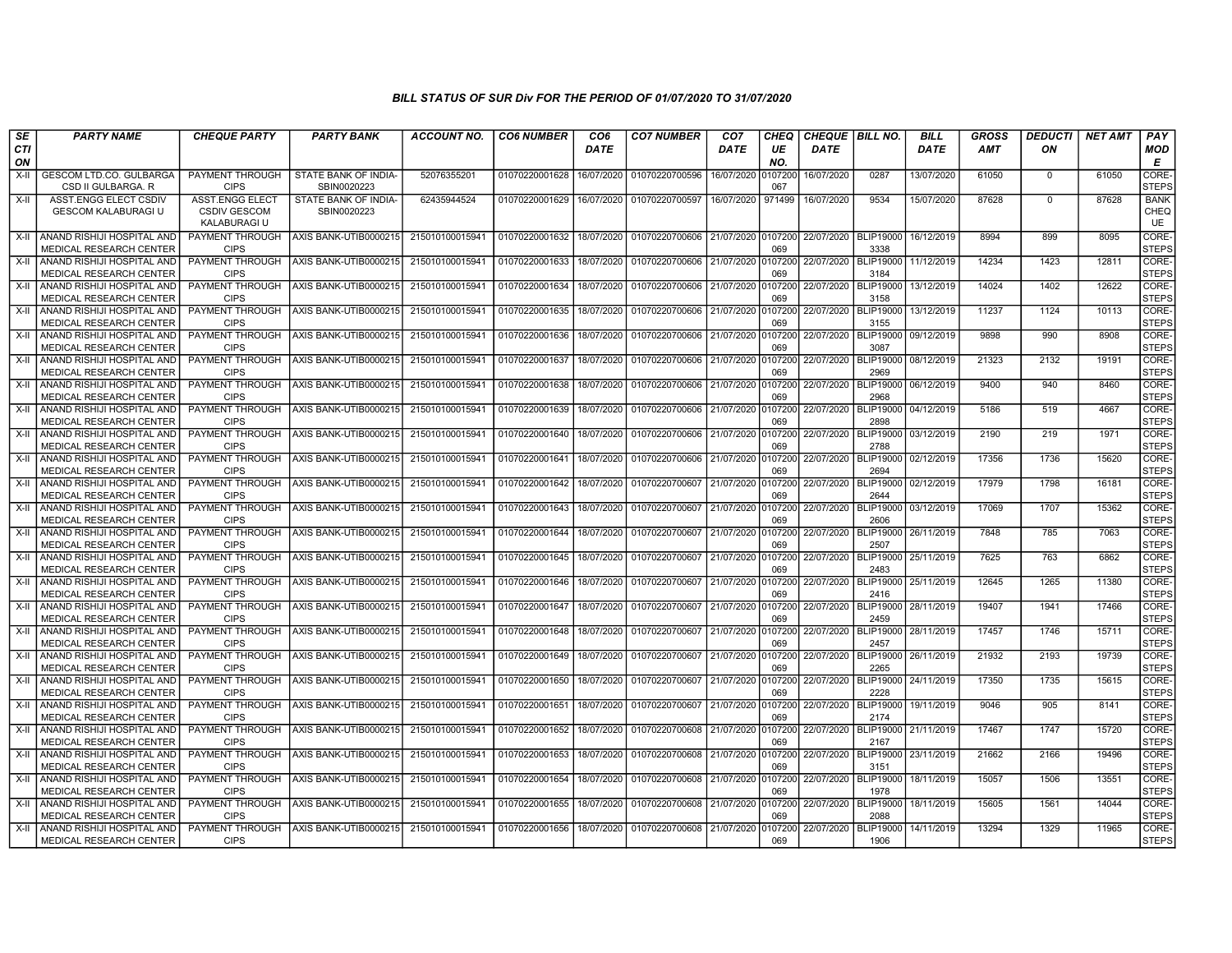| SE                 | <b>PARTY NAME</b>                                                | <b>CHEQUE PARTY</b>                     | <b>PARTY BANK</b>                    | <b>ACCOUNT NO.</b> | <b>CO6 NUMBER</b>         | CO6         | <b>CO7 NUMBER</b>         | CO <sub>7</sub> | CHEQ           | <b>CHEQUE   BILL NO.</b> |                          | <b>BILL</b>          | <b>GROSS</b> | DEDUCTI      | NET AMT | <b>PAY</b>            |
|--------------------|------------------------------------------------------------------|-----------------------------------------|--------------------------------------|--------------------|---------------------------|-------------|---------------------------|-----------------|----------------|--------------------------|--------------------------|----------------------|--------------|--------------|---------|-----------------------|
| <b>CTI</b><br>ON   |                                                                  |                                         |                                      |                    |                           | <b>DATE</b> |                           | <b>DATE</b>     | UE<br>NO.      | <b>DATE</b>              |                          | DATE                 | AMT          | ON           |         | MOD<br>Е              |
| $X-I$              | ANAND RISHIJI HOSPITAL AND<br>MEDICAL RESEARCH CENTER            | <b>PAYMENT THROUGH</b><br><b>CIPS</b>   | AXIS BANK-UTIB0000215                | 215010100015941    | 01070220001657            | 18/07/2020  | 01070220700608            | 21/07/2020      | 0107200<br>069 | 22/07/2020   BLIP19000   | 1905                     | 13/11/2019           | 7500         | 750          | 6750    | CORE-<br><b>STEPS</b> |
| X-II               | ANAND RISHIJI HOSPITAL AND<br>MEDICAL RESEARCH CENTER            | PAYMENT THROUGH<br><b>CIPS</b>          | AXIS BANK-UTIB0000215                | 215010100015941    | 01070220001658            | 18/07/2020  | 01070220700608 21/07/2020 |                 | 107200<br>069  | 22/07/2020               | <b>BLIP19000</b><br>1546 | 06/11/2019           | 9921         | 992          | 8929    | CORE-<br><b>STEPS</b> |
| $\overline{X}$ -II | ANAND RISHIJI HOSPITAL AND<br>MEDICAL RESEARCH CENTER            | <b>PAYMENT THROUGH</b><br><b>CIPS</b>   | AXIS BANK-UTIB0000215                | 215010100015941    | 01070220001659            | 18/07/2020  | 01070220700608            | 21/07/2020      | 0107200<br>069 | 22/07/2020               | <b>BLIP19000</b><br>1528 | 06/11/2019           | 11664        | 1166         | 10498   | CORE-<br><b>STEPS</b> |
| X-II               | I ANAND RISHIJI HOSPITAL AND I<br><b>MEDICAL RESEARCH CENTER</b> | PAYMENT THROUGH<br><b>CIPS</b>          | AXIS BANK-UTIB0000215                | 215010100015941    | 01070220001660            | 18/07/2020  | 01070220700608            | 21/07/2020      | 0107200<br>069 | 22/07/2020               | <b>BLIP19000</b><br>1442 | 04/11/2019           | 9083         | 908          | 8175    | CORE-<br><b>STEPS</b> |
| X-II               | ANAND RISHIJI HOSPITAL AND<br>MEDICAL RESEARCH CENTER            | PAYMENT THROUGH<br><b>CIPS</b>          | AXIS BANK-UTIB0000215                | 21501010001594     | 01070220001661            | 18/07/2020  | 01070220700608            | 21/07/2020      | 0107200<br>069 | 22/07/2020               | <b>BLIP19000</b><br>1189 | 01/11/2019           | 13299        | 1330         | 11969   | CORE-<br><b>STEPS</b> |
| X-II               | ANAND RISHIJI HOSPITAL AND<br><b>MEDICAL RESEARCH CENTER</b>     | PAYMENT THROUGH<br><b>CIPS</b>          | AXIS BANK-UTIB0000215                | 215010100015941    | 01070220001662            | 18/07/2020  | 01070220700609 21/07/2020 |                 | 0107200<br>069 | 22/07/2020               | <b>BLIP19000</b><br>1733 | 11/11/2019           | 14083        | 1408         | 12675   | CORE-<br><b>STEPS</b> |
| $X-H$              | ANAND RISHIJI HOSPITAL AND<br>MEDICAL RESEARCH CENTER            | PAYMENT THROUGH<br><b>CIPS</b>          | AXIS BANK-UTIB0000215                | 21501010001594     | 01070220001663            | 18/07/2020  | 01070220700609            | 21/07/2020      | 107200<br>069  | 22/07/2020               | <b>BLIP19000</b><br>1700 | 11/11/2019           | 14727        | 1473         | 13254   | CORE-<br><b>STEPS</b> |
| X-II               | ANAND RISHIJI HOSPITAL AND<br><b>MEDICAL RESEARCH CENTER</b>     | PAYMENT THROUGH<br><b>CIPS</b>          | AXIS BANK-UTIB0000215                | 21501010001594     | 01070220001664            | 18/07/2020  | 01070220700609            | 21/07/2020      | 0107200<br>069 | 22/07/2020               | BLIP19000<br>1682        | 11/11/2019           | 19857        | 1986         | 17871   | CORE-<br><b>STEPS</b> |
| X-II               | ANAND RISHIJI HOSPITAL AND<br>MEDICAL RESEARCH CENTER            | PAYMENT THROUGH<br><b>CIPS</b>          | AXIS BANK-UTIB0000215                | 215010100015941    | 01070220001665            | 18/07/2020  | 01070220700609            | 21/07/2020      | 107200<br>069  | 22/07/2020               | <b>BLIP19000</b><br>1679 | 06/11/2019           | 7016         | 702          | 6314    | CORE-<br><b>STEPS</b> |
| X-II               | ANAND RISHIJI HOSPITAL AND<br><b>MEDICAL RESEARCH CENTER</b>     | PAYMENT THROUGH<br><b>CIPS</b>          | AXIS BANK-UTIB0000215                | 21501010001594     | 01070220001666            | 18/07/2020  | 01070220700609            | 21/07/2020      | 107200<br>069  | 22/07/2020               | <b>BLIP19000</b><br>1602 | 08/11/2019           | 12516        | 1252         | 11264   | CORE-<br><b>STEPS</b> |
| X-II               | ANAND RISHIJI HOSPITAL AND<br>MEDICAL RESEARCH CENTER            | PAYMENT THROUGH<br><b>CIPS</b>          | AXIS BANK-UTIB0000215                | 215010100015941    | 01070220001667            | 18/07/2020  | 01070220700609            | 21/07/2020      | 0107200<br>069 | 22/07/2020               | <b>BLIP19000</b><br>1483 | 06/11/2019           | 12267        | 1227         | 11040   | CORE-<br><b>STEPS</b> |
| X-II               | I ANAND RISHIJI HOSPITAL AND I<br><b>MEDICAL RESEARCH CENTER</b> | PAYMENT THROUGH<br><b>CIPS</b>          | AXIS BANK-UTIB0000215                | 215010100015941    | 01070220001668            | 18/07/2020  | 01070220700609            | 21/07/2020      | 0107200<br>069 | 22/07/2020               | 1346                     | BLIP19000 04/11/2019 | 14899        | 1490         | 13409   | CORE-<br><b>STEPS</b> |
| $X-II$             | I ANAND RISHIJI HOSPITAL AND I<br>MEDICAL RESEARCH CENTER        | <b>PAYMENT THROUGH</b><br><b>CIPS</b>   | AXIS BANK-UTIB0000215                | 215010100015941    | 01070220001669            | 18/07/2020  | 01070220700609            | 21/07/2020      | 0107200<br>069 | 22/07/2020               | <b>BLIP19000</b><br>1267 | 02/11/2019           | 14005        | 1401         | 12604   | CORE-<br><b>STEPS</b> |
| X-II               | ANAND RISHIJI HOSPITAL AND<br>MEDICAL RESEARCH CENTER            | PAYMENT THROUGH<br><b>CIPS</b>          | AXIS BANK-UTIB0000215                | 215010100015941    | 01070220001670            | 18/07/2020  | 01070220700609            | 21/07/2020      | 0107200<br>069 | 22/07/2020               | <b>BLIP19000</b><br>1211 | 31/10/2019           | 9812         | 981          | 8831    | CORE-<br><b>STEPS</b> |
| $X-H$              | I ANAND RISHIJI HOSPITAL AND I<br>MEDICAL RESEARCH CENTER        | PAYMENT THROUGH<br><b>CIPS</b>          | AXIS BANK-UTIB0000215                | 215010100015941    | 01070220001671            | 18/07/2020  | 01070220700609            | 21/07/2020      | 0107200<br>069 | 22/07/2020               | <b>BLIP19000</b><br>2001 | 19/11/2019           | 19991        | 1999         | 17992   | CORE-<br><b>STEPS</b> |
| X-II               | CHANDRASHEKHAR<br><b>INDUSTRIES</b>                              | PAYMENT THROUGH<br><b>CIPS</b>          | <b>BANK OF INDIA-</b><br>BKID0000700 | 070020110000271    | 01070220001673 20/07/2020 |             | 01070220700616 22/07/2020 |                 | 107200<br>069  | 22/07/2020               | 252805                   | 14/07/2020           | 36900        | $\Omega$     | 36900   | CORE-<br><b>STEPS</b> |
| X-II               | ANAND RISHIJI HOSPITAL AND I<br>MEDICAL RESEARCH CENTER          | PAYMENT THROUGH<br><b>CIPS</b>          | AXIS BANK-UTIB0000215                | 21501010001594     | 01070220001674            | 21/07/2020  | 01070220700610            | 21/07/2020      | 107200<br>069  | 22/07/2020               | <b>BLIP19000</b><br>3058 | 13/12/2019           | 45429        | 4543         | 40886   | CORE-<br><b>STEPS</b> |
| X-II               | ANAND RISHIJI HOSPITAL AND<br>MEDICAL RESEARCH CENTER            | PAYMENT THROUGH<br><b>CIPS</b>          | AXIS BANK-UTIB0000215                | 21501010001594     | 01070220001675            | 21/07/2020  | 01070220700610            | 21/07/2020      | 107200<br>069  | 22/07/2020               | <b>BLIP19000</b><br>2233 | 22/11/2019           | 14454        | 1445         | 13009   | CORE-<br><b>STEPS</b> |
| X-II               | ANAND RISHIJI HOSPITAL AND<br>MEDICAL RESEARCH CENTER            | PAYMENT THROUGH<br><b>CIPS</b>          | AXIS BANK-UTIB0000215                | 215010100015941    | 01070220001676 21/07/2020 |             | 01070220700610 21/07/2020 |                 | 0107200<br>069 | 22/07/2020               | 2781                     | BLIP19000 09/12/2019 | 33664        | 3366         | 30298   | CORE-<br><b>STEPS</b> |
| X-II               | ANAND RISHIJI HOSPITAL AND<br>MEDICAL RESEARCH CENTER            | PAYMENT THROUGH<br><b>CIPS</b>          | AXIS BANK-UTIB0000215                | 215010100015941    | 01070220001677 21/07/2020 |             | 01070220700610 21/07/2020 |                 | 107200<br>069  | 22/07/2020               | <b>BLIP19000</b><br>2442 | 04/12/2019           | 54197        | 5420         | 48777   | CORE-<br><b>STEPS</b> |
| X-II               | I ANAND RISHIJI HOSPITAL AND I<br><b>MEDICAL RESEARCH CENTER</b> | PAYMENT THROUGH<br><b>CIPS</b>          | AXIS BANK-UTIB0000215                | 215010100015941    | 01070220001678 21/07/2020 |             | 01070220700610 21/07/2020 |                 | 0107200<br>069 | 22/07/2020               | 2227                     | BLIP19000 22/11/2019 | 29531        | 2953         | 26578   | CORE-<br><b>STEPS</b> |
| X-II               | ANAND RISHIJI HOSPITAL AND<br><b>MEDICAL RESEARCH CENTER</b>     | PAYMENT THROUGH<br><b>CIPS</b>          | AXIS BANK-UTIB0000215                | 215010100015941    | 01070220001679            | 21/07/2020  | 01070220700610            | 21/07/2020      | 107200<br>069  | 22/07/2020               | <b>BLIP19000</b><br>1275 | 04/11/2019           | 47782        | 4778         | 43004   | CORE-<br><b>STEPS</b> |
| X-II               | ANAND RISHIJI HOSPITAL AND<br><b>MEDICAL RESEARCH CENTER</b>     | PAYMENT THROUGH<br><b>CIPS</b>          | AXIS BANK-UTIB0000215                | 21501010001594     | 01070220001680            | 21/07/2020  | 01070220700610 21/07/2020 |                 | 107200<br>069  | 22/07/2020               | <b>BLIP19000</b><br>2009 | 23/11/2019           | 84199        | 8420         | 75779   | CORE-<br><b>STEPS</b> |
| $X-H$              | ANAND RISHIJI HOSPITAL AND<br><b>MEDICAL RESEARCH CENTER</b>     | PAYMENT THROUGH<br><b>CIPS</b>          | AXIS BANK-UTIB0000215                | 21501010001594     | 01070220001681            | 21/07/2020  | 01070220700610            | 21/07/2020      | 0107200<br>069 | 22/07/2020               | <b>BLIP19000</b><br>2778 | 06/12/2019           | 29233        | 2923         | 26310   | CORE-<br><b>STEPS</b> |
| $X-H$              | PATIL TOURS AND TRAVELS                                          | PAYMENT THROUGH<br><b>CIPS</b>          | STATE BANK OF INDIA-<br>SBIN0021963  | 37311501183        | 01070220001682            | 22/07/2020  | 01070220700611 22/07/2020 |                 | 107200<br>069  | 22/07/2020               | $\overline{22}$          | 09/06/2020           | 66615        | 2225         | 64390   | CORE-<br><b>STEPS</b> |
| X-II               | <b>SSE WORKS SUR</b>                                             | <b>STATE BANK OF INDIA</b><br>(IMPREST) | SBI-SBIN0003072                      | 31529931961        | 01070220001683            | 22/07/2020  | 01070220700612            | 22/07/2020      | 971502         | 22/07/2020               | 4866                     | 28/06/2020           | 49443        | $\mathbf{0}$ | 49443   | <b>IMP</b>            |
| $X-II$             | <b>SSE/P WAY/SDB</b>                                             | STATE BANK OF INDIA<br>(IMPREST)        | SBI-SBIN0003072                      | 31529931961        | 01070220001684            | 22/07/2020  | 01070220700612            | 22/07/2020      | 971502         | 22/07/2020               | 225                      | 19/06/2020           | 14667        | $\Omega$     | 14667   | <b>IMP</b>            |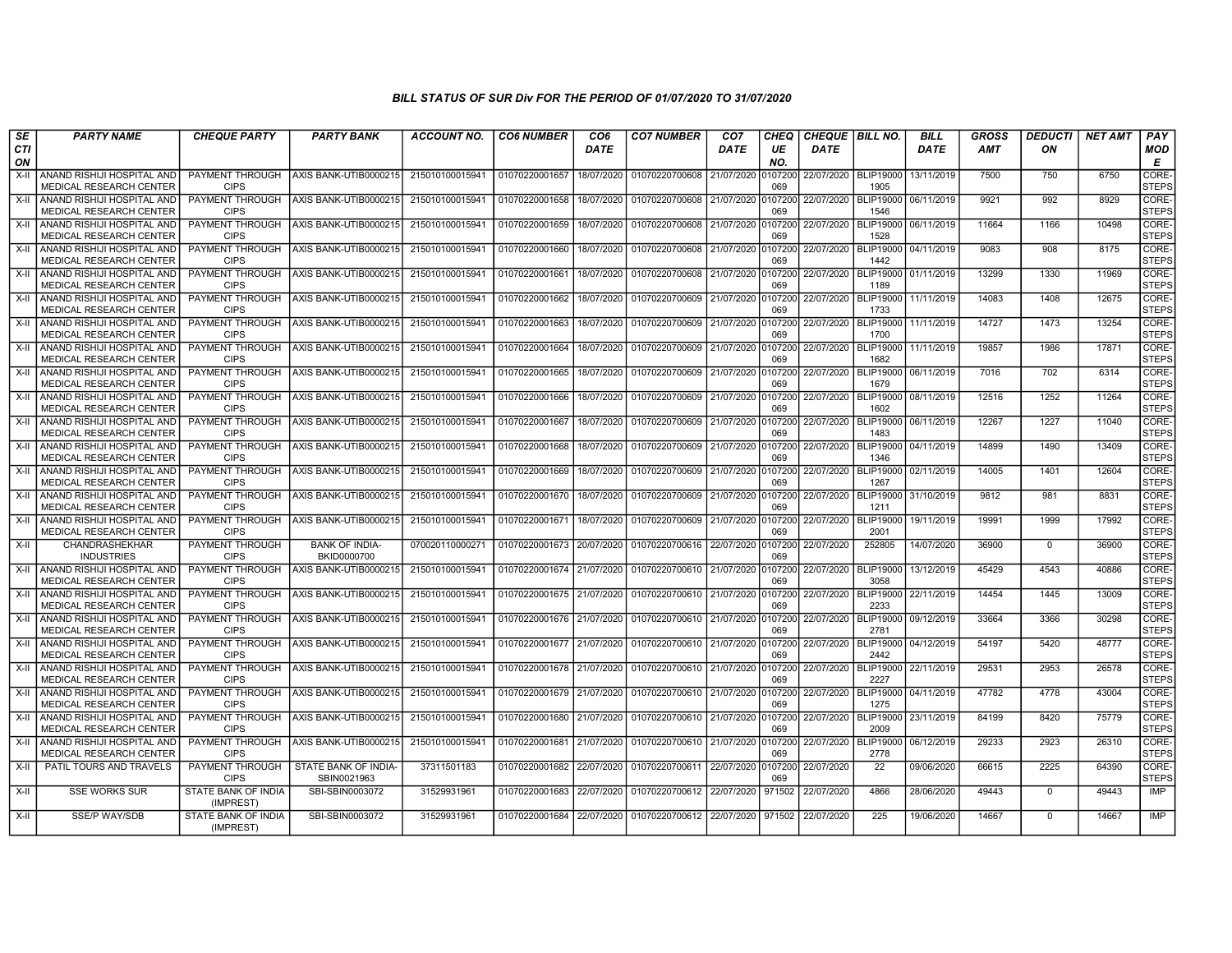| SE               | <b>PARTY NAME</b>                            | <b>CHEQUE PARTY</b>                      | <b>PARTY BANK</b>                             | <b>ACCOUNT NO.</b> | <b>CO6 NUMBER</b>                        | CO <sub>6</sub> | <b>CO7 NUMBER</b>                                                      | CO <sub>7</sub>    | <b>CHEQ</b>    | CHEQUE   BILL NO. |           | <b>BILL</b> | <b>GROSS</b> | <b>DEDUCTI</b> | <b>NET AMT</b> | PAY                              |
|------------------|----------------------------------------------|------------------------------------------|-----------------------------------------------|--------------------|------------------------------------------|-----------------|------------------------------------------------------------------------|--------------------|----------------|-------------------|-----------|-------------|--------------|----------------|----------------|----------------------------------|
| <b>CTI</b><br>ON |                                              |                                          |                                               |                    |                                          | <b>DATE</b>     |                                                                        | <b>DATE</b>        | UE<br>NO.      | <b>DATE</b>       |           | DATE        | <b>AMT</b>   | ON             |                | <b>MOD</b><br>$\pmb{\mathsf{E}}$ |
| X-II             | Mahesh Roopchandani                          | PAYMENT THROUGH<br><b>CIPS</b>           | <b>BANK OF</b><br>MAHARASHTRA-<br>MAHB0000163 | 20010802447        | 01070220001685 22/07/2020                |                 | 01070220700616                                                         | 22/07/2020         | 0107200<br>069 | 22/07/2020        | 243295    | 15/07/2020  | 4827707      | $\mathbf 0$    | 4827707        | CORE-<br><b>STEPS</b>            |
| $X-H$            | <b>IPF/DI/SUR</b>                            | <b>STATE BANK OF INDIA</b><br>(IMPREST)  | SBI-SBIN0003072                               | 31529931961        |                                          |                 | 01070220001686 22/07/2020 01070220700618 27/07/2020 971505             |                    |                | 27/07/2020        | 463       | 03/02/2020  | 494          | $\mathbf 0$    | 494            | <b>IMP</b>                       |
| $X-H$            | SM/KLBG (CLEANLINESS IMP)                    | <b>DIVISIONAL</b><br>CASHIER(P) SHOLAPUR | DUMMY-                                        | 11111111111        | 01070220001687 22/07/2020                |                 | 01070220700614 22/07/2020 971501                                       |                    |                | 22/07/2020        | 17720     | 17/07/2020  | 113175       | $\Omega$       | 113175         | CASH                             |
| $X-H$            | ADEN/SUR                                     | <b>STATE BANK OF INDIA</b><br>(IMPREST)  | SBI-SBIN0003072                               | 31529931961        |                                          |                 | 01070220001688 22/07/2020 01070220700615 22/07/2020 971502 22/07/2020  |                    |                |                   | 5652      | 24/06/2020  | 11992        | $\Omega$       | 11992          | <b>IMP</b>                       |
| X-II             | <b>HPCL DT CARD</b>                          | <b>PAYMENT THROUGH</b><br><b>CIPS</b>    | <b>ICICI BANK LTD-</b><br>ICIC0000104         | HPCL2600191902     | 01070220001689 22/07/2020                |                 | 01070220700613 22/07/2020 0107200                                      |                    | 069            | 22/07/2020        | 23456     | 13/07/2020  | 596702       | $\mathbf 0$    | 596702         | CORE-<br><b>STEPS</b>            |
| X-II             | IPF/RPF/DOG<br>SQUAD/SUR/SANDY               | <b>STATE BANK OF INDIA</b><br>(IMPREST)  | SBI-SBIN0003072                               | 31529931961        | 01070220001690 25/07/2020                |                 | 01070220700618                                                         | 27/07/2020         | 971505         | 27/07/2020        | 56        | 13/06/2020  | 10000        | $\mathbf 0$    | 10000          | IMP                              |
| $X-II$           | IPF/RPF/DOG<br>SQUAD/SUR/RAMBO               | STATE BANK OF INDIA<br>(IMPREST)         | SBI-SBIN0003072                               | 31529931961        | 01070220001691                           | 25/07/2020      | 01070220700618 27/07/2020 971505                                       |                    |                | 27/07/2020        | 55        | 13/06/2020  | 10000        | $\Omega$       | 10000          | <b>IMP</b>                       |
| X-II             | IPF/RPF/DOG SQUAD/SUR                        | STATE BANK OF INDIA<br>(IMPREST)         | SBI-SBIN0003072                               | 31529931961        | 01070220001692                           | 25/07/2020      | 01070220700618                                                         | 27/07/2020 971505  |                | 27/07/2020        | 46        | 13/07/2020  | 1740         | $\mathbf 0$    | 1740           | IMP                              |
| $X-H$            | <b>IPF/RPF/WD</b>                            | <b>STATE BANK OF INDIA</b><br>(IMPREST)  | SBI-SBIN0003072                               | 31529931961        | 01070220001693 25/07/2020                |                 | 01070220700618 27/07/2020 971505                                       |                    |                | 27/07/2020        | 9567      | 05/05/2020  | 2500         | $\Omega$       | 2500           | <b>IMP</b>                       |
| X-II             | IPF/RPF/KWV                                  | <b>DIVISIONAL</b><br>CASHIER(P) SHOLAPUR | SBI-SBIN0003072                               | 31529931961        | 01070220001694 25/07/2020                |                 | 01070220700654                                                         | 31/07/2020         | 971534         | 31/07/2020        | 470       | 13/03/2020  | 11000        | $\mathbf 0$    | 11000          | CASH                             |
| $X-H$            | IPF/RPF/SUR/FUEL                             | <b>STATE BANK OF INDIA</b><br>(IMPREST)  | SBI-SBIN0003072                               | 31529931961        |                                          |                 | 01070220001695 25/07/2020 01070220700618 27/07/2020 971505 27/07/2020  |                    |                |                   | 294571    | 27/02/2020  | 2500         | $\Omega$       | 2500           | <b>IMP</b>                       |
| X-II             | <b>DSC/RPF/SUR</b>                           | <b>STATE BANK OF INDIA</b><br>(IMPREST)  | SBI-SBIN0003072                               | 31529931961        | 01070220001696 25/07/2020                |                 | 01070220700619 27/07/2020                                              |                    | 971505         | 27/07/2020        | 3283      | 26/03/2020  | 12000        | $\mathbf 0$    | 12000          | IMP                              |
| X-II             | ASC/RPF/SUR                                  | STATE BANK OF INDIA<br>(IMPREST)         | SBI-SBIN0003072                               | 31529931961        | 01070220001697 25/07/2020                |                 | 01070220700618 27/07/2020                                              |                    | 971505         | 27/07/2020        | 18672     | 27/05/2020  | 9181         | $\Omega$       | 9181           | IMP                              |
| X-II             | IPF/RPF/KWV                                  | <b>DIVISIONAL</b><br>CASHIER(P) SHOLAPUR | SBI-SBIN0003072                               | 31529931961        | 01070220001698 25/07/2020 01070220700654 |                 |                                                                        | 31/07/2020 971534  |                | 31/07/2020        | 2676      | 25/02/2020  | 1500         | $\Omega$       | 1500           | CASH                             |
| X-II             | RAKHUMAI HOSPITAL &<br><b>NURSING HOME</b>   | PAYMENT THROUGH<br><b>CIPS</b>           | <b>BANK OF BARODA-</b><br><b>BARB0PANDHA</b>  | 04830200015641     |                                          |                 | 01070220001699 27/07/2020 01070220700617 27/07/2020 0107200 27/07/2020 |                    | 070            |                   | 24        | 23/03/2020  | 14050        | 1405           | 12645          | CORE-<br><b>STEPS</b>            |
| $X-II$           | RAKHUMAI HOSPITAL &<br><b>NURSING HOME</b>   | PAYMENT THROUGH<br><b>CIPS</b>           | <b>BANK OF BARODA-</b><br>BARB0PANDHA         | 04830200015641     | 01070220001700 27/07/2020                |                 | 01070220700617                                                         | 27/07/2020 0107200 | 070            | 27/07/2020        | 25        | 04/04/2020  | 8000         | 800            | 7200           | CORE-<br><b>STEPS</b>            |
| $X-H$            | RAKHUMAI HOSPITAL &<br><b>NURSING HOME</b>   | PAYMENT THROUGH<br><b>CIPS</b>           | <b>BANK OF BARODA-</b><br><b>BARB0PANDHA</b>  | 0483020001564      | 01070220001701 27/07/2020                |                 | 01070220700617 27/07/2020 0107200                                      |                    | 070            | 27/07/2020        | 21        | 06/02/2020  | 8000         | 800            | 7200           | CORE-<br><b>STEPS</b>            |
| $X-H$            | TTE REST HOUSE WD                            | <b>STATE BANK OF INDIA</b><br>(IMPREST)  | SBI-SBIN0003072                               | 31529931961        | 01070220001702 27/07/2020                |                 | 01070220700631                                                         | 27/07/2020         | 971505         | 27/07/2020        | 158       | 10/06/2020  | 15000        | $\overline{0}$ | 15000          | <b>IMP</b>                       |
| X-II             | SR.DCM.SUR                                   | STATE BANK OF INDIA<br>(IMPREST)         | SBI-SBIN0003072                               | 31529931961        | 01070220001703 27/07/2020                |                 | 01070220700622                                                         | 27/07/2020         | 971505         | 27/07/2020        | 3490      | 03/06/2020  | 29706        | $\Omega$       | 29706          | <b>IMP</b>                       |
| X-II             | <b>SUJOY BHOWMIK</b>                         | PAYMENT THROUGH<br><b>CIPS</b>           | KARNATAKA BANK LTD-<br>KARB0000715            | 7157000600341601   | 01070220001704 27/07/2020                |                 | 01070220700633                                                         | 28/07/2020 0107200 | 071            | 29/07/2020        | 243751    | 14/07/2020  | 1577210      | $\mathbf 0$    | 1577210        | CORE-<br><b>STEPS</b>            |
| $X-H$            | SR SE(C&W)/WD/ARME                           | STATE BANK OF INDIA<br>(IMPREST)         | SBI-SBIN0003072                               | 31529931961        | 01070220001705 27/07/2020                |                 | 01070220700621                                                         | 27/07/2020         | 971505         | 27/07/2020        | 419049449 | 31/05/2020  | 8610         | $\Omega$       | 8610           | <b>IMP</b>                       |
| $X-H$            | SSE(SIG/M)/ANG                               | <b>STATE BANK OF INDIA</b><br>(IMPREST)  | SBI-SBIN0003072                               | 31529931961        | 01070220001706 27/07/2020 01070220700621 |                 |                                                                        | 27/07/2020 971505  |                | 27/07/2020        | 1837      | 19/03/2020  | 2000         | $\Omega$       | 2000           | IMP                              |
| X-II             | SSE(C&W)ARME/SPART/SUR   STATE BANK OF INDIA | (IMPREST)                                | SBI-SBIN0003072                               | 31529931961        | 01070220001707 27/07/2020                |                 | 01070220700621                                                         | 27/07/2020         | 971505         | 27/07/2020        | 742       | 01/07/2020  | 24366        | $\mathbf 0$    | 24366          | IMP                              |
| $X-II$           | MS/DD/GEN                                    | STATE BANK OF INDIA<br>(IMPREST)         | SBI-SBIN0003072                               | 31529931961        | 01070220001708 27/07/2020                |                 | 01070220700621                                                         | 27/07/2020         | 971505         | 27/07/2020        | med/27    | 18/07/2020  | 2500         | $\Omega$       | 2500           | <b>IMP</b>                       |
| X-II             | MS/DD/GEN                                    | STATE BANK OF INDIA<br>(IMPREST)         | SBI-SBIN0003072                               | 31529931961        |                                          |                 | 01070220001709 27/07/2020 01070220700620 27/07/2020 971505             |                    |                | 27/07/2020        | me/22     | 18/07/2020  | 49994        | $\Omega$       | 49994          | <b>IMP</b>                       |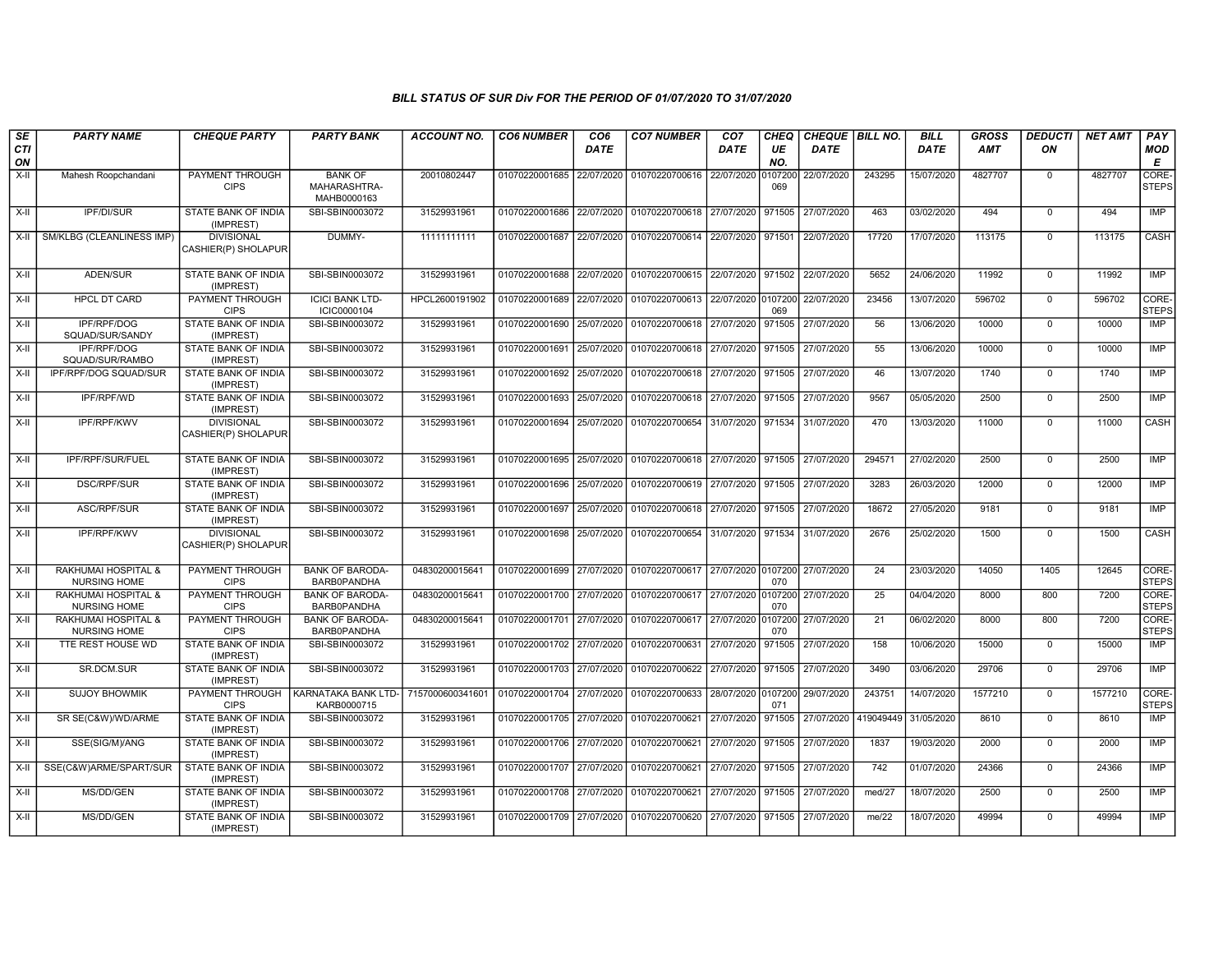| SE<br>CTI<br>ON | <b>PARTY NAME</b>                                                               | <b>CHEQUE PARTY</b>                      | <b>PARTY BANK</b>                             | <b>ACCOUNT NO.</b> | <b>CO6 NUMBER</b>         | CO <sub>6</sub><br><b>DATE</b> | <b>CO7 NUMBER</b>                                                     | CO <sub>7</sub><br><b>DATE</b> | CHEQ<br>UE<br>NO. | CHEQUE   BILL NO.<br><b>DATE</b> |                     | <b>BILL</b><br><b>DATE</b> | <b>GROSS</b><br>AMT | <b>DEDUCTI</b><br>ON | <b>NET AMT</b> | PAY<br><b>MOD</b><br>Е           |
|-----------------|---------------------------------------------------------------------------------|------------------------------------------|-----------------------------------------------|--------------------|---------------------------|--------------------------------|-----------------------------------------------------------------------|--------------------------------|-------------------|----------------------------------|---------------------|----------------------------|---------------------|----------------------|----------------|----------------------------------|
| X-II            | SR.DSO.SUR                                                                      | STATE BANK OF INDIA<br>(IMPREST)         | SBI-SBIN0003072                               | 31529931961        | 01070220001710 27/07/2020 |                                | 01070220700623                                                        | 27/07/2020                     | 971505            | 27/07/2020                       | 2045                | 20/02/2020                 | 4000                | $\mathbf 0$          | 4000           | <b>IMP</b>                       |
| X-II            | SR DSO SUR HIRING VEH                                                           | STATE BANK OF INDIA<br>(IMPREST)         | SBI-SBIN0003072                               | 31529931961        | 01070220001711 27/07/2020 |                                | 01070220700623 27/07/2020                                             |                                | 971505            | 27/07/2020                       | 103                 | 11/07/2020                 | 3900                | $\overline{0}$       | 3900           | IMP                              |
| X-II            | <b>MS/PVR/GEN</b>                                                               | STATE BANK OF INDIA<br>(IMPREST)         | SBI-SBIN0003072                               | 31529931961        | 01070220001712 27/07/2020 |                                | 01070220700623 27/07/2020 971505                                      |                                |                   | 27/07/2020                       | 11201               | 30/06/2020                 | 3982                | $\Omega$             | 3982           | <b>IMP</b>                       |
| X-II            | <b>MS ANG</b>                                                                   | <b>DIVISIONAL</b><br>CASHIER(P) SHOLAPUR | SBI-SBIN0003072                               | 31529931961        | 01070220001713 27/07/2020 |                                | 01070220700623 27/07/2020 971504                                      |                                |                   | 27/07/2020                       | R-1955              | 08/01/2020                 | 8230                | $\mathbf 0$          | 8230           | CASH                             |
| X-II            | M/S PREMANAND TOURS AND<br><b>TRAVELS</b>                                       | PAYMENT THROUGH<br><b>CIPS</b>           | AXIS BANK-UTIB0000266                         | 919020049597612    | 01070220001714 27/07/2020 |                                | 01070220700634 28/07/2020 0107200                                     |                                | 071               | 29/07/2020                       | 279609              | 16/07/2020                 | 15400               | $\mathbf 0$          | 15400          | CORE-<br><b>STEPS</b>            |
| $X-H$           | MS/KWV/GEN                                                                      | <b>STATE BANK OF INDIA</b><br>(IMPREST)  | SBI-SBIN0003072                               | 31529931961        | 01070220001715 27/07/2020 |                                | 01070220700628 27/07/2020                                             |                                | 971505            | 27/07/2020                       | 603                 | 22/07/2020                 | 10437               | $\Omega$             | 10437          | <b>IMP</b>                       |
| X-II            | <b>SSE/P WAY/DUD</b>                                                            | <b>STATE BANK OF INDIA</b><br>(IMPREST)  | SBI-SBIN0003072                               | 31529931961        | 01070220001716 27/07/2020 |                                | 01070220700627 27/07/2020 971505                                      |                                |                   | 27/07/2020                       | 48                  | 20/06/2020                 | 19840               | $\mathbf 0$          | 19840          | IMP                              |
| $X-H$           | HPCL DT CARD (ELECT D G<br>SET)                                                 | PAYMENT THROUGH<br><b>CIPS</b>           | <b>ICICI BANK LTD-</b><br>ICIC0000104         | HPCL2600795272     | 01070220001717 27/07/2020 |                                | 01070220700625 27/07/2020 0107200                                     |                                | 070               | 27/07/2020                       | 11                  | 01/07/2020                 | 32000               | $\mathbf 0$          | 32000          | CORE-<br><b>STEPS</b>            |
| X-II            | ADEN/ANG                                                                        | <b>STATE BANK OF INDIA</b><br>(IMPREST)  | SBI-SBIN0003072                               | 31529931961        | 01070220001718 27/07/2020 |                                | 01070220700626 27/07/2020                                             |                                | 971505            | 27/07/2020                       | 8241                | 16/05/2020                 | 3618                | $\overline{0}$       | 3618           | IMP                              |
| X-II            | ADEN/ANG                                                                        | STATE BANK OF INDIA<br>(IMPREST)         | SBI-SBIN0003072                               | 31529931961        | 01070220001719 27/07/2020 |                                | 01070220700626 27/07/2020 971505                                      |                                |                   | 27/07/2020                       | 4851                | 24/06/2020                 | 5950                | $\mathbf 0$          | 5950           | IMP                              |
| X-II            | <b>SR DOM SUR</b>                                                               | <b>DIVISIONAL</b><br>CASHIER(P) SHOLAPUR | SELF CHEQUE-                                  | 00000000000        |                           |                                | 01070220001720 27/07/2020 01070220700624 27/07/2020 971504 27/07/2020 |                                |                   |                                  | 732961              | 15/07/2020                 | 14400               | $\Omega$             | 14400          | CASH                             |
| X-II            | A O (CASH) BSNL SOLAPUR                                                         | A O (CASH) BSNL<br><b>SOLAPUR</b>        | SELF CHEQUE-                                  | 000000000          | 01070220001721 27/07/2020 |                                | 01070220700630 27/07/2020 971503                                      |                                |                   | 27/07/2020                       | NDCMH19<br>00035483 | 03/01/2020                 | 202776              | $\mathbf 0$          | 202776         | <b>BANK</b><br>CHEQ<br><b>UE</b> |
| X-II            | DD/C&W/COG                                                                      | STATE BANK OF INDIA<br>(IMPREST)         | SBI-SBIN0003072                               | 31529931961        | 01070220001722 27/07/2020 |                                | 01070220700631 27/07/2020 971505 27/07/2020                           |                                |                   |                                  | 2192                | 07/07/2020                 | 9957                | $\mathbf 0$          | 9957           | IMP                              |
| $X-H$           | SSE/C&W/SNSI/COACHING                                                           | STATE BANK OF INDIA<br>(IMPREST)         | SBI-SBIN0003072                               | 31529931961        | 01070220001723 27/07/2020 |                                | 01070220700631 27/07/2020 971505                                      |                                |                   | 27/07/2020                       | 969                 | 21/06/2020                 | 2500                | $\mathbf 0$          | 2500           | <b>IMP</b>                       |
| X-II            | SR SE(C&W)/SUR                                                                  | STATE BANK OF INDIA<br>(IMPREST)         | SBI-SBIN0003072                               | 31529931961        | 01070220001724 27/07/2020 |                                | 01070220700631 27/07/2020 971505                                      |                                |                   | 27/07/2020                       | 9860                | 11/03/2020                 | 2936                | $\mathbf 0$          | 2936           | IMP                              |
| X-II            | ASHWINI SAHAKARI<br>RUGNALAYA AND RESEARCH<br>CENTRE NYT. SOLAPUR               | PAYMENT THROUGH<br><b>CIPS</b>           | SBI-SBIN0001656                               | 30684517471        | 01070220001725 27/07/2020 |                                | 01070220700629 27/07/2020 0107200                                     |                                | 070               | 27/07/2020                       | 62/19-20            | 23/12/2019                 | 251556              | 25156                | 226400         | CORE-<br><b>STEPS</b>            |
| X-II            | <b>HRK ENTERPRISES</b>                                                          | PAYMENT THROUGH<br><b>CIPS</b>           | <b>STATE BANK OF INDIA-</b><br>SBIN0021446    | 62342433332        | 01070220001726 27/07/2020 |                                | 01070220700633 28/07/2020 0107200                                     |                                | 071               | 29/07/2020                       | 268696              | 01/07/2020                 | 132200              | $\mathbf 0$          | 132200         | CORE-<br><b>STEPS</b>            |
| $X-H$           | <b>ASHWINI SAHAKARI</b><br>RUGNALAYA AND RESEARCH<br><b>CENTRE NYT, SOLAPUR</b> | <b>PAYMENT THROUGH</b><br><b>CIPS</b>    | SBI-SBIN0001656                               | 30684517471        | 01070220001727 27/07/2020 |                                | 01070220700629 27/07/2020 0107200                                     |                                | 070               | 27/07/2020                       | 63/19-20            | 23/12/2019                 | 52900               | 5290                 | 47610          | CORE-<br><b>STEPS</b>            |
| X-II            | <b>ASHWINI SAHAKARI</b><br>RUGNALAYA AND RESEARCH<br>CENTRE NYT. SOLAPUR        | PAYMENT THROUGH<br><b>CIPS</b>           | SBI-SBIN0001656                               | 30684517471        | 01070220001728 27/07/2020 |                                | 01070220700629 27/07/2020 0107200                                     |                                | 070               | 27/07/2020                       | 64/19-20            | 23/12/2019                 | 228462              | 22846                | 205616         | CORE-<br><b>STEPS</b>            |
| X-II            | <b>ASHWINI SAHAKARI</b><br>RUGNALAYA AND RESEARCH<br>CENTRE NYT. SOLAPUR        | PAYMENT THROUGH<br><b>CIPS</b>           | SBI-SBIN0001656                               | 30684517471        |                           |                                | 01070220001729 27/07/2020 01070220700629 27/07/2020 0107200           |                                | 070               | 27/07/2020                       | 66/19-20            | 23/12/2019                 | 574858              | 57486                | 517372         | CORE-<br><b>STEPS</b>            |
| X-II            | SSE(TL/AC)/SUR                                                                  | <b>STATE BANK OF INDIA</b><br>(IMPREST)  | SBI-SBIN0003072                               | 31529931961        | 01070220001730 27/07/2020 |                                | 01070220700632 27/07/2020                                             |                                | 971505            | 27/07/2020                       | 34                  | 16/07/2020                 | 4000                | $\Omega$             | 4000           | IMP                              |
| $X-H$           | <b>JAY SADGURU</b><br>CONSTRUCTION-SOLAPUR                                      | PAYMENT THROUGH<br><b>CIPS</b>           | SBI-SBIN0012485                               | 36843842964        | 01070220001731            | 28/07/2020                     | 01070220700635 28/07/2020 0107200                                     |                                | 071               | 29/07/2020                       | 84269               | 18/07/2020                 | 7900                | $\mathbf 0$          | 7900           | CORE-<br><b>STEPS</b>            |
| $X-II$          | SHIVPARVATI TOURS AND<br>TRAVELS-SOLAPUR                                        | PAYMENT THROUGH<br><b>CIPS</b>           | <b>BANK OF</b><br>MAHARASHTRA-<br>MAHB0000163 | 60325365977        | 01070220001732            | 28/07/2020                     | 01070220700635                                                        | 28/07/2020                     | 0107200<br>071    | 29/07/2020                       | 84270               | 18/07/2020                 | 7900                | $\overline{0}$       | 7900           | CORE-<br><b>STEPS</b>            |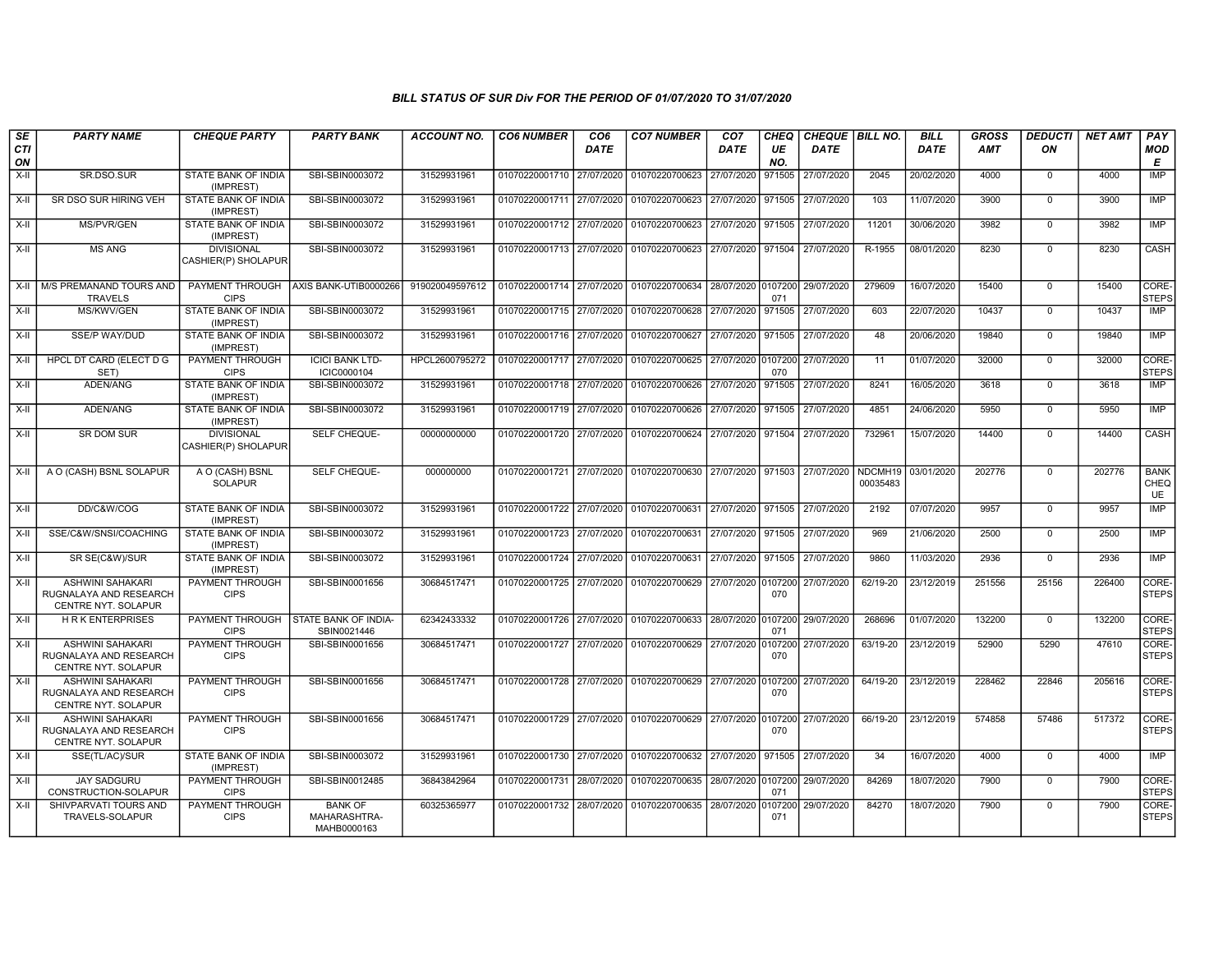| SE        | <b>PARTY NAME</b>                                              | <b>CHEQUE PARTY</b>                     | <b>PARTY BANK</b>                           | <b>ACCOUNT NO.</b> | <b>CO6 NUMBER</b>                        | CO <sub>6</sub> | <b>CO7 NUMBER</b>                                   | CO <sub>7</sub>   | CHEQ           | CHEQUE   BILL NO. |       | <b>BILL</b> | <b>GROSS</b> | <b>DEDUCTI</b> | <b>NET AMT</b> | <b>PAY</b>            |
|-----------|----------------------------------------------------------------|-----------------------------------------|---------------------------------------------|--------------------|------------------------------------------|-----------------|-----------------------------------------------------|-------------------|----------------|-------------------|-------|-------------|--------------|----------------|----------------|-----------------------|
| CTI<br>ON |                                                                |                                         |                                             |                    |                                          | <b>DATE</b>     |                                                     | DATE              | UE<br>NO.      | DATE              |       | <b>DATE</b> | <b>AMT</b>   | ON             |                | <b>MOD</b><br>Е       |
| X-II      | SHRI DATTAKRUPA<br>MACHINERY AND MECHANICAL-<br><b>SOLAPUR</b> | PAYMENT THROUGH<br><b>CIPS</b>          | UNION BANK OF INDIA-<br>UBIN0557943         | 579401010050346    | 01070220001733 28/07/2020                |                 | 01070220700635                                      | 28/07/2020        | 0107200<br>071 | 29/07/2020        | 86125 | 25/07/2020  | 22800        | $\mathbf 0$    | 22800          | CORE-<br><b>STEPS</b> |
| X-II      | JAYDEEP ENTERPRISES-<br><b>SOLAPUR</b>                         | PAYMENT THROUGH<br><b>CIPS</b>          | <b>BANK OF BARODA</b><br><b>BARB0SHOLAP</b> | 04370200000715     |                                          |                 | 01070220001734 28/07/2020 01070220700635 28/07/2020 |                   | 0107200<br>071 | 29/07/2020        | 86126 | 25/07/2020  | 22800        | $\mathbf 0$    | 22800          | CORE-<br><b>STEPS</b> |
| $X-H$     | STATION MANAGER ANGAR                                          | <b>STATE BANK OF INDIA</b><br>(IMPREST) | SBI-SBIN0003072                             | 31529931961        |                                          |                 | 01070220001735 28/07/2020 01070220700653            | 31/07/2020        | 971535         | 31/07/2020        | 242   | 29/03/2020  | 15786        | $\Omega$       | 15786          | IMP                   |
| X-II      | STATION MANAGER BHIGVAN                                        | <b>STATE BANK OF INDIA</b><br>(IMPREST) | SBI-SBIN0003072                             | 31529931961        | 01070220001736 28/07/2020 01070220700653 |                 |                                                     | 31/07/2020        | 971535         | 31/07/2020        | 187   | 06/05/2020  | 4958         | $\mathbf 0$    | 4958           | <b>IMP</b>            |
| $X-II$    | <b>STATION MANAGER</b><br><b>DHAVALAS</b>                      | STATE BANK OF INDIA<br>(IMPREST)        | SBI-SBIN0003072                             | 31529931961        |                                          |                 | 01070220001737 28/07/2020 01070220700653            | 31/07/2020        | 971535         | 31/07/2020        | 96    | 09/06/2020  | 9879         | $\mathbf 0$    | 9879           | <b>IMP</b>            |
| X-II      | STATION MANAGER JEUR                                           | <b>STATE BANK OF INDIA</b><br>(IMPREST) | SBI-SBIN0003072                             | 31529931961        |                                          |                 | 01070220001738 28/07/2020 01070220700653            | 31/07/2020 971535 |                | 31/07/2020        | 3388  | 15/05/2020  | 7812         | $\mathbf 0$    | 7812           | <b>IMP</b>            |
| $X-H$     | <b>STATION MANAGER KEM</b>                                     | <b>STATE BANK OF INDIA</b><br>(IMPREST) | SBI-SBIN0003072                             | 31529931961        | 01070220001739 28/07/2020                |                 | 01070220700653                                      | 31/07/2020        | 971535         | 31/07/2020        | SW    | 30/06/2020  | 6045         | $\mathbf 0$    | 6045           | IMP                   |
| X-II      | <b>STATION MANAGER</b><br><b>KURDUWADI</b>                     | STATE BANK OF INDIA<br>(IMPREST)        | SBI-SBIN0003072                             | 31529931961        | 01070220001740 28/07/2020                |                 | 01070220700653                                      | 31/07/2020 971535 |                | 31/07/2020        | 122   | 23/06/2020  | 23820        | $\mathbf 0$    | 23820          | IMP                   |
| X-II      | <b>STATION MANAGER</b><br><b>MALIKPETH</b>                     | <b>STATE BANK OF INDIA</b><br>(IMPREST) | SBI-SBIN0003072                             | 31529931961        | 01070220001741 28/07/2020                |                 | 01070220700656                                      | 31/07/2020        | 971535         | 31/07/2020        | 836   | 04/06/2020  | 6953         | $\mathbf 0$    | 6953           | <b>IMP</b>            |
| $X-H$     | <b>STATION MANAGER PAKANI</b>                                  | <b>STATE BANK OF INDIA</b><br>(IMPREST) | SBI-SBIN0003072                             | 31529931961        |                                          |                 | 01070220001742 28/07/2020 01070220700656            | 31/07/2020 971535 |                | 31/07/2020        | 3188  | 13/05/2020  | 6009         | $\Omega$       | 6009           | IMP                   |
| X-II      | <b>STATION MANAGER</b><br><b>PAREWADI</b>                      | <b>STATE BANK OF INDIA</b><br>(IMPREST) | SBI-SBIN0003072                             | 31529931961        | 01070220001743 28/07/2020 01070220700656 |                 |                                                     | 31/07/2020        | 971535         | 31/07/2020        | SW    | 31/03/2020  | 9672         | $\mathbf 0$    | 9672           | <b>IMP</b>            |
| X-II      | STATION MANAGER WAKAV                                          | STATE BANK OF INDIA<br>(IMPREST)        | SBI-SBIN0003072                             | 31529931961        | 01070220001744 28/07/2020                |                 | 01070220700656                                      | 31/07/2020        | 971535         | 31/07/2020        | 515   | 20/05/2020  | 9407         | $\mathbf 0$    | 9407           | IMP                   |
| $X-II$    | <b>STATION MANAGER BALE</b>                                    | STATE BANK OF INDIA<br>(IMPREST)        | SBI-SBIN0003072                             | 31529931961        | 01070220001745 28/07/2020 01070220700647 |                 |                                                     | 29/07/2020 971507 |                | 29/07/2020        | 3653  | 11/04/2020  | 4176         | $\mathbf 0$    | 4176           | <b>IMP</b>            |
| X-II      | <b>STATION MANAGER MOHOL</b>                                   | <b>STATE BANK OF INDIA</b><br>(IMPREST) | SBI-SBIN0003072                             | 31529931961        |                                          |                 | 01070220001746 28/07/2020 01070220700647            | 29/07/2020 971507 |                | 29/07/2020        | 6223  | 29/04/2020  | 2726         | $\mathbf 0$    | 2726           | <b>IMP</b>            |
| X-II      | <b>STATION MANAGER MADHA</b>                                   | <b>STATE BANK OF INDIA</b><br>(IMPREST) | SBI-SBIN0003072                             | 31529931961        | 01070220001747 28/07/2020                |                 | 01070220700647                                      | 29/07/2020 971507 |                | 29/07/2020        | SW    | 26/03/2020  | 9672         | $\mathbf 0$    | 9672           | IMP                   |
| X-II      | <b>STATION MANAGER</b><br>WADSINGE                             | STATE BANK OF INDIA<br>(IMPREST)        | SBI-SBIN0003072                             | 31529931961        | 01070220001748 28/07/2020                |                 | 01070220700656                                      | 31/07/2020        | 971535         | 31/07/2020        | 423   | 15/06/2020  | 8832         | $\mathbf 0$    | 8832           | IMP                   |
| $X-II$    | <b>STATION MANAGER</b><br>AKKALKOTROAD                         | STATE BANK OF INDIA<br>(IMPREST)        | SBI-SBIN0003072                             | 31529931961        | 01070220001749 28/07/2020                |                 | 01070220700657                                      | 31/07/2020        | 971535         | 31/07/2020        | 538   | 01/06/2020  | 7685         | $\mathbf 0$    | 7685           | IMP                   |
| X-II      | <b>STATION MANAGER</b><br><b>GAUDGAON</b>                      | STATE BANK OF INDIA<br>(IMPREST)        | SBI-SBIN0003072                             | 31529931961        | 01070220001750 28/07/2020 01070220700657 |                 |                                                     | 31/07/2020 971535 |                | 31/07/2020        | 857   | 26/05/2020  | 4780         | $\mathbf 0$    | 4780           | <b>IMP</b>            |
| X-II      | STATION MANAGER HOTGI                                          | STATE BANK OF INDIA<br>(IMPREST)        | SBI-SBIN0003072                             | 31529931961        | 01070220001751 28/07/2020                |                 | 01070220700657                                      | 31/07/2020        | 971535         | 31/07/2020        | 4674  | 03/06/2020  | 23435        | $\Omega$       | 23435          | <b>IMP</b>            |
| $X-II$    | <b>STATION MANAGER</b><br>HIRENANDURU                          | STATE BANK OF INDIA<br>(IMPREST)        | SBI-SBIN0003072                             | 31529931961        | 01070220001752 28/07/2020                |                 | 01070220700657                                      | 31/07/2020        | 971535         | 31/07/2020        | 968   | 22/06/2020  | 5138         | $\mathbf 0$    | 5138           | <b>IMP</b>            |
| $X-II$    | <b>STATION MANAGER</b><br><b>GULBARGA</b>                      | STATE BANK OF INDIA<br>(IMPREST)        | SBI-SBIN0003072                             | 31529931961        | 01070220001753 28/07/2020                |                 | 01070220700657                                      | 31/07/2020        | 971535         | 31/07/2020        | 325   | 18/06/2020  | 3695         | $\mathbf 0$    | 3695           | IMP                   |
| $X-II$    | STATION MANAGER MARTUR                                         | STATE BANK OF INDIA<br>(IMPREST)        | SBI-SBIN0003072                             | 31529931961        | 01070220001754 28/07/2020 01070220700657 |                 |                                                     | 31/07/2020 971535 |                | 31/07/2020        | 99    | 03/06/2020  | 4502         | $\mathbf 0$    | 4502           | <b>IMP</b>            |
| X-II      | STATION MANAGER SAVALGI                                        | STATE BANK OF INDIA<br>(IMPREST)        | SBI-SBIN0003072                             | 31529931961        | 01070220001755 28/07/2020                |                 | 01070220700658                                      | 31/07/2020        | 971535         | 31/07/2020        | SW    | 15/03/2020  | 9672         | $\mathbf 0$    | 9672           | IMP                   |
| $X-H$     | <b>STATION MANAGER</b><br><b>SULTANPUR</b>                     | STATE BANK OF INDIA<br>(IMPREST)        | SBI-SBIN0003072                             | 31529931961        | 01070220001756 28/07/2020                |                 | 01070220700658                                      | 31/07/2020        | 971535         | 31/07/2020        | 059   | 07/06/2020  | 5772         | $\mathbf 0$    | 5772           | <b>IMP</b>            |
| $X-H$     | <b>STATION MANAGER</b><br><b>TIKEKARWADI</b>                   | <b>STATE BANK OF INDIA</b><br>(IMPREST) | SBI-SBIN0003072                             | 31529931961        | 01070220001757 28/07/2020 01070220700658 |                 |                                                     | 31/07/2020        | 971535         | 31/07/2020        | 5502  | 11/06/2020  | 4351         | $\mathbf 0$    | 4351           | <b>IMP</b>            |
| $X-II$    | <b>STATION MANAGER TILATI</b>                                  | STATE BANK OF INDIA<br>(IMPREST)        | SBI-SBIN0003072                             | 31529931961        |                                          |                 | 01070220001758 28/07/2020 01070220700658            | 31/07/2020        | 971535         | 31/07/2020        | 16128 | 03/07/2020  | 7120         | $\Omega$       | 7120           | <b>IMP</b>            |
| $X-H$     | STATION MANAGER WADI                                           | <b>STATE BANK OF INDIA</b><br>(IMPREST) | SBI-SBIN0003072                             | 31529931961        |                                          |                 | 01070220001759 28/07/2020 01070220700658            | 31/07/2020        | 971535         | 31/07/2020        | 3051  | 01/06/2020  | 15381        | $\mathbf 0$    | 15381          | <b>IMP</b>            |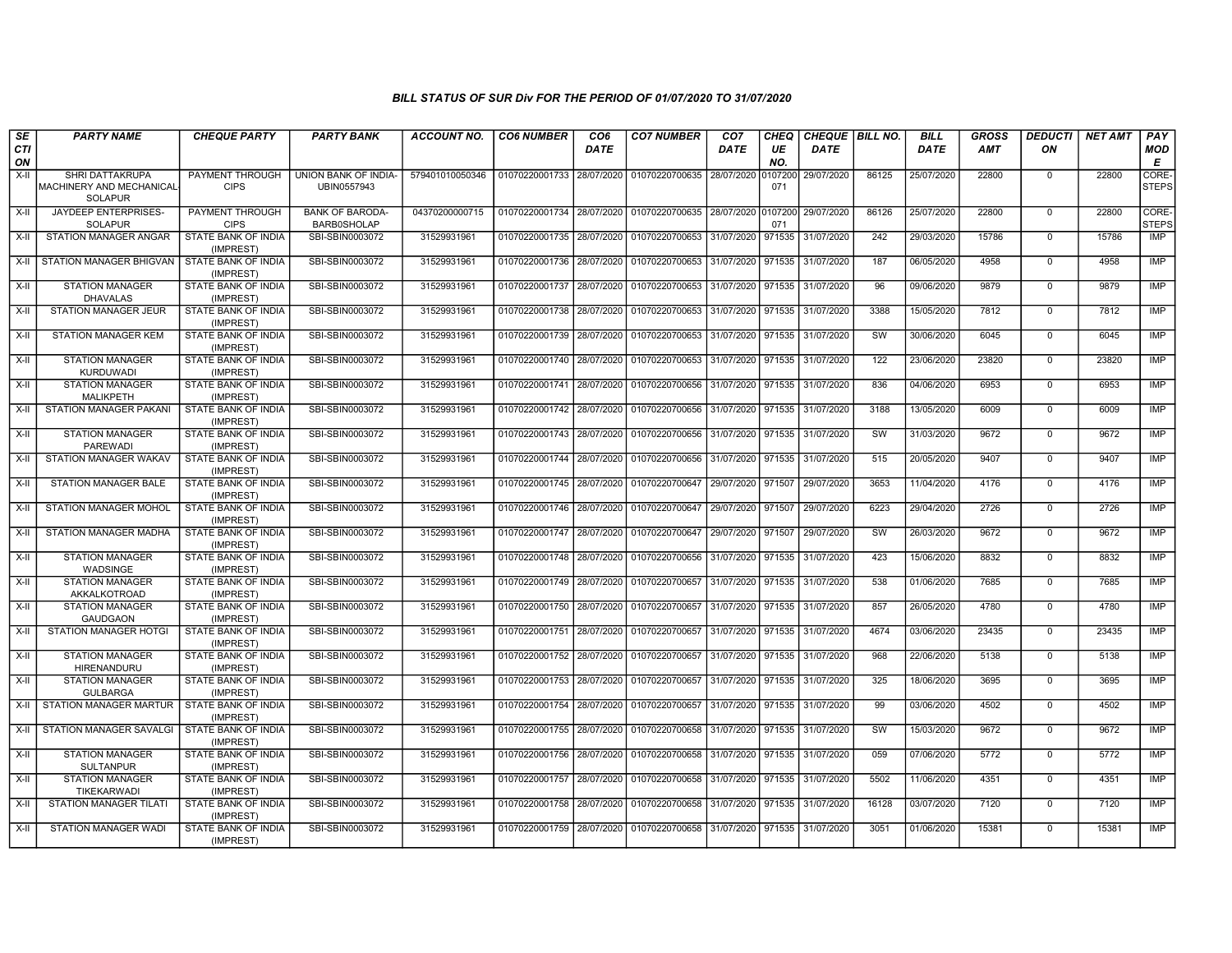| SE        | <b>PARTY NAME</b>                           | <b>CHEQUE PARTY</b>                     | <b>PARTY BANK</b>                     | <b>ACCOUNT NO.</b> | <b>CO6 NUMBER</b>                        | CO <sub>6</sub> | <b>CO7 NUMBER</b>                        | CO <sub>7</sub>    | CHEQ      | CHEQUE   BILL NO. |                        | <b>BILL</b> | <b>GROSS</b> | <b>DEDUCTI</b> | <b>NET AMT</b> | <b>PAY</b>            |
|-----------|---------------------------------------------|-----------------------------------------|---------------------------------------|--------------------|------------------------------------------|-----------------|------------------------------------------|--------------------|-----------|-------------------|------------------------|-------------|--------------|----------------|----------------|-----------------------|
| CTI<br>ON |                                             |                                         |                                       |                    |                                          | <b>DATE</b>     |                                          | <b>DATE</b>        | UE<br>NO. | <b>DATE</b>       |                        | <b>DATE</b> | AMT          | ON             |                | <b>MOD</b><br>Е       |
| $X-H$     | CYM/WD                                      | <b>STATE BANK OF INDIA</b><br>(IMPREST) | SBI-SBIN0003072                       | 31529931961        | 01070220001760 28/07/2020                |                 | 01070220700658                           | 31/07/2020         | 971535    | 31/07/2020        | 20                     | 16/05/2020  | 5000         | $\mathbf 0$    | 5000           | <b>IMP</b>            |
| $X-II$    | <b>SSTATION MANAGER</b><br>SHAHABAD         | STATE BANK OF INDIA<br>(IMPREST)        | SBI-SBIN0003072                       | 31529931961        | 01070220001761 28/07/2020                |                 | 01070220700658                           | 31/07/2020         | 971535    | 31/07/2020        | 1688                   | 01/06/2020  | 14974        | $\Omega$       | 14974          | <b>IMP</b>            |
| $X-H$     | <b>STATION MANAGER</b><br>KAVATHEMAHANKAL   | STATE BANK OF INDIA<br>(IMPREST)        | SBI-SBIN0003072                       | 31529931961        |                                          |                 | 01070220001762 28/07/2020 01070220700659 | 31/07/2020 971535  |           | 31/07/2020        | 311                    | 03/06/2020  | 7695         | $\mathbf 0$    | 7695           | <b>IMP</b>            |
| X-II      | <b>STATION MANAGER</b><br><b>BARSHITOWN</b> | STATE BANK OF INDIA<br>(IMPREST)        | SBI-SBIN0003072                       | 31529931961        | 01070220001763 28/07/2020                |                 | 01070220700659                           | 31/07/2020         | 971535    | 31/07/2020        | 3095                   | 02/05/2020  | 7192         | $\mathbf 0$    | 7192           | <b>IMP</b>            |
| $X-H$     | <b>STATION MANAGER</b><br>PANDHARPUR        | STATE BANK OF INDIA<br>(IMPREST)        | SBI-SBIN0003072                       | 31529931961        | 01070220001764 28/07/2020                |                 | 01070220700659                           | 31/07/2020         | 971535    | 31/07/2020        | 990                    | 06/07/2020  | 1550         | $\mathbf 0$    | 1550           | <b>IMP</b>            |
| X-II      | <b>STATION MANAGER</b><br><b>USMANABAD</b>  | STATE BANK OF INDIA<br>(IMPREST)        | SBI-SBIN0003072                       | 31529931961        |                                          |                 | 01070220001765 28/07/2020 01070220700659 | 31/07/2020 971535  |           | 31/07/2020        | 1549                   | 25/06/2020  | 7935         | $\mathbf 0$    | 7935           | IMP                   |
| X-II      | STATION MANAGER YEDSHI                      | STATE BANK OF INDIA<br>(IMPREST)        | SBI-SBIN0003072                       | 31529931961        | 01070220001766 28/07/2020                |                 | 01070220700659                           | 31/07/2020         | 971535    | 31/07/2020        | 468                    | 13/06/2020  | 5838         | $\mathbf 0$    | 5838           | <b>IMP</b>            |
| X-II      | <b>STATION MANAGER DHOKI</b>                | <b>STATE BANK OF INDIA</b><br>(IMPREST) | SBI-SBIN0003072                       | 31529931961        |                                          |                 | 01070220001767 28/07/2020 01070220700659 | 31/07/2020         | 971535    | 31/07/2020        | 390                    | 19/05/2020  | 1245         | $\mathbf 0$    | 1245           | IMP                   |
| X-II      | <b>STATION MANAGER PANGRI</b>               | STATE BANK OF INDIA<br>(IMPREST)        | SBI-SBIN0003072                       | 31529931961        | 01070220001768 28/07/2020 01070220700663 |                 |                                          | 31/07/2020         | 971535    | 31/07/2020        | $\overline{\text{sw}}$ | 19/03/2020  | 9672         | $\Omega$       | 9672           | <b>IMP</b>            |
| X-II      | <b>STATION MANAGER</b><br><b>AUSAROAD</b>   | STATE BANK OF INDIA<br>(IMPREST)        | SBI-SBIN0003072                       | 31529931961        |                                          |                 | 01070220001769 28/07/2020 01070220700663 | 31/07/2020 971535  |           | 31/07/2020        | 111                    | 21/06/2020  | 6575         | $\mathbf 0$    | 6575           | <b>IMP</b>            |
| X-II      | <b>STATION MANAGER CHITALI</b>              | STATE BANK OF INDIA<br>(IMPREST)        | SBI-SBIN0003072                       | 31529931961        |                                          |                 | 01070220001770 28/07/2020 01070220700660 | 31/07/2020 971535  |           | 31/07/2020        | 233                    | 10/06/2020  | 7700         | $\Omega$       | 7700           | <b>IMP</b>            |
| $X-H$     | <b>STATION MANAGER</b><br><b>KANEGAON</b>   | STATE BANK OF INDIA<br>(IMPREST)        | SBI-SBIN0003072                       | 31529931961        | 01070220001771 28/07/2020                |                 | 01070220700660                           | 31/07/2020         | 971535    | 31/07/2020        | SW                     | 07/06/2020  | 1680         | $\mathbf 0$    | 1680           | IMP                   |
| $X-H$     | <b>STATION MANAGER</b><br><b>KOPARGAON</b>  | <b>STATE BANK OF INDIA</b><br>(IMPREST) | SBI-SBIN0003072                       | 31529931961        |                                          |                 | 01070220001772 28/07/2020 01070220700660 | 31/07/2020 971535  |           | 31/07/2020        | 2764                   | 02/05/2020  | 20973        | $\Omega$       | 20973          | IMP                   |
| X-II      | STATION MANAGER VILAD                       | STATE BANK OF INDIA<br>(IMPREST)        | SBI-SBIN0003072                       | 31529931961        | 01070220001773 28/07/2020                |                 | 01070220700660                           | 31/07/2020         | 971535    | 31/07/2020        | 2812                   | 15/06/2020  | 10000        | $\mathbf 0$    | 10000          | IMP                   |
| $X-II$    | <b>STATION MANAGER</b><br><b>PUNTAMBA</b>   | STATE BANK OF INDIA<br>(IMPREST)        | SBI-SBIN0003072                       | 31529931961        | 01070220001774 28/07/2020                |                 | 01070220700660                           | 31/07/2020         | 971535    | 31/07/2020        | 34                     | 15/06/2020  | 10040        | $\Omega$       | 10040          | IMP                   |
| X-II      | <b>STATION MANAGER</b><br>AHMEDNAGAR        | STATE BANK OF INDIA<br>(IMPREST)        | SBI-SBIN0003072                       | 31529931961        |                                          |                 | 01070220001775 28/07/2020 01070220700660 | 31/07/2020 971535  |           | 31/07/2020        | 983                    | 18/06/2020  | 3525         | $\mathbf 0$    | 3525           | IMP                   |
| $X-H$     | <b>STATION MANAGER KASHTI</b>               | STATE BANK OF INDIA<br>(IMPREST)        | SBI-SBIN0003072                       | 31529931961        | 01070220001776 28/07/2020                |                 | 01070220700661                           | 31/07/2020         | 971535    | 31/07/2020        | 2201                   | 05/06/2020  | 6570         | $\mathbf 0$    | 6570           | IMP                   |
| X-II      | <b>STATION MANAGER NIMBALAK</b>             | STATE BANK OF INDIA<br>(IMPREST)        | SBI-SBIN0003072                       | 31529931961        | 01070220001777 28/07/2020                |                 | 01070220700661                           | 31/07/2020         | 971535    | 31/07/2020        | 798                    | 17/06/2020  | 7342         | $\Omega$       | 7342           | IMP                   |
| $X-II$    | <b>STATION MANAGER VISAPUR</b>              | STATE BANK OF INDIA<br>(IMPREST)        | SBI-SBIN0003072                       | 31529931961        | 01070220001778 28/07/2020 01070220700661 |                 |                                          | 31/07/2020 971535  |           | 31/07/2020        | SW                     | 30/06/2020  | 6300         | $\mathbf 0$    | 6300           | <b>IMP</b>            |
| X-II      | STATION MANAGER YEOLA                       | STATE BANK OF INDIA<br>(IMPREST)        | SBI-SBIN0003072                       | 31529931961        | 01070220001779 28/07/2020                |                 | 01070220700661                           | 31/07/2020 971535  |           | 31/07/2020        | 709                    | 29/04/2020  | 5590         | $\mathbf 0$    | 5590           | <b>IMP</b>            |
| $X-H$     | <b>STATION MANAGER</b><br>PADHEGAON         | <b>STATE BANK OF INDIA</b><br>(IMPREST) | SBI-SBIN0003072                       | 31529931961        | 01070220001780 28/07/2020                |                 | 01070220700647                           | 29/07/2020         | 971507    | 29/07/2020        | 991                    | 26/04/2020  | 7068         | $\mathbf 0$    | 7068           | <b>IMP</b>            |
| X-II      | CCOR WD RR                                  | STATE BANK OF INDIA<br>(IMPREST)        | SBI-SBIN0003072                       | 3152993161         | 01070220001781 29/07/2020                |                 | 01070220700637                           | 29/07/2020         | 971507    | 29/07/2020        | 758                    | 01/06/2020  | 24324        | $\mathbf 0$    | 24324          | <b>IMP</b>            |
| $X-II$    | <b>CCOR WD</b>                              | STATE BANK OF INDIA<br>(IMPREST)        | SBI-SBIN0003072                       | 31529931961        | 01070220001782 29/07/2020                |                 | 01070220700637                           | 29/07/2020         | 971507    | 29/07/2020        | 2084                   | 30/06/2020  | 4956         | $\Omega$       | 4956           | <b>IMP</b>            |
| X-II      | CCOR WD                                     | STATE BANK OF INDIA<br>(IMPREST)        | SBI-SBIN0003072                       | 31529931961        | 01070220001783 29/07/2020                |                 | 01070220700637                           | 29/07/2020 971507  |           | 29/07/2020        | 86                     | 11/06/2020  | 980          | $\mathbf 0$    | 980            | <b>IMP</b>            |
| $X-H$     | <b>HPCL DT CARD</b>                         | <b>PAYMENT THROUGH</b><br><b>CIPS</b>   | <b>ICICI BANK LTD-</b><br>ICIC0000104 | HPCL2600191902     | 01070220001784 29/07/2020                |                 | 01070220700643                           | 29/07/2020 0107200 | 071       | 29/07/2020        | 14262                  | 23/07/2020  | 626958       | $\Omega$       | 626958         | CORE-<br><b>STEPS</b> |
| X-II      | EA TO DRM GEN                               | STATE BANK OF INDIA<br>(IMPREST)        | SBI-SBIN0003072                       | 31529931961        |                                          |                 | 01070220001785 29/07/2020 01070220700642 | 29/07/2020         | 971507    | 29/07/2020        | 23                     | 12/06/2020  | 9170         | $\Omega$       | 9170           | IMP                   |
| X-II      | <b>IPF ANG</b>                              | STATE BANK OF INDIA<br>(IMPREST)        | SBI-SBIN0003072                       | 31529931961        |                                          |                 | 01070220001786 29/07/2020 01070220700642 | 29/07/2020         | 971507    | 29/07/2020        | 200110156<br>$00 \,$   | 10/01/2020  | 2450         | $\Omega$       | 2450           | <b>IMP</b>            |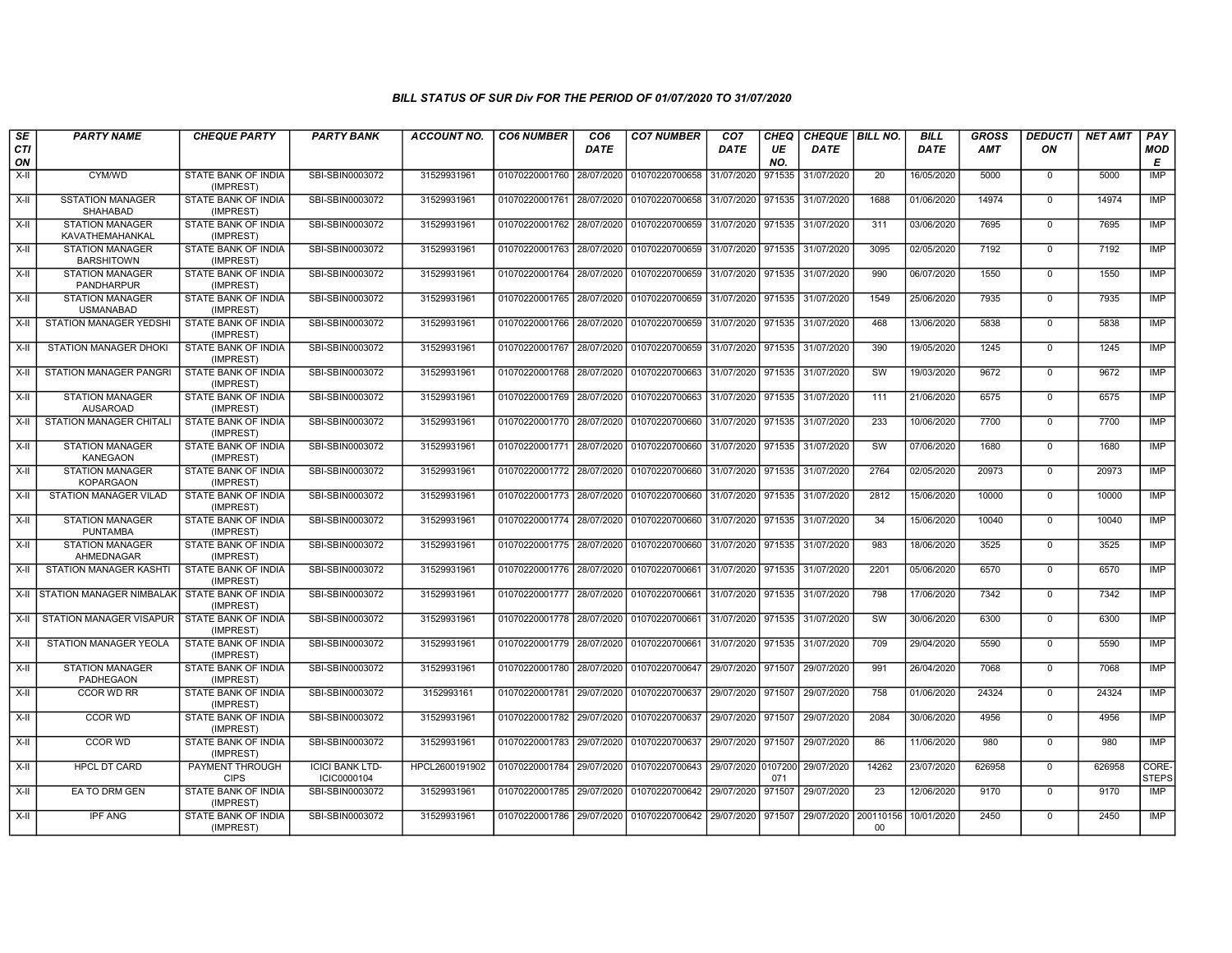| SE        | <b>PARTY NAME</b>                                | <b>CHEQUE PARTY</b>                      | <b>PARTY BANK</b> | <b>ACCOUNT NO.</b> | <b>CO6 NUMBER</b>         | CO <sub>6</sub> | <b>CO7 NUMBER</b>                                          | CO <sub>7</sub>   | <b>CHEQ</b> | CHEQUE   BILL NO. |                     | <b>BILL</b> | <b>GROSS</b> | <b>DEDUCTI</b> | <b>NET AMT</b> | <b>PAY</b>  |
|-----------|--------------------------------------------------|------------------------------------------|-------------------|--------------------|---------------------------|-----------------|------------------------------------------------------------|-------------------|-------------|-------------------|---------------------|-------------|--------------|----------------|----------------|-------------|
| CTI<br>ON |                                                  |                                          |                   |                    |                           | <b>DATE</b>     |                                                            | <b>DATE</b>       | UE<br>NO.   | <b>DATE</b>       |                     | <b>DATE</b> | AMT          | ON             |                | MOD<br>E    |
| X-II      | <b>IPF ANG</b>                                   | STATE BANK OF INDIA<br>(IMPREST)         | SBI-SBIN0003072   | 31529931961        | 01070220001787 29/07/2020 |                 | 01070220700642                                             | 29/07/2020        | 971507      | 29/07/2020        | 15/2020             | 02/02/2020  | 9990         | $\mathbf 0$    | 9990           | <b>IMP</b>  |
| X-II      | EA TO DRM GEN                                    | STATE BANK OF INDIA<br>(IMPREST)         | SBI-SBIN0003072   | 31529931961        | 01070220001788 29/07/2020 |                 | 01070220700642                                             | 29/07/2020        | 971507      | 29/07/2020        | 23711               | 16/06/2020  | 10000        | $\Omega$       | 10000          | <b>IMP</b>  |
| X-II      | IPF/RPF/WD                                       | STATE BANK OF INDIA<br>(IMPREST)         | SBI-SBIN0003072   | 31529931961        | 01070220001789 29/07/2020 |                 | 01070220700642                                             | 29/07/2020        | 971507      | 29/07/2020        | 78                  | 02/02/2020  | 1500         | $\mathbf 0$    | 1500           | IMP         |
| X-II      | IPF.RPF.GULBARGA                                 | STATE BANK OF INDIA<br>(IMPREST)         | SBI-SBIN0003072   | 31529931961        | 01070220001790 29/07/2020 |                 | 01070220700642                                             | 29/07/2020        | 971507      | 29/07/2020        | 861                 | 05/02/2020  | 1000         | $\mathbf 0$    | 1000           | <b>IMP</b>  |
| X-II      | IPF/RPF/BGVN VEHICLE NO.<br>MH-01 CY 9327        | STATE BANK OF INDIA<br>(IMPREST)         | SBI-SBIN0003072   | 31529931961        | 01070220001791 29/07/2020 |                 | 01070220700642                                             | 29/07/2020        | 971507      | 29/07/2020        | 93390               | 09/06/2020  | 2500         | $\Omega$       | 2500           | IMP         |
| X-II      | <b>IPF RPF PVR</b>                               | <b>STATE BANK OF INDIA</b><br>(IMPREST)  | SBI-SBIN0003072   | 31529931961        | 01070220001792 29/07/2020 |                 | 01070220700642                                             | 29/07/2020 971507 |             | 29/07/2020        | 2662                | 26/01/2020  | 2500         | $\mathbf 0$    | 2500           | <b>IMP</b>  |
| X-II      | IPF/RPF/SNSI/GEN/IMP                             | <b>DIVISIONAL</b><br>CASHIER(P) SHOLAPUR | SBI-SBIN0003072   | 31529931961        | 01070220001793 29/07/2020 |                 | 01070220700640                                             | 29/07/2020        | 971506      | 29/07/2020        | 1563                | 05/06/2020  | 1000         | $\mathbf 0$    | 1000           | CASH        |
| X-II      | CCOR/RCD/DD/DG SET                               | STATE BANK OF INDIA<br>(IMPREST)         | SBI-SBIN0003072   | 31529931961        | 01070220001794 29/07/2020 |                 | 01070220700638                                             | 29/07/2020 971507 |             | 29/07/2020        | 30625               | 22/06/2020  | 8085         | $\mathbf 0$    | 8085           | IMP         |
| $X-II$    | DD/C&W/HYDRA MOB<br>CRANE(FUEL)                  | STATE BANK OF INDIA<br>(IMPREST)         | SBI-SBIN0003072   | 21529931961        | 01070220001795 29/07/2020 |                 | 01070220700638                                             | 29/07/2020        | 971507      | 29/07/2020        | G0215               | 08/07/2020  | 5500         | $\mathbf 0$    | 5500           | <b>IMP</b>  |
| X-II      | IPF RPF DOG SQUAD KWV<br><b>BOBBY</b>            | <b>DIVISIONAL</b><br>CASHIER(P) SHOLAPUR | SBI-SBIN0003072   | 31529931961        |                           |                 | 01070220001796 29/07/2020 01070220700640 29/07/2020 971506 |                   |             | 29/07/2020        | A-109               | 25/05/2020  | 7710         | $\mathbf 0$    | 7710           | CASH        |
| X-II      | IPF/RPF/DOG<br>SQUAD/KWV/EMERGENCY<br><b>MED</b> | <b>DIVISIONAL</b><br>CASHIER(P) SHOLAPUR | SBI-SBIN0003072   | 31529931961        |                           |                 | 01070220001797 29/07/2020 01070220700640 29/07/2020 971506 |                   |             | 29/07/2020        | A-90                | 13/04/2020  | 4954         | $\mathbf 0$    | 4954           | CASH        |
| $X-H$     | IPF/RPF/DOG<br>SQUAD/KWV/GAS                     | <b>DIVISIONAL</b><br>CASHIER(P) SHOLAPUR | SBI-SBIN0003072   | 31529931961        |                           |                 | 01070220001798 29/07/2020 01070220700640 29/07/2020 971506 |                   |             | 29/07/2020        | 41578               | 16/07/2020  | 1219         | $\mathbf 0$    | 1219           | CASH        |
| X-II      | <b>IPF/RPF/DOG</b><br>SQUAD/KWV/LUCKY            | <b>DIVISIONAL</b><br>CASHIER(P) SHOLAPUR | SBI-SBIN0003072   | 31529931961        |                           |                 | 01070220001799 29/07/2020 01070220700640 29/07/2020 971506 |                   |             | 29/07/2020        | A-99                | 18/04/2020  | 8940         | $\Omega$       | 8940           | <b>CASH</b> |
| $X-II$    | <b>SSE WORKS KWV</b>                             | STATE BANK OF INDIA<br>(IMPREST)         | SBI-SBIN0003072   | 31529931961        | 01070220001800 29/07/2020 |                 | 01070220700639                                             | 29/07/2020 971507 |             | 29/07/2020        | 821                 | 16/06/2020  | 4078         | $\mathbf 0$    | 4078           | <b>IMP</b>  |
| X-II      | SE/WORKS/DAUND                                   | STATE BANK OF INDIA<br>(IMPREST)         | SBI-SBIN0003072   | 31529931961        |                           |                 | 01070220001801 29/07/2020 01070220700639 29/07/2020 971507 |                   |             | 29/07/2020        | 3039                | 01/04/2020  | 5000         | $\mathbf 0$    | 5000           | IMP         |
| X-II      | <b>IPF/RPF/DD</b>                                | <b>STATE BANK OF INDIA</b><br>(IMPREST)  | SBI-SBIN0003072   | 31529931961        | 01070220001802 29/07/2020 |                 | 01070220700642                                             | 29/07/2020        | 971507      | 29/07/2020        | 2395                | 27/11/2019  | 9460         | $\mathbf 0$    | 9460           | IMP         |
| X-II      | <b>SSE WORKS PVR</b>                             | <b>STATE BANK OF INDIA</b><br>(IMPREST)  | SBI-SBIN0003072   | 31529931961        | 01070220001803 29/07/2020 |                 | 01070220700639                                             | 29/07/2020        | 971507      | 29/07/2020        | $\overline{1}$      | 01/06/2020  | 4998         | $\Omega$       | 4998           | IMP         |
| X-II      | <b>SSE/P WAY/YL</b>                              | STATE BANK OF INDIA<br>(IMPREST)         | SBI-SBIN0003072   | 31529931961        | 01070220001804 29/07/2020 |                 | 01070220700639                                             | 29/07/2020        | 971507      | 29/07/2020        | 854                 | 22/05/2020  | 14401        | $\overline{0}$ | 14401          | <b>IMP</b>  |
| $X-II$    | <b>SSE/P WAY/ANG</b>                             | STATE BANK OF INDIA<br>(IMPREST)         | SBI-SBIN0003072   | 31529931961        | 01070220001805 29/07/2020 |                 | 01070220700639                                             | 29/07/2020 971507 |             | 29/07/2020        | 125                 | 20/05/2020  | 14521        | $\mathbf 0$    | 14521          | <b>IMP</b>  |
| X-II      | <b>SSE/P WAY/PVR</b>                             | <b>STATE BANK OF INDIA</b><br>(IMPREST)  | SBI-SBIN0003072   | 31529931961        | 01070220001806 29/07/2020 |                 | 01070220700639                                             | 29/07/2020 971507 |             | 29/07/2020        | 9412                | 30/03/2020  | 13735        | $\mathbf 0$    | 13735          | <b>IMP</b>  |
| X-II      | <b>SSE WORKS ANG</b>                             | STATE BANK OF INDIA<br>(IMPREST)         | SBI-SBIN0003072   | 31529931961        | 01070220001807 29/07/2020 |                 | 01070220700639                                             | 29/07/2020 971507 |             | 29/07/2020        | 523                 | 16/06/2020  | 12000        | $\mathbf 0$    | 12000          | <b>IMP</b>  |
| X-II      | CMS / SUR                                        | <b>DIVISIONAL</b><br>CASHIER(P) SHOLAPUR | SELF CHEQUE-      | 000000000          |                           |                 | 01070220001808 29/07/2020 01070220700641                   | 29/07/2020 971506 |             | 29/07/2020        | 721362              | 27/07/2020  | 25000        | $\mathbf 0$    | 25000          | CASH        |
| X-II      | ADEN/TM/SUR                                      | <b>STATE BANK OF INDIA</b><br>(IMPREST)  | SBI-SBIN0003072   | 31529931961        |                           |                 | 01070220001809 29/07/2020 01070220700644                   | 29/07/2020 971507 |             | 29/07/2020        | 85                  | 11/06/2020  | 28900        | $\mathbf 0$    | 28900          | <b>IMP</b>  |
| X-II      | ADEN/DETC/SUR                                    | STATE BANK OF INDIA<br>(IMPREST)         | SBI-SBIN0003072   | 31529931961        |                           |                 | 01070220001810 29/07/2020 01070220700645 29/07/2020 971507 |                   |             | 29/07/2020        | SSC/20/Jl<br>LY-039 | 11/07/2020  | 4350         | $\Omega$       | 4350           | <b>IMP</b>  |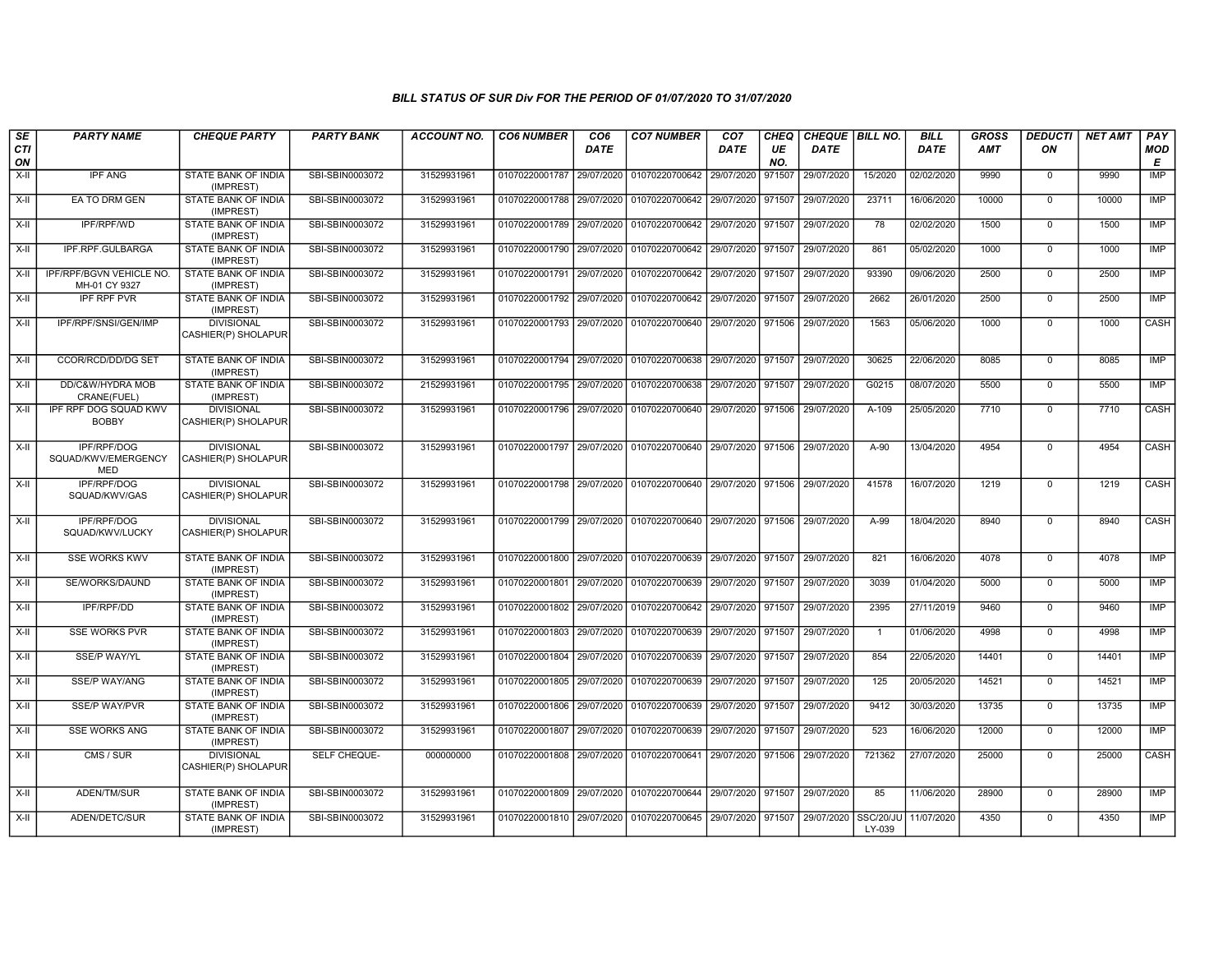| SE<br><b>CTI</b><br>ON | <b>PARTY NAME</b>                             | <b>CHEQUE PARTY</b>                      | <b>PARTY BANK</b>                             | <b>ACCOUNT NO.</b>                                                                    | <b>CO6 NUMBER</b>                        | CO <sub>6</sub><br><b>DATE</b> | <b>CO7 NUMBER</b>                                           | CO <sub>7</sub><br><b>DATE</b> | <b>CHEQ</b><br>UE<br>NO. | CHEQUE BILL NO.<br><b>DATE</b> |                           | <b>BILL</b><br>DATE | <b>GROSS</b><br><b>AMT</b> | <b>DEDUCTI</b><br>ON | <b>NET AMT</b> | PAY<br><b>MOD</b><br>E |
|------------------------|-----------------------------------------------|------------------------------------------|-----------------------------------------------|---------------------------------------------------------------------------------------|------------------------------------------|--------------------------------|-------------------------------------------------------------|--------------------------------|--------------------------|--------------------------------|---------------------------|---------------------|----------------------------|----------------------|----------------|------------------------|
| X-II                   | DEN/S/SUR                                     | STATE BANK OF INDIA<br>(IMPREST)         | SBI-SBIN0003072                               | 31529931961                                                                           | 01070220001811 29/07/2020                |                                | 01070220700645                                              | 29/07/2020                     | 971507                   | 29/07/2020                     | 4640                      | 24/02/2020          | 7984                       | $\mathbf{0}$         | 7984           | <b>IMP</b>             |
| X-II                   | ADEN/ANG                                      | STATE BANK OF INDIA<br>(IMPREST)         | SBI-SBIN0003072                               | 31529931961                                                                           | 01070220001812 29/07/2020                |                                | 01070220700645                                              | 29/07/2020                     | 971507                   | 29/07/2020                     | 4625                      | 30/06/2020          | 6000                       | $\mathbf 0$          | 6000           | IMP                    |
| X-II                   | ADEN/SUR                                      | STATE BANK OF INDIA<br>(IMPREST)         | SBI-SBIN0003072                               | 31529931961                                                                           |                                          |                                | 01070220001813 29/07/2020 01070220700645                    | 29/07/2020 971507              |                          | 29/07/2020                     | 5753                      | 29/06/2020          | 13452                      | $\mathbf 0$          | 13452          | <b>IMP</b>             |
| X-II                   | ADEN/BG/KWV                                   | <b>DIVISIONAL</b><br>CASHIER(P) SHOLAPUR | SBI-SBIN0003072                               | 31529931961                                                                           |                                          |                                | 01070220001814 29/07/2020 01070220700645                    | 29/07/2020 971506              |                          | 29/07/2020                     | 50963                     | 24/06/2020          | 9500                       | $\overline{0}$       | 9500           | <b>CASH</b>            |
| $X-H$                  | CCOR PB FUEL DG IMP                           | STATE BANK OF INDIA<br>(IMPREST)         | SBI-SBIN0003072                               | 31529931961                                                                           |                                          |                                | 01070220001817 29/07/2020 01070220700646 29/07/2020 971507  |                                |                          | 29/07/2020                     | 2333                      | 11/07/2020          | 7851                       | $\overline{0}$       | 7851           | <b>IMP</b>             |
| X-II                   | <b>CCOR PB LOBBY</b>                          | <b>STATE BANK OF INDIA</b><br>(IMPREST)  | SBI-SBIN0003072                               | 31529931961                                                                           |                                          |                                | 01070220001818 29/07/2020 01070220700646                    | 29/07/2020                     | 971507                   | 29/07/2020                     | 1861                      | 11/07/2020          | 1000                       | $\mathbf{0}$         | 1000           | IMP                    |
| X-II                   | <b>CCOR PB RR</b>                             | STATE BANK OF INDIA<br>(IMPREST)         | SBI-SBIN0003072                               | 31529931961                                                                           |                                          |                                | 01070220001819 29/07/2020 01070220700646 29/07/2020 971507  |                                |                          | 29/07/2020                     | <b>VIPL/20-</b><br>21/055 | 27/06/2020          | 9643                       | $\mathbf 0$          | 9643           | IMP                    |
| X-II                   | SR SE(C&W)/PVR                                | STATE BANK OF INDIA<br>(IMPREST)         | SBI-SBIN0003072                               | 31529931961                                                                           |                                          |                                | 01070220001820 29/07/2020 01070220700646                    | 29/07/2020 971507              |                          | 29/07/2020                     | 1850                      | 22/06/2020          | 4949                       | $\Omega$             | 4949           | <b>IMP</b>             |
| $X-H$                  | CCOR/DD/LOBBY                                 | STATE BANK OF INDIA<br>(IMPREST)         | SBI-SBIN0003072                               | 31529931961                                                                           | 01070220001821 29/07/2020                |                                | 01070220700646                                              | 29/07/2020                     | 971507                   | 29/07/2020                     | 2644                      | 12/05/2020          | 4990                       | $\overline{0}$       | 4990           | IMP                    |
| $X-H$                  | ADME/DD/BCN ROH                               | <b>STATE BANK OF INDIA</b><br>(IMPREST)  | SBI-SBIN0003072                               | 31529931961                                                                           |                                          |                                | 01070220001822 29/07/2020 01070220700646 29/07/2020 971507  |                                |                          | 29/07/2020                     | 1459                      | 08/06/2020          | 6643                       | $\Omega$             | 6643           | <b>IMP</b>             |
| X-II                   | DD/C&W/FUEL/IMP                               | <b>STATE BANK OF INDIA</b><br>(IMPREST)  | SBI-SBIN0003072                               | 31529931961                                                                           |                                          |                                | 01070220001823 29/07/2020 01070220700646 29/07/2020 971507  |                                |                          | 29/07/2020                     | 30556                     | 25/06/2020          | 3600                       | $\mathbf 0$          | 3600           | IMP                    |
| X-II                   | DD/C&W/GEN                                    | STATE BANK OF INDIA<br>(IMPREST)         | SBI-SBIN0003072                               | 31529931961                                                                           | 01070220001824 29/07/2020                |                                | 01070220700646                                              | 29/07/2020                     | 971507                   | 29/07/2020                     | 3366                      | 03/06/2020          | 5525                       | $\mathbf{0}$         | 5525           | IMP                    |
|                        | X-II   STATION MANAGER BELAPUR                | STATE BANK OF INDIA<br>(IMPREST)         | SBI-SBIN0003072                               | 31529931961                                                                           | 01070220001825 29/07/2020 01070220700661 |                                |                                                             | 31/07/2020 971535              |                          | 31/07/2020                     | 378                       | 20/06/2020          | 15504                      | $\overline{0}$       | 15504          | <b>IMP</b>             |
| X-II                   | <b>STATION MANAGER LATUR</b>                  | <b>STATE BANK OF INDIA</b><br>(IMPREST)  | SBI-SBIN0003072                               | 31529931961                                                                           |                                          |                                | 01070220001826 29/07/2020 01070220700663                    | 31/07/2020 971535              |                          | 31/07/2020                     | 32                        | 04/06/2020          | 23309                      | $\overline{0}$       | 23309          | IMP                    |
|                        | X-II STATION MANAGER MODLIMB                  | <b>STATE BANK OF INDIA</b><br>(IMPREST)  | SBI-SBIN0003072                               | 31529931961                                                                           | 01070220001827 29/07/2020                |                                | 01070220700663                                              | 31/07/2020 971535              |                          | 31/07/2020                     | 854                       | 10/07/2020          | 6726                       | $\overline{0}$       | 6726           | IMP                    |
| X-II                   | STATION MANAGER ARAG                          | STATE BANK OF INDIA<br>(IMPREST)         | SBI-SBIN0003072                               | 31529931961                                                                           |                                          |                                | 01070220001828 29/07/2020 01070220700663                    | 31/07/2020 971535              |                          | 31/07/2020                     | 516                       | 20/07/2020          | 9667                       | $\Omega$             | 9667           | IMP                    |
| X-II                   | <b>STATION MANAGER</b><br><b>RANJANGAON</b>   | STATE BANK OF INDIA<br>(IMPREST)         | SBI-SBIN0003072                               | 31529931961                                                                           | 01070220001829 29/07/2020 01070220700661 |                                |                                                             | 31/07/2020 971535              |                          | 31/07/2020                     | 1863                      | 20/06/2020          | 8315                       | $\mathbf 0$          | 8315           | IMP                    |
|                        | X-II OM CONSTRUCTION-SOLAPUR                  | PAYMENT THROUGH<br><b>CIPS</b>           | <b>BANK OF</b><br>MAHARASHTRA-<br>MAHB0001127 | 20113200662                                                                           |                                          |                                | 01070220001830 29/07/2020 01070220700677 03/08/2020 0107200 |                                | 077                      | 06/08/2020                     | 86724                     | 28/07/2020          | 12700                      | $\overline{0}$       | 12700          | CORE-<br><b>STEPS</b>  |
| X-II                   | PREMANAND TOURS AND<br>TRAVELS-SOLAPUR        | PAYMENT THROUGH<br><b>CIPS</b>           | AXIS BANK-UTIB0000266                         | 918010072243492                                                                       |                                          |                                | 01070220001831 29/07/2020 01070220700677 03/08/2020 0107200 |                                | 077                      | 06/08/2020                     | 86725                     | 28/07/2020          | 12700                      | $\Omega$             | 12700          | CORE-<br><b>STEPS</b>  |
| X-II                   | SHIVA TOURS AND TRAVELS-<br><b>SOLAPUR</b>    | <b>PAYMENT THROUGH</b><br><b>CIPS</b>    | SBI-SBIN0012485                               | 32993021658                                                                           |                                          |                                | 01070220001832 29/07/2020 01070220700677                    | 03/08/2020 0107200             | 077                      | 06/08/2020                     | 86726                     | 28/07/2020          | 12700                      | $\mathbf 0$          | 12700          | CORE-<br><b>STEPS</b>  |
| X-II                   | MOHIT TRADE LINK-SOLAPUR                      | <b>PAYMENT THROUGH</b><br><b>CIPS</b>    | <b>ICICI BANK LTD-</b><br>ICIC0000199         | 019905003765                                                                          |                                          |                                | 01070220001833 29/07/2020 01070220700677                    | 03/08/2020 0107200             | 077                      | 06/08/2020                     | 86727                     | 28/07/2020          | 12700                      | $\mathbf{0}$         | 12700          | CORE-<br><b>STEPS</b>  |
| X-II                   | <b>DINESH SUKHLAL MUNOT-</b><br><b>NASHIK</b> | <b>PAYMENT THROUGH</b><br><b>CIPS</b>    | <b>UNION BANK OF INDIA-</b><br>UBIN0553841    | 538401010050114                                                                       |                                          |                                | 01070220001834 29/07/2020 01070220700677 03/08/2020 0107200 |                                | 077                      | 06/08/2020                     | 86778                     | 28/07/2020          | 217500                     | $\Omega$             | 217500         | CORE-<br><b>STEPS</b>  |
| $X-II$                 | SAI STONE CRUSHER-PUNE                        | PAYMENT THROUGH<br><b>CIPS</b>           | <b>CENTRAL BANK OF</b><br>INDIA-CBIN0280665   | 1945714639                                                                            |                                          |                                | 01070220001835 29/07/2020 01070220700677                    | 03/08/2020 0107200             | 077                      | 06/08/2020                     | 86779                     | 28/07/2020          | 217500                     | $\mathbf 0$          | 217500         | CORE-<br><b>STEPS</b>  |
| X-II                   | P AND B CONSTRUCTIONS-<br><b>PUNE</b>         | PAYMENT THROUGH<br><b>CIPS</b>           | <b>BANK OF</b><br>MAHARASHTRA-<br>MAHB0000184 | 20088102478                                                                           |                                          |                                | 01070220001836 29/07/2020 01070220700677                    | 03/08/2020 0107200             | 077                      | 06/08/2020                     | 86780                     | 28/07/2020          | 217500                     | $\mathbf{0}$         | 217500         | CORE-<br><b>STEPS</b>  |
| $X-H$                  | AMARDIP ASHOK JAGTAP-<br><b>PUNE</b>          | PAYMENT THROUGH<br><b>CIPS</b>           | YES BANK-YESB0000856                          | 085664400001015   01070220001837   29/07/2020   01070220700677   03/08/2020   0107200 |                                          |                                |                                                             |                                | 077                      | 06/08/2020                     | 86781                     | 28/07/2020          | 217500                     | $\mathbf 0$          | 217500         | CORE-<br><b>STEPS</b>  |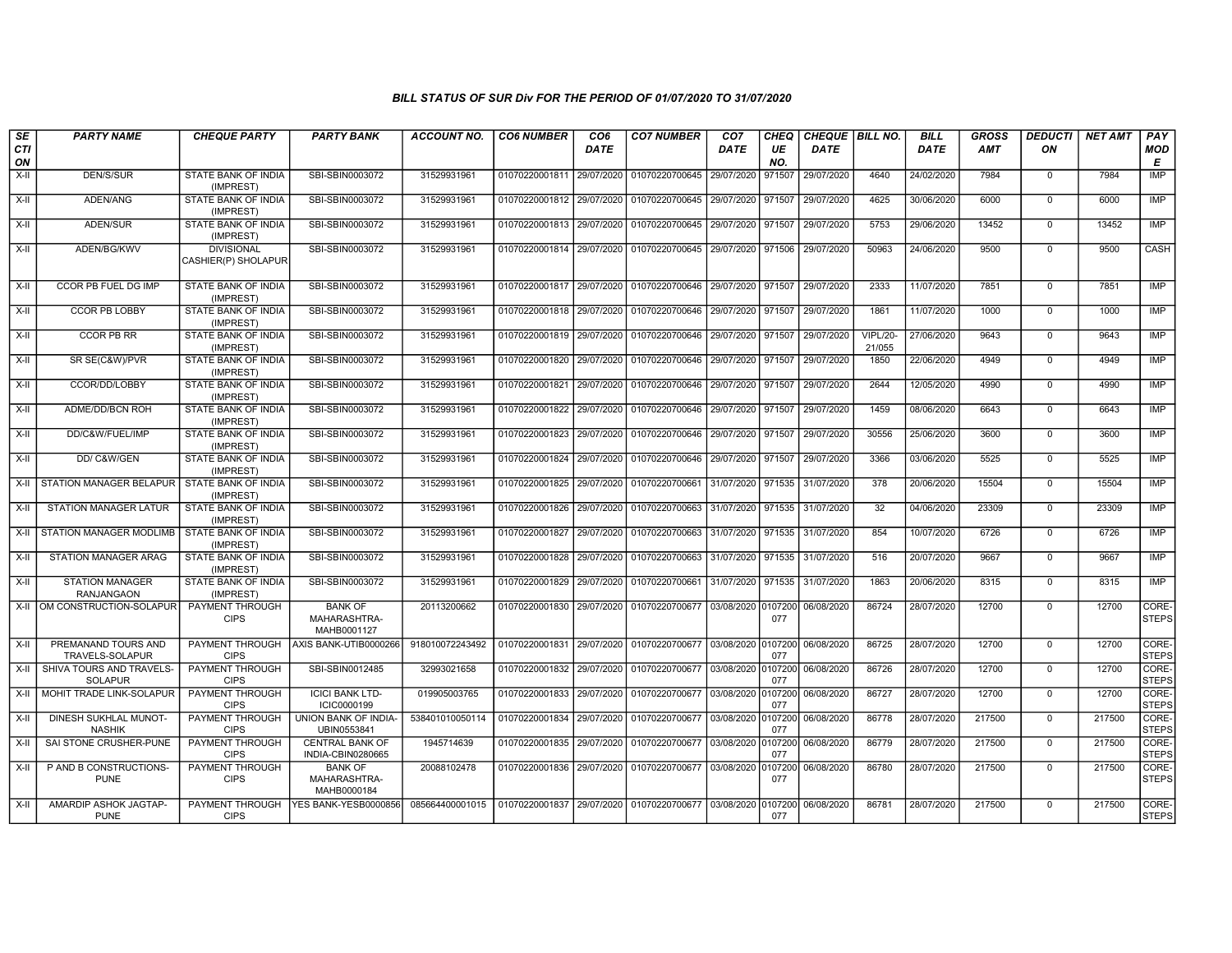| SE               | <b>PARTY NAME</b>                                                                   | <b>CHEQUE PARTY</b>                      | <b>PARTY BANK</b>                             | <b>ACCOUNT NO.</b>                                                                     | <b>CO6 NUMBER</b>                        | CO <sub>6</sub> | <b>CO7 NUMBER</b>                                           | CO <sub>7</sub>    | <b>CHEQ</b>    | CHEQUE   BILL NO.     |                  | <b>BILL</b> | <b>GROSS</b> | <b>DEDUCTI</b> | <b>NET AMT</b> | <b>PAY</b>            |
|------------------|-------------------------------------------------------------------------------------|------------------------------------------|-----------------------------------------------|----------------------------------------------------------------------------------------|------------------------------------------|-----------------|-------------------------------------------------------------|--------------------|----------------|-----------------------|------------------|-------------|--------------|----------------|----------------|-----------------------|
| <b>CTI</b><br>ON |                                                                                     |                                          |                                               |                                                                                        |                                          | <b>DATE</b>     |                                                             | DATE               | UE<br>NO.      | <b>DATE</b>           |                  | <b>DATE</b> | <b>AMT</b>   | ON             |                | <b>MOD</b><br>E       |
| X-II             | SURYADEVARA ENGINEERS<br>AND CONTRACTORS-KRISHNA                                    | PAYMENT THROUGH<br><b>CIPS</b>           | PUNJAB AND SIND<br>BANK-PSIB0000318           | 03181300002578                                                                         | 01070220001838 29/07/2020                |                 | 01070220700677                                              | 03/08/2020         | 0107200<br>077 | 06/08/2020            | 86784            | 28/07/2020  | 271300       | $\mathbf 0$    | 271300         | CORE-<br><b>STEPS</b> |
| X-II             | <b>MALLIKARJUN S BANKAPURE</b><br><b>ENGINEERS AND</b><br>CONTRACTORS-PUNE          | <b>PAYMENT THROUGH</b><br><b>CIPS</b>    | <b>CANARA BANK-</b><br>CNRB0000259            | 0259256005200                                                                          |                                          |                 | 01070220001839 29/07/2020 01070220700677                    | 03/08/2020         | 0107200<br>077 | 06/08/2020            | 86785            | 28/07/2020  | 271300       | $\mathbf 0$    | 271300         | CORE-<br><b>STEPS</b> |
|                  | X-II SMT, GOPABAI DAMANI BLOOD<br><b>BANKAND INDIAN RED CROSS</b><br><b>SOCIETY</b> | PAYMENT THROUGH<br><b>CIPS</b>           | <b>BANK OF BARODA-</b><br><b>BARB0RAISHO</b>  | 10140100000153                                                                         |                                          |                 | 01070220001840 30/07/2020 01070220700648 31/07/2020         |                    | 0107200<br>074 | 31/07/2020 BB/18/2020 |                  | 29/05/2020  | 121900       | $\Omega$       | 121900         | CORE-<br><b>STEPS</b> |
| X-II             | <b>IMESSRS BRIJ CONSTRUCTION</b>                                                    | PAYMENT THROUGH<br><b>CIPS</b>           | STATE BANK OF INDIA-<br>SBIN0040548           | 54024421759                                                                            |                                          |                 | 01070220001841 30/07/2020 01070220700662                    | 31/07/2020 0107200 | 074            | 31/07/2020            | 252803           | 30/06/2020  | 216950       | $\Omega$       | 216950         | CORE-<br><b>STEPS</b> |
| $X-H$            | <b>SUJOY BHOWMIK-SOLAPUR</b>                                                        | <b>PAYMENT THROUGH</b><br><b>CIPS</b>    | KARNATAKA BANK LTD-<br>KARB0000715            | 7157000600341601   01070220001842   30/07/2020   01070220700678   03/08/2020   0107200 |                                          |                 |                                                             |                    | 077            | 06/08/2020            | 86789            | 28/07/2020  | 271300       | $\Omega$       | 271300         | CORE-<br><b>STEPS</b> |
| $X-H$            | DINESH SUKHLAL MUNOT-<br><b>NASHIK</b>                                              | <b>PAYMENT THROUGH</b><br><b>CIPS</b>    | UNION BANK OF INDIA-<br>UBIN0553841           | 538401010050114                                                                        | 01070220001843 30/07/2020                |                 | 01070220700678 03/08/2020 0107200                           |                    | 077            | 06/08/2020            | 86790            | 28/07/2020  | 271300       | $\mathbf 0$    | 271300         | CORE-<br><b>STEPS</b> |
| X-II             | SHREE CONSTRUCTIONS-<br><b>SOLAPUR</b>                                              | PAYMENT THROUGH<br><b>CIPS</b>           | <b>BANK OF</b><br>MAHARASHTRA-<br>MAHB0000627 | 20091901872                                                                            |                                          |                 | 01070220001844 30/07/2020 01070220700678                    | 03/08/2020         | 0107200<br>077 | 06/08/2020            | 86794            | 28/07/2020  | 271300       | $\mathbf 0$    | 271300         | CORE-<br><b>STEPS</b> |
| $X-H$            | MALLIKARJUN S BANKAPURE<br><b>ENGINEERS AND</b><br>CONTRACTORS-PUNE                 | PAYMENT THROUGH<br><b>CIPS</b>           | <b>CANARA BANK-</b><br>CNRB0000259            | 0259256005200                                                                          |                                          |                 | 01070220001845 30/07/2020 01070220700678 03/08/2020 0107200 |                    | 077            | 06/08/2020            | 86804            | 28/07/2020  | 271400       | $\mathbf 0$    | 271400         | CORE-<br><b>STEPS</b> |
| X-II             | SUJOY BHOWMIK-SOLAPUR                                                               | PAYMENT THROUGH<br><b>CIPS</b>           | KARNATAKA BANK LTD-<br>KARB0000715            | 7157000600341601 01070220001846 30/07/2020 01070220700678 03/08/2020 0107200           |                                          |                 |                                                             |                    | 077            | 06/08/2020            | 86805            | 28/07/2020  | 271400       | $\mathbf 0$    | 271400         | CORE-<br><b>STEPS</b> |
| $X-II$           | DINESH SUKHLAL MUNOT-<br><b>NASHIK</b>                                              | PAYMENT THROUGH<br><b>CIPS</b>           | UNION BANK OF INDIA-<br>UBIN0553841           | 538401010050114                                                                        | 01070220001847 30/07/2020 01070220700678 |                 |                                                             | 03/08/2020 0107200 | 077            | 06/08/2020            | 86807            | 28/07/2020  | 271400       | $\mathbf 0$    | 271400         | CORE-<br><b>STEPS</b> |
| $X-II$           | YV MANE CONSTRUCTIONS<br>PVT LTD-PUNE                                               | <b>PAYMENT THROUGH</b><br><b>CIPS</b>    | SBI-SBIN0000321                               | 30996201632                                                                            |                                          |                 | 01070220001848 30/07/2020 01070220700678                    | 03/08/2020 0107200 | 077            | 06/08/2020            | 86808            | 28/07/2020  | 271400       | $\Omega$       | 271400         | CORE-<br><b>STEPS</b> |
| $X-H$            | SHREE CONSTRUCTIONS-<br><b>SOLAPUR</b>                                              | <b>PAYMENT THROUGH</b><br><b>CIPS</b>    | <b>BANK OF</b><br>MAHARASHTRA-<br>MAHB0000627 | 20091901872                                                                            |                                          |                 | 01070220001849 30/07/2020 01070220700678 03/08/2020 0107200 |                    | 077            | 06/08/2020            | 86809            | 28/07/2020  | 271400       | $\mathbf 0$    | 271400         | CORE-<br><b>STEPS</b> |
| $X-H$            | SR DFM SUR (COMPUTER)                                                               | <b>PAYMENT THROUGH</b><br><b>CIPS</b>    | SBI BANK-SBIN0IMPRST                          | 120006745133                                                                           | 01070220001850 31/07/2020 01070220700651 |                 |                                                             | 31/07/2020 0107200 | 074            | 31/07/2020            | mar <sub>2</sub> | 29/07/2020  | 7450         | $\Omega$       | 7450           | CORE-<br><b>STEPS</b> |
| X-II             | SR.DFM.SUR                                                                          | <b>STATE BANK OF INDIA</b><br>(IMPREST)  | SBI-SBIN0003072                               | 31529931961                                                                            | 01070220001851 31/07/2020 01070220700651 |                 |                                                             | 31/07/2020         | 971535         | 31/07/2020            | 431              | 29/06/2020  | 3775         | $\mathbf 0$    | 3775           | IMP                   |
| $X-H$            | IPF/RPF/BGVN VEHICLE NO.<br>MH-01 CY 9327                                           | STATE BANK OF INDIA<br>(IMPREST)         | SBI-SBIN0003072                               | 31529931961                                                                            | 01070220001852 31/07/2020                |                 | 01070220700694                                              | 07/08/2020         | 971543         | 07/08/2020            | 10130            | 02/05/2020  | 2500         | $\Omega$       | 2500           | <b>IMP</b>            |
| X-II             | CCOR/RR/SUR                                                                         | STATE BANK OF INDIA<br>(IMPREST)         | SBI-SBIN0003072                               | 31529931961                                                                            |                                          |                 | 01070220001853 31/07/2020 01070220700651                    | 31/07/2020 971535  |                | 31/07/2020            | 308              | 15/07/2020  | 24952        | $\mathbf 0$    | 24952          | IMP                   |
| $X-H$            | MH13DE8517                                                                          | <b>DIVISIONAL</b><br>CASHIER(P) SHOLAPUR | SBI-SBIN0003072                               | 31529931961                                                                            | 01070220001854 31/07/2020                |                 | 01070220700649                                              | 31/07/2020 971534  |                | 31/07/2020            | 6459             | 23/03/2020  | 9406         | $\overline{0}$ | 9406           | <b>CASH</b>           |
| $X-I$            | CCOR/SUR/GEN                                                                        | STATE BANK OF INDIA<br>(IMPREST)         | SBI-SBIN0003072                               | 31529931961                                                                            | 01070220001855 31/07/2020 01070220700651 |                 |                                                             | 31/07/2020 971535  |                | 31/07/2020            | 513              | 26/07/2020  | 490          | $\mathbf 0$    | 490            | <b>IMP</b>            |
| X-II             | CCOR/SUR/LOBBY                                                                      | STATE BANK OF INDIA<br>(IMPREST)         | SBI-SBIN0003072                               | 31529931961                                                                            | 01070220001856 31/07/2020 01070220700651 |                 |                                                             | 31/07/2020 971535  |                | 31/07/2020            | 5121             | 26/07/2020  | 4868         | $\Omega$       | 4868           | <b>IMP</b>            |
| $X-H$            | <b>SR DME SUR</b>                                                                   | <b>STATE BANK OF INDIA</b><br>(IMPREST)  | SBI-SBIN0003072                               | 31529931961                                                                            | 01070220001857 31/07/2020                |                 | 01070220700668                                              | 03/08/2020         | 971537         | 03/08/2020            | 225              | 15/06/2020  | 4450         | $\Omega$       | 4450           | <b>IMP</b>            |
| $X-H$            | <b>SR DME SUR</b>                                                                   | <b>STATE BANK OF INDIA</b><br>(IMPREST)  | SBI-SBIN0003072                               | 31529931961                                                                            | 01070220001858 31/07/2020 01070220700651 |                 |                                                             | 31/07/2020 971535  |                | 31/07/2020            | c892020-<br>2021 | 07/06/2020  | 4110         | $\mathbf 0$    | 4110           | <b>IMP</b>            |
| X-II             | SR DME SUR                                                                          | <b>STATE BANK OF INDIA</b><br>(IMPREST)  | SBI-SBIN0003072                               | 3152993161                                                                             |                                          |                 | 01070220001859 31/07/2020 01070220700652                    | 31/07/2020         | 971535         | 31/07/2020            | 23625            | 10/07/2020  | 3000         | $\mathbf 0$    | 3000           | IMP                   |
| X-II             | <b>SR DPO/SUR</b>                                                                   | <b>STATE BANK OF INDIA</b><br>(IMPREST)  | SBI-SBIN0003072                               | 31529931961                                                                            |                                          |                 | 01070220001860 31/07/2020 01070220700652                    | 31/07/2020 971535  |                | 31/07/2020            | 4939             | 01/07/2020  | 11986        | $\Omega$       | 11986          | IMP                   |
| $X-H$            | CCOR/DD/LOBBY                                                                       | <b>STATE BANK OF INDIA</b><br>(IMPREST)  | SBI-SBIN0003072                               | 31529931961                                                                            |                                          |                 | 01070220001861 31/07/2020 01070220700652                    | 31/07/2020 971535  |                | 31/07/2020            | 2676             | 20/06/2020  | 500          | $\Omega$       | 500            | <b>IMP</b>            |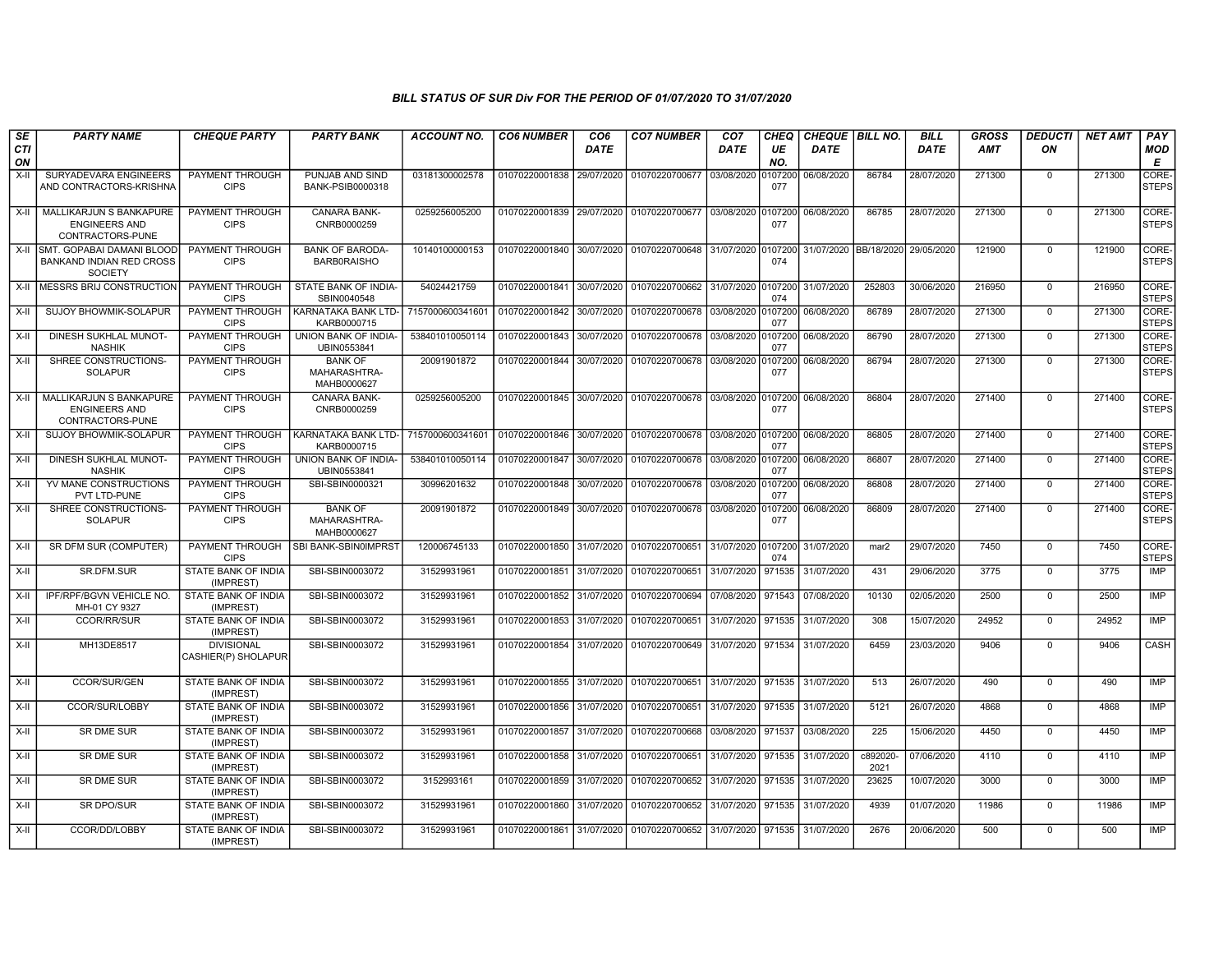| SE               | <b>PARTY NAME</b>                                                               | <b>CHEQUE PARTY</b>                      | <b>PARTY BANK</b>                            | <b>ACCOUNT NO.</b>                                                           | <b>CO6 NUMBER</b>         | CO <sub>6</sub> | <b>CO7 NUMBER</b>                                           | CO <sub>7</sub>   | <b>CHEQ</b>    | CHEQUE BILL NO. |                     | <b>BILL</b> | <b>GROSS</b> | <b>DEDUCTI</b> | <b>NET AMT</b> | PAY                   |
|------------------|---------------------------------------------------------------------------------|------------------------------------------|----------------------------------------------|------------------------------------------------------------------------------|---------------------------|-----------------|-------------------------------------------------------------|-------------------|----------------|-----------------|---------------------|-------------|--------------|----------------|----------------|-----------------------|
| <b>CTI</b><br>ON |                                                                                 |                                          |                                              |                                                                              |                           | <b>DATE</b>     |                                                             | <b>DATE</b>       | UE<br>NO.      | <b>DATE</b>     |                     | <b>DATE</b> | AMT          | ON             |                | <b>MOD</b><br>E       |
| $X-H$            | <b>MAHARASHTRA STATE</b><br>ELECTRICITY DISTRIBUTION<br>COMPANY                 | PAYMENT THROUGH<br><b>CIPS</b>           | CANARA BANK-<br>CNRB0001903                  | 1903201010183                                                                | 01070220001862            | 31/07/2020      | 01070220700650                                              | 31/07/2020        | 0107200<br>074 | 31/07/2020      | 202006553<br>062018 | 16/07/2020  | 1264020      | $\mathbf 0$    | 1264020        | CORE-<br>STEPS        |
| $X-H$            | <b>IPF ANG</b>                                                                  | <b>STATE BANK OF INDIA</b><br>(IMPREST)  | SBI-SBIN0003072                              | 31529931961                                                                  |                           |                 | 01070220001863 31/07/2020 01070220700652 31/07/2020 971535  |                   |                | 31/07/2020      | 29/2020             | 02/03/2020  | 9990         | $\overline{0}$ | 9990           | <b>IMP</b>            |
| X-II             | <b>IPF ANG</b>                                                                  | STATE BANK OF INDIA<br>(IMPREST)         | SBI-SBIN0003072                              | 31529931961                                                                  | 01070220001864            | 31/07/2020      | 01070220700652 31/07/2020 971535                            |                   |                | 31/07/2020      | 2877                | 13/02/2020  | 2500         | $\Omega$       | 2500           | <b>IMP</b>            |
| X-II             | IPF/RPF/SNSI/GEN/IMP                                                            | <b>DIVISIONAL</b><br>CASHIER(P) SHOLAPUR | SBI-SBIN0003072                              | 31529931961                                                                  | 01070220001865            | 31/07/2020      | 01070220700652 31/07/2020 971534                            |                   |                | 31/07/2020      | 1571                | 18/06/2020  | 900          | $\mathbf 0$    | 900            | CASH                  |
| X-II             | <b>RAVI B JANTE INFRA</b><br>PROJECTS PRIVATE LIMITED                           | <b>PAYMENT THROUGH</b><br><b>CIPS</b>    | <b>IDBI BANK LTD-</b><br>IBKL0000102         | 0102102000025902 01070220001866 31/07/2020 01070220700662 31/07/2020 0107200 |                           |                 |                                                             |                   | 074            | 31/07/2020      | 225950              | 10/07/2020  | 465873       | $\mathbf 0$    | 465873         | CORE-<br><b>STEPS</b> |
| X-II             | RAVI B JANTE                                                                    | PAYMENT THROUGH<br><b>CIPS</b>           | <b>IDBI BANK LTD-</b><br>IBKL0000102         | 0102102000013217                                                             | 01070220001867            | 31/07/2020      | 01070220700662 31/07/2020 0107200                           |                   | 074            | 31/07/2020      | 225951              | 10/07/2020  | 69163        | $\Omega$       | 69163          | CORE-<br><b>STEPS</b> |
| $X-II$           | <b>SAGAR SERVICES</b>                                                           | PAYMENT THROUGH<br><b>CIPS</b>           | <b>BANK OF BARODA-</b><br><b>BARB0HADAPS</b> | 24830200000638                                                               | 01070220001868            | 31/07/2020      | 01070220700662                                              | 31/07/2020        | 0107200<br>074 | 31/07/2020      | 268697              | 21/07/2020  | 699000       | 25550          | 673450         | CORE-<br><b>STEPS</b> |
| $X-II$           | <b>IPF/RPF/KWV</b>                                                              | <b>DIVISIONAL</b><br>CASHIER(P) SHOLAPUR | SBI-SBIN0003072                              | 31529931961                                                                  | 01070220001869 31/07/2020 |                 | 01070220700654 31/07/2020 971534 31/07/2020                 |                   |                |                 | 215                 | 11/02/2020  | 9900         | $\mathbf 0$    | 9900           | CASH                  |
| X-II             | IPF/RPF/KWV                                                                     | <b>DIVISIONAL</b><br>CASHIER(P) SHOLAPUR | SBI-SBIN0003072                              | 31529931961                                                                  |                           |                 | 01070220001870 31/07/2020 01070220700666 03/08/2020 971536  |                   |                | 03/08/2020      | 227                 | 11/03/2020  | 9900         | $\Omega$       | 9900           | CASH                  |
| X-II             | <b>ASHWINI SAHAKARI</b><br>RUGNALAYA AND RESEARCH<br><b>CENTRE NYT, SOLAPUR</b> | <b>PAYMENT THROUGH</b><br><b>CIPS</b>    | SBI-SBIN0001656                              | 30684517471                                                                  | 01070220001871 31/07/2020 |                 | 01070220700655 31/07/2020 0107200                           |                   | 074            | 31/07/2020      | 71/19-20            | 23/12/2019  | 161561       | 16156          | 145405         | CORE-<br><b>STEPS</b> |
| $X-H$            | <b>ASHWINI SAHAKARI</b><br>RUGNALAYA AND RESEARCH<br>CENTRE NYT. SOLAPUR        | <b>PAYMENT THROUGH</b><br><b>CIPS</b>    | SBI-SBIN0001656                              | 30684517471                                                                  |                           |                 | 01070220001872 31/07/2020 01070220700655 31/07/2020 0107200 |                   | 074            | 31/07/2020      | 70/19-20            | 23/12/2019  | 179403       | 17940          | 161463         | CORE-<br><b>STEPS</b> |
| X-II             | ASHWINI SAHAKARI<br>RUGNALAYA AND RESEARCH<br>CENTRE NYT. SOLAPUR               | PAYMENT THROUGH<br><b>CIPS</b>           | SBI-SBIN0001656                              | 30684517471                                                                  |                           |                 | 01070220001873 31/07/2020 01070220700655 31/07/2020 0107200 |                   | 074            | 31/07/2020      | 69/19-20            | 23/12/2019  | 117927       | 11793          | 106134         | CORE-<br><b>STEPS</b> |
| X-II             | ASHWINI SAHAKARI<br>RUGNALAYA AND RESEARCH<br>CENTRE NYT. SOLAPUR               | PAYMENT THROUGH<br><b>CIPS</b>           | SBI-SBIN0001656                              | 30684517471                                                                  | 01070220001874 31/07/2020 |                 | 01070220700655 31/07/2020 0107200                           |                   | 074            | 31/07/2020      | 68/19-20            | 23/12/2019  | 40454        | 4045           | 36409          | CORE-<br>STEPS        |
| $X-H$            | <b>ASHWINI SAHAKARI</b><br>RUGNALAYA AND RESEARCH<br>CENTRE NYT. SOLAPUR        | <b>PAYMENT THROUGH</b><br><b>CIPS</b>    | SBI-SBIN0001656                              | 30684517471                                                                  | 01070220001875 31/07/2020 |                 | 01070220700655 31/07/2020 0107200                           |                   | 074            | 31/07/2020      | 67/19-20            | 23/12/2019  | 55749        | 5575           | 50174          | CORE-<br><b>STEPS</b> |
| $X-II$           | <b>ASHWINI SAHAKARI</b><br>RUGNALAYA AND RESEARCH<br>CENTRE NYT. SOLAPUR        | PAYMENT THROUGH<br><b>CIPS</b>           | SBI-SBIN0001656                              | 30684517471                                                                  |                           |                 | 01070220001876 31/07/2020 01070220700655 31/07/2020 0107200 |                   | 074            | 31/07/2020      | 65/19-20            | 23/12/2019  | 265127       | 26513          | 238614         | CORE-<br><b>STEPS</b> |
| X-II             | SSE/TRD/BAP                                                                     | STATE BANK OF INDIA<br>(IMPREST)         | SBI-SBIN0003072                              | 31529931961                                                                  | 01070220001877 31/07/2020 |                 | 01070220700664 31/07/2020 971535                            |                   |                | 31/07/2020      | 56                  | 15/07/2020  | 2000         | $\mathbf 0$    | 2000           | IMP                   |
| $X-H$            | ADEN/ANG                                                                        | STATE BANK OF INDIA<br>(IMPREST)         | SBI-SBIN0003072                              | 31529931961                                                                  | 01070220001878 31/07/2020 |                 | 01070220700664                                              | 31/07/2020 971535 |                | 31/07/2020      | 8203                | 03/07/2020  | 5300         | $\mathbf 0$    | 5300           | <b>IMP</b>            |
| X-II             | ADEN/SUR                                                                        | STATE BANK OF INDIA<br>(IMPREST)         | SBI-SBIN0003072                              | 31529931961                                                                  | 01070220001879 31/07/2020 |                 | 01070220700664 31/07/2020 971535                            |                   |                | 31/07/2020      | 198                 | 07/07/2020  | 14504        | $\mathbf 0$    | 14504          | IMP                   |
| X-II             | ADEN/BG/KWV                                                                     | <b>DIVISIONAL</b><br>CASHIER(P) SHOLAPUR | SBI-SBIN0003072                              | 31529931961                                                                  |                           |                 | 01070220001880 31/07/2020 01070220700664 31/07/2020 971534  |                   |                | 31/07/2020      | 9897                | 29/06/2020  | 9170         | $\mathbf 0$    | 9170           | CASH                  |
| X-II             | HPCL DT CARD (ELECT D G<br>SET)                                                 | PAYMENT THROUGH<br><b>CIPS</b>           | <b>ICICI BANK LTD-</b><br>ICIC0000104        | HPCL2600795272                                                               | 01070220001881 31/07/2020 |                 | 01070220700665 31/07/2020 0107200                           |                   | 074            | 31/07/2020      | 04                  | 14/07/2020  | 30000        | $\overline{0}$ | 30000          | CORE-<br><b>STEPS</b> |
| $X-H$            | <b>HPCL DT CARD (ELECT D G</b><br>SET)                                          | <b>PAYMENT THROUGH</b><br><b>CIPS</b>    | <b>ICICI BANK LTD-</b><br>ICIC0000104        | HPCL2600795272                                                               | 01070220001882            | 31/07/2020      | 01070220700665 31/07/2020 0107200                           |                   | 074            | 31/07/2020      | 39                  | 16/07/2020  | 32000        | $\mathbf 0$    | 32000          | CORE-<br><b>STEPS</b> |
| $X-H$            | HPCL DT CARD (ELECT D G<br>SET)                                                 | PAYMENT THROUGH<br><b>CIPS</b>           | <b>ICICI BANK LTD-</b><br>ICIC0000104        | HPCL2600795272                                                               | 01070220001883 31/07/2020 |                 | 01070220700665 31/07/2020                                   |                   | 0107200<br>074 | 31/07/2020      | $\overline{33}$     | 15/07/2020  | 30000        | $\Omega$       | 30000          | CORE-<br><b>STEPS</b> |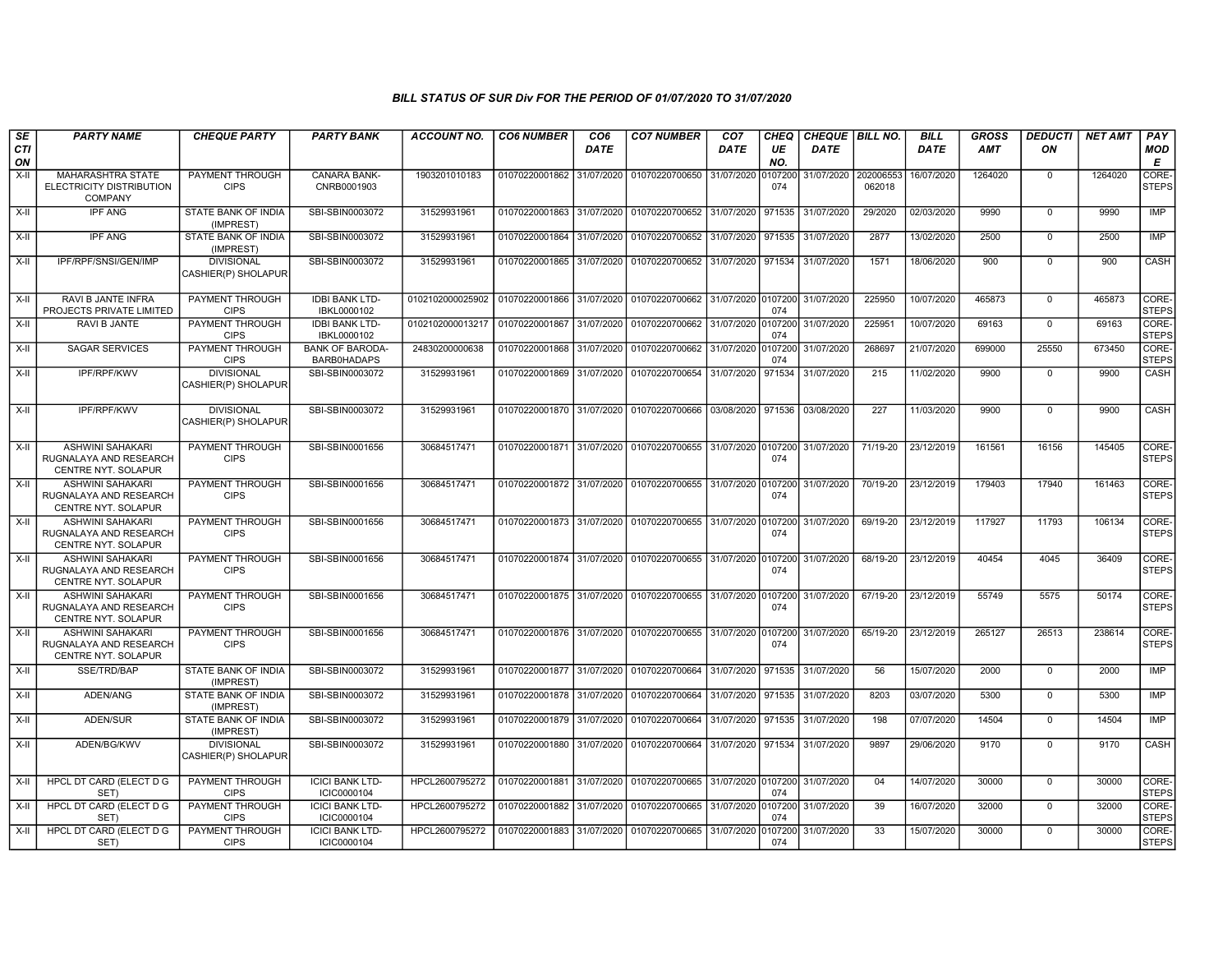| SE<br><b>CTI</b>           | <b>PARTY NAME</b>                                 | <b>CHEQUE PARTY</b>                   | <b>PARTY BANK</b>                                             | <b>ACCOUNT NO.</b>              | <b>CO6 NUMBER</b>         | CO <sub>6</sub><br><b>DATE</b> | <b>CO7 NUMBER</b>                                           | CO <sub>7</sub><br><b>DATE</b> | CHEQ<br>UE     | <b>CHEQUE BILL NO.</b><br><b>DATE</b> |                           | <b>BILL</b><br><b>DATE</b> | <b>GROSS</b><br><b>AMT</b> | <b>DEDUCTI</b><br>ON | <b>NET AMT</b> | PAY<br>MOD            |
|----------------------------|---------------------------------------------------|---------------------------------------|---------------------------------------------------------------|---------------------------------|---------------------------|--------------------------------|-------------------------------------------------------------|--------------------------------|----------------|---------------------------------------|---------------------------|----------------------------|----------------------------|----------------------|----------------|-----------------------|
| ON                         |                                                   |                                       |                                                               |                                 |                           |                                |                                                             |                                | NO.            |                                       |                           |                            |                            |                      |                | E                     |
| X-II                       | HPCL DT CARD (ELECT D G<br>SET)                   | PAYMENT THROUGH<br><b>CIPS</b>        | <b>ICICI BANK LTD-</b><br>ICIC0000104                         | HPCL2600795272                  | 01070220001884            | 31/07/2020                     | 01070220700665                                              | 31/07/2020                     | 107200<br>074  | 31/07/2020                            | 70                        | 28/07/2020                 | 53939                      | $\Omega$             | 53939          | CORE-<br><b>STEPS</b> |
| SBN<br>S                   | <b>RISHABH TRADING CO-</b><br><b>MUMBAI</b>       | PAYMENT THROUGH<br><b>CIPS</b>        | <b>BANK OF INDIA-</b><br>BKID0000132                          | 013230110000041                 | 01070420000195 01/07/2020 |                                | 01070420700072                                              | 01/07/2020                     | 107200<br>059  | 03/07/2020                            | <b>RTC/20-</b><br>21/225  | 10/06/2020                 | 3018                       | $\Omega$             | 3018           | CORE-<br><b>STEPS</b> |
| <b>SBN</b><br>S            | NANDANA SURGICALS-<br><b>MUMBAI</b>               | PAYMENT THROUGH<br><b>CIPS</b>        | STATE BANK OF INDIA-<br>SBIN0014914                           | 62329157391                     | 01070420000196 01/07/2020 |                                | 01070420700072 01/07/2020                                   |                                | 107200<br>059  | 03/07/2020                            | NSI-<br>036/2020-<br>202  | 22/05/2020                 | 10515                      | 20                   | 10495          | CORE-<br><b>STEPS</b> |
| SBN<br>S                   | NANDANA SURGICALS-<br><b>MUMBAI</b>               | PAYMENT THROUGH<br><b>CIPS</b>        | STATE BANK OF INDIA-<br>SBIN0014914                           | 62329157391                     |                           |                                | 01070420000197 01/07/2020 01070420700072 01/07/2020 0107200 |                                | 059            | 03/07/2020                            | NSI-<br>0599/2019<br>20   | 18/02/2020                 | 13104                      | 60                   | 13044          | CORE-<br><b>STEPS</b> |
| <b>SBN</b><br>S            | <b>KEPS PHARMA</b>                                | PAYMENT THROUGH<br><b>CIPS</b>        | <b>YES BANK-</b><br>YESB0000458                               | 045884600000077                 |                           |                                | 01070420000198 01/07/2020 01070420700072 01/07/2020 0107200 |                                | 059            | 03/07/2020                            | JSI//261                  | 15/05/2020                 | 9576                       | 20                   | 9556           | CORE-<br><b>STEPS</b> |
| SBN<br>S                   | SHREE PHARMA-MUMBAI                               | PAYMENT THROUGH<br><b>CIPS</b>        | SBI-SBIN0003428                                               | 32392260351                     | 01070420000199            | 01/07/2020                     | 01070420700072 01/07/2020                                   |                                | 0107200<br>059 | 03/07/2020                            | 1/239                     | 04/06/2020                 | 3528                       | 20                   | 3508           | CORE-<br><b>STEPS</b> |
| SBN<br>S                   | K ENTERPRISES-MUMBAI                              | PAYMENT THROUGH<br><b>CIPS</b>        | THE SHAMRAO VITHAL<br><b>CO-OPERATIVE BAN-</b><br>SVCB0000010 | 101019940000004                 | 01070420000200 01/07/2020 |                                | 01070420700072 01/07/2020                                   |                                | 107200<br>059  | 03/07/2020                            | KE/1615                   | 20/06/2020                 | 24530                      | 20                   | 24510          | CORE-<br><b>STEPS</b> |
| SBN<br>S                   | <b>VIMAL ENTERPRISES</b>                          | PAYMENT THROUGH<br><b>CIPS</b>        | <b>BANK OF BARODA-</b><br><b>BARB0BILASP</b>                  | 06400400000130                  | 01070420000201 01/07/2020 |                                | 01070420700073 01/07/2020                                   |                                | 107200<br>059  | 03/07/2020                            | VE/2020-<br>21/170        | 07/05/2020                 | 49613                      | 40                   | 49573          | CORE-<br><b>STEPS</b> |
| <b>SBN</b><br>S            | savera pharmaceuticals private<br>limited         | PAYMENT THROUGH<br><b>CIPS</b>        | <b>HDFC BANK LTD-</b><br>HDFC0000013                          | 01132320002885                  | 01070420000202            | 01/07/2020                     | 01070420700074 01/07/2020                                   |                                | 0107200<br>058 | 01/07/2020                            | SPPL/20-<br>21/399        | 14/06/2020                 | 160000                     | $\Omega$             | 160000         | CORE-<br><b>STEPS</b> |
| <b>SBN</b><br><sub>S</sub> | VJ INTERIOR PRIVATE LIMITED-<br><b>WEST DELHI</b> | PAYMENT THROUGH<br><b>CIPS</b>        | <b>ICICI BANK LTD-</b><br>ICIC0000330                         | 033005006386                    | 01070420000203            | 01/07/2020                     | 01070420700075 01/07/2020                                   |                                | 107200<br>058  | 01/07/2020                            | VJ/0004/20-<br>21         | 07/05/2020                 | 8550                       | $\mathbf 0$          | 8550           | CORE-<br><b>STEPS</b> |
| <b>SBN</b><br>S            | PRAVIN TRADING COMPANY                            | <b>PAYMENT THROUGH</b><br><b>CIPS</b> | <b>UCO BANK-</b><br>UCBA0002282                               | 22820210000151                  | 01070420000204 01/07/2020 |                                | 01070420700076 01/07/2020                                   |                                | 107200<br>058  | 01/07/2020                            | 143                       | 30/06/2020                 | 420000                     | 7421                 | 412579         | CORE-<br><b>STEPS</b> |
| <b>SBN</b><br>S            | <b>Ekvira Enterprises</b>                         | PAYMENT THROUGH<br><b>CIPS</b>        | <b>HDFC BANK LTD-</b><br>HDFC0000668                          | 50200043362681                  | 01070420000205            | 03/07/2020                     | 01070420700078                                              | 03/07/2020                     | 0107200<br>059 | 03/07/2020                            | S0000099                  | 03/06/2020                 | 21000                      | $\mathbf 0$          | 21000          | CORE-<br><b>STEPS</b> |
| <b>SBN</b><br>S            | <b>KRISHNA ENTERPRISES</b>                        | PAYMENT THROUGH<br><b>CIPS</b>        | THE COSMOS CO-<br>OPERATIVE BANK LTD-<br>COSB0000017          | 017105117230011                 | 01070420000206            | 03/07/2020                     | 01070420700089                                              | 08/07/2020                     | 107200<br>061  | 08/07/2020                            | 3045/19-20                | 13/03/2020                 | 22347                      | $\mathbf 0$          | 22347          | CORE-<br><b>STEPS</b> |
| <b>SBN</b><br>S            | INOFFICE SOLUCTION                                | PAYMENT THROUGH<br><b>CIPS</b>        | <b>IDBI BANK LTD-</b><br>IBKL0000237                          | 0237102000005388 01070420000207 |                           | 03/07/2020                     | 01070420700079 03/07/2020                                   |                                | 0107200<br>059 | 03/07/2020 S00001041                  |                           | 01/06/2020                 | 35816                      | $\mathbf 0$          | 35816          | CORE-<br><b>STEPS</b> |
| <b>SBN</b><br>S            | <b>SEASON DISTRIBUTORS</b><br><b>SOLAPUR</b>      | PAYMENT THROUGH<br><b>CIPS</b>        | SBI-SBIN0001656                                               | 33843161839                     | 01070420000208            | 03/07/2020                     | 01070420700077 03/07/2020                                   |                                | 107200<br>059  | 03/07/2020                            | SD/20-<br>21/0034         | 26/06/2020                 | 164865                     | $\mathbf{0}$         | 164865         | CORE-<br><b>STEPS</b> |
| <b>SBN</b><br>S            | <b>ANJALI ENTERPRISES-</b><br><b>SOLAPUR</b>      | PAYMENT THROUGH<br><b>CIPS</b>        | <b>BANK OF INDIA-</b><br>BKID0000701                          | 070120110000259                 | 01070420000209            | 03/07/2020                     | 01070420700080                                              | 03/07/2020                     | 107200<br>059  | 03/07/2020                            | 69                        | 16/04/2020                 | 107262                     | $\Omega$             | 107262         | CORE-<br><b>STEPS</b> |
| <b>SBN</b><br>S            | <b>DECCAN SALES</b><br>CORPORATION-SOLAPUR.       | PAYMENT THROUGH<br><b>CIPS</b>        | <b>BANK OF INDIA-</b><br>BKID0000708                          | 070820110000384                 | 01070420000210            | 05/07/2020                     | 01070420700081                                              | 06/07/2020                     | 107200<br>060  | 06/07/2020                            | <b>DSC/2020</b><br>21/018 | 23/06/2020                 | 34786                      | $\Omega$             | 34786          | CORE-<br><b>STEPS</b> |
| <b>SBN</b><br>S            | <b>KEPS PHARMA</b>                                | <b>PAYMENT THROUGH</b><br><b>CIPS</b> | <b>YES BANK-</b><br>YESB0000458                               | 045884600000077                 | 01070420000211            | 05/07/2020                     | 01070420700095                                              | 13/07/2020                     | 107200<br>064  | 13/07/2020                            | <b>JSI/3041</b>           | 26/02/2020                 | 1126                       | $\mathbf 0$          | 1126           | CORE-<br><b>STEPS</b> |
| SBN<br>S                   | NANDANA SURGICALS-<br><b>MUMBAI</b>               | PAYMENT THROUGH<br><b>CIPS</b>        | STATE BANK OF INDIA-<br>SBIN0014914                           | 62329157391                     | 01070420000212 05/07/2020 |                                | 01070420700082 06/07/2020                                   |                                | 0107200<br>061 | 08/07/2020                            | NSI-<br>069/2020-<br>202  | 09/06/2020                 | 6552                       | 20                   | 6532           | CORE-<br><b>STEPS</b> |
| <sub>S</sub>               | SBN ARK DIAGNOSTIC SYSTEM PVT<br><b>LTD</b>       | PAYMENT THROUGH<br><b>CIPS</b>        | <b>HDFC BANK LTD-</b><br>HDFC0000543                          | 50200020444520                  | 01070420000213 05/07/2020 |                                | 01070420700084 06/07/2020 0107200 06/07/2020                |                                | 060            |                                       | GST/Inv-<br>256           | 08/06/2020                 | 83160                      | $\Omega$             | 83160          | CORE-<br><b>STEPS</b> |
| <b>SBN</b><br>S            | <b>RISHABH TRADING CO-</b><br><b>MUMBAI</b>       | PAYMENT THROUGH<br><b>CIPS</b>        | <b>BANK OF INDIA-</b><br>BKID0000132                          | 013230110000041                 | 01070420000214            | 05/07/2020                     | 01070420700084                                              | 06/07/2020                     | 107200<br>060  | 06/07/2020                            | <b>RTC/20-</b><br>21/69   | 23/04/2020                 | 45763                      | 2746                 | 43017          | CORE-<br><b>STEPS</b> |
| SBN<br>S                   | <b>SPAN ENTERPRISES</b>                           | PAYMENT THROUGH<br><b>CIPS</b>        | AXIS BANK-UTIB0000219                                         | 91703002435504                  | 01070420000215            | 05/07/2020                     | 01070420700082                                              | 06/07/2020                     | 107200<br>061  | 08/07/2020                            | SA/297                    | 08/06/2020                 | 15028                      | 20                   | 15008          | CORE-<br><b>STEPS</b> |
| <b>SBN</b><br>S            | <b>SPAN ENTERPRISES</b>                           | PAYMENT THROUGH<br><b>CIPS</b>        | AXIS BANK-UTIB0000219                                         | 917030024355041                 | 01070420000216            | 05/07/2020                     | 01070420700084                                              | 06/07/2020                     | 0107200<br>060 | 06/07/2020                            | <b>SA/296</b>             | 08/06/2020                 | 27437                      | 20                   | 27417          | CORE-<br><b>STEPS</b> |
| <b>SBN</b><br>S.           | M H MEDICUS PRIVATE<br>LIMITED-MUMBAI             | PAYMENT THROUGH<br><b>CIPS</b>        | <b>IDBI BANK LTD-</b><br>IBKL0000552                          | 0552102000014252                | 01070420000217 05/07/2020 |                                | 01070420700082 06/07/2020                                   |                                | 107200<br>061  | 08/07/2020                            | MH/2020-<br>21/143        | 19/06/2020                 | 2339                       | $\mathbf{0}$         | 2339           | CORE-<br><b>STEPS</b> |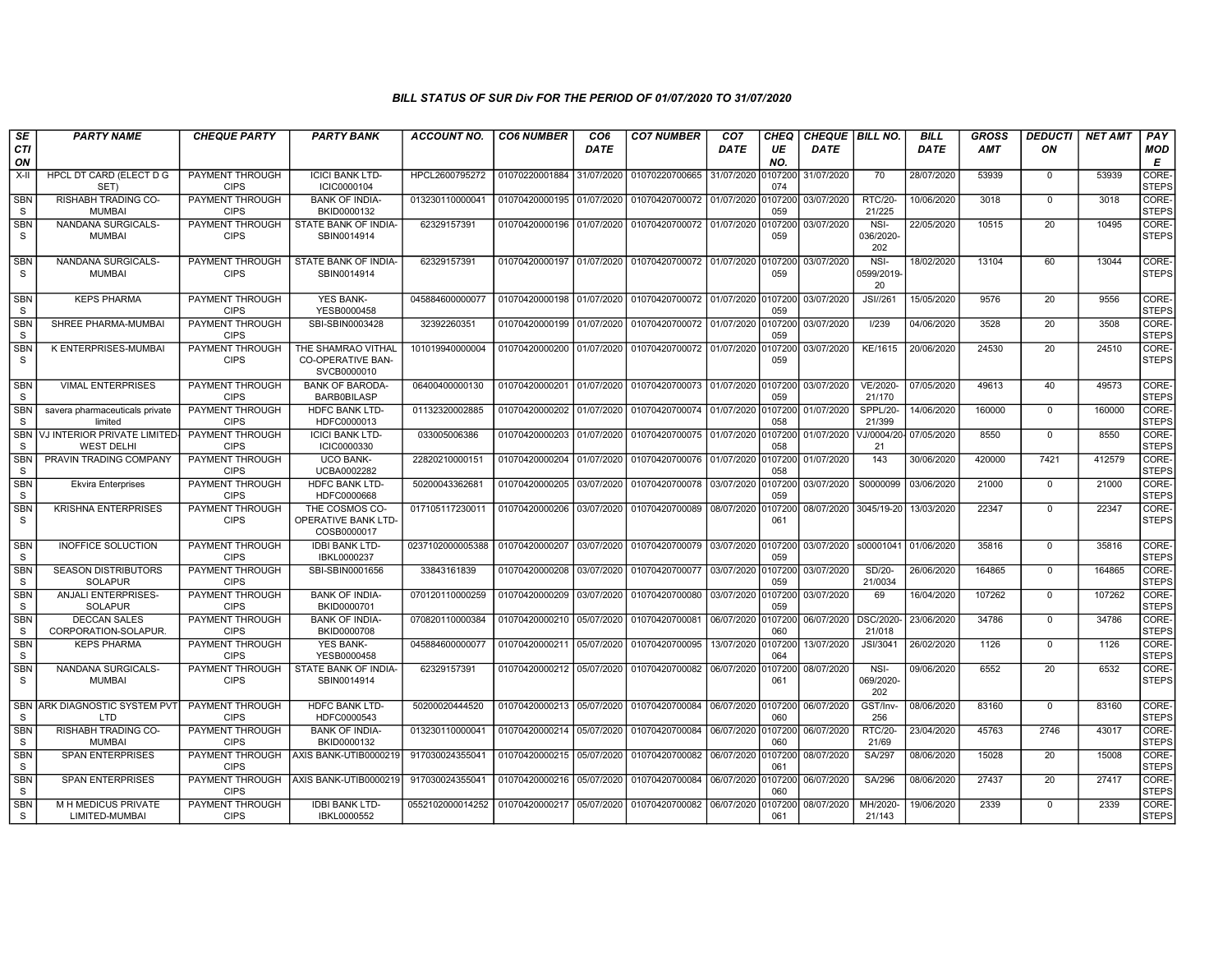| SE                         | <b>PARTY NAME</b>                                  | <b>CHEQUE PARTY</b>                   | <b>PARTY BANK</b>                                             | <b>ACCOUNT NO.</b> | <b>CO6 NUMBER</b>         | CO <sub>6</sub> | <b>CO7 NUMBER</b>                 | CO <sub>7</sub> | CHEQ           | <b>CHEQUE   BILL NO.</b> |                          | <b>BILL</b> | GROSS      | <b>DEDUCTI</b> | NET AMT | <b>PAY</b>            |
|----------------------------|----------------------------------------------------|---------------------------------------|---------------------------------------------------------------|--------------------|---------------------------|-----------------|-----------------------------------|-----------------|----------------|--------------------------|--------------------------|-------------|------------|----------------|---------|-----------------------|
| <b>CTI</b><br>ON           |                                                    |                                       |                                                               |                    |                           | DATE            |                                   | DATE            | UE<br>NO.      | <b>DATE</b>              |                          | DATE        | <b>AMT</b> | ON             |         | <b>MOD</b><br>E       |
| <b>SBN</b><br>S            | DOSHI HOSPICARE-MUMBAI                             | PAYMENT THROUGH<br><b>CIPS</b>        | <b>KOTAK MAHINDRA</b><br><b>BANK LIMITED-</b><br>KKBK0001402  | 660044000331       | 01070420000218 05/07/2020 |                 | 01070420700082 06/07/2020         |                 | 107200<br>061  | 08/07/2020               | DH/92                    | 16/06/2020  | 11682      | 851            | 10831   | CORE-<br><b>STEPS</b> |
| <b>SBN</b><br>S            | RISHABH TRADING CO-<br><b>MUMBAI</b>               | <b>PAYMENT THROUGH</b><br><b>CIPS</b> | <b>BANK OF INDIA-</b><br>BKID0000132                          | 013230110000041    | 01070420000219 05/07/2020 |                 | 01070420700082 06/07/2020 0107200 |                 | 061            | 08/07/2020               | <b>RTC/20-</b><br>21/235 | 17/06/2020  | 1249       | $\overline{0}$ | 1249    | CORE-<br><b>STEPS</b> |
| <b>SBN</b><br>S            | DEEP ENTERPRISES-MUMBAI                            | <b>PAYMENT THROUGH</b><br><b>CIPS</b> | THE SARASWAT CO-<br>OPERATIVE BANK LTD-<br>SRCB0000197        | 197500100000184    | 01070420000220 05/07/2020 |                 |                                   |                 | 061            | 08/07/2020               | DRM/0037                 | 02/06/2020  | 9828       | $\mathbf{0}$   | 9828    | CORE-<br>STEPS        |
| <b>SBN</b><br>S            | K ENTERPRISES-MUMBAI                               | <b>PAYMENT THROUGH</b><br><b>CIPS</b> | THE SHAMRAO VITHAL<br><b>CO-OPERATIVE BAN-</b><br>SVCB0000010 | 101019940000004    | 01070420000221 05/07/2020 |                 | 01070420700082 06/07/2020 0107200 |                 | 061            | 08/07/2020               | KE/1591                  | 19/06/2020  | 7154       | 20             | 7134    | CORE-<br><b>STEPS</b> |
| <b>SBN</b><br>S            | <b>KEPS PHARMA</b>                                 | PAYMENT THROUGH<br><b>CIPS</b>        | <b>YES BANK-</b><br>YESB0000458                               | 045884600000077    | 01070420000222 05/07/2020 |                 | 01070420700082 06/07/2020 0107200 |                 | 061            | 08/07/2020               | JSI//433                 | 06/06/2020  | 2689       | $\mathbf 0$    | 2689    | CORE-<br><b>STEPS</b> |
| <b>SBN</b><br><sub>S</sub> | DEEP ENTERPRISES-MUMBAI                            | PAYMENT THROUGH<br><b>CIPS</b>        | THE SARASWAT CO-<br><b>OPERATIVE BANK LTD-</b><br>SRCB0000197 | 197500100000184    | 01070420000223 05/07/2020 |                 | 01070420700082 06/07/2020 0107200 |                 | 061            | 08/07/2020               | <b>DRM/0007</b>          | 24/04/2020  | 12580      | 252            | 12328   | CORE-<br><b>STEPS</b> |
| <b>SBN</b><br>S            | <b>DEEP ENTERPRISES-MUMBAI</b>                     | PAYMENT THROUGH<br><b>CIPS</b>        | THE SARASWAT CO-<br><b>OPERATIVE BANK LTD-</b><br>SRCB0000197 | 197500100000184    | 01070420000224 05/07/2020 |                 | 01070420700082 06/07/2020 0107200 |                 | 061            | 08/07/2020               | DRM/0008                 | 24/04/2020  | 13261      | 265            | 12996   | CORE-<br><b>STEPS</b> |
| S                          | <b>SBN ARK DIAGNOSTIC SYSTEM PVT</b><br><b>LTD</b> | PAYMENT THROUGH<br><b>CIPS</b>        | <b>HDFC BANK LTD-</b><br>HDFC0000543                          | 50200020444520     | 01070420000225 05/07/2020 |                 | 01070420700084 06/07/2020 0107200 |                 | 060            | 06/07/2020               | GST/Inv-<br>2865         | 03/03/2020  | 87091      | $\Omega$       | 87091   | CORE-<br><b>STEPS</b> |
| <b>SBN</b><br>S            | I.B. PHARMA PRIVATE LIMITED                        | PAYMENT THROUGH<br><b>CIPS</b>        | UNION BANK OF INDIA-<br>UBIN0558231                           | 317401010042970    | 01070420000226            | 05/07/2020      | 01070420700083                    | 06/07/2020      | 0107200<br>060 | 06/07/2020               | IBC005178                | 18/03/2020  | 8870       | 177            | 8693    | CORE-<br><b>STEPS</b> |
| <b>SBN</b><br>S            | PHARMA INDIA                                       | <b>PAYMENT THROUGH</b><br><b>CIPS</b> | ANDHRA BANK-<br>ANDB0000558                                   | 058811011001282    | 01070420000227            | 05/07/2020      | 01070420700084                    | 06/07/2020      | 0107200<br>060 | 06/07/2020               | s/9266                   | 09/05/2020  | 194208     | $\overline{0}$ | 194208  | CORE-<br><b>STEPS</b> |
| <b>SBN</b><br>S            | <b>VIMAL ENTERPRISES</b>                           | <b>PAYMENT THROUGH</b><br><b>CIPS</b> | <b>BANK OF BARODA-</b><br><b>BARB0BILASP</b>                  | 06400400000130     | 01070420000228 05/07/2020 |                 | 01070420700084 06/07/2020         |                 | 0107200<br>060 | 06/07/2020               | VE/2020-<br>21/167       | 07/05/2020  | 80598      | $^{\circ}$     | 80598   | CORE-<br><b>STEPS</b> |
| <b>SBN</b><br>S.           | <b>JAINAM PHARMA</b>                               | <b>PAYMENT THROUGH</b><br><b>CIPS</b> | <b>ICICI BANK LTD-</b><br>ICIC0000323                         | 032351000012       | 01070420000229 05/07/2020 |                 | 01070420700084 06/07/2020 0107200 |                 | 060            | 06/07/2020               | SI/343                   | 04/05/2020  | 86240      | 80             | 86160   | CORE-<br><b>STEPS</b> |
| SBN<br>S                   | RISHABH TRADING COMPANY                            | PAYMENT THROUGH<br><b>CIPS</b>        | <b>BANK OF INDIA-</b><br>BKID0000132                          | 013230110000041    | 01070420000230 05/07/2020 |                 | 01070420700083 06/07/2020         |                 | 0107200<br>060 | 06/07/2020               | rtc/20-<br>21/195        | 29/05/2020  | 20328      | 407            | 19921   | CORE-<br><b>STEPS</b> |
| <b>SBN</b><br>S            | <b>MESSERS K ENTERPRISES</b>                       | PAYMENT THROUGH<br><b>CIPS</b>        | THE SHAMRAO VITHAL<br><b>CO-OPERATIVE BAN-</b><br>SVCB0000010 | 101019940000004    | 01070420000231            | 05/07/2020      | 01070420700083                    | 06/07/2020      | 0107200<br>060 | 06/07/2020               | <b>KE/914</b>            | 27/05/2020  | 2030       | 20             | 2010    | CORE-<br><b>STEPS</b> |
| <b>SBN</b><br>S            | <b>SAHIL ENTERPRISES</b>                           | PAYMENT THROUGH<br><b>CIPS</b>        | NKGSB CO-OP BANK<br>LTD-NKGS0000011                           | CA 2678            | 01070420000232 05/07/2020 |                 | 01070420700084 06/07/2020 0107200 |                 | 060            | 06/07/2020               | SAHIL02                  | 21/05/2020  | 25945      | 1054           | 24891   | CORE-<br><b>STEPS</b> |
| <b>SBN</b><br>S            | SHREE PHARMA                                       | PAYMENT THROUGH<br><b>CIPS</b>        | SBI-SBIN0003428                                               | 32392260351        | 01070420000233 05/07/2020 |                 | 01070420700084                    | 06/07/2020      | 0107200<br>060 | 06/07/2020               | I/223                    | 01/06/2020  | 31752      | 160            | 31592   | CORE-<br><b>STEPS</b> |
| <b>SBN</b><br>S            | NANDANA SURGICALS                                  | PAYMENT THROUGH<br><b>CIPS</b>        | STATE BANK OF INDIA-<br>SBIN0014914                           | 62329157391        | 01070420000234 05/07/2020 |                 | 01070420700084 06/07/2020         |                 | 0107200<br>060 | 06/07/2020               | NSI-<br>051/2020-<br>202 | 27/05/2020  | 38572      | 1543           | 37029   | CORE-<br><b>STEPS</b> |
| SBN<br>S                   | NANDANA SURGICALS                                  | PAYMENT THROUGH<br><b>CIPS</b>        | STATE BANK OF INDIA-<br>SBIN0014914                           | 62329157391        | 01070420000235 05/07/2020 |                 | 01070420700083 06/07/2020 0107200 |                 | 060            | 06/07/2020               | <b>NSI-033</b>           | 22/05/2020  | 708        | 54             | 654     | CORE-<br><b>STEPS</b> |
| <b>SBN</b><br>S            | <b>SPAN ENTERPRISES</b>                            | <b>CIPS</b>                           | PAYMENT THROUGH AXIS BANK-UTIB0000219                         | 917030024355041    | 01070420000236 05/07/2020 |                 | 01070420700085 06/07/2020 0107200 |                 | 060            | 06/07/2020               | SA/235                   | 25/05/2020  | 28980      | 820            | 28160   | CORE-<br><b>STEPS</b> |
| <b>SBN</b><br>S            | <b>SEVEN SEAS ENTERPRISES</b>                      | <b>PAYMENT THROUGH</b><br><b>CIPS</b> | PUNJAB AND SIND<br>BANK-PSIB0000105                           | 01051600035063     | 01070420000237            | 05/07/2020      | 01070420700085                    | 06/07/2020      | 0107200<br>060 | 06/07/2020               | 1299                     | 16/05/2020  | 44970      | 147            | 44823   | CORE-<br><b>STEPS</b> |
| <b>SBN</b><br>S            | <b>SEVEN SEAS ENTERPRISES</b>                      | <b>PAYMENT THROUGH</b><br><b>CIPS</b> | PUNJAB AND SIND<br><b>BANK-PSIB0000105</b>                    | 01051600035063     | 01070420000238 05/07/2020 |                 | 01070420700083                    | 06/07/2020      | 0107200<br>060 | 06/07/2020               | 1265                     | 17/02/2020  | 19507      | $^{\circ}$     | 19507   | CORE-<br><b>STEPS</b> |
| <b>SBN</b><br>S            | saims pharma                                       | PAYMENT THROUGH<br><b>CIPS</b>        | THE BHARAT CO-<br>OPERATIVE BANK<br>(MUMBA-BCBM0000010        | 000913100000385    | 01070420000239 05/07/2020 |                 | 01070420700085 06/07/2020         |                 | 0107200<br>060 | 06/07/2020               | SP002720                 | 15/06/2020  | 102539     | 60             | 102479  | CORE-<br><b>STEPS</b> |
| <b>SBN</b><br>S            | saims pharma                                       | <b>PAYMENT THROUGH</b><br><b>CIPS</b> | THE BHARAT CO-<br>OPERATIVE BANK<br>(MUMBA-BCBM0000010        | 000913100000385    | 01070420000240 05/07/2020 |                 | 01070420700083 06/07/2020         |                 | 0107200<br>060 | 06/07/2020               | SP000120 01/04/2020      |             | 19731      | 849            | 18882   | CORE-<br><b>STEPS</b> |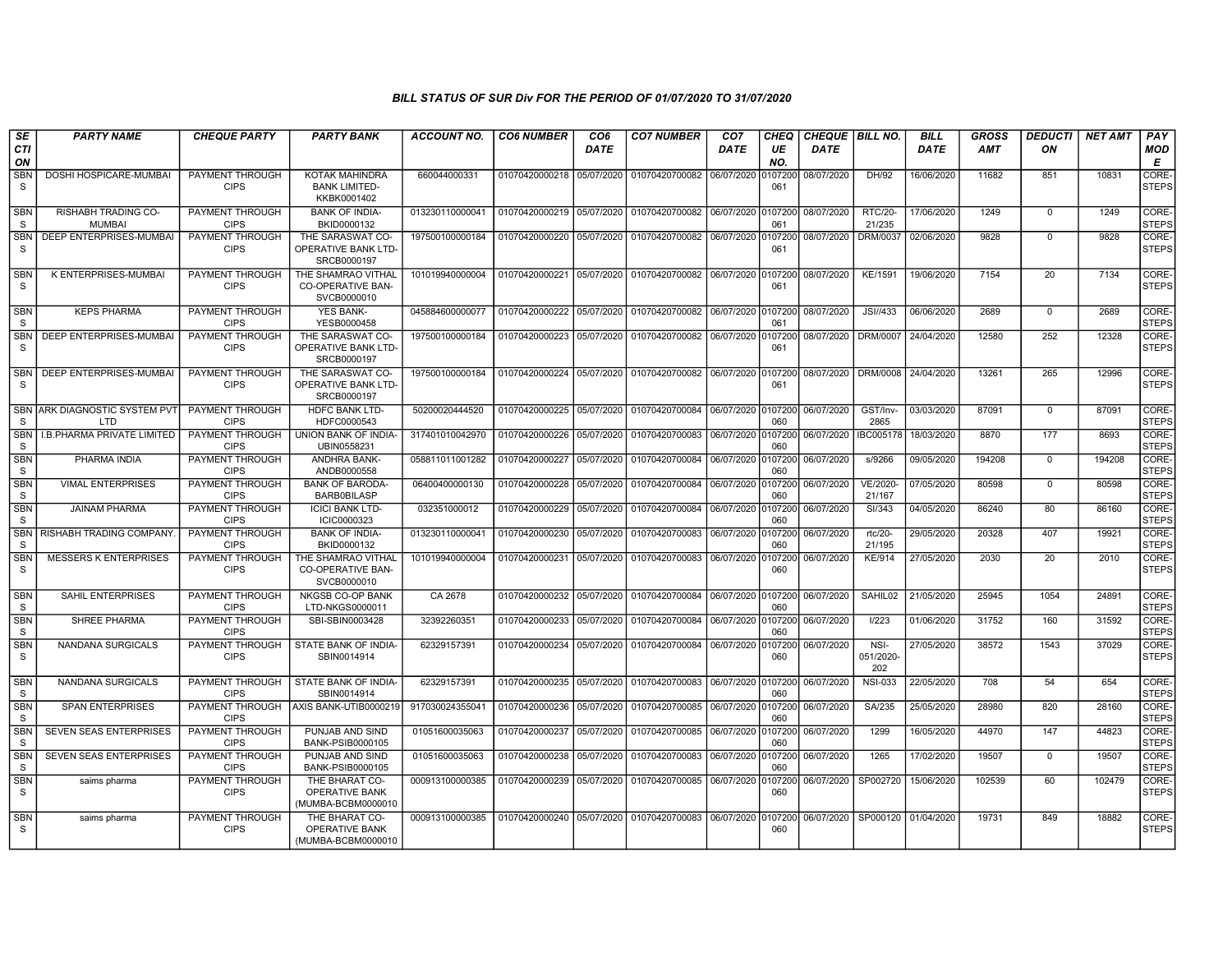| SE                         | <b>PARTY NAME</b>                                                         | <b>CHEQUE PARTY</b>                   | <b>PARTY BANK</b>                                      | <b>ACCOUNT NO.</b> | <b>CO6 NUMBER</b>         | CO <sub>6</sub> | <b>CO7 NUMBER</b>                 | CO <sub>7</sub>    | CHEQ           | <b>CHEQUE   BILL NO.</b> |                    | <b>BILL</b> | <b>GROSS</b> | <i><b>DEDUCTI</b></i> | <b>NET AMT</b> | <b>PAY</b>                  |
|----------------------------|---------------------------------------------------------------------------|---------------------------------------|--------------------------------------------------------|--------------------|---------------------------|-----------------|-----------------------------------|--------------------|----------------|--------------------------|--------------------|-------------|--------------|-----------------------|----------------|-----------------------------|
| CTI<br>ON                  |                                                                           |                                       |                                                        |                    |                           | <b>DATE</b>     |                                   | <b>DATE</b>        | UE<br>NO.      | <b>DATE</b>              |                    | <b>DATE</b> | AMT          | ON                    |                | <b>MOD</b><br>Е             |
| <b>SBN</b><br>S            | <b>KEPS PHARMA</b>                                                        | PAYMENT THROUGH<br><b>CIPS</b>        | <b>YES BANK-</b><br>YESB0000458                        | 045884600000077    | 01070420000241            | 05/07/2020      | 01070420700085                    | 06/07/2020         | 0107200<br>060 | 06/07/2020               | <b>JSI/566</b>     | 15/06/2020  | 27115        | $\mathbf 0$           | 27115          | <b>CORE</b><br><b>STEPS</b> |
| <b>SBN</b><br>S            | <b>KEPS PHARMA</b>                                                        | PAYMENT THROUGH<br><b>CIPS</b>        | <b>YES BANK-</b><br>YESB0000458                        | 045884600000077    | 01070420000242            | 05/07/2020      | 01070420700083                    | 06/07/2020         | 107200<br>060  | 06/07/2020               | <b>JSI/457</b>     | 08/06/2020  | 2408         | 20                    | 2388           | CORE-<br>STEPS              |
| <b>SBN</b><br>S            | <b>KEPS PHARMA</b>                                                        | PAYMENT THROUGH<br><b>CIPS</b>        | <b>YES BANK-</b><br>YESB0000458                        | 045884600000077    | 01070420000243            | 05/07/2020      | 01070420700083 06/07/2020         |                    | 0107200<br>060 | 06/07/2020               | <b>JSI/560</b>     | 13/06/2020  | 10004        | 440                   | 9564           | CORE-<br><b>STEPS</b>       |
| <b>SBN</b><br><sub>S</sub> | M.H.MEDICUS PVT LTD                                                       | PAYMENT THROUGH<br><b>CIPS</b>        | <b>IDBI BANK LTD-</b><br>IBKL0000552                   | 0552102000014252   | 01070420000244            | 05/07/2020      | 01070420700085                    | 06/07/2020         | 107200<br>060  | 06/07/2020               | MH/2020-<br>21/133 | 17/06/2020  | 268800       | 4800                  | 264000         | CORE-<br><b>STEPS</b>       |
| <b>SBN</b><br>S            | M.H.MEDICUS PVT LTD                                                       | PAYMENT THROUGH<br><b>CIPS</b>        | <b>IDBI BANK LTD-</b><br>IBKL0000552                   | 0552102000014252   | 01070420000245            | 05/07/2020      | 01070420700083                    | 06/07/2020         | 107200<br>060  | 06/07/2020               | MH/2020-<br>21/104 | 01/06/2020  | 8500         | 340                   | 8160           | CORE-<br><b>STEPS</b>       |
| <b>SBN</b><br><sub>S</sub> | M.H.MEDICUS PVT LTD                                                       | PAYMENT THROUGH<br><b>CIPS</b>        | <b>IDBI BANK LTD-</b><br>IBKL0000552                   | 0552102000014252   | 01070420000246            | 05/07/2020      | 01070420700083                    | 06/07/2020         | 0107200<br>060 | 06/07/2020               | MH/2020-<br>21/072 | 19/05/2020  | 10785        | 216                   | 10569          | CORE-<br>Isteps             |
| <b>SBN</b><br><sub>S</sub> | <b>VINAYAK ENTERPRISES-NEW</b><br>DELHI-NEW DELHI-NEW DELHI-              | PAYMENT THROUGH<br><b>CIPS</b>        | ANDHRA BANK-<br>ANDB0001719                            | 171911100000043    | 01070420000247 06/07/2020 |                 | 01070420700086                    | 06/07/2020         | 107200<br>060  | 06/07/2020               | VE/GST-<br>140     | 08/06/2020  | 112100       | $\mathbf 0$           | 112100         | CORE-<br><b>STEPS</b>       |
| <b>SBN</b><br><sub>S</sub> | ACHINTHYA AUTOMTION AND<br>ROBOTICS, SOLAPUR                              | <b>PAYMENT THROUGH</b><br><b>CIPS</b> | <b>BANK OF</b><br>MAHARASHTRA-<br>MAHB0000464          | 60290700228        | 01070420000248 07/07/2020 |                 | 01070420700087                    | 08/07/2020         | 0107200<br>061 | 08/07/2020               | 82                 | 18/05/2020  | 853860       | 16264                 | 837596         | CORE-<br><b>STEPS</b>       |
| <b>SBN</b><br><b>S</b>     | <b>ANJALI ENTERPRISES-</b><br><b>SOLAPUR</b>                              | PAYMENT THROUGH<br><b>CIPS</b>        | <b>BANK OF INDIA-</b><br>BKID0000701                   | 070120110000259    | 01070420000249            | 08/07/2020      | 01070420700088 08/07/2020         |                    | 0107200<br>061 | 08/07/2020               | 066                | 10/01/2020  | 1439         | $\mathbf 0$           | 1439           | CORE-<br><b>STEPS</b>       |
| <b>SBN</b><br>S            | ZIBBRI INDIA PRIVATE<br>LIMITEDNEW DELHI                                  | PAYMENT THROUGH<br><b>CIPS</b>        | <b>KOTAK MAHINDRA</b><br><b>BANK-KKBK0000194</b>       | 2711936395         | 01070420000251            | 08/07/2020      | 01070420700090                    | 10/07/2020         | 0107200<br>063 | 10/07/2020 zs/20-21-23   |                    | 29/05/2020  | 36000        | $\mathbf 0$           | 36000          | CORE-<br><b>STEPS</b>       |
| <b>SBN</b><br>S            | MODSONIC INSTRUMENTS<br>MANUFACTURING COMPANY<br>PRIVATE LIMITED-A        | <b>PAYMENT THROUGH</b><br><b>CIPS</b> | <b>BANK OF BARODA-</b><br><b>BARB0INDODA</b>           | 22190400008158     | 01070420000252            | 10/07/2020      | 01070420700094                    | 13/07/2020         | 0107200<br>064 | 13/07/2020               | 0042               | 05/06/2020  | 500609       | 8485                  | 492124         | CORE-<br><b>STEPS</b>       |
| <b>SBN</b><br><sub>S</sub> | <b>RRG ENTERPRISES</b>                                                    | PAYMENT THROUGH<br><b>CIPS</b>        | <b>ICICI BANK LIMITED-</b><br>ICIC0003445              | 344505000210       | 01070420000253            | 10/07/2020      | 01070420700091                    | 10/07/2020 0107200 | 063            | 10/07/2020               | 82                 | 11/01/2019  | 1494         | $\Omega$              | 1494           | CORE-<br><b>STEPS</b>       |
| <b>SBN</b><br><sub>S</sub> | M SOLUTION-AJMER                                                          | PAYMENT THROUGH<br><b>CIPS</b>        | <b>CORPORATION BANK-</b><br>CORP0000559                | 510101005284618    | 01070420000254            | 10/07/2020      | 01070420700092                    | 10/07/2020         | 0107200<br>063 | 10/07/2020               | 0079/2020-<br>2021 | 02/07/2020  | 2397         | $\mathbf 0$           | 2397           | CORE-<br><b>STEPS</b>       |
| <b>SBN</b><br><sub>S</sub> | PRAVIN TRADING COMPANY-<br><b>SOLAPUR</b>                                 | PAYMENT THROUGH<br><b>CIPS</b>        | <b>UCO BANK-</b><br>UCBA0002282                        | 22820210000151     | 01070420000255            | 10/07/2020      | 01070420700094                    | 13/07/2020         | 107200<br>064  | 13/07/2020               | 139                | 19/06/2020  | 69030        | $\mathbf 0$           | 69030          | CORE-<br><b>STEPS</b>       |
| <b>SBN</b><br>S.           | <b>MODSONIC INSTRUMENTS</b><br>MANUFACTURING COMPANY<br>PRIVATE LIMITED-A | PAYMENT THROUGH<br><b>CIPS</b>        | <b>BANK OF BARODA-</b><br><b>BARB0INDODA</b>           | 22190400008158     | 01070420000256            | 10/07/2020      | 01070420700094                    | 13/07/2020         | 0107200<br>064 | 13/07/2020               | 0053               | 09/06/2020  | 455150       | 7714                  | 447436         | CORE-<br>Isteps             |
| <b>SBN</b><br><sub>S</sub> | <b>DELPHA DRUGS AND</b><br>PHARMACEUTICALS INDIA<br>PRIVATE LIMITED-MUMBA | PAYMENT THROUGH<br><b>CIPS</b>        | <b>BANK OF INDIA-</b><br>BKID0000035                   | 003520110000329    | 01070420000257            | 13/07/2020      | 01070420700096                    | 13/07/2020         | 0107200<br>064 | 13/07/2020               | S/445              | 26/06/2020  | 33600        | $\mathbf 0$           | 33600          | CORE-<br><b>STEPS</b>       |
| <b>SBN</b><br>S.           | <b>DELPHA DRUGS AND</b><br>PHARMACEUTICALS INDIA<br>PRIVATE LIMITED-MUMBA | PAYMENT THROUGH<br><b>CIPS</b>        | <b>BANK OF INDIA-</b><br>BKID0000035                   | 003520110000329    | 01070420000259            | 13/07/2020      | 01070420700095                    | 13/07/2020         | 0107200<br>064 | 13/07/2020               | S/446              | 26/06/2020  | 9719         | $\mathbf 0$           | 9719           | CORE-<br><b>STEPS</b>       |
| <b>SBN</b><br><sub>S</sub> | <b>KEPS PHARMA</b>                                                        | PAYMENT THROUGH<br><b>CIPS</b>        | <b>YES BANK-</b><br>YESB0000458                        | 045884600000077    | 01070420000260            | 13/07/2020      | 01070420700095 13/07/2020 0107200 |                    | 064            | 13/07/2020               | <b>JSI//487</b>    | 12/06/2020  | 6944         | 20                    | 6924           | CORE-<br><b>STEPS</b>       |
| <b>SBN</b><br><sub>S</sub> | <b>SEVEN SEAS ENTERPRISES</b>                                             | PAYMENT THROUGH<br><b>CIPS</b>        | PUNJAB AND SIND<br>BANK-PSIB0000105                    | 01051600035063     | 01070420000261            | 13/07/2020      | 01070420700093                    | 13/07/2020         | 0107200<br>064 | 13/07/2020               | 1309               | 10/06/2020  | 12871        | $\overline{0}$        | 12871          | CORE-<br><b>STEPS</b>       |
| <b>SBN</b><br>S            | <b>KEMBRE PHARMA-MUMBAI</b>                                               | PAYMENT THROUGH<br><b>CIPS</b>        | THE SHAMRAO VITHAL<br>CO-OPERATIVE BAN-<br>SVCB0000010 | 101020950001235    | 01070420000262            | 13/07/2020      | 01070420700095                    | 13/07/2020         | 0107200<br>064 | 13/07/2020               | KP/305             | 20/06/2020  | 14024        | $\Omega$              | 14024          | CORE-<br><b>STEPS</b>       |
| <b>SBN</b><br>S            | <b>ARIHANT MEDITECH</b>                                                   | PAYMENT THROUGH<br><b>CIPS</b>        | <b>ICICI BANK LTD-</b><br>ICIC0000323                  | 032305002638       | 01070420000263            | 13/07/2020      | 01070420700093                    | 13/07/2020         | 0107200<br>064 | 13/07/2020               | P/75               | 04/06/2020  | 16632        | $\mathbf 0$           | 16632          | CORE-<br><b>STEPS</b>       |
| <b>SBN</b><br>S.           | <b>KEPS PHARMA</b>                                                        | PAYMENT THROUGH<br><b>CIPS</b>        | <b>YES BANK-</b><br>YESB0000458                        | 045884600000077    | 01070420000264            | 13/07/2020      | 01070420700093                    | 13/07/2020         | 0107200<br>064 | 13/07/2020               | <b>JSI//357</b>    | 27/05/2020  | 14112        | 20                    | 14092          | CORE-<br><b>STEPS</b>       |
| <b>SBN</b><br>S.           | <b>KEPS PHARMA</b>                                                        | PAYMENT THROUGH<br><b>CIPS</b>        | <b>YES BANK-</b><br>YESB0000458                        | 045884600000077    | 01070420000265            | 13/07/2020      | 01070420700095                    | 13/07/2020         | 0107200<br>064 | 13/07/2020               | JSI//639           | 23/06/2020  | 5670         | $\Omega$              | 5670           | CORE-<br>STEPS              |
| SBN<br>S.                  | <b>KEPS PHARMA</b>                                                        | PAYMENT THROUGH<br><b>CIPS</b>        | <b>YES BANK-</b><br>YESB0000458                        | 045884600000077    | 01070420000266            | 13/07/2020      | 01070420700093                    | 13/07/2020         | 107200<br>064  | 13/07/2020               | JSI//661           | 24/06/2020  | 5053         | $\mathbf 0$           | 5053           | CORE-<br><b>STEPS</b>       |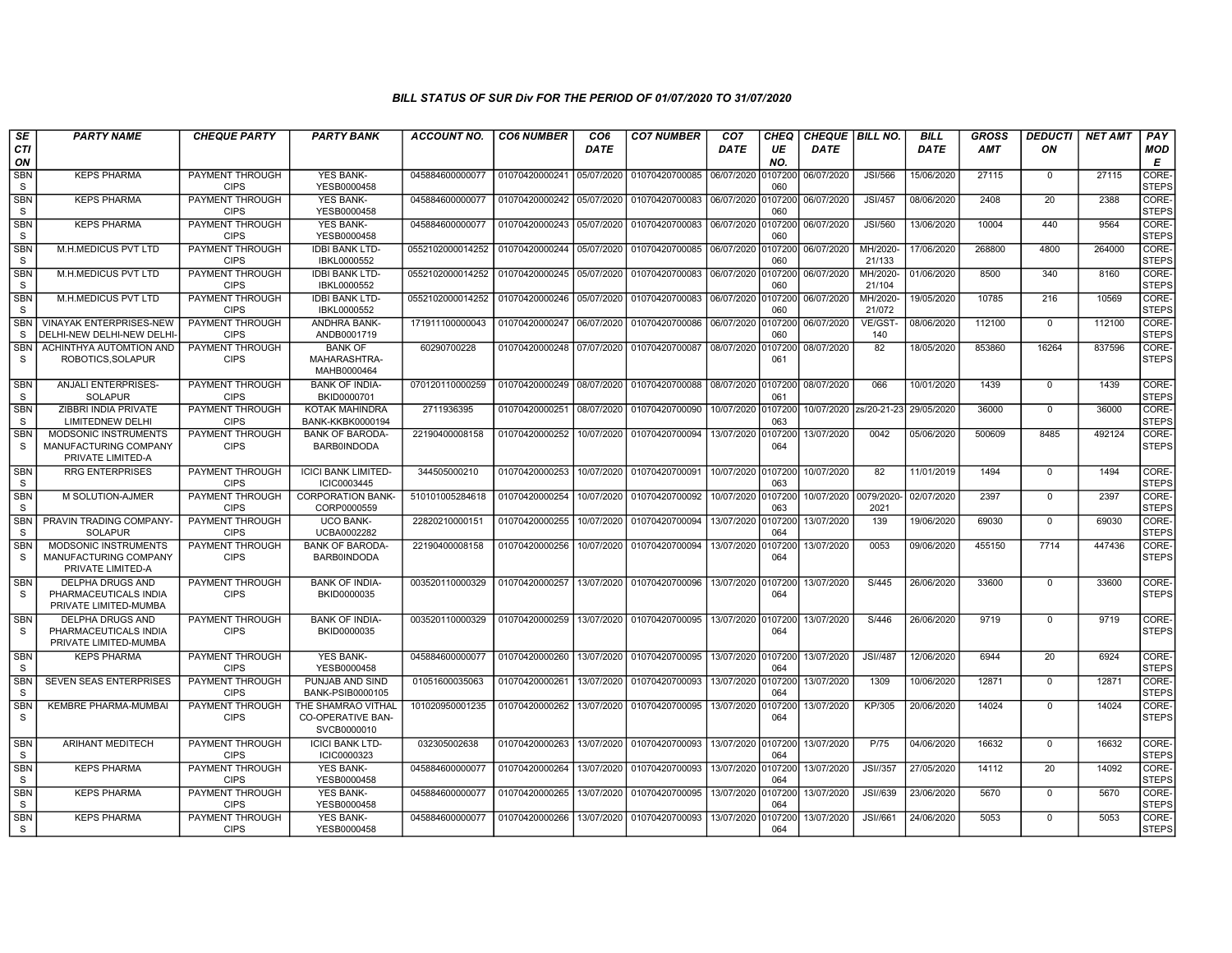| SE                         | <b>PARTY NAME</b>                                           | <b>CHEQUE PARTY</b>                   | <b>PARTY BANK</b>                                            | <b>ACCOUNT NO.</b>              | <b>CO6 NUMBER</b>         | CO <sub>6</sub> | <b>CO7 NUMBER</b>                                   | CO <sub>7</sub>    | <b>CHEQ</b>    | <b>CHEQUE   BILL NO.</b> |                           | <b>BILL</b> | GROSS      | <i><b>DEDUCTI</b></i> | <b>NET AMT</b> | <b>PAY</b>                       |
|----------------------------|-------------------------------------------------------------|---------------------------------------|--------------------------------------------------------------|---------------------------------|---------------------------|-----------------|-----------------------------------------------------|--------------------|----------------|--------------------------|---------------------------|-------------|------------|-----------------------|----------------|----------------------------------|
| CTI<br>ON                  |                                                             |                                       |                                                              |                                 |                           | DATE            |                                                     | DATE               | UE<br>NO.      | <b>DATE</b>              |                           | <b>DATE</b> | <b>AMT</b> | ON                    |                | <b>MOD</b><br>Е                  |
| <b>SBN</b><br>S            | LAB MEDICA HEALTHCARE LLP                                   | PAYMENT THROUGH<br><b>CIPS</b>        | <b>BANK OF BARODA</b><br><b>BARB0INTMUM</b>                  | 26110200001103                  | 01070420000268            | 13/07/2020      | 01070420700095                                      | 13/07/2020         | 107200<br>064  | 13/07/2020               | LMH/20/21<br>M20035       | 29/04/2020  | 19466      | $\mathbf 0$           | 19466          | CORE <sub></sub><br><b>STEPS</b> |
| <b>SBN</b><br>S            | <b>DOSHI HOSPICARE</b>                                      | PAYMENT THROUGH<br><b>CIPS</b>        | KOTAK MAHINDRA<br><b>BANK LIMITED-</b><br>KKBK0001402        | 660044000331                    | 01070420000269            | 13/07/2020      | 01070420700093                                      | 13/07/2020         | 107200<br>064  | 13/07/2020               | DH/73                     | 10/06/2020  | 6250       | 125                   | 6125           | CORE-<br><b>STEPS</b>            |
| <b>SBN</b><br><sub>S</sub> | <b>DOSHI HOSPICARE</b>                                      | PAYMENT THROUGH<br><b>CIPS</b>        | <b>KOTAK MAHINDRA</b><br><b>BANK LIMITED-</b><br>KKBK0001402 | 660044000331                    | 01070420000270            |                 | 13/07/2020 01070420700093                           | 13/07/2020 0107200 | 064            | 13/07/2020               | DH/72                     | 10/06/2020  | 6989       | $\Omega$              | 6989           | CORE-<br><b>STEPS</b>            |
| <b>SBN</b><br>S            | <b>DOSHI HOSPICARE</b>                                      | PAYMENT THROUGH<br><b>CIPS</b>        | <b>KOTAK MAHINDRA</b><br><b>BANK LIMITED-</b><br>KKBK0001402 | 660044000331                    | 01070420000271            |                 | 13/07/2020 01070420700093                           | 13/07/2020         | 0107200<br>064 | 13/07/2020               | DH/74                     | 10/06/2020  | 1450       | $\mathbf 0$           | 1450           | CORE-<br><b>STEPS</b>            |
| <b>SBN</b><br><sub>S</sub> | <b>TAYAL AND CO-MOHALI</b>                                  | PAYMENT THROUGH<br><b>CIPS</b>        | <b>IDBI BANK LTD-</b><br>IBKL0000020                         | 020102000004565                 | 01070420000272            | 14/07/2020      | 01070420700097                                      | 15/07/2020 0107200 | 066            | 15/07/2020               | 19                        | 11/06/2020  | 156800     | 9408                  | 147392         | CORE-<br><b>STEPS</b>            |
| <b>SBN</b><br><sub>S</sub> | <b>MEDHA SERVO DRIVES</b><br>PRIVATE LIMITED-HYDERABAD      | PAYMENT THROUGH<br><b>CIPS</b>        | STATE BANK OF INDIA-<br>SBIN0004168                          | 10374360383                     | 01070420000273            | 14/07/2020      | 01070420700097                                      | 15/07/2020         | 107200<br>066  | 15/07/2020               | MS201910<br>3883          | 20/03/2020  | 69266      | 2771                  | 66495          | CORE-<br><b>STEPS</b>            |
| <b>SBN</b><br>S            | KNORR-BREMSE INDIA PVT.<br>LTD.-PALWAL                      | PAYMENT THROUGH<br><b>CIPS</b>        | DEUTSCHE BANK AG-<br>DEUT0796DEL                             | 1045699000                      | 01070420000274            | 14/07/2020      | 01070420700097                                      | 15/07/2020         | 0107200<br>066 | 15/07/2020               | 20210001<br>$\Omega$      | 18/05/2020  | 330400     | 5600                  | 324800         | <b>CORE</b><br><b>STEPS</b>      |
| <b>SBN</b><br>S.           | TRINITY MAHALASA DURGA<br>SALES AND SERVICES-<br>AURANGABAD | <b>PAYMENT THROUGH</b><br><b>CIPS</b> | SBI-SBIN0009992                                              | 30766928977                     | 01070420000275 14/07/2020 |                 | 01070420700097                                      | 15/07/2020         | 107200<br>066  | 15/07/2020 OTGAU202      | 1000246                   | 12/06/2020  | 192104     | $\Omega$              | 192104         | CORE-<br><b>STEPS</b>            |
| SBN<br>S                   | R. A. SYSTEMS-DELHI                                         | PAYMENT THROUGH<br><b>CIPS</b>        | PUNJAB NATIONAL<br>BANK-PUNB0307300                          | 3073009300030284                | 01070420000276 14/07/2020 |                 | 01070420700105 22/07/2020                           |                    | 0107200<br>069 | 22/07/2020               | 47A                       | 21/10/2019  | 9322       | 373                   | 8949           | CORE-<br><b>STEPS</b>            |
| <b>SBN</b><br>S            | <b>GEETAI DISTRIBUTOR</b>                                   | PAYMENT THROUGH<br><b>CIPS</b>        | <b>IDBI BANK LTD-</b><br>IBKL0000532                         | 0532651100001380                | 01070420000277            | 14/07/2020      | 01070420700106                                      | 22/07/2020         | 0107200<br>069 | 22/07/2020               | $A-41$                    | 21/05/2020  | 2033       | $\mathbf 0$           | 2033           | CORE-<br><b>STEPS</b>            |
| <b>SBN</b><br>S            | <b>SOLAPUR SURGICALS</b>                                    | PAYMENT THROUGH<br><b>CIPS</b>        | <b>BANK OF INDIA-</b><br>BKID0000705                         | 70520100000108                  | 01070420000279            | 15/07/2020      | 01070420700099                                      | 15/07/2020         | 0107200<br>066 | 15/07/2020               | 453A                      | 16/05/2020  | 45800      | $^{\circ}$            | 45800          | CORE-<br><b>STEPS</b>            |
| SBN<br>S.                  | YASH ENTERPRISES-<br>SOLAPUR.                               | PAYMENT THROUGH<br><b>CIPS</b>        | <b>BANK OF</b><br>MAHARASHTRA-<br>MAHB0000930                | 60046605279                     | 01070420000280            | 15/07/2020      | 01070420700098                                      | 15/07/2020         | 107200<br>066  | 15/07/2020               | 35A                       | 15/05/2020  | 76752      | $\Omega$              | 76752          | CORE-<br><b>STEPS</b>            |
| <b>SBN</b><br>S            | YASHPOWER SERVICES PVT.<br>LTD.-GHAZIABAD                   | PAYMENT THROUGH<br><b>CIPS</b>        | STATE BANK OF INDIA-<br>SBIN0003111                          | 37812085388                     | 01070420000281            | 16/07/2020      | 01070420700101                                      | 16/07/2020         | 0107200<br>067 | 16/07/2020               | 43                        | 21/01/2020  | 12950      | 259                   | 12691          | CORE-<br><b>STEPS</b>            |
| <b>SBN</b><br>S.           | YASH ENTERPRISES-<br>SOLAPUR.                               | PAYMENT THROUGH<br><b>CIPS</b>        | <b>BANK OF</b><br>MAHARASHTRA-<br>MAHB0000930                | 60046605279                     | 01070420000282            |                 | 16/07/2020 01070420700100                           | 16/07/2020         | 0107200<br>067 | 16/07/2020               | 148                       | 29/06/2020  | 68440      | $\Omega$              | 68440          | CORE-<br><b>STEPS</b>            |
| SBN<br><sub>S</sub>        | YASH ENTERPRISES-<br>SOLAPUR.                               | PAYMENT THROUGH<br><b>CIPS</b>        | <b>BANK OF</b><br>MAHARASHTRA-<br>MAHB0000930                | 60046605279                     | 01070420000283            |                 | 16/07/2020 01070420700100                           | 16/07/2020         | 0107200<br>067 | 16/07/2020               | 139                       | 17/06/2020  | 37996      | $\mathbf 0$           | 37996          | CORE-<br><b>STEPS</b>            |
| <b>SBN</b><br>S            | <b>DECCAN SALES</b><br>CORPORATION-SOLAPUR.                 | PAYMENT THROUGH<br><b>CIPS</b>        | <b>BANK OF INDIA-</b><br>BKID0000708                         | 070820110000384                 | 01070420000284            | 16/07/2020      | 01070420700101                                      | 16/07/2020         | 0107200<br>067 | 16/07/2020               | DSC/2020-<br>21/021       | 25/06/2020  | 24744      | $\Omega$              | 24744          | CORE-<br><b>STEPS</b>            |
| <b>SBN</b><br>S.           | MAAVE ELECTRONICS<br>PRIVATE LIMITED-HYDERABAD              | PAYMENT THROUGH<br><b>CIPS</b>        | KARUR VYSYA BANK-<br>KVBL0001466                             | 1466135000002213 01070420000285 |                           | 16/07/2020      | 01070420700100                                      | 16/07/2020         | 0107200<br>067 | 16/07/2020               | TG1/20-<br>21/01          | 11/06/2020  | 141120     | $\Omega$              | 141120         | CORE-<br><b>STEPS</b>            |
| SBN<br><sub>S</sub>        | SARASWATI COMPUTERS.                                        | PAYMENT THROUGH<br><b>CIPS</b>        | <b>IDBI BANK LTD-</b><br>IBKL0000478                         | 0478102000003612 01070420000286 |                           | 16/07/2020      | 01070420700102                                      | 16/07/2020         | 0107200<br>067 | 16/07/2020               | 11454                     | 04/07/2020  | 110000     | $\mathbf 0$           | 110000         | CORE-<br><b>STEPS</b>            |
| <b>SBN</b><br>S.           | SUMER AND CO. (REGD.)-<br>DELHI                             | PAYMENT THROUGH<br><b>CIPS</b>        | <b>INDIAN BANK-</b><br>IDIB000D006                           | 434076556                       | 01070420000287            | 16/07/2020      | 01070420700103                                      | 16/07/2020         | 107200<br>069  | 22/07/2020               | 983                       | 14/10/2019  | 134927     | $\mathbf 0$           | 134927         | CORE-<br><b>STEPS</b>            |
| <b>SBN</b><br>S            | <b>KANISHK FABRICATORS</b><br>PRIVATE LIMITED-HOWRAH        | PAYMENT THROUGH<br><b>CIPS</b>        | AXIS BANK-UTIB0000391                                        | 912020016506895                 | 01070420000288            | 21/07/2020      | 01070420700108                                      | 22/07/2020         | 107200<br>069  | 22/07/2020               | <b>KFL/19-</b><br>20/0063 | 22/02/2020  | 225750     | 9030                  | 216720         | CORE-<br>Isteps                  |
| <b>SBN</b><br>S.           | <b>PRAG RUBBER INDUSTRIES</b><br>PVT. LTD.-LUCKNOW          | PAYMENT THROUGH<br><b>CIPS</b>        | ORIENTAL BANK OF<br>COMMERCE-<br>ORBC0100050                 | 00501011000596                  | 01070420000289 21/07/2020 |                 | 01070420700108                                      | 22/07/2020         | 107200<br>069  | 22/07/2020               | PR1/19/304<br>/CR         | 16/03/2020  | 27730      | $\mathbf 0$           | 27730          | CORE-<br><b>STEPS</b>            |
| <b>SBN</b><br><sub>S</sub> | <b>PRAG RUBBER INDUSTRIES</b><br>PVT. LTD.-LUCKNOW          | PAYMENT THROUGH<br><b>CIPS</b>        | ORIENTAL BANK OF<br>COMMERCE-<br>ORBC0100050                 | 00501011000596                  |                           |                 | 01070420000290 21/07/2020 01070420700108 22/07/2020 |                    | 107200<br>069  | 22/07/2020 PR1/19/305    | /CR                       | 16/03/2020  | 442400     | 7900                  | 434500         | CORE-<br>STEPS                   |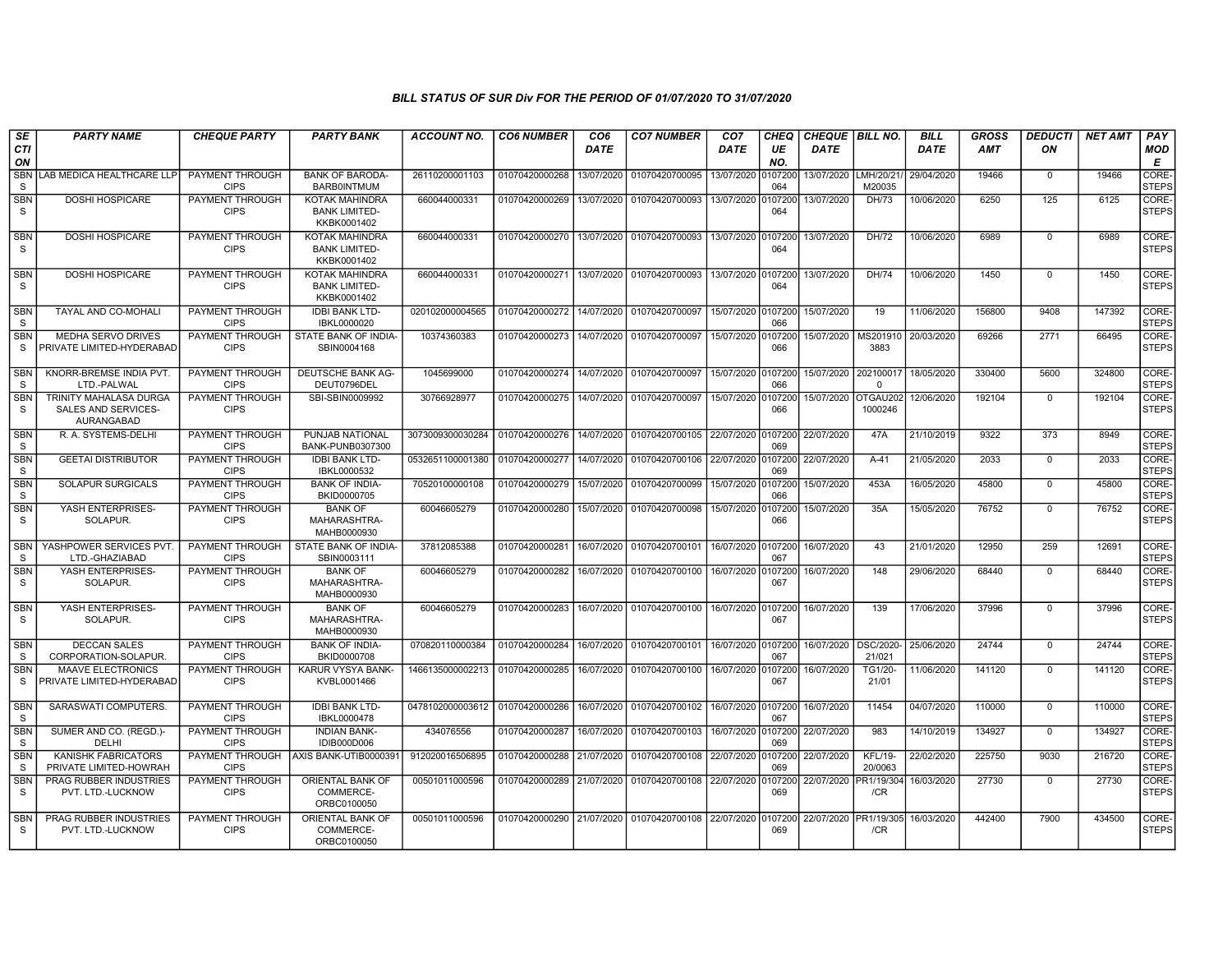| SE                         | <b>PARTY NAME</b>                              | <b>CHEQUE PARTY</b>                   | <b>PARTY BANK</b>                                             | <b>ACCOUNT NO.</b> | <b>CO6 NUMBER</b>         | CO <sub>6</sub> | <b>CO7 NUMBER</b>                                   | CO <sub>7</sub>    | CHEQ           | <b>CHEQUE   BILL NO.</b> |                                        | <b>BILL</b> | <b>GROSS</b> | <b>DEDUCTI</b> | <b>NET AMT</b> | PAY                         |
|----------------------------|------------------------------------------------|---------------------------------------|---------------------------------------------------------------|--------------------|---------------------------|-----------------|-----------------------------------------------------|--------------------|----------------|--------------------------|----------------------------------------|-------------|--------------|----------------|----------------|-----------------------------|
| CTI<br>ON                  |                                                |                                       |                                                               |                    |                           | <b>DATE</b>     |                                                     | <b>DATE</b>        | UE<br>NO.      | <b>DATE</b>              |                                        | DATE        | AMT          | ON             |                | MOD<br>Е                    |
| SBN<br>S                   | <b>HIMANSHU INDUSTRIES-</b><br><b>MUMBAI</b>   | PAYMENT THROUGH<br><b>CIPS</b>        | <b>ICICI BANK LTD-</b><br>ICIC0006419                         | 641905500575       | 01070420000291            | 21/07/2020      | 01070420700108                                      | 22/07/2020         | 107200<br>069  | 22/07/2020               | 95                                     | 21/08/2019  | 28025        | 1681           | 26344          | <b>CORE</b><br><b>STEPS</b> |
| <b>SBN</b><br><sub>S</sub> | CLS INDUSTRIES-NEW DELHI                       | PAYMENT THROUGH<br><b>CIPS</b>        | <b>BANK OF INDIA-</b><br>BKID0006006                          | 600630110000024    | 01070420000292 21/07/2020 |                 | 01070420700104                                      | 21/07/2020         | 107200<br>069  | 22/07/2020               | CXLS/074/<br>19-20                     | 04/03/2020  | 213728       | 4275           | 209453         | CORE-<br><b>STEPS</b>       |
| <b>SBN</b><br><sub>S</sub> | CLS INDUSTRIES-NEW DELHI                       | PAYMENT THROUGH<br><b>CIPS</b>        | <b>BANK OF INDIA-</b><br>BKID0006006                          | 600630110000024    | 01070420000293            | 21/07/2020      | 01070420700104                                      | 21/07/2020         | 0107200<br>069 | 22/07/2020               | CLS/075/19 27/11/2019<br>20            |             | 194346       | 3887           | 190459         | CORE-<br><b>STEPS</b>       |
| <b>SBN</b><br>S            | M SOLUTION-AJMER                               | PAYMENT THROUGH<br><b>CIPS</b>        | <b>CORPORATION BANK-</b><br>CORP0000559                       | 510101005284618    | 01070420000294            | 22/07/2020      | 01070420700107                                      | 22/07/2020         | 107200<br>069  | 22/07/2020               | 0107                                   | 20/07/2020  | 1597.72      | .72            | 1597           | CORE-<br><b>STEPS</b>       |
| SBN<br>S                   | S S PHARMA AGENCY                              | PAYMENT THROUGH<br><b>CIPS</b>        | <b>BANK OF BARODA-</b><br><b>BARBOLALBAU</b>                  | 33380500000023     | 01070420000295            | 27/07/2020      | 01070420700109                                      | 27/07/2020         | 0107200<br>070 | 27/07/2020               | X/160                                  | 24/06/2020  | 2292         | 183            | 2109           | CORE-<br><b>STEPS</b>       |
| <sub>S</sub>               | SBN AQUILINE INFOMEDIA PRIVATE<br>LIMITED      | PAYMENT THROUGH<br><b>CIPS</b>        | <b>HDFC BANK LTD-</b><br>HDFC0000007                          | 00070420001155     | 01070420000296            | 27/07/2020      | 01070420700110                                      | 27/07/2020         | 0107200<br>070 | 27/07/2020               | 2790/19-20                             | 11/03/2020  | 22347        | $\Omega$       | 22347          | CORE-<br><b>STEPS</b>       |
| <b>SBN</b><br><sub>S</sub> | AZEEM SUPPLY AGENCY                            | PAYMENT THROUGH<br><b>CIPS</b>        | <b>IDBI BANK LTD-</b><br>IBKL0000510                          | 0510102000017091   | 01070420000297            | 27/07/2020      | 01070420700110                                      | 27/07/2020         | 107200<br>070  | 27/07/2020               | 825                                    | 05/07/2020  | 19998.98     | .98            | 19998          | CORE-<br><b>STEPS</b>       |
| <b>SBN</b><br><sub>S</sub> | <b>BB</b> Enterprises                          | <b>PAYMENT THROUGH</b><br><b>CIPS</b> | <b>CENTRAL BANK OF</b><br>INDIA-CBIN0280325                   | 3680109670         | 01070420000298            | 27/07/2020      | 01070420700110                                      | 27/07/2020         | 0107200<br>070 | 27/07/2020               | 7                                      | 22/06/2020  | 7932         | $\mathbf{0}$   | 7932           | CORE-<br><b>STEPS</b>       |
| <b>SBN</b><br>S            | <b>MULTITEK SALES</b><br>CORPORATIONJABALPUR   | PAYMENT THROUGH<br><b>CIPS</b>        | PUNJAB NATIONAL<br>BANK-PUNB0660400                           | 6604002100000786   | 01070420000299            | 27/07/2020      | 01070420700110                                      | 27/07/2020         | 107200<br>070  | 27/07/2020   MSC/013/    | 020-21                                 | 29/06/2020  | 19199        | $\mathbf{0}$   | 19199          | CORE-<br><b>STEPS</b>       |
| <b>SBN</b><br><sub>S</sub> | PROSTARM INFO SYSTEMS<br>LIMITED               | PAYMENT THROUGH<br><b>CIPS</b>        | XIS BANK-UTIB0003269                                          | 917020064139718    | 01070420000300            | 29/07/2020      | 01070420700112                                      | 29/07/2020         | 0107200<br>071 | 29/07/2020               | MH/20-<br>21/235                       | 25/06/2020  | 42240        | $\Omega$       | 42240          | CORE-<br><b>STEPS</b>       |
| <b>SBN</b><br><sub>S</sub> | <b>KAPIL AGENCIES</b>                          | PAYMENT THROUGH<br><b>CIPS</b>        | <b>HDFC BANK LTD-</b><br>HDFC0000633                          | 06332000008354     | 01070420000301            | 29/07/2020      | 01070420700111                                      | 29/07/2020         | 0107200<br>071 | 29/07/2020               | 627                                    | 01/07/2020  | 316122       | 5358           | 310764         | CORE-<br><b>STEPS</b>       |
| <b>SBN</b><br>S.           | <b>MESSERS K ENTERPRISES</b>                   | PAYMENT THROUGH<br><b>CIPS</b>        | THE SHAMRAO VITHAL<br>CO-OPERATIVE BAN-<br>SVCB0000010        | 101019940000004    | 01070420000303            | 29/07/2020      | 01070420700113                                      | 29/07/2020         | 0107200<br>071 | 29/07/2020               | <b>KE/1751</b>                         | 25/06/2020  | 3226         | 20             | 3206           | CORE-<br><b>STEPS</b>       |
| <b>SBN</b><br>S.           | <b>MESSERS K ENTERPRISES</b>                   | PAYMENT THROUGH<br><b>CIPS</b>        | THE SHAMRAO VITHAL<br><b>CO-OPERATIVE BAN-</b><br>SVCB0000010 | 101019940000004    | 01070420000304            | 29/07/2020      | 01070420700113                                      | 29/07/2020 0107200 | 071            | 29/07/2020               | KE/1745                                | 25/06/2020  | 2839         | $\mathbf 0$    | 2839           | CORE-<br><b>STEPS</b>       |
| <b>SBN</b><br><sub>S</sub> | AADINATH PERIPHERALS AND<br>CONSUMABLES-MUMBAI | PAYMENT THROUGH<br><b>CIPS</b>        | KOTAK MAHINDRA<br><b>BANK-KKBK0000957</b>                     | 09572000008121     | 01070420000305            | 30/07/2020      | 01070420700117                                      | 31/07/2020         | 0107200<br>074 |                          | 31/07/2020 621JUN/20- 24/07/2020<br>21 |             | 59000        | $\mathbf 0$    | 59000          | CORE-<br><b>STEPS</b>       |
| <b>SBN</b><br>S.           | POLYCHEM INTERNATIONAL<br><b>MUMBAI</b>        | PAYMENT THROUGH<br><b>CIPS</b>        | <b>HDFC BANK LTD-</b><br>HDFC0000424                          | 04242320000500     | 01070420000306            | 30/07/2020      | 01070420700117                                      | 31/07/2020         | 0107200<br>074 | 31/07/2020 000041/20-    | 21                                     | 01/07/2020  | 171360       | $\Omega$       | 171360         | CORE-<br><b>STEPS</b>       |
| SBN<br><sub>S</sub>        | M.H.MEDICUS PVT LTD                            | PAYMENT THROUGH<br><b>CIPS</b>        | <b>IDBI BANK LTD-</b><br>IBKL0000552                          | 0552102000014252   | 01070420000307            | 30/07/2020      | 01070420700114                                      | 30/07/2020         | 107200<br>074  | 31/07/2020               | MH/2020-<br>21/197                     | 07/07/2020  | 12236        | $\mathbf 0$    | 12236          | CORE-<br><b>STEPS</b>       |
| <b>SBN</b><br>S            | M.H.MEDICUS PVT LTD                            | PAYMENT THROUGH<br><b>CIPS</b>        | <b>IDBI BANK LTD-</b><br>IBKL0000552                          | 0552102000014252   | 01070420000308            | 30/07/2020      | 01070420700114                                      | 30/07/2020         | 0107200<br>074 | 31/07/2020               | mh/2020-<br>21/142                     | 19/06/2020  | 16386        | $\Omega$       | 16386          | CORE-<br><b>STEPS</b>       |
| SBN<br>S.                  | saims pharma                                   | PAYMENT THROUGH<br><b>CIPS</b>        | THE BHARAT CO-<br><b>OPERATIVE BANK</b><br>(MUMBA-BCBM0000010 | 000913100000385    | 01070420000309            | 30/07/2020      | 01070420700114                                      | 30/07/2020         | 0107200<br>074 | 31/07/2020               | SP003420                               | 29/06/2020  | 15840        | $\mathbf 0$    | 15840          | CORE-<br><b>STEPS</b>       |
| S                          | SBN   RISHABH TRADING COMPANY                  | PAYMENT THROUGH<br><b>CIPS</b>        | <b>BANK OF INDIA-</b><br>BKID0000132                          | 013230110000041    | 01070420000310            | 30/07/2020      | 01070420700114                                      | 30/07/2020         | 0107200<br>074 | 31/07/2020               | <b>RTC/20-</b><br>21/265               | 30/06/2020  | 6754         | 540            | 6214           | CORE-<br><b>STEPS</b>       |
| <b>SBN</b><br>S            | CANDAUR PHARMACEUTICALS<br>PRIVATE LIMITED     | <b>PAYMENT THROUGH</b><br><b>CIPS</b> | <b>CORPORATION BANK-</b><br>CORP0000114                       | 560361000047701    | 01070420000311            | 30/07/2020      | 01070420700114                                      | 30/07/2020         | 010720<br>074  | 31/07/2020               | CPPL-<br>00130                         | 08/05/2020  | 22271        | 625            | 21646          | CORE-<br><b>STEPS</b>       |
| <b>SBN</b><br>-S           | <b>KEPS PHARMA</b>                             | PAYMENT THROUGH<br><b>CIPS</b>        | <b>YES BANK-</b><br>YESB0000458                               | 045884600000077    | 01070420000312            | 30/07/2020      | 01070420700114                                      | 30/07/2020         | 0107200<br>074 | 31/07/2020               | <b>JSI/644</b>                         | 23/06/2020  | 10623        | 20             | 10603          | CORE-<br><b>STEPS</b>       |
| <b>SBN</b><br>S            | <b>MESSERS K ENTERPRISES</b>                   | PAYMENT THROUGH<br><b>CIPS</b>        | THE SHAMRAO VITHAL<br><b>CO-OPERATIVE BAN-</b><br>SVCB0000010 | 101019940000004    | 01070420000313            | 30/07/2020      | 01070420700114                                      | 30/07/2020         | 0107200<br>074 | 31/07/2020               | KE/2039                                | 03/07/2020  | 24943        | 998            | 23945          | CORE-<br><b>STEPS</b>       |
| S.                         | SBN CANDAUR PHARMACEUTICALS<br>PRIVATE LIMITED | <b>PAYMENT THROUGH</b><br><b>CIPS</b> | <b>CORPORATION BANK-</b><br>CORP0000114                       | 560361000047701    |                           |                 | 01070420000314 30/07/2020 01070420700114 30/07/2020 |                    | 0107200<br>074 | 31/07/2020               | CPPL-<br>00379                         | 02/07/2020  | 19459        | $\Omega$       | 19459          | CORE-<br><b>STEPS</b>       |
| <b>SBN</b><br>S.           | <b>SEVEN SEAS ENTERPRISES</b>                  | PAYMENT THROUGH<br><b>CIPS</b>        | PUNJAB AND SIND<br>BANK-PSIB0000105                           | 01051600035063     |                           |                 | 01070420000315 31/07/2020 01070420700115 31/07/2020 |                    | 0107200<br>074 | 31/07/2020               | 1301                                   | 21/05/2020  | 103845       | 4154           | 99691          | CORE-<br><b>STEPS</b>       |